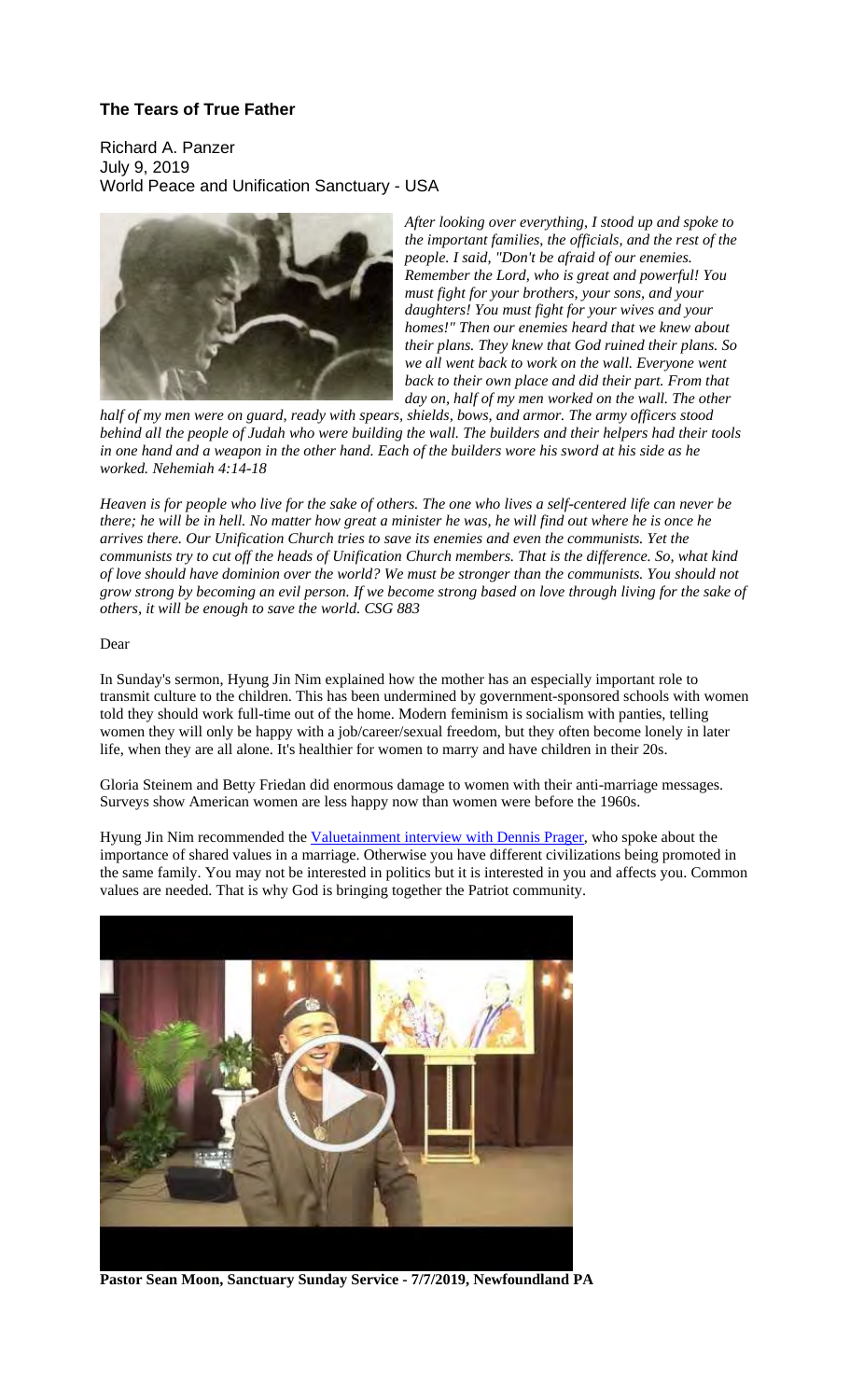It was a wonderful July 4 celebration. Our guests were impressed with the culture we are creating and that even the girls are training in the serious martial arts. This builds a strong civilian population that is not reliant on the government and who are serious about freedom and sovereignty. To see this gives them hope for the future. It's inspiring for them to see someone teaching about the importance of having dominion over force and dangerous things in order to resist tyranny.



Hyung Jin Nim will invite the Combat Veterans Motorcycle Association to the event, and maybe even to drive their Harleys onto the stage! We will incorporate and celebrate this culture of self-defense in the Rod of Iron Freedom Festival. We must be safe and responsible but strong so that we can fight against evil with "Good Ninjas" activities. Like a Great Adventure, but for Sheepdogs.

We will invite Falun Gong to come and share their testimony about persecution in China. We will also invite several from the Sikh community to talk about their struggles against Islamic invasions which killed hundreds of millions of Hindus. Even though they have not accepted Christ, they are

on the Abel side. Just like the Persian King Cyrus whom God used to liberate the Jews from Babylon. We will invite patriots who understand the need to defend freedom.

Sometimes you may get tired and want to run away. So do I, but you and I can't run from God!

In the 2nd Century A.D., the gnostics Marcion and Valentinus portrayed Jesus as a purely spiritual being, even denying his physical existence. Satan wants to destroy God's lineage, the Kingdom on Earth, and property rights, etc., saying that "Christ is only spiritual" so that Satan can continue to rule the earth. The gnostic teaching about the being of infinite light is really about Lucifer.



This was also continued in Masonic teachings which deny the centrality of Christ or portray him as just another prophet. Harry Emerson Fosdick's sermon "Shall the Fundamentalists Win?" was a direct attack on belief in Christ and the Bible. He was funded by the Rockefellers, who built Riverside Church for him and succeeding ministers to present modernist views which promote internationalism and globalism, not Christ. The Rockefellers funded hundreds of seminaries, which advanced sexual relativism and other "enlightened" teachings.

The billionaire Jeffrey Epstein, a close friend of Bill and Hillary Clinton, was arrested on Saturday for sexual

predation crimes. God's judgment and the Rod of Iron Kingdom coming.

One of the guests at the July 4 barbecue has been defending not just Hyung Jin Nim, but even standing up for True Father saying that "Rev. Moon was interned in a North Korean death camp. That is why he insisted that his sons be trained in Martial Arts and self-defense."



We are the fruit, but we are not the trunk, which is Christ at his first and second coming. We can learn from those who rebuilt the wall around Jerusalem. Even though they believed God would fight for them, they still kept swords at their sides. They understood their 5% portion of responsibility.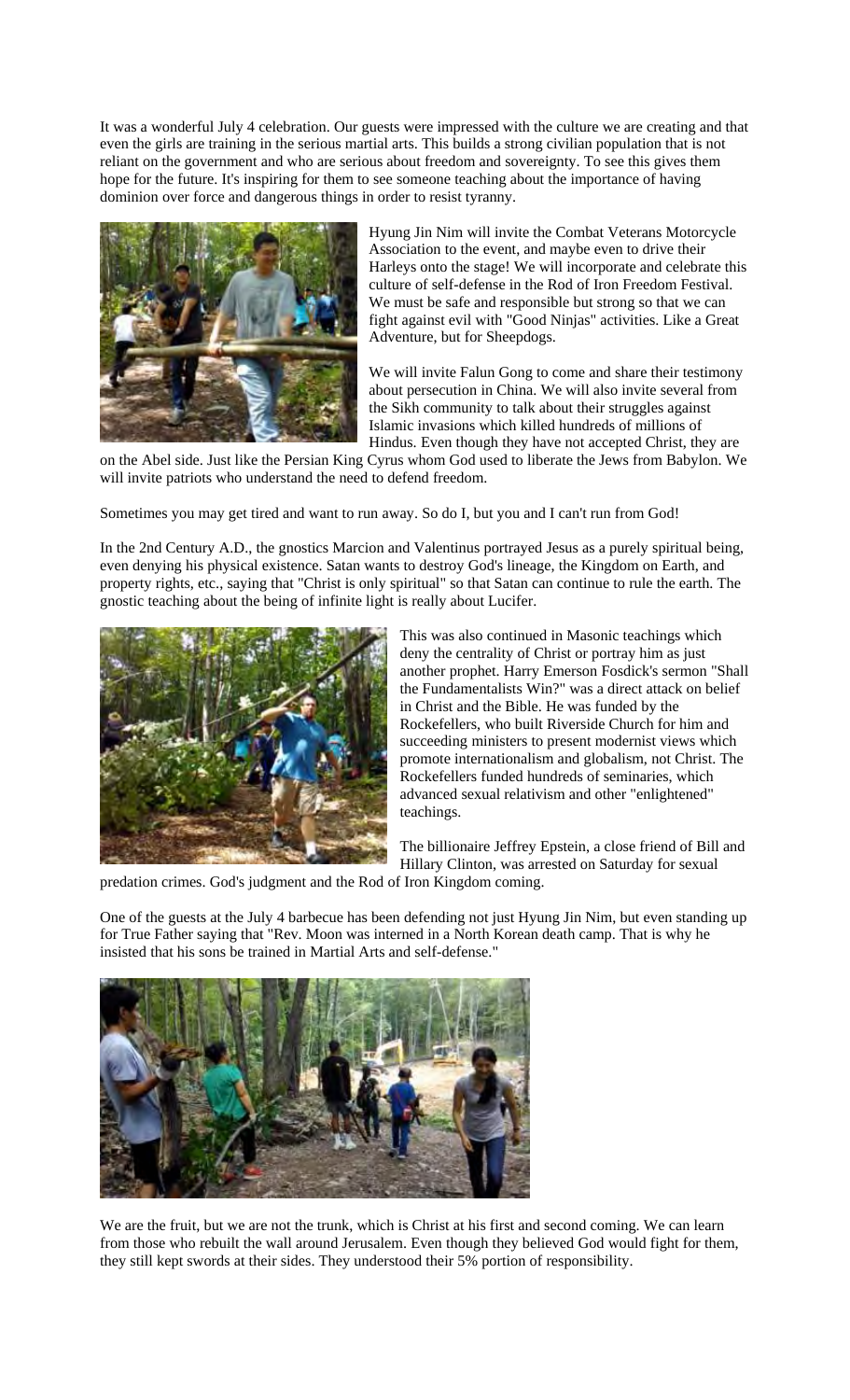The commentator Stephen Crowder spoke about an 80 year old man who shot at the British during the Revolutionary War. He was bayonetted 13 times, but he lived another 9 years! Believe it or not, it was legal for civilians to own a canon at the time. They paid for our freedom in blood.

God is using us as his instruments. At the conclusion of the service, Hyung Jin Nim invited all brothers and sisters to join him in showing Jeonseong by clearing dead wood and removing smaller trees surrounding True Parents' Wonjeon being constructed near the Kahr Arms factory in Greeley. After nearly 2 hours of hard work, he led the young and old in three cheers of Mansei!

\*\*\*\*\*\*\*\*\*

#### **The Tears of True Father**

(English translation of an important text published in 2017 by the Korea Unification Sanctuary)

| 3. A Variety of Deeds that Break Away from God's Providential Will  10      |  |
|-----------------------------------------------------------------------------|--|
|                                                                             |  |
|                                                                             |  |
|                                                                             |  |
| 7. Proclamation of the Perfect Completion of the Realm of                   |  |
|                                                                             |  |
|                                                                             |  |
|                                                                             |  |
|                                                                             |  |
| 11. Comparison of True Father's words and the Han Mother's Claims  54       |  |
|                                                                             |  |
|                                                                             |  |
| 14. What I want to say to brothers and sisters of the Family Federation  72 |  |
| 15. The election of the President in the USA reveals the work of God  80    |  |
|                                                                             |  |

**Download "The Tears of True Father"**

#### \*\*\*\*\*\*\*\*\*\*

BonChaeRon (Original Substance of the Principle) Workshop: July 21-28 at Unification Sanctuary, Newfoundland PA

|                                            | <b>Lecture Schedule</b>      |  |
|--------------------------------------------|------------------------------|--|
| Sunday, July 21 2:00 - 3:30                |                              |  |
| and July 28                                | $3:45 - 5:15$                |  |
|                                            | $5:30 - 7:00$                |  |
| Monday through $8:00 - 9:30$ $2:00 - 3:15$ |                              |  |
| Saturday                                   | $9:45 - 11:15$ $3:45 - 5:15$ |  |
|                                            | $11:30 - 1:00$ $5:30 - 7:00$ |  |
| *Lectures may continue beyond July 28      |                              |  |

*\*\*\*\*\*\*\*\*\*\*\**

*May God bless you and your families!*

Sincerely,

*Richard*

Richard A. Panzer, Ph.D., President World Peace and Unification Sanctuary - USA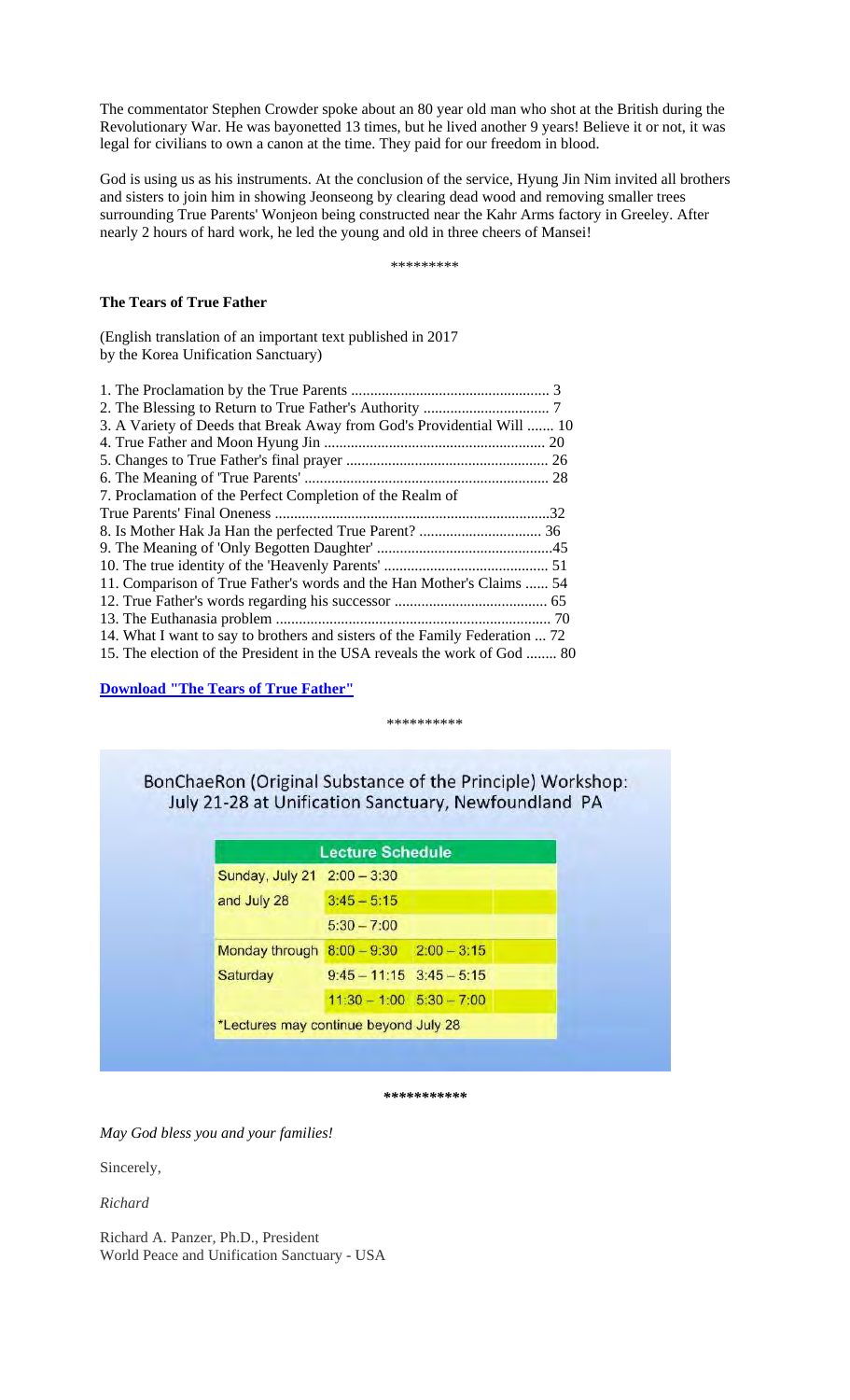Ŋ

**The King of Kings is one being, God, and the True Parent is one person, one parent.**

**The people of ten thousand generations are likewise the citizens of one lineage, and the children of one Heavenly Kingdom.**

**The headquarters of cosmic peace is also one absolute and unique headquarters.**

**Its representative body and heir is Moon Hyung Jin.**

**Any other person is a heretic and destroyer.**

**April 4, 2010 (Solar June 5)**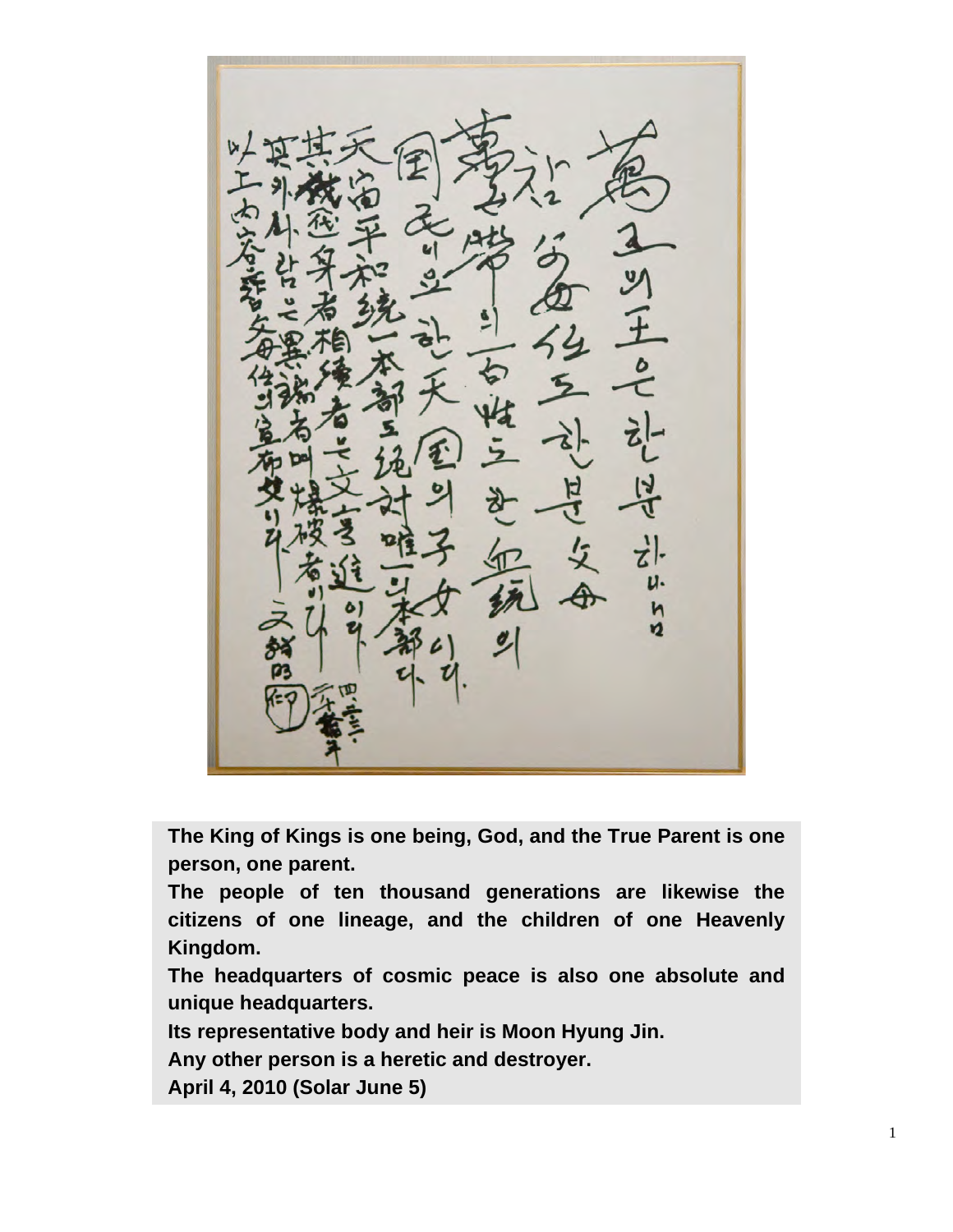# **The Tears of True Father<sup>1</sup>**

| 3. A Variety of Deeds that Break Away from God's Providential Will  10     |
|----------------------------------------------------------------------------|
|                                                                            |
|                                                                            |
|                                                                            |
| 7. Proclamation of the Perfect Completion of the Realm of                  |
|                                                                            |
|                                                                            |
|                                                                            |
| 11. Comparison of True Father's words and the Han Mother's Claims54        |
|                                                                            |
|                                                                            |
| 14. What I want to say to brothers and sisters of the Family Federation 72 |
| 15. The election of the President in the USA reveals the work of God80     |

 $\frac{1}{1}$  This document is a translation of a compilation of Korean blog posts written in 2016-2017 from various websites. It is unclear whether they are from one author or several.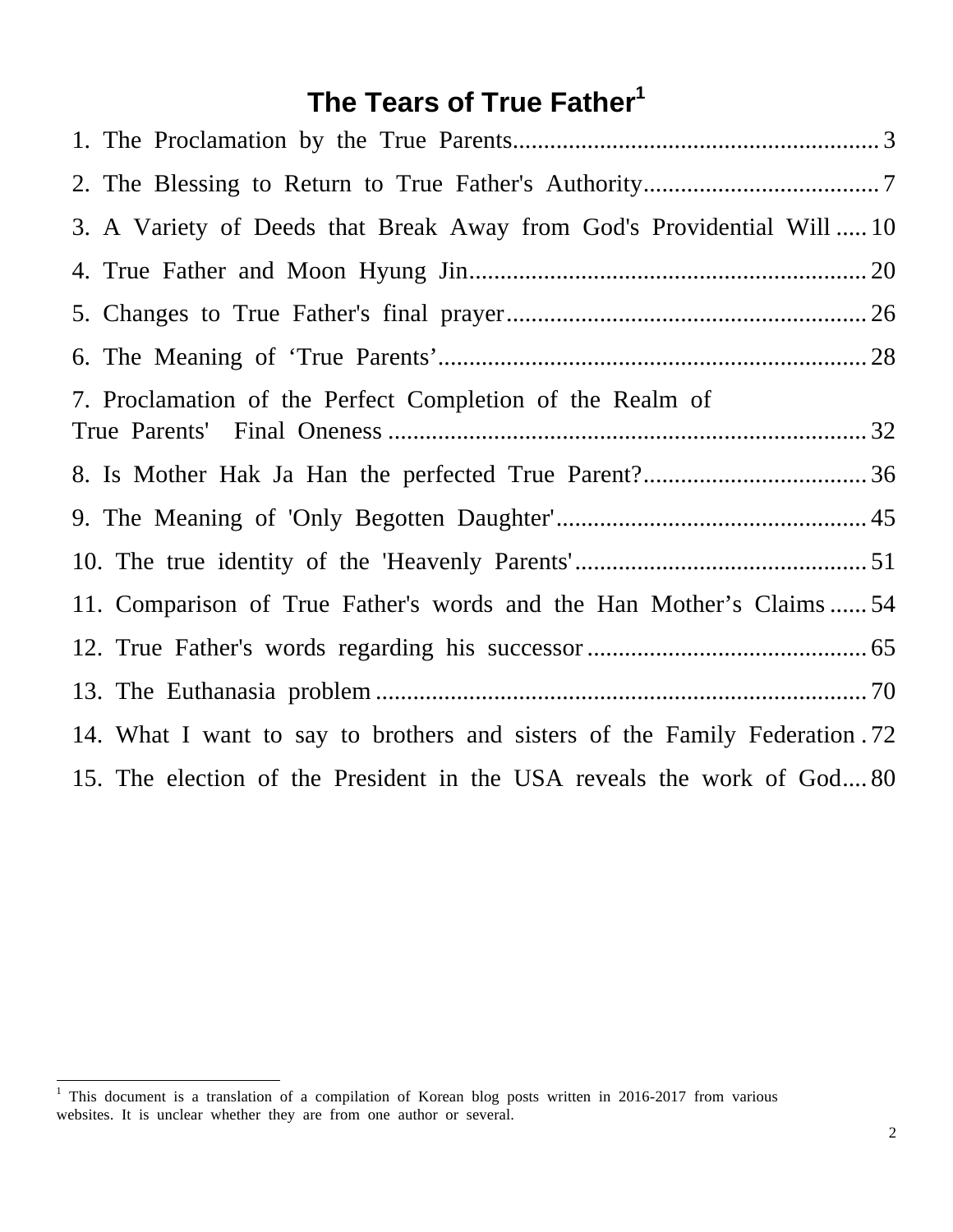# **1. The Proclamation by the True Parents**

#### **1) The meaning of representative body and heir**

On April 23, 2010, True Parents issued a proclamation.

Before he passed to the spirit world, True Father proclaimed the axis of inheritance before God and humankind. "The headquarters of cosmic peace is also the one unique headquarters. Its **representative body and heir is Moon Hyung Jin. Any other person is a heretic and destroyer.**  The contents written here are a proclamation of the True Parent(s). Sealed: Sun Myung Moon."

True Father established Moon Hyung Jin as his representative body and proxy, his heir and inheritor. He also very clearly warned that any other person aspiring to that position is a 'heretic and destroyer'. So how do you understand the current reality that we see today, where people have rejected Father's representative body and heir, causing the current denominational split? Clearly, those people have become heretics and destroyers, fulfilling True Father's very words.

What is the significance of True Parents blessing of the representative body and heir? True Parents blessed Moon Hyung Jin as their representative body and heir. The Korean expression '*Dae Shin Ja*' means someone who 'stands in place of my own body'. It means that the *dae shin ja* is True Father's body. It is a promise from True Father that he will be with Moon Hyung Jin and present inside him. It also means that Moon Hyung Jin resides in the direct dominion of True Father and God.

Father also blessed Hyung Jin Nim as his *'Sang Sok Ja*' - his heir and inheritor.

But what exactly did True Father inherit and bequeath to Hyung Jin Nim? Was it money? Was it the assets of the Family Federation? Was it the *Cheon Jeong Gung*? No, True Father's inheritance is more than this - the inheritance given by the Messiah is not limited to some sort of material foundation. **What Father actually bequeathed to his heir is the authority of the True Parents. True Father bequeathed his will and his heart (***shimjeong***). He left his completion of the providence of restoration to his heir.** People, wake up! You have to understand this point! True Father has designated his heir and told us to follow this person after he is gone.

How can you possibly turn your back on the heir established directly by True Father? How can you ostracize Moon Hyung Jin, True Father's representative and proxy?

**The Messiah, the True Parent, the King of Kings blessed Hyung Jin Nim as his** *dae shin ja***, his body and his heir. He proclaimed this to all of heaven and earth by crowning him in three separate coronation ceremonies, in front of God, and this fact cannot be changed by anyone. God himself witnessed and recognized it. Even Hak Ja Han cannot deny this point.**

And as if this wasn't enough, True Father, in his own words, states very clearly: anyone who denies this fact is a heretic and a destroyer. This means that anyone who denies this will be unable to escape judgment.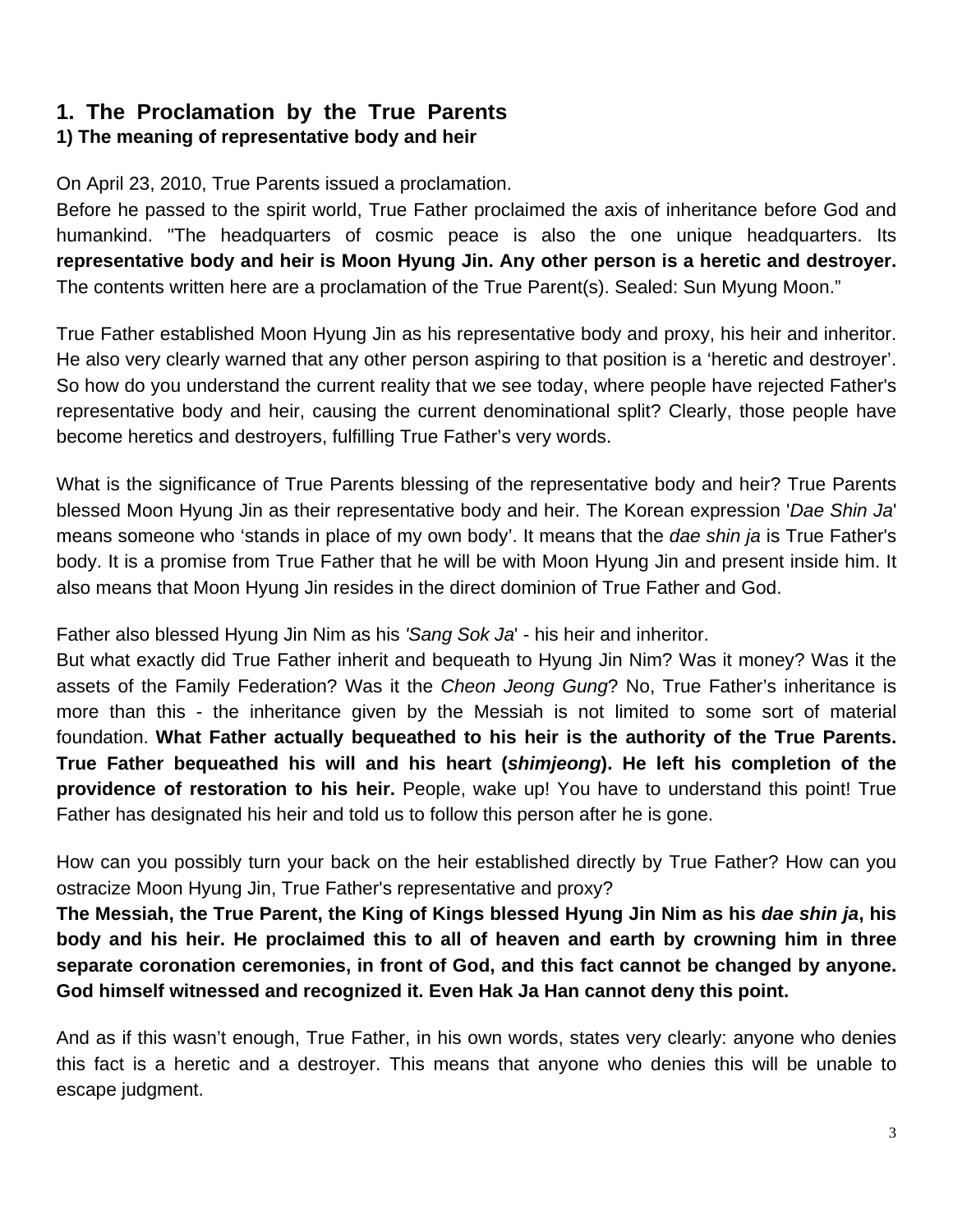The leaders of the Family Federation tell us that they cannot recognize this proclamation by True Parents as an official document because True Father issued it as a written proclamation without formal due process. But who was it that so actively asked True Father to bless Moon Hyung Jin as his heir at the time this document was made? It was Hak Ja Han

Moreover, when the Family Federation leadership asserts that True Father didn't use the proper procedures to decide his line of succession, or that he was incapable of making the correct decision at the time, they are essentially denying True Father's messiahship and denying the providence of God through True Father. After making the proclamation, True Father very clearly explained his reasons for establishing Hyung Jin Nim as his successor. In addition, he went on to conduct three consecutive coronation ceremonies in which he crowned Moon Hyung Jin's couple as True Parents' *dae shin ja*. He also transferred to Moon Hyung Jin's couple his authority and jurisdiction over the Blessing. All the evidence of this is recorded in video footage and is easily verifiable.

But the leadership of the Family Federation has rejected the Messiah and betrayed his will.

When I understood this, I came to a personal determination. At the time, church members were criticizing me, saying that I had caused Mother much sorrow. So false! I have done nothing more than chosen to follow True Father's will and True Father's words. Moreover, True Father has shown his approval of my choice through signs. Even though this means I have separated from you, I have been able to establish my vertical axis. Because the Han Mother has chosen to deny True Father's final will, I cannot recognize her. I have left the church that I love, the church that I invested my heart in for 38 years, and yet I feel no hesitation or fear. Rather, my heart aches for you who have turned your backs on the path of sincerity and truth.

I have left the Family Federation, even though I dedicated my faith, love and youth to that organization. Everyone laughs at me, telling me that I am acting like an idiot. They take the things that I say and use them to slander me. They cut me off, refusing to even engage with me. They refuse to talk with me. They isolate me. But I am not a weak-willed person. I'm not worried about what others think of me. I don't care if others call me an idiot or a moron because on my faith in True Father. And I expect that the Family Federation headquarters and even the church members will persecute me even more in the future, but it doesn't scare me at all. My mind is full of conviction and confidence. Unlike some people I know, I'm not worn down by a desire for horizontal acceptance, such that I throw away my fidelity or my principles. Up until the final moment, I won't let go. I'll be following True Father's will, even if it means I have to grab hold of his trousers and get myself dragged along.

Why is that? Because this is what True Father told us to do. **Because following Moon Hyung Jin is the only way to preserve the words of True Father, and it's the only way to uphold the principles and the principled order established by True Father. Most importantly, it's the only way to preserve the 3 kingships that True Father established.** Why else? Because at this very moment, the Family Federation has left the path of God's heavenly will. It has become an unprincipled instrument moving to eternally erase the 3 kingships put in place by True Father himself.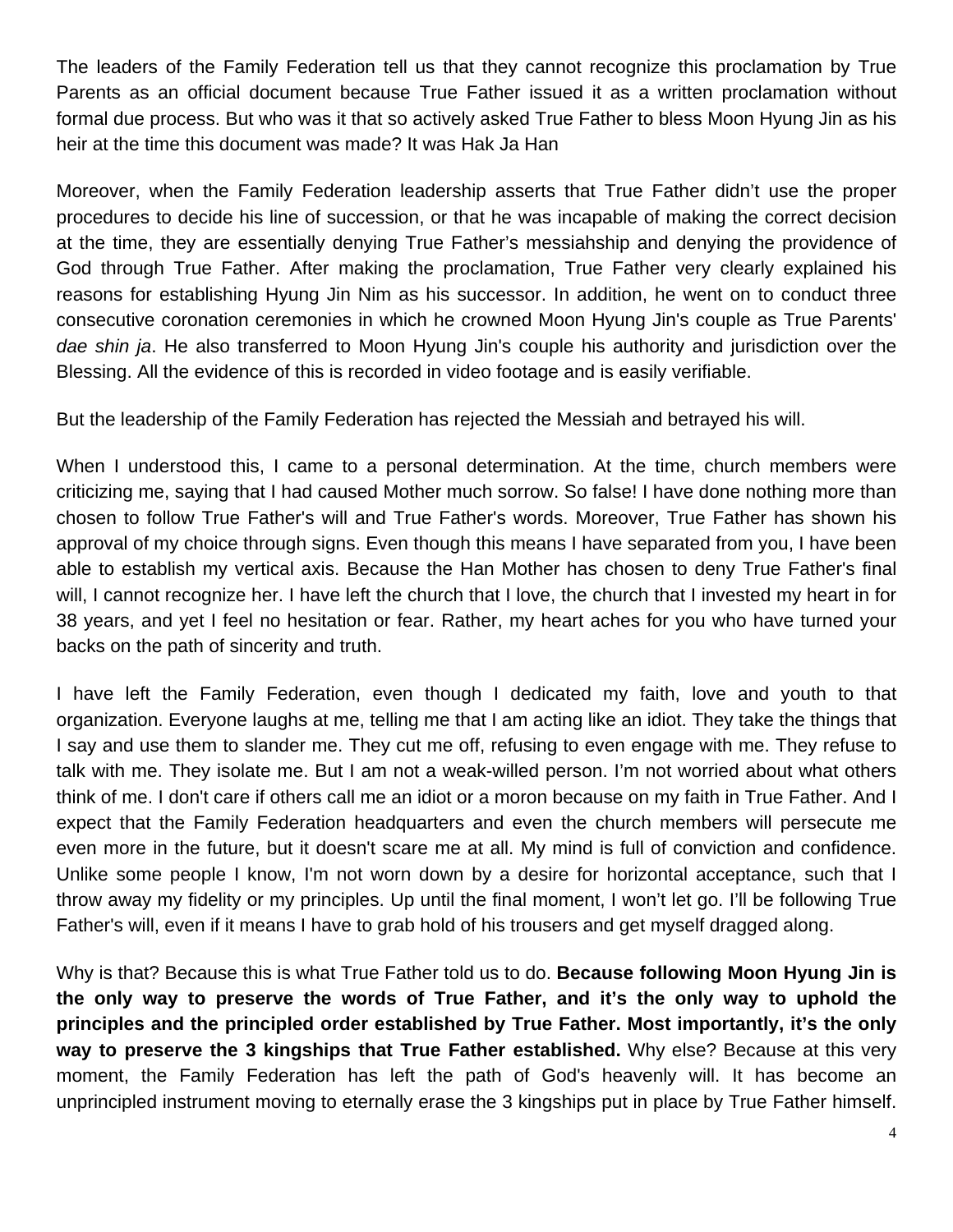This is the instrument to which you have aligned yourselves, and it is to such leaders that you are offering your absolute faith and absolute obedience.

## **The purpose of the life of faith of the Unificationist is to follow the Will by attending to the lineage of Heaven.**

Let me quote a passage from the Bible (Matthew  $7/22 \sim 23$ ).

Many will say to me on that day, "Lord, Lord, did we not prophesy in your name and in your name drive out demons and in your name perform many miracles?" Then I will tell them plainly, "I never knew you. Away from me, you evildoers!"

#### **2) Denial of the three kingships: Denial of True Father's lineage**

The Family Federation has rejected the successor established by True Father, the one he anointed as his representative body and heir. They have rejected the line of succession established by Christ, the King of Kings. **They have denied the three kingships and they have declared that the organ known as 'the Cheon Il Guk Supreme Council' will determine the successor.** 

The Supreme Council is comprised of the current leadership of the Family Federation. In their structure, the Supreme Council is the one to select the person who becomes the successor to authority. Accordingly, if they don't like the way you speak, or act, you can never become the successor. **What this means is that over and above the successor, the Supreme Council is the one that rules.**

But the true heir was decided on by the True Parents. In three separate official ceremonies, True Parents together publicly proclaimed the heir before God and before all of heaven and earth. You, then, are rejecting and denying the three kingships that connects True Father, Moon Hyung Jin and Moon Shin Joon Nim. Under what authority and in whose name are you trying to overturn this? Your actions are in direct opposition to the will of the Messiah.

You deny the lineage of Heaven and the seed of Heaven. **Do you remember why God the Creator became a God of sorrow? The human ancestors were seduced by Satan and they fell, losing God's lineage. It was leaving God's lineage to join Satan's lineage that constituted the Fall. For what purpose was Jesus sent? We learned about this through the Principle. Jesus was sent to find a bride so that he could establish Heaven's lineage here on the earth.** 

**So what then is the reason we need the Second Coming? Jesus could not find his bride and died upon the cross, so he must return again as the bridegroom to find the bride and celebrate the marriage of the Lamb. But what for? To connect the lineage of Heaven and plant it here on Earth.** What is the supreme hope of the children of the Unification family? **It is to be engrafted into the lineage of Heaven.** 

Hak Ja Han denied her own sons - the very lineage of Heaven - and chased them out.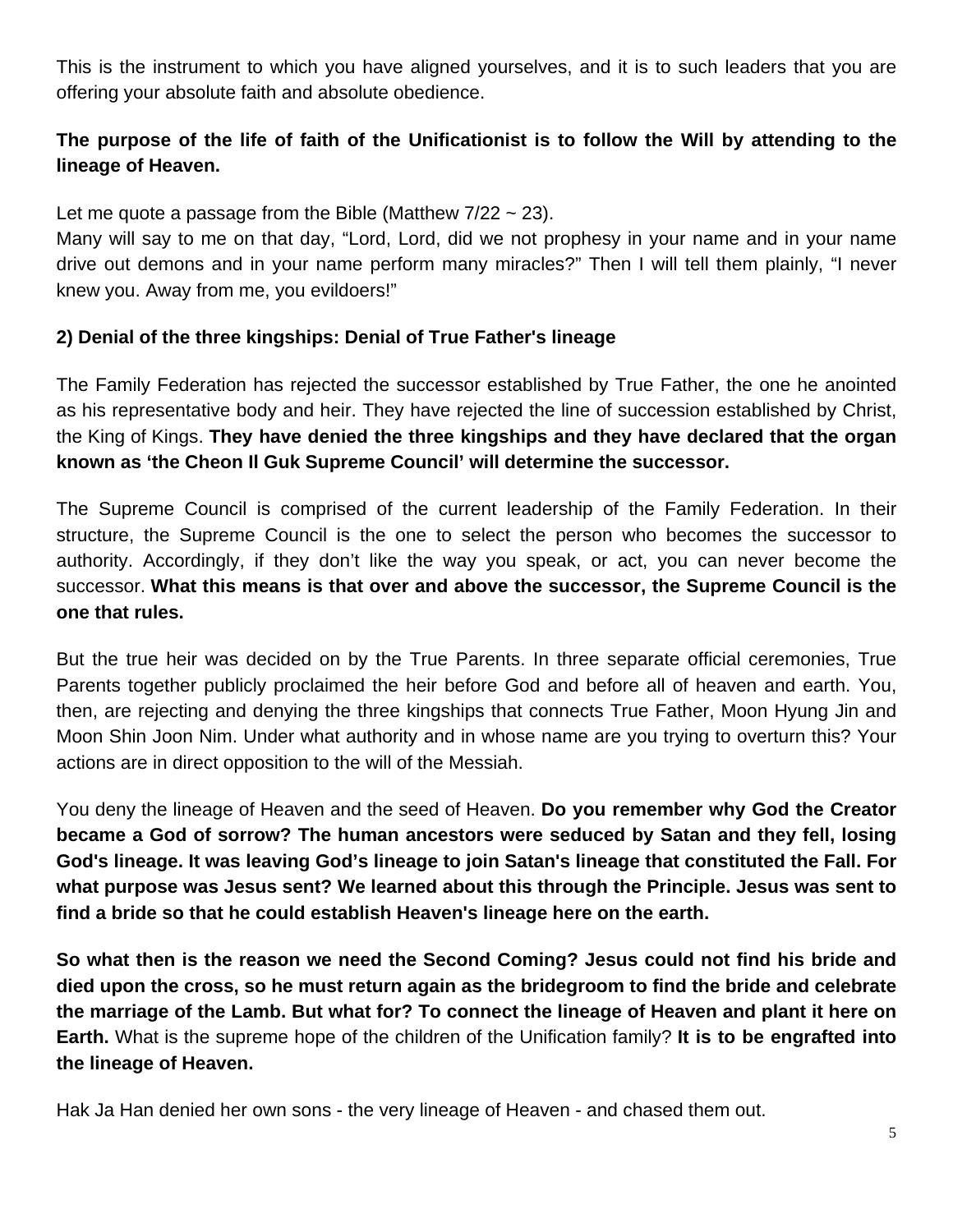In addition, in order to eternally deny and erase the heavenly seed, the 'successor' will now be decided by the Cheon Il Guk Supreme Council...

**If the Messiah's successor can be determined by a group of people known as 'the Cheon Il Guk Supreme Council', then why did Heaven need to send the Messiah in the first place?**  You could simply select a really smart person by holding an election. Just use the democratic process, just like when a President is elected, or when members of congress are elected.

In other words, why on earth does Heaven have to work and prepare for two thousand years to send the Messiah? You can just elect him.

No. You have forgotten the very foundations of the Divine Principle. You have forgotten what the original lineage is. You have even forgotten what the fallen lineage is. What are you doing? Are you just living your lives dreaming about all the blessings you might receive? Are you thinking you can just go to Cheong Pyeong, pay money to liberate and bless your ancestors, and clap your way into Heaven? Will you clap so hard that your hands hurt? Will you sing hymns and then just expect your ancestors to help you? Is this the meaning of your lives?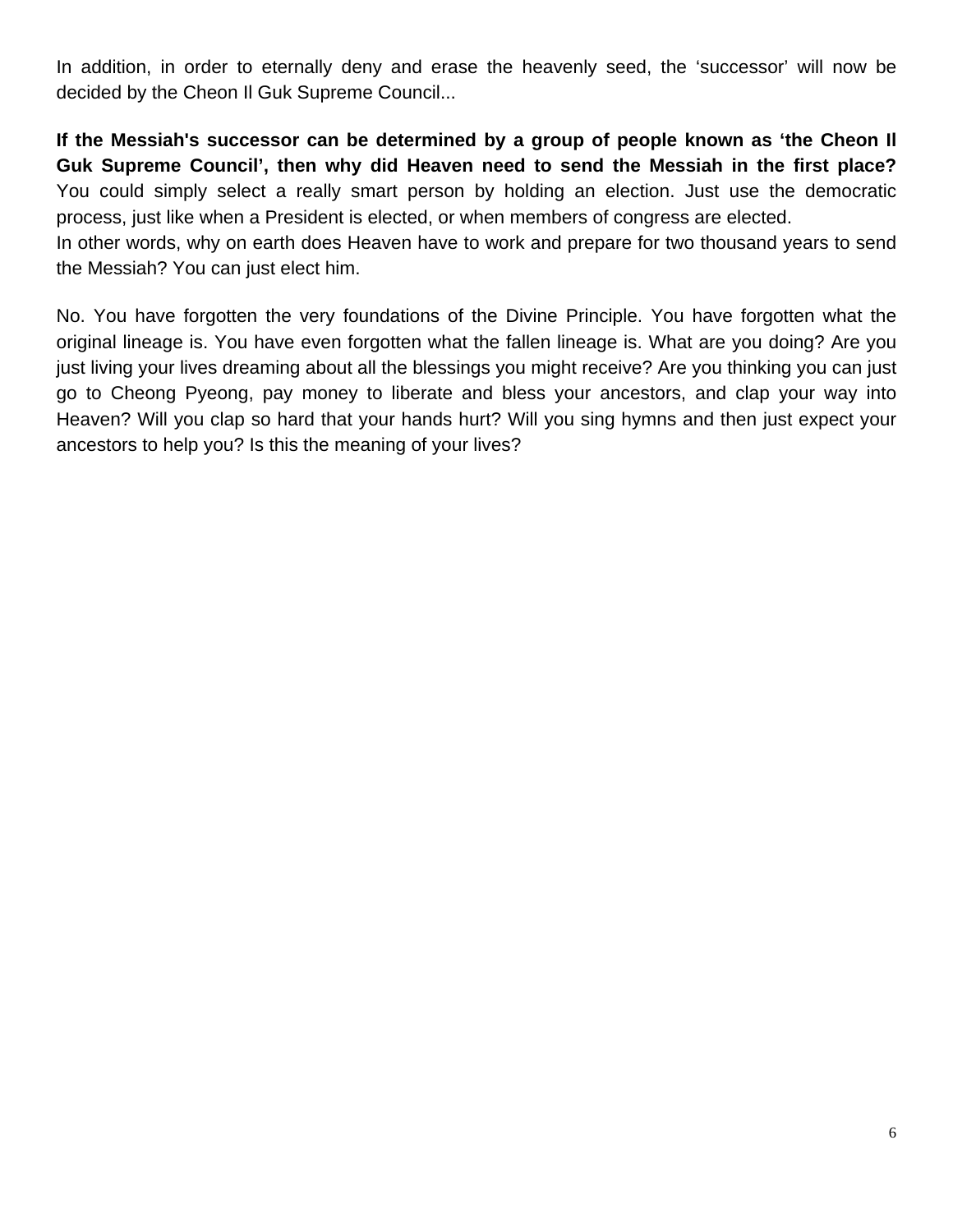# **2. The Blessing to Return to True Father's Authority**

#### **1) By what authority does Moon Hyung Jin give the blessing?**

This is what the Family Federation say: we already received the Blessing from True Parents. Why do we have to receive the Blessing again? They criticize us and say: "Moon Hyung Jin is nothing more than the son, so what kind of authority does he have to declare True Parents' blessing invalid and to tell us to receive the Blessing again?

That's true. Moon Hyung Jin is not the True Parent. **He is, however, the True Parent's representative body and heir. He is the True Parent's successor. Following True Father's ascension to the spirit world, Moon Hyung Jin, as True Father's representative body, is the one responsible for the providence.** 

Indeed, Moon Hyung Jin is the center of all providential conditions. This is because True Father blessed him as his representative body. That fact is something you cannot deny, no matter how much you may want to. If you try to deny it, the only result will be an increase in the weight of your sin. Moreover, **True Father bequeathed the authority to give the blessing to Moon Hyung Jin. That's something else no one can deny.** If you are unaware of this point, then ask about it. Father invested Hyung Jin Nim with authority to give the Blessing to true children, to the first generation, to the second generation, and even to the spirit world (spirit world blessing). For this reason, **as True Parents' representative body, Moon Hyung Jin has the authority to give the Blessing.** 

In contrast, Hak Ja Han does not have the authority to give the Blessing. Her position is that of True Father's wife. I have never heard anything said by True Father that he consented or gave Mother the authority to give the Blessing.

The Blessing is heavenly grace granted to us by Heaven with True Parents' couple as the officiators. It is a heavenly grace from the invisible God given through his representative body, the visible True Parent, to his descendents. Clearly, then, someone who has the heavenly lineage must be endowed with that authority to stand as an officiator of the blessing ceremony. It's not something just anyone can do. Regardless of how many times Mother attended True Father and stood together with him as an officiator of the Blessing, the Blessing itself was always conducted centering on True Father. For example, the holy marriage vows, the holy marriage proclamation, even the benediction – all these were carried out by True Father. Mother held the position of officiator beside True Father only in the capacity of the True Mother. **The Blessing itself must be conducted with a couple as officiators, representing True Parents as a whole.** 

For this reason, it simply isn't possible for Hak Ja Han to stand by herself as an officiator of the Blessing. The Blessing must be conducted by the couple of the representative body and heir. Why? Because True Father himself determined that.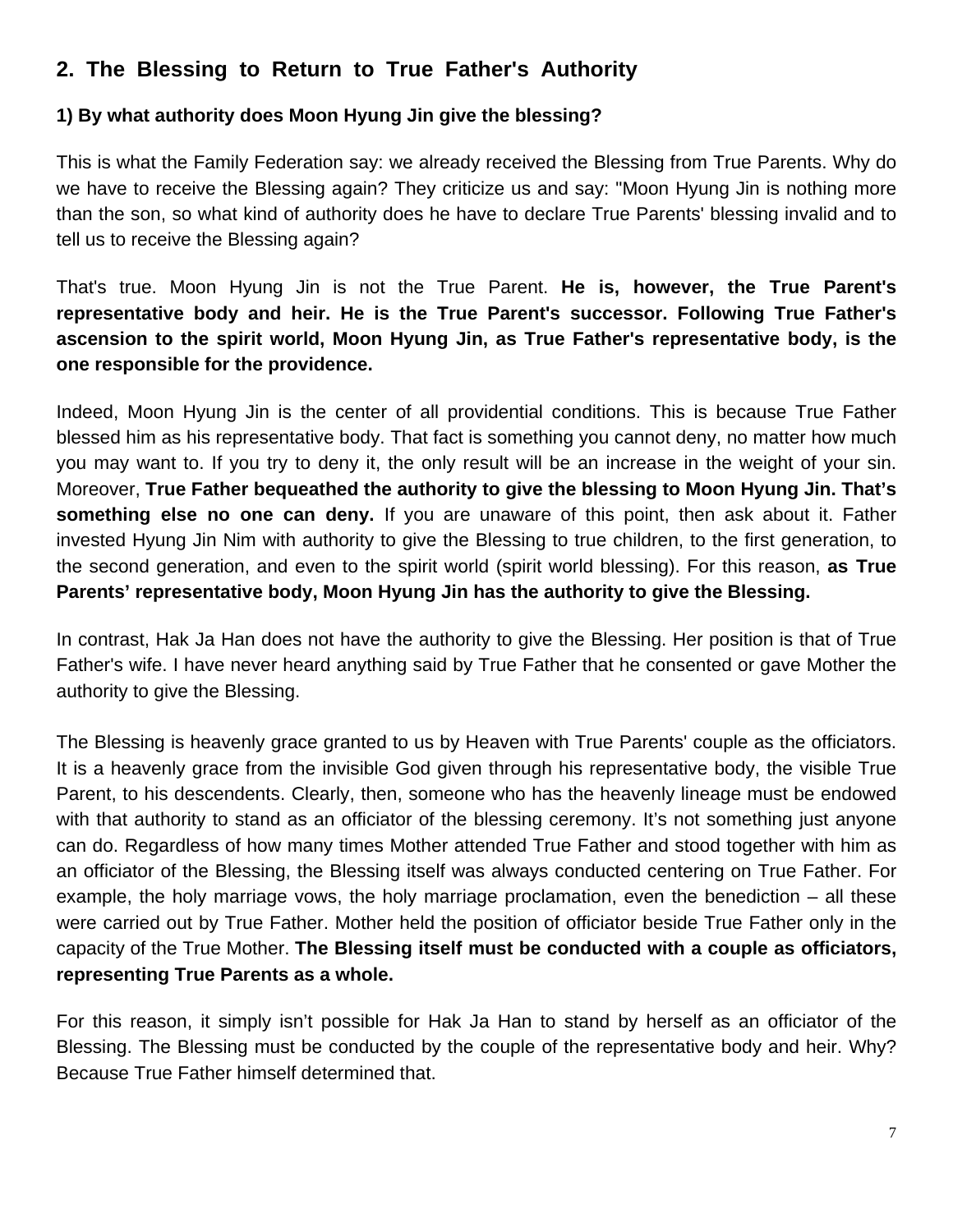#### **2) Why must we receive the 'Blessing to Return to the Realm of True Father's Authority'?**

## **The reason that Moon Hyung Jin is conducting the 'Blessing to Return to the Realm of True Father's Authority' is that all Family Federation members left the realm of True Father's authority through participating in the false Foundation Day ceremony (January 13, 2013).**

True Father told us that Foundation Day would be the third marriage ceremony of the True Parents. He said that it was to be the final marriage ceremony. This means that even though True Father had ascended to the spirit world, Mother on Earth had to attend to True Father in heaven and hold the Blessing on Foundation Day. However, there was no final third marriage ceremony for True Parents when Foundation Day took place. Instead, the only ceremony conducted was one in which the Han Mother ascended the throne, dressed in a crown as queen. Shortly after, the Han Mother declared herself as the Messiah and said that she had become the wife of God. Where, then, was True Father in all of this? The truth is that when Mother Hak Ja Han become the wife of the being referred to as 'God', she had already left the position of the wife of True Father.

On Foundation Day, church members drank the holy wine and received the Blessing while attending 'Heavenly Parents'. They accepted the blessing and drank the holy wine by themselves in the absence of True Father. Who provided the holy wine? Clearly it was not holy wine consecrated by True Father. Externally, Foundation Day was conducted in a glorious and splendid manner, but tragically True Father's spirit was not there.

**By drinking the holy wine and accepting a false blessing from the being referred to as 'Heavenly Parents', all members left True Father and lost their lineage connection to him. That is why all have to return. Everyone must, without fail, receive the 'Blessing to Return to the Realm of True Father's Authority'.** Because all you, each one, went down a false path in ignorance, True Father's representative body and heir is extending an opportunity to be able to return through grace. Because he loves you, he wants to save you and for this reason, he is opening up this path. If you do not accept Hyung Jin Nim's words and ignore this 'Realm of Authority Blessing', you will have no connection to True Father. This is clear.

#### **3) Ceremony for Blessing Ancestors**

True Father instructed all blessed families to complete the blessing of 210 generations of ancestors before Foundation Day, but there were members who were unable to do this because of economic reasons. When beginning his course as the Second King, True Father's representative body Moon Hyung Jin made a determination for their sake, and for the sake of elder blessed families who attended True Father and invested themselves for God's will since the early days. He also made this determination for the sake of Japanese members who were unable to bless their ancestors. Those Japanese members had frequently gone into debt in order to make providential donations on the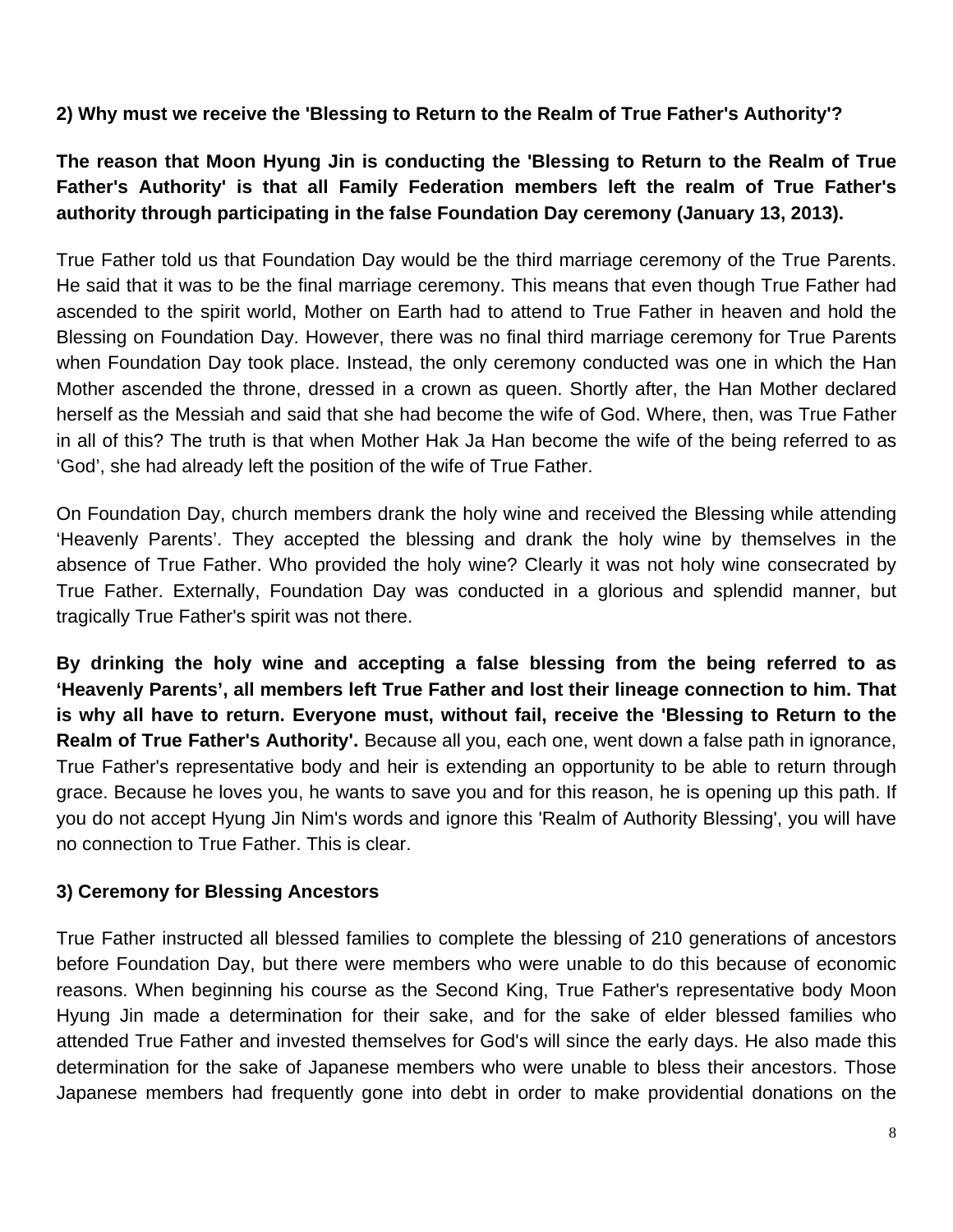global level, even raiding their children's education insurance to achieve the Will.

Cheon Il Guk is the world centering on God's heart and true love. Accordingly, Moon Hyung Jin declared that no one should be prevented from entering the Kingdom of Heaven simply because they do not have enough money to bless their ancestors. He stated that he would liberate and bless 210 generations with no donation requirement, although donations could still be offered. This ancestor liberation and blessing ceremony has been conducted twice so far (at the time of writing this text).

In accordance with True Father's will, Moon Hyung Jin conducts a ceremony for the liberation and blessing of 210 generations in the capacity of the second generation kingship, once or twice a year. Before he ascended to the spirit world, True Father transferred to Moon Hyung Jin the authority to give the spirit world blessing. Now, the level of this blessing is different to the liberation blessing that people can only receive by donating tens of millions of won at Cheong Pyeong. Dae Mo Nim's liberation and blessing is different. The blessing from Hyung Jin Nim is conducted directly by the representative body and successor of True Father, who perfected the absolute level of Heaven's lineage.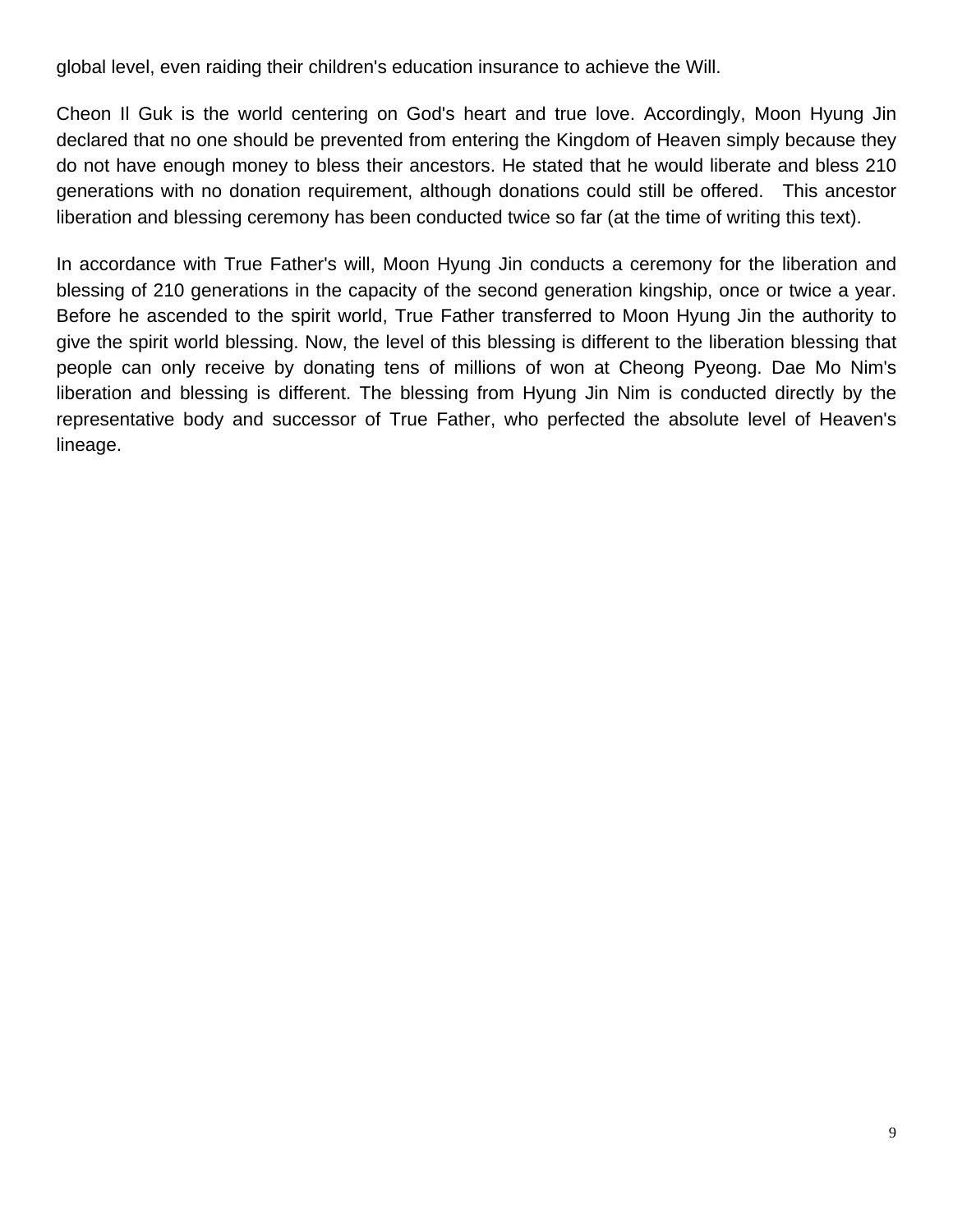# **3. A Variety of Deeds that Break Away from God's Providential Will**

**1) Does Hak Ja Han have the authority to change True Father's words and principles?**

**The Family Federation asserts that because Mother is the perfected Eve, she cannot make mistakes or do anything wrong. They also assert that because she is one with True Father, what Mother does is the same as what True Father does. They say that True Father is with Mother spiritually. Accordingly, they assert, regardless of what she does, Mother is correct and righteous.** In other words, members should follow in absolute faith, absolute love and absolute obedience, even if they don't understand.

The members of the Family Federation are told that because President Hak Ja Han is the living True Mother, they must obey and follow everything. **The Family Federation position is this: because Mother is 'one mind, one body' with True Father and has equal authority, she has the authority to revise and change True Father's words and instructions. In other words, Mother does not have to obey or follow True Father's words.** 

This position means that she can revise and modify the Eight Great Textbooks, including the Cheon Seong Gyeong; she can change, at her discretion, various principles and traditions that True Father established (Family Pledge, the Cheon Il Guk Anthem, the Holy Marriage vows, the position and role of subject and object, sale of holy grounds); if someone doesn't obey Mother or is 'unfilial' to her, she can get rid of that person, even if it is True Father's successor; she can abolish the three kingships set by Father and set up the Cheon II Guk Supreme Council in its place, and when the council selects a successor according to Mother's will, only then will the Federation support that person.

On the basis of this position, True Father's words being deliberately altered and the institutions and guiding principles that he established over his lifetime are being swept aside and changed.

It makes no sense. **What does 'one mind, one body' mean? Doesn't it mean that the mind and body have become completely one? Doesn't it mean that the will and purpose and direction and action are all completely aligned?** So then how can you say that the actions of denying, altering and remaking all of True Father's works are an expression of 'one mind, one body'?

From the year 2000 onwards, True Father became deeply concerned, saying that Mother was not following True Father's words.

When he was alive, True Father severely scolded Mother for going against the Will of heaven, and reportedly even warned her that he could divorce her.

If one presents these words of True Father to the Family Federation headquarters, they just shut their mouths and run from the argument. They imagine that as long as they keep the members in the dark, it will all work out somehow. But is that really possible? They may be able to block the eyes and ears of the membership for a certain period of time, but the truth cannot be buried forever, and the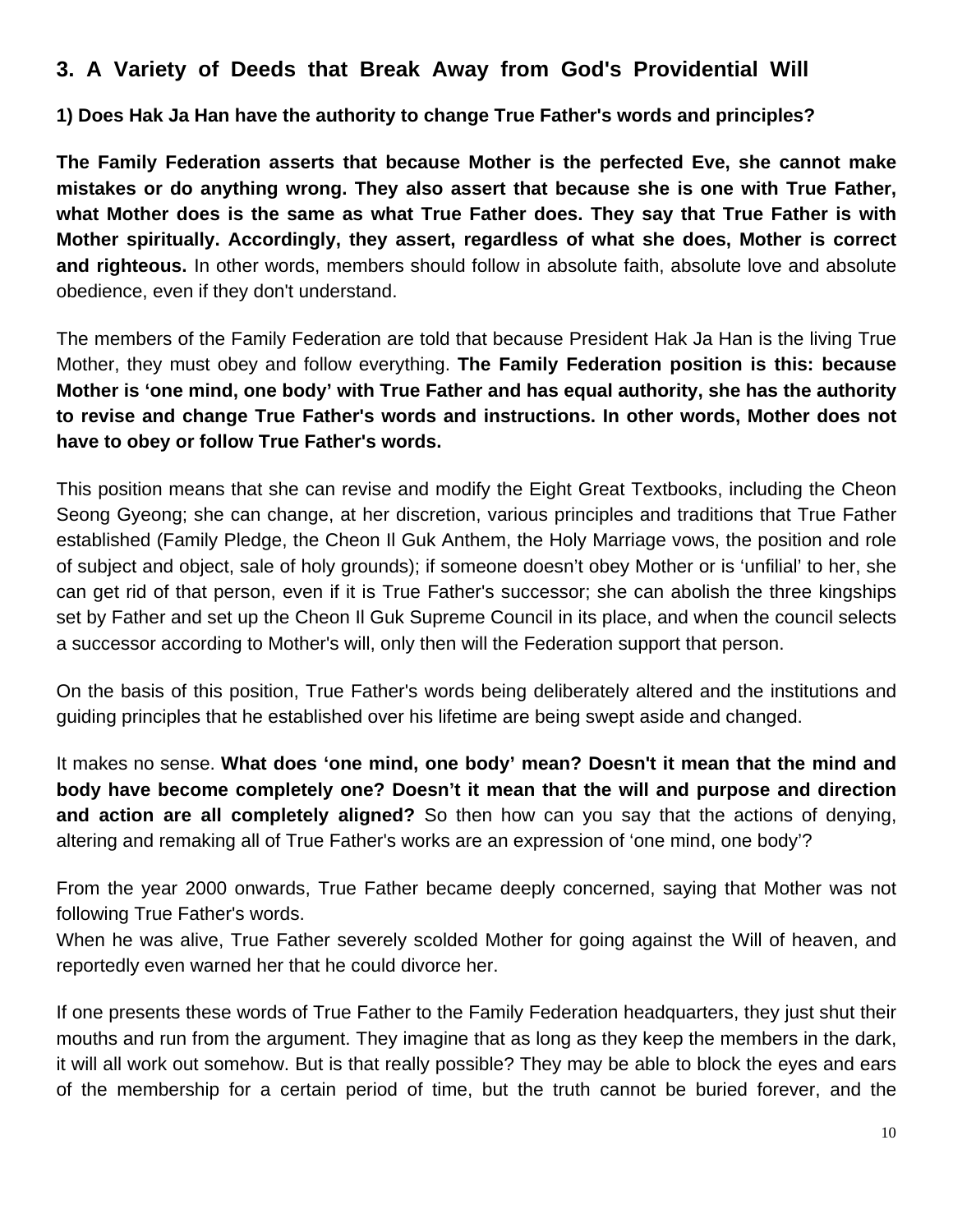leadership cannot keep the members under wraps forever. The only people you can completely lock down are criminals (in prison) and the mentally ill.

#### **2) Scrapping the Eight Great Textbooks**

**The Family Federation is abolishing the words that True Father left for us (the Eight Great Textbooks) and are putting up the 3 Great Scriptures in their place. Even though the Messiah himself emphasized that the Eight Great Textbooks are his final will and testament to humanity, the Federation is abandoning these, willfully and without his permission. In their place, the Federation has put forward the '3 great scriptures' (Revised Cheon Seong Gyeong, Peace Scripture, True Parents Scripture).** 

True Father warned us that altering even a single word of his scriptures would invite heavenly judgment. Despite this, the Federation scrapped True Father's designated scriptures. The revised Cheon Seong Gyeong, for example, contains alterations to more than 70% of the original contents in the original Cheon Seong Gyeong.

The Federation leadership have brazenly deleted, modified, edited and added to the texts that the Messiah himself left behind for all posterity. If they needed to have alternate scriptures, then they could have left the Eight Great Textbooks intact as the legacy that Father established and then published the 'three great scriptures' later. Scrapping the Eight Great Textbooks that True Father designated as his final will and testament is unacceptable and inexcusable.

#### . For this reason, you must not refine or trim them. (April 26, 2005)

(Explanation) The Cheon Seong Gyeong is Father's final testament, the words he put in preservation before going to the spirit world. Because he offered the **Cheon Seong Gyeong, Page 1564 (Korean version)**

There is only one person who can correct or modify (why does this say wolli Kangnon when he is referring to the CSG??) Wolli Kangnon, and that person is me (True Father). You have to move forward centering on Father's recorded speeches. If you love me, then you have to love the Eight Great Textbooks even more than I do. (November 19, 2009)

#### **Pyeong Hwa Shin Gyeong Haeseol, Page 811 (Korean version)**

Can you simply change the documents blessed and sealed by God and Father according to your own thinking? You have to see them as absolute. They contain the words that your descendants can love and revere for thousands of generations. (February 27, 2007)

#### **Pyeong Hwa Shin Gyeong Haeseol, Page 841 (Korean version)**

I do not want anyone to take my words and try to polish or refine them. If they are distorted, it will become a condition for you to be accused when you go to the other world, and you will be unable to avoid judgmentEight Great Textbooks directly to Heaven, everything is finished. Father stated clearly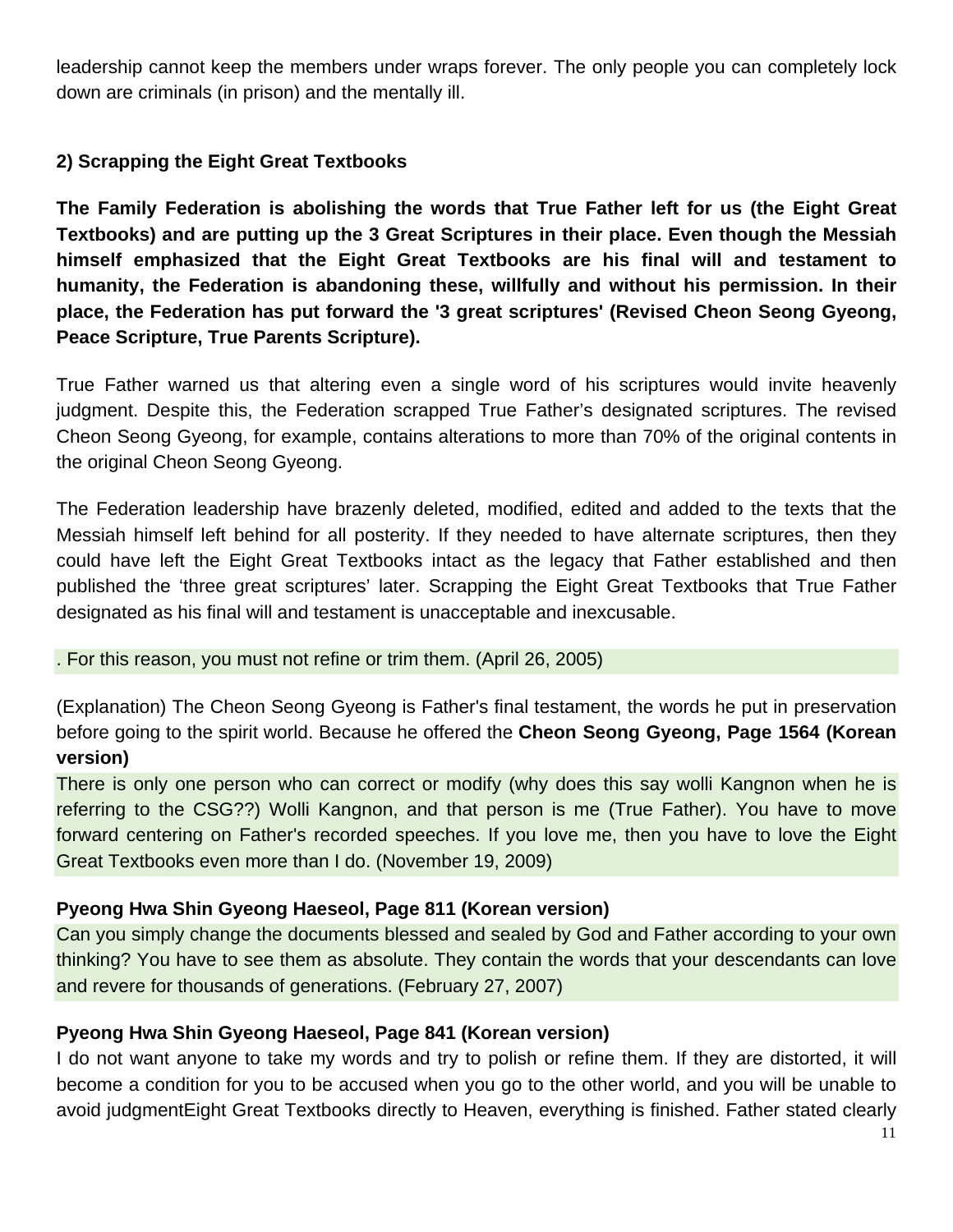that there was nothing more that needed to be changed.

True Father told us very clearly not to manipulate his words and texts under any circumstances. He gave us strict instructions, saying "If I said shit, then record it as 'shit', and if I said 'fist', then record it as 'fist'". Several times over, True Father read through the texts and went over all the details in his Hoon Dok sessions, sacrificing even his sleeping time. Finally, he gave it his royal kingly seal and offered those texts to heaven.

And yet, the Federation still revised the texts. Even if Father had never left instructions that his texts were to be meticulously preserved, how can it be acceptable to modify and change the Messiah's texts just according to one's own thinking?

If you don't believe what I'm saying here, then compare the texts in the Original Cheon Seong Gyeong with the revised Cheon Seong Gyeong. More than 70% of the text has been modified. Words, even prefixes and suffixes have been changed. Check it out. Verify it. Check to see if I am telling the truth.

True Father explained to us about the source text for the speech he gave at the 'Cosmic Assembly to Proclaim the Substantial Word of God in the Firm Settlement of the True Parents of Heaven, Earth and Humankind'. He told us that the text contains True Father's lifetime story and that Cheon Il Guk itself is contained within. He treasured the binder containing this text up until the time directly before his ascension. Whenever he went somewhere, and wherever he went, he took this binder with him: to all public events (and public rallies of various sizes) and to *hoon dok hwe*, where he used it as his reading material.

If you look at the text from page 44 onwards, True Father clearly states that **the Eight Great Textbooks are the final testament he has prepared and bequeathed to humankind, and he instructs us to read and study (***hoon dok***) these texts, not only on Earth but also in the spirit world**. Yet, despite this fact, after True Father's ascension to the spirit world, the Eight Great Textbooks cannot be obtained from any of the official FFWPU organs (including the Cheongpa Seojeom (bookstore). That's the current reality.

At the head office of the Family Federation, they stubbornly defend this position, saying that because these books have already been bequeathed to members, it simply doesn't matter.

#### **3) Changing the Cheon Il Guk National Anthem**

As the leadership of the Family Federation, you seem to think that you can just get rid of 'Blessing of Glory' which True Father designated as the national anthem of Cheon Il Guk and simply replace it as you like with a newly written 'holy song'.

A national anthem is a song that expresses the core philosophy and ethos behind the founding of that nation. It is meant to awaken the spirit of true patriotic love.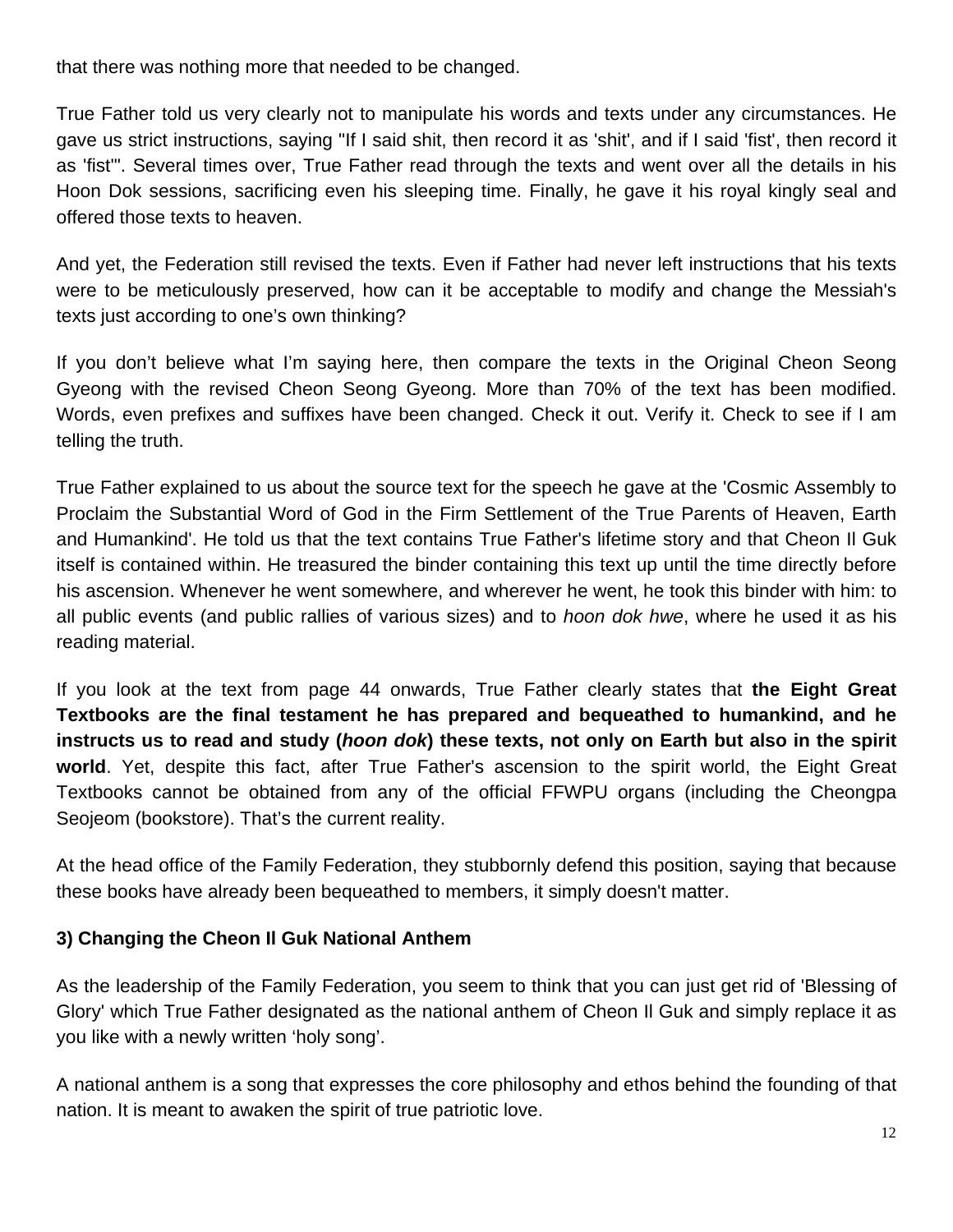In this sense, the Cheon Il Guk National Anthem should be sung by the Unification Family with solemn hearts in praise and gratitude for the suffering heart that True Father endured when walking the path of restoration. 'Blessing of Glory' is a hymn written by True Father after he overcame the suffering of the Heungnam concentration camp. It is infused with True Father's course of suffering and victory.

**When we sing the Cheon Il Guk Anthem, we are able to reflect on the suffering path of restoration and focus our hearts in filial piety and loyalty towards God and True Parents. In this way, we inscribe the meaning of the song into our hearts.** 

**True Father clearly explained the reason why he chose 'Blessing of Glory' for the Cheon Il Guk Anthem. It's because this song is imbued with Father's life course.** 

If you thought about this aspect, would you have so easily and willfully undertaken to change the Cheon Il Guk Anthem? What kind of founding spirit is expressed by the newly minted 'Cheon Il Guk Anthem'? A Cheon Il Guk Anthem that omits the heart of Heaven is meaningless.

Nonetheless, you constructed a new anthem by modifying the lyrics of the 'New Song of Inspiration' so that they now glorify the Han Mothe. Isn't that right? You have removed True Father's restoration course of suffering and victory from the Anthem. I wonder. Did you just sing the song without heart, without reflecting on its meaning? Is this why you have concluded "anything will do?"

#### **4) Changing the Holy Marriage vows**

**How is the salvation of fallen human beings accomplished? Firstly, individuals must invest themselves to live a life of faith and pass through a course of separating from Satan. In this way, he restores, in form, the position that Adam and Eve were in when they fell, namely the top of the growth stage of the growing period. On that foundation, the individual can be reborn (liquidate the original sin) by receiving the Blessing from the True Parents. After having recovered the position of Adam and Eve before the fall, the individual must attend the Messiah, the True Parent, and grow further to eventually complete the growing period and become an embodiment of perfect completion, thus moving into the direct dominion of God.**  Thus, complete salvation can only be achieved through a relationship with the True Parents. The original sin must be liquidated through the Blessing of the Messiah at the top of the growth stage, where Adam and Eve fell. This is the meaning of the Blessing that we all understand.

The problem is, it is extremely difficult for human beings who carry the fallen lineage to achieve the top of the growth stage. This is why, as I expect everyone will know, the Blessing that we received from True Parents was a 'position blessing' or 'conditional blessing' received under the blanket of True Parents' grace. **Because we were unable to attain the spiritual standard appropriate for receiving the Blessing, we received the conditional blessing, but then it has been our responsibility to continue to grow so that we eventually fulfill the requirements of that**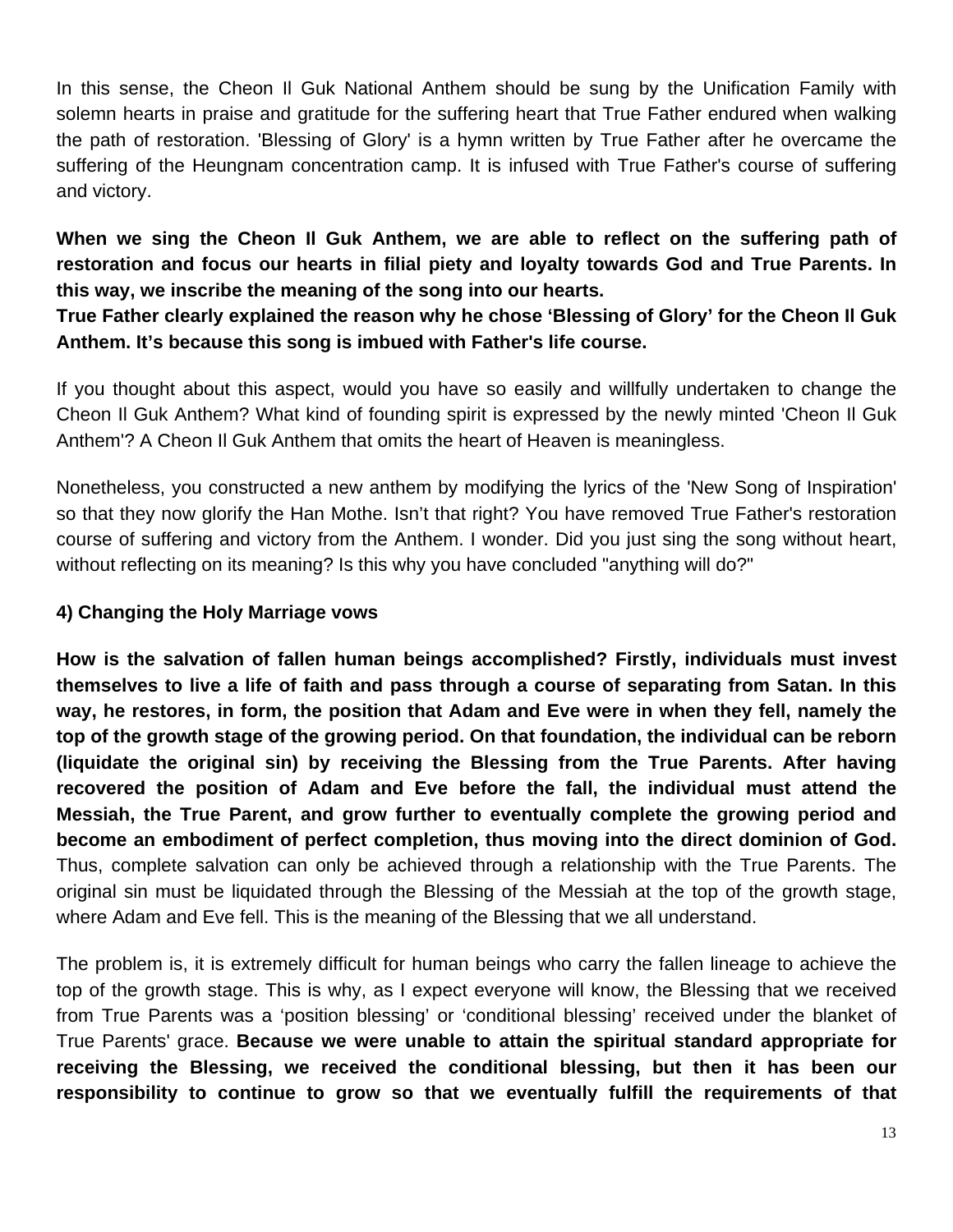#### **position.**

For example, even if a blessed couple falls or for some reason the blessing is broken, it can still be recovered if a different person steps in and fulfills the responsibility required. Why? Because that blessing is not given to an actual individual. Accordingly, **because we were unable to achieve the completion level of the growth stage, True Parents had us offer our promise** *through the holy marriage vows***. On that basis, they allowed us to receive the Blessing.**

**Thus, True Father had all the righteous men and women who participated in the Blessing ceremony first offer a promise through the four holy marriage vows and then, on the basis of that condition, gave them the Blessing.** 

Accordingly, True Father would deliver the four questions of the vows, and the men and women in the Blessing ceremony would loudly declare their promise by responding "Yes!" After this, True Father would offer a benediction for the holy marriages and then declare the holy marriage accomplished.

**In other words, in that "Yes!" that we offered for the four different vows, True Father accepted our promises and on the basis of that condition, gave to us the grace of the Blessing. This is an important point. We need to clearly understand that True Father gave the Blessing to all of us, brides and grooms who had not yet accomplished the completion level of the growth stage, on the condition of our promises in the form of the Blessing vows. Without our making these four promises, there is no way that God and True Parents could permit us, as fallen humans, to receive the Blessing.**

Sadly, after True Father ascended to the spirit world the four holy marriage vows disappeared from the Blessing ceremony. The newly substituted single vow has a similar format, but the contents are completely different. This new solitary single vow is now the required condition for the Blessing.

Take a look at the marriage vow used at the True Family holy marriage of Moon Yeon Jin and Moon Jeong Jin. **Following Foundation Day, all Unification blessing ceremonies have been conducted using the changed holy marriage vow.** The four vows were replaced by a single pledge: 'Do you pledge to form a true family based on absolute faith, absolute love and absolute obedience, centering on Heavenly Parents?'

Let me ask you this: is there no difference between the holy marriage vows and the kinds of ritualistic promises made by a couple when being married by an ordinary celebrant? They are different; the holy marriage vows given at the time of the Blessing are an unchangeable promise and pledge to God and True Parents. The Blessing is to be received on the basis of the vows provided by True Father. If someone else's vows are involved, then it is not True Father's Blessing. To be a blessed family, the vows have to be the vows provided by True Father. If you give a different pledge, then you simply remain as you are, and establishing another fallen family. Is this point too hard to grasp?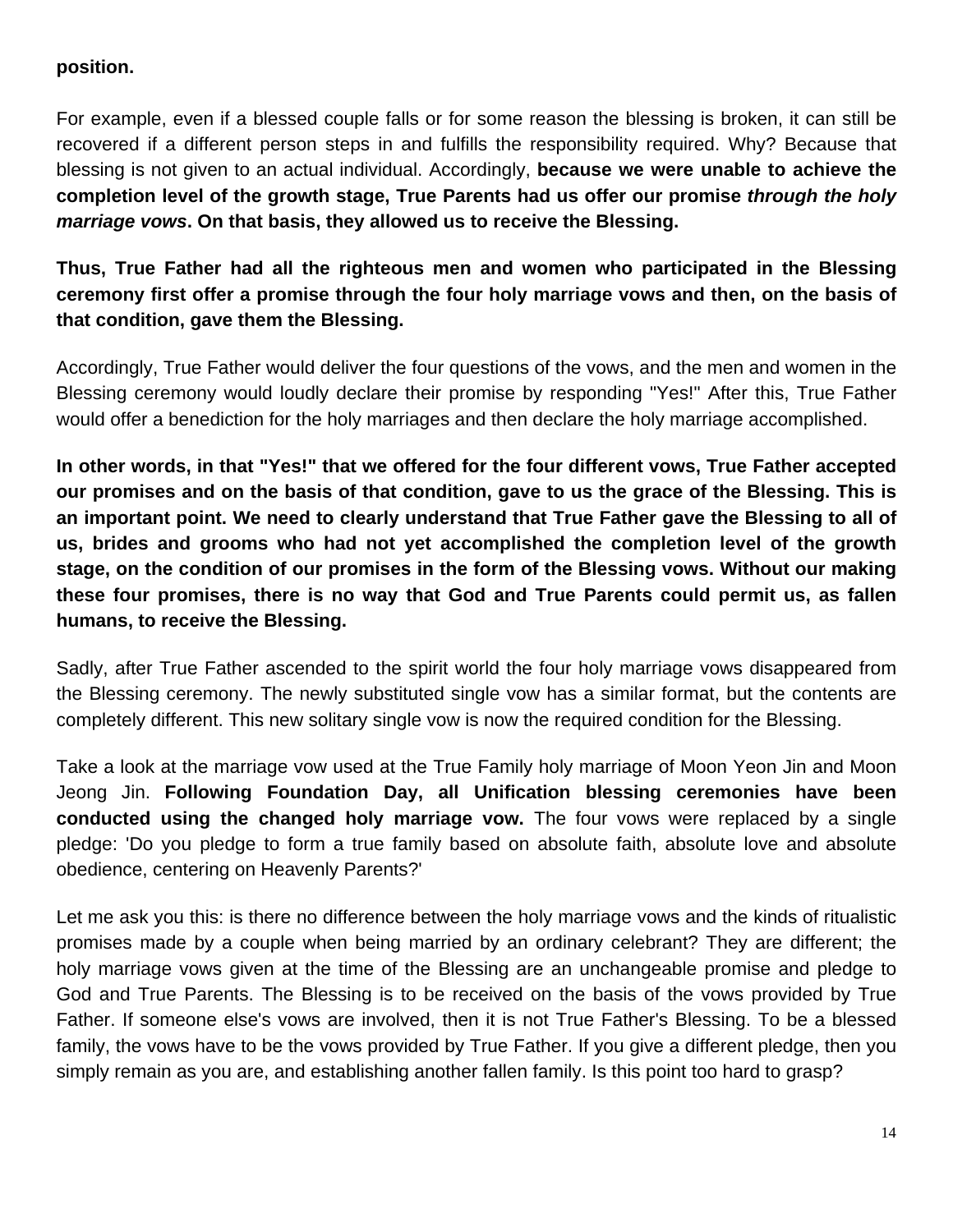Think about it! **How can God bless these brides and grooms, who have not yet reached the completion level of the growth stage, if they haven't actually given their promise to live according to God's will? Oh, they offered a promise, sure, not to God but to some other being**, so how can God and True Father possibly recognize the Blessing they received? They cannot.

The Foundation Day blessing was a blessing without a relationship to God or True Father, a blessing at odds with the Principle of Creation itself. The Foundation Day blessing was the blessing of an Archangel who operated under the name 'heavenly parent'. From the viewpoint of the Principle, this blessing should never have existed. It is an unprincipled, misshapen blessing.

**All families that received the Blessing after Foundation Day have taken part in a new type of blessing. They drank the 'holy wine' provided under the dominion of the being known as 'heavenly parents,' a holy wine very different from the one that True Father gave to us. Thus, the Blessing that we previously received from the Messiah, the True Parent, was erased, replaced by the blessing of the archangel, a blessing which has no connection to True Father at all.**

This is truly dreadful, an absolutely appalling development. And you, you have to take this seriously and snap out of it!! Because of this situation, none of the families in the Family Federation are blessed. Regardless of whether they were blessed in the past, all these families have collapsed into a position where they have no connection with the Blessing of God, the Blessing of the True Parent. Likewise, there are no second generation in the Family Federation either.

Now do you understand why Moon Hyung Jin has been scolding Family Federation members so much? He has been calling out to you for the whole of the past year, trying to rescue the Family Federation families who, unbeknownst to themselves, all received a false blessing. He has been shouting out and calling to you with all his heart, pleading for you to return to True Father.

Do you not yet understand why he took such offense at the leaders of the Family Federation? Why he labeled them swindlers? Do you still not get it? This is why he has been making so much noise, even calling you idiots, fools, even morons? It's in order to snap you out of it! To wake you up!

## **Unless Federation families pass through the 'Blessing Ceremony to Return to True Father's Authority', the archangel will never let go them go. Why? Their lineage has been changed by their participating in the archangel's 'blessing' wine.**

Moon Hyung Jin received the Blessing from True Father. He was anointed and blessed as Father's representative body and heir. In that coronation from the King of Kings, Moon Hyung Jin was proclaimed as True Father's successor before all of heaven and earth. But there is more to it. We also have to realize that True Father handed over to Hyung Jin Nim the authority to give the Blessing. To members of the true family, to the second generation, to first generation, to previously married couples, and even to the spirit world. For this reason, no Blessing that excludes Moon Hyung Jin can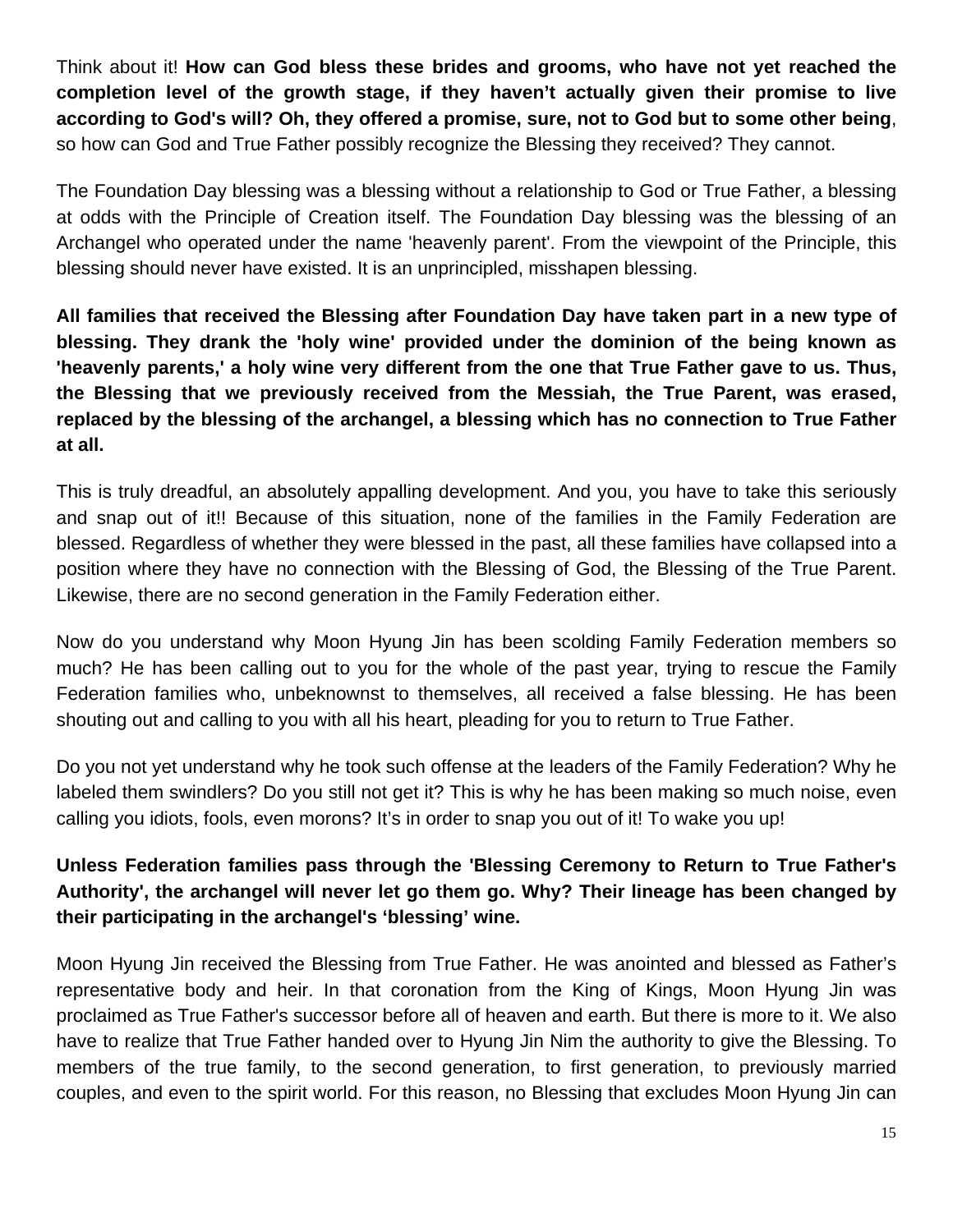be a true Blessing.

All of you have received a false blessing. You have to receive the Blessing again from True Father's representative body. There is no blessing that Mother can give alone. The Blessing must be conferred by a couple - the heir's couple - which still stands representing Heaven.

For these reasons, only the Blessing given by Moon Hyung Jin is the true blessing. All others, each and every one, are false. Who can make the holy wine? If True Father was alive, then it would obviously be True Father. But after True Father has ascended, only his representative body and heir is qualified to make the holy wine. True holy wine contains the lineage of Heaven, but the holy wine provided by the Family Federation is a 'holy' wine given by the Archangel. It is not the same holy wine we received from Heaven through True Father in the past.

**The holy marriage vows are not something someone just made up. We can find their meaning through the Principle of Creation. It is not simply a matter of** asking "Do you pledge?" The vows themselves must comply with the Creation Principle.

Besides the marriage blessing, we all participated in a number of blessing ceremonies while True Father was still alive. These include the Cheon Il Guk Registration Blessing and the Blessing Ceremony for the Coronation of God's Kingship, etc. In each case, we were given the same holy vows. And in each case, we responded with a loud voice: "Yes!" Is it possible that these were simply ritualistic vows, that had no specific meaning? Actually, True Father is a very thorough person, and he always gave the Blessing to each blessed family on the basis of them giving him their promise and pledge.

Family Federation members who attended the post-Foundation Day blessing ceremonies can only return to the position of blessed families blessed by True Father by repenting for their false blessing ceremony and **receiving the blessing once again through the "Blessing Ceremony to Return to True Father's Authority"**.

#### **5) Forced donations**

More than any other religion on earth, the Family Federation demands a lot of donations from its members.

Of course, it's true that there was a huge donation providence during the time that True Father was alive. During Father's lifetime, a truly astronomical amount of money was invested in front-line activities, making it possible for True Father to make incredible progress and accomplish great success. Whether it was in the field of politics, business, media, society, culture, the arts, education or humanitarian relief, or in projects that included scholarships, the Peace Cup, the inter-religious movement, the ecumenical movement, global peace work, exchanges between North and South Korea, the Han-Il Tunnel Project, etc – in all these areas True Father achieved things that not even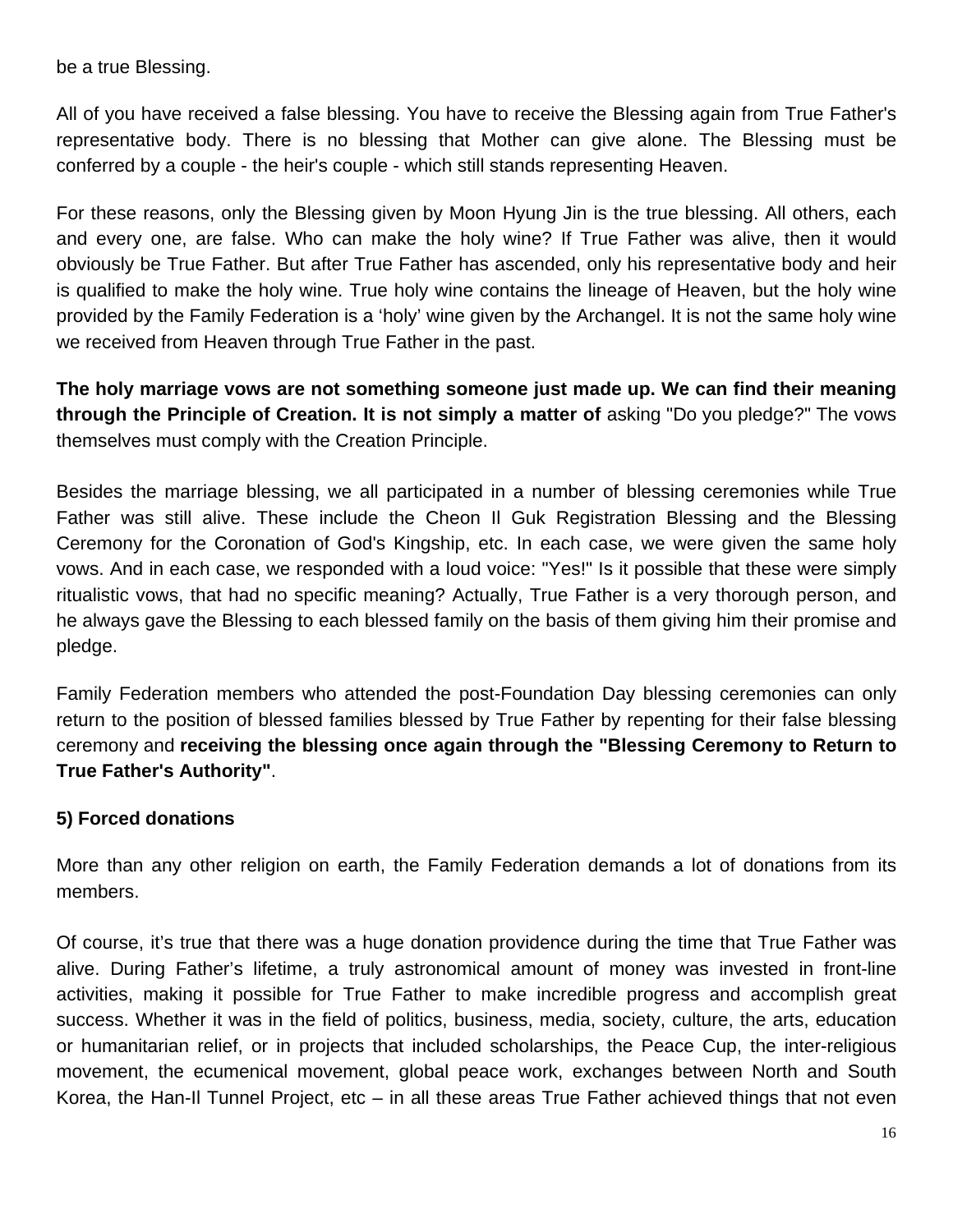nations as powerful as the USA could accomplish.

However, according to the grapevine, since True Father went to the spirit world, **the global providential activities once pursued by True Father have either been terminated or greatly reduced**. What ongoing providential projects currently remain? On the other hand, the donation providence not only continues, but is being increased day after day. **After True Father went to the spirit world, Mother Hak Ja Han proclaimed 'unceasing progress', but in truth, all but a few activities have been halted. The only thing that has progressed without halt is the donation providence.**

Just a short time ago, Japanese members were told to "get the victory of 210,000 yen (approx \$2000), 3 new members and 1 blessing candidate (including 1,400,000 yen donation (approx. \$12,500)) per family by August 30".

But let's see. Are donations war? The Japanese leadership are saying that if you give all these donations, you're being victorious! It almost makes me laugh, or cry. Members are also told to make donations in order to receive a 'Filial Piety Award'. So does this mean that if you don't make the donations, you're not being filial, or dutiful?

In the meantime, a variety of other donations and responsibilities are also being assigned. New donation requests come out almost every day. There's so many, it's actually hard to try and list them all: a mourning donation of 400,000 yen (\$3,500), a donation of 120,000 yen (\$1,000) for the third anniversary of True Father's passing, and so on.

On top of this, we now have this thing called '*heongeum cheongseong*' ('donation devotions'). Members have actually been asked to make special donations as 'a condition' so that Hyung Jin Nim will return back to Mother, and members are apparently being interviewed about this, family by family. The purpose of the interviews is no doubt to find out how much each individual family can donate. In other words, the Federation simply intends to gouge out as much cash as possible. I wonder: when they use Moon Hyung Jin as an excuse for collecting more donations, will they send the donations over to him?

In June of this year (2016), instructions were issued that 'the 4 holy items' will be bestowed, which of course means more donations. You have to admit; these people have some pretty big cajones.

**According to what I've heard, after Father's ascension, the Pyeonghwa Automobile venture was handed over to the North Korea regime. True Father established that project in order to promote the unification of North and South Korea. Unfortuantely, there is no real way to know what is going on behind the scenes. So despite the fact that a colossal amount of public funds were invested in the Pyeonghwa Automobile venture (all for the purpose of promoting economic cooperation to help North-South unification), our members have no way to know why the venture was abandoned and why it was handed over lock, stock and barrel to the**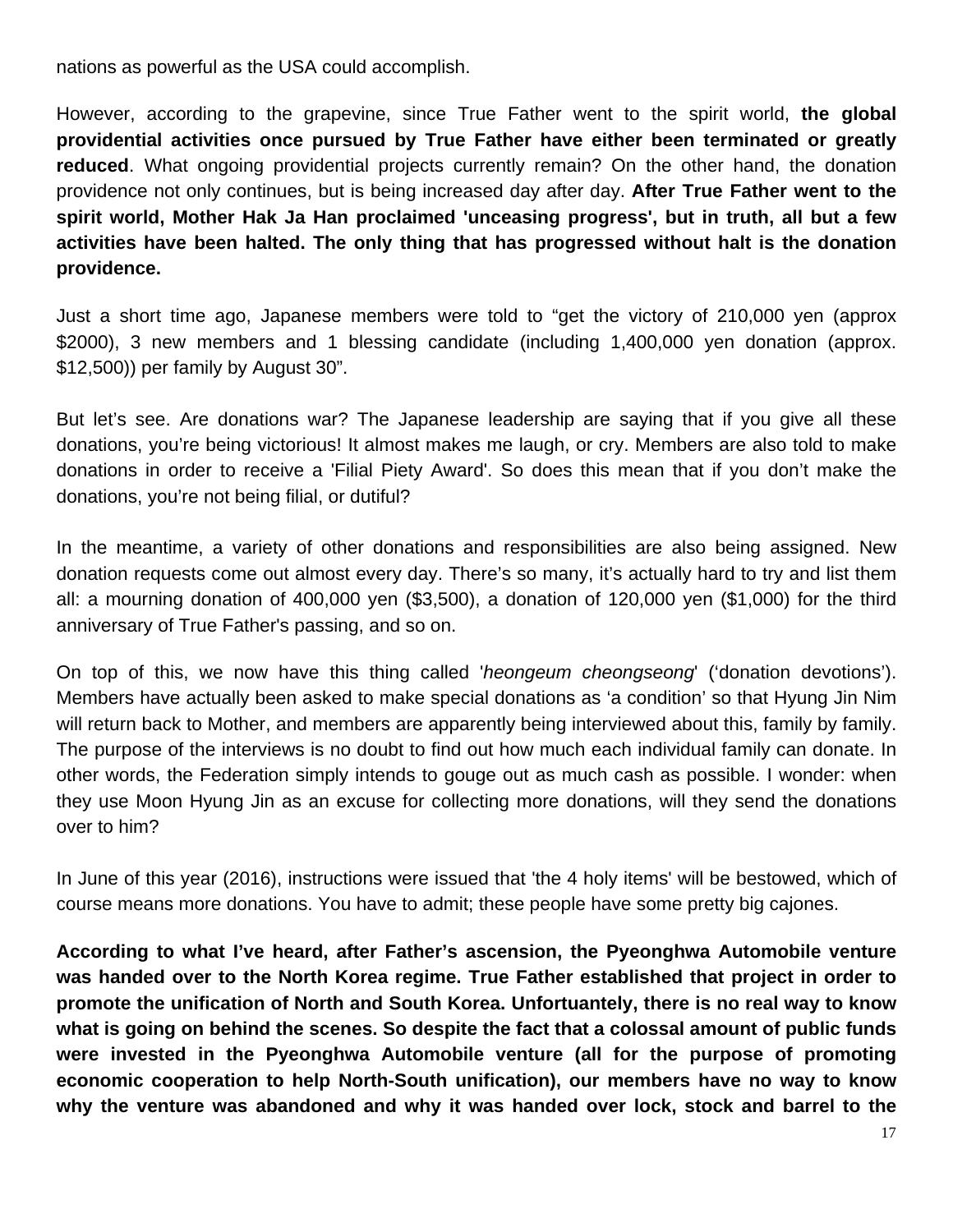**North Korean regime. North-South unification is still very far away.** 

**Why is it, do you think, that the poor Unificationist members – all of who have to bear such massive 'donation responsibilities' in the name of the Providence - are not allowed to know anything at all about the operation of public assets? Also, how are they supposed to interpret the almost daily revelations about the misuse of public assets by so many church officials?**

**From what I hear, many Japanese members have lost their homes because of debts they incurred from making donations. These members end up being ostracized by their relatives and living on the streets. I have heard of second gen members who only eat one meal a day, and the only reason they get that meal is because their school provides it free of charge.** 

**Why is the Federation squeezing and squeezing and squeezing Japanese members? Do they intend to eventually squeeze out their blood, and then try squeezing them some more? What for? Is this for the sake of Providence? What kind of providence makes members into delinquent borrowers and abject beggars? Seriously, what kind of providential activities are you currently pursuing?** 

Then again, it was recently announced that the Federation will build the Sonhak Memorial Hall. So I guess you can do the math. The decision was made to sell off the Soo Teck Ni holy grounds. When the local members expressed their opposition, and made a local vote, the leadership ignored the result and instead kept on pushing and pushing with new rounds of votes until eventually the 'decision was made to sell'. Is this supposed to be some kind of 'democratic election method? Is this how you make decisions by asking the members what they think? I don't know whether to laugh or cry.

And its now being said that even the New Yorker building will be handed over to non-church people. So what is this big push to sell off all Father's holy grounds and buildings? These things should be preserved for history and posterity! And what's the goal? To make some sort of memorial hall? What is the memorial building supposed to memorialize?

Members are being activated for the donation providence. They are mobilized in heavenly tribal messiah activities, and they hand out flyers in the streets. They recruit bachelor farmers in rural areas with the promise that if they join, they can quickly get a bride and get blessed. So how much are those blessing donations? You tell us that the cost of the Blessing is 6,000,000 won (approx. \$5300). I'm told that the fee in Japan is more, about 14,000,000 won (approx. \$12000). What is it that costs so much? The participants prepare their own rings, clothes, neckties, bridal veils, right? Is it the donations that make them owners of Cheon Il Guk?

Let's be honest. They aren't owners of *Cheon Il Guk*. Aren't they really Cheon Il Guk slaves? Indentured servants? I really want to ask you. If Japanese members are mobilized for the donation providence and end up selling their houses, in what sense will they actually be 'blessed'? Or is it better if they become enslaved by a mortgage, offer up their retirement funds, and in debt? If they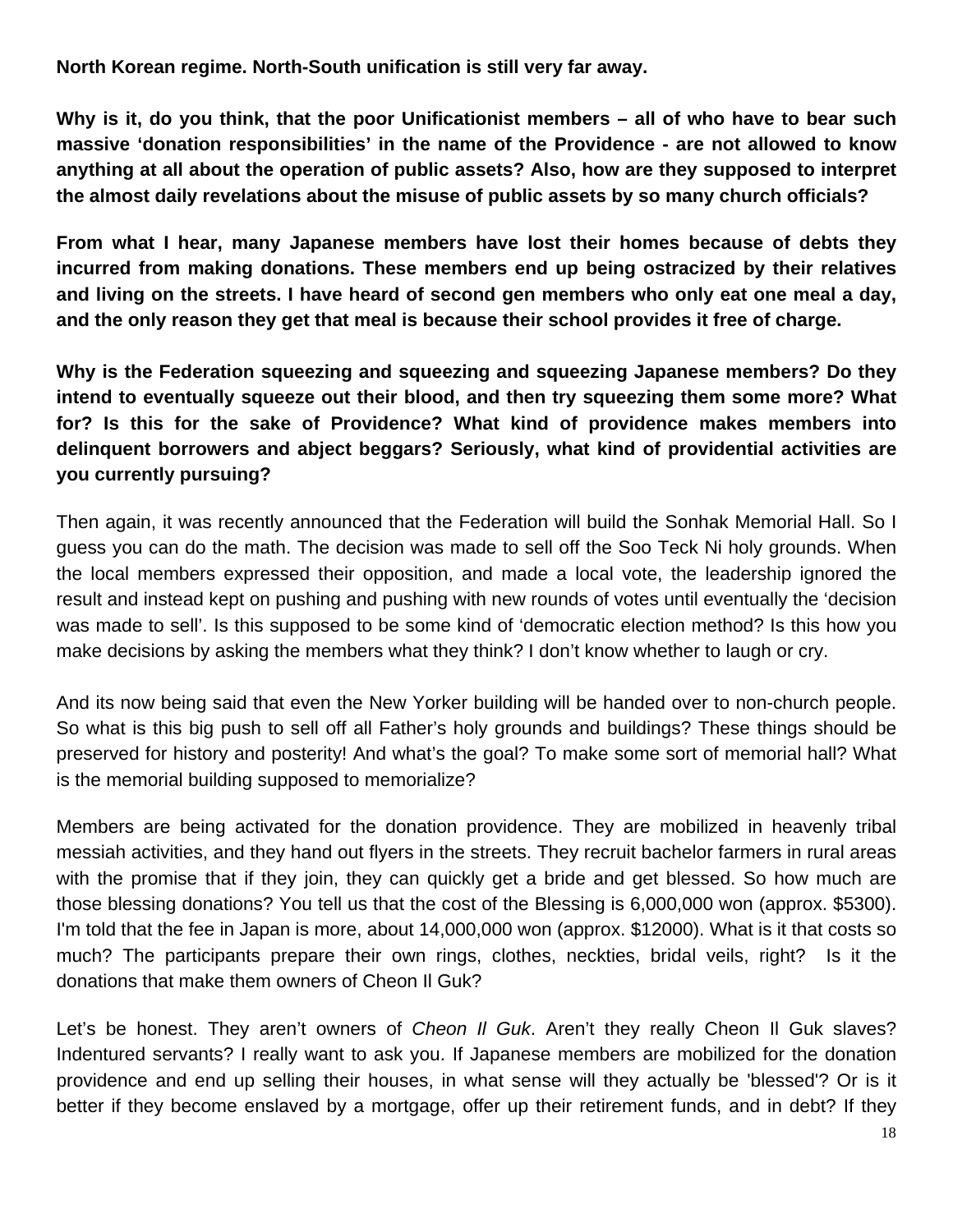become defaulting borrowers, eventually kicked out in to the street? Is that all right?

I've heard that as soon as a member makes as many donations as they can, the church steps in and mortgages the member's house and then walks off with the bank's money. If you mortgage someone's house and take the money, don't you have a responsibility to later pay both the interest and the principal and recover the mortgage? Meanwhile, church officials live in luxury and extravagance. It's outrageous.

As President, Hyung Jin Nim instructed that public assets be sold off before the Family Federation leaders gobble them up. He directed that the money be used to pay back the debts incurred by Japanese members in making their providential donations.

Yet, church members have no idea why Tongil Financial Group chairman Moon Kook Jin and Father's successor, Moon Hyung Jin, were so suddenly expelled and moved to the United States. Hyung Jin and Kook Jin were actually putting things right in the church, and this brought them into direct conflict with many, many avaricious church leaders, leaders the brothers refused to cooperate with. This, my friend, is the reason they were expelled.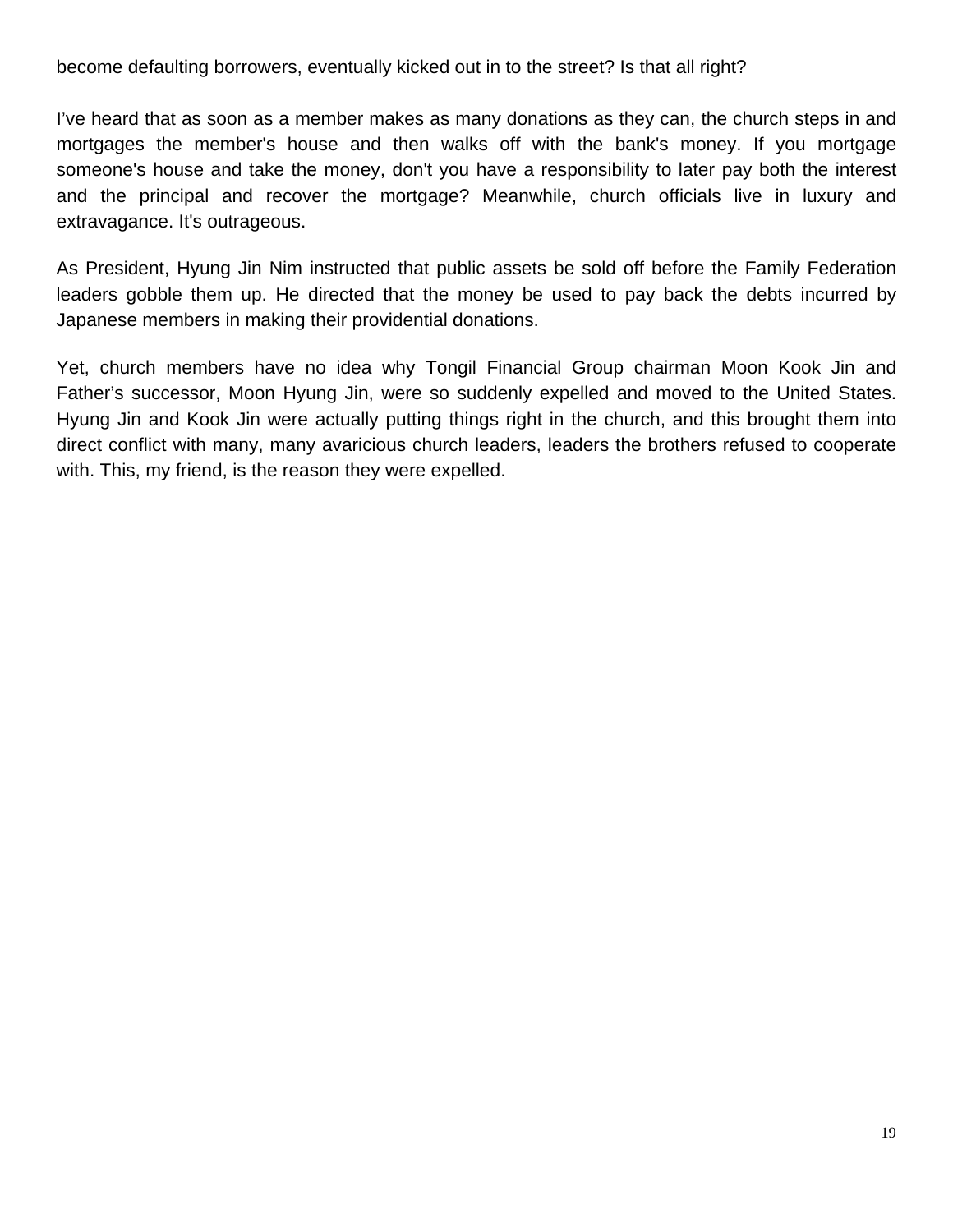# **4. True Father and Moon Hyung Jin**

#### **1) Three Generation Kingships**

**The deepest form of love exists between father and son. If there is anyone who is willing give up his own life and give all his love for another, it's a father for his son, or a son for his father. For this reason, if the two become one, then even the universe cannot pull them apart. [2009. 12. 6. Cheon Jeong Gung]**

Here, True Father explains that the most profound definition of love is the father-son relationship. In these words, **Father is telling us is that even the universe cannot pull True Father and his representative body Moon Hyung Jin apart**. For this reason, True Father truly dwells together with Hyung Jin Nim. Sadly, the leaders of the Family Federation are trying to do something that even the universe cannot accomplish: pull apart and separate Father and Son.

True Father chose Moon Hyung Jin as the successor for the providence to follow True Father. He directly invested Moon Hyung Jin, World President at that time, as his representative body and heir. He did this by conducting three separate coronation ceremonies, each proclaiming Moon Hyung Jin his successor to all of heaven and earth.

True Father's designated successor cannot be changed simply by human whim. Even Mother does not have the authority to deny and negate this. Father's designation is the will of the King of Kings. Moreover, on top of this designation, True Father also determined Shin Joon Nim as the third heir and established the three generations of kingship.

So why did Moon Hyung Jin have to leave the Cheon Jeong Gung? Precisely because he *is* the representative body and heir. Why was Moon Kook Jin Nim expelled and forced to go to the United States of America? Precisely because he was the CEO of the Tongil conglomerate group.

The leaders of the Family Federation present the argument that True Father's children all have 5% responsibility. I'm not going to deny that. However, in reality, **when True Father decided on his heir, it had to be someone who had already had completed his portion of responsibility. Of all 7 of True Father's sons, Moon Hyung Jin was victorious in his portion of responsibility, and that's why True Father bequeathed to him the Blessing, designating him as his representative body and heir.** 

Isn't that clear? At the coronation ceremony for the King of Kings, Hyung Jin Nim wore the mantle of True Parents and inherited the authority of the Blessing precisely because he was victorious. Federation leaders say that he had some portion of responsibility to fulfill after the Blessing was bequeathed to him, but does this make sense, logically speaking? How do you check the portion of responsibility after the coronation ceremony has been held? Does it mean that if someone is crowned, you watch and see if they fulfill their responsibility, and if they don't you later take the crown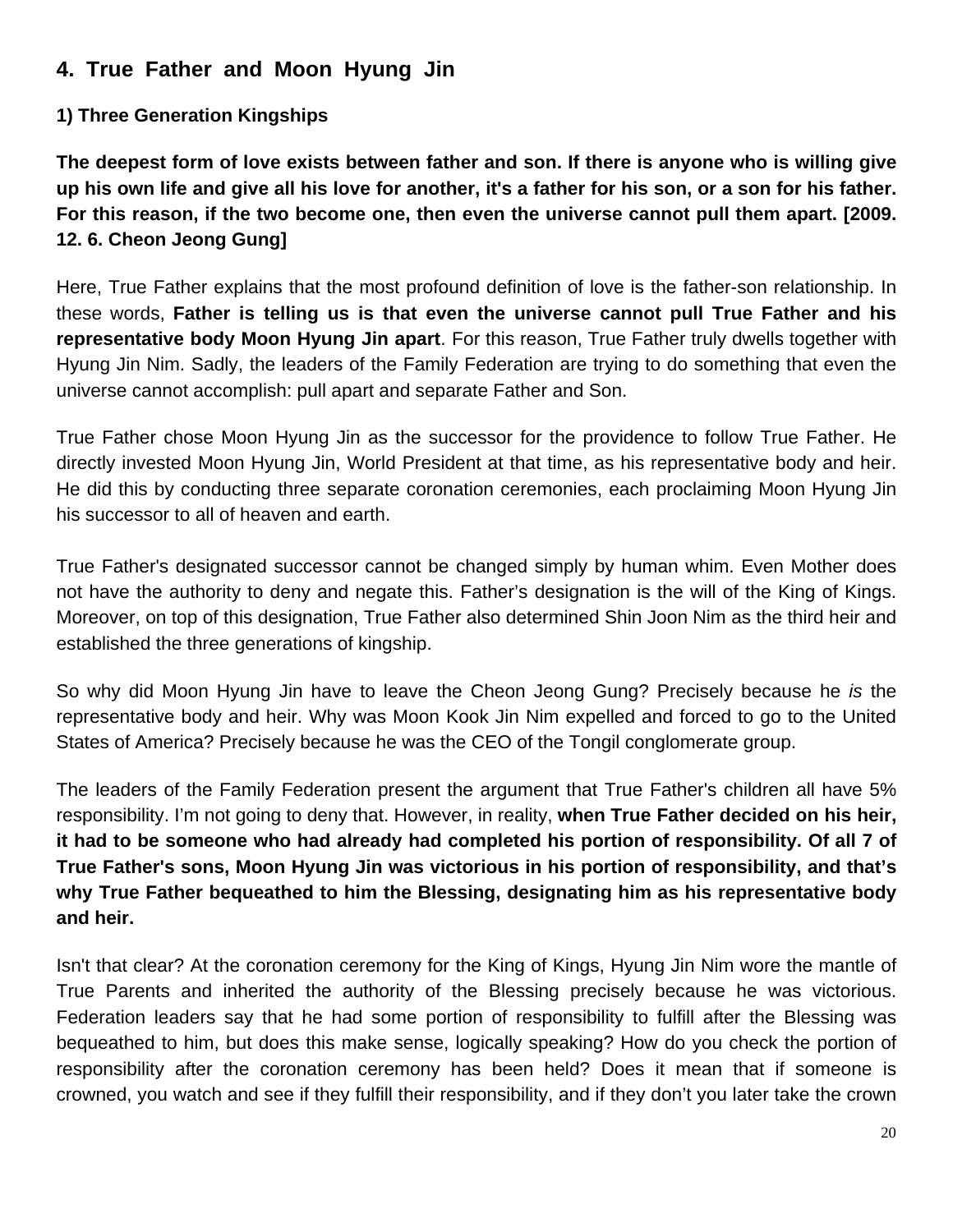#### back from them?

In his speeches to officials of the Family Federation, True Father had already declared that, in every possible way, Hyung Jin Nim excelled, exceeding everyone in faith and practice. Nonetheless, many members are taken in by the crafty, sly logic of the Federation leadership. This is the Principle – a person is blessed as the heir after he has completed his portion of responsibility. But while True Father recognized Hyung Jin Nim as someone who completed his portion of responsibility, Hak Ja Han does not give him the same recognition. While True Father recognized Hyung Jin Nim, Mother is now denying him. It seems that the ruler used by Mother to measure her son is different from the one used by True Father. And yet, despite this reality, the Family Federation continues to insist that 'True Parents' are one! They are one!"

The blessing to be the heir is given to one who has completed his responsibility. That is the Principle. Just pause and think about it. True Father was not one to conduct the providence in a slack or sloppy manner. Moon Hyun Jin, Father's third son, was unable to become the successor. In my opinion, it was probably because he could not gain the victory of his portion of responsibility.

And of course, being born as a true child doesn't mean automatically achieving perfection. **The true children only obtain dominion over the creation by completing their own portion of responsibility and accomplishing individual perfection and family perfection.** This is the way that the ideal of True Parents is connected to future generations, but being being born as a true child doesn't guarantee that the providence will automatically connect through you.

**In fact, the true children were continuously subject to Satan's attack because Satan has dominated the physical realm.** Even Jesus himself was tested by Satan, and as True Father explained, the true children might well end up as providential sacrifices. Why? Because Satan continuously attacked and attacked in order to destroy the True Family. Regretfully, the true children were subject to the most arduous temptations and suffering. Heung Jin Nim, the second son, ascended early to the spirit world, as did Young Jin Nim and Hyo Jin Nim after him. Each of the other true children also experienced colossal trials and tests.

Nonetheless, if there are no children to connect the victories of True Parents to future generations, then the providence will be cutoff and interrupted. **To our amazing great fortune, Moon Hyung Jin, the seventh son, was able to maintain his unwavering focus and ultimately claim victory in his portion of responsibility. Through tremendous levels of internal and external discipline and training, he accomplished a level of filial attendance and maturity of heart, plus unity as a couple, such that True Father could confer on him his own authority and designate him as the heir, representative body, and the center of the cosmic providential heritage.**

Think about what happened in the Garden of Eden. Eve at the top of the growth stage was seduced by the temptation of the Archangel. She ate the fruit of the knowledge of good and evil, and fell. Fallen Eve then reversed dominion over Adam, causing him to fall, so that Adam became a false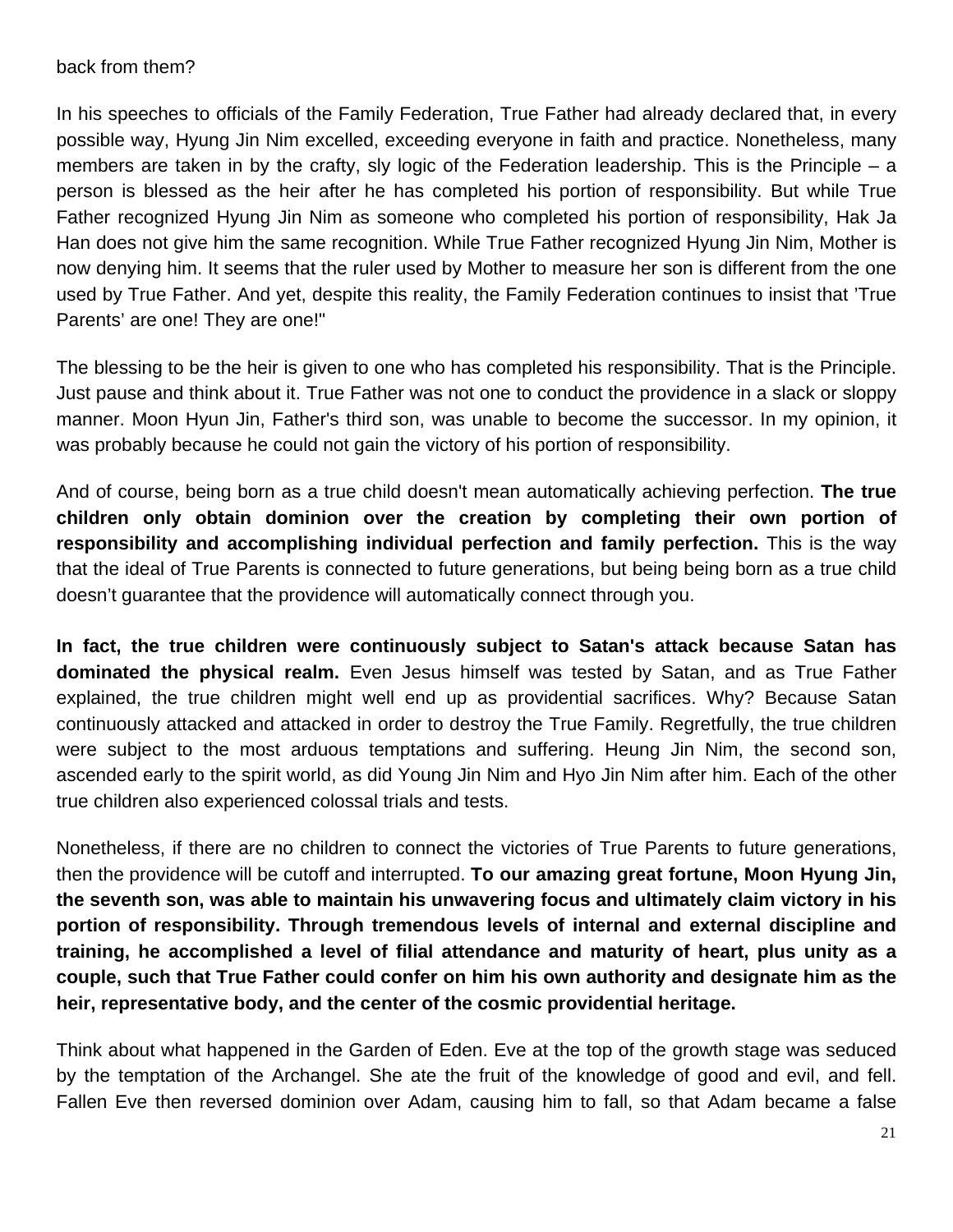husband and Eve became a false wife. Together, fallen Adam and Eve became a false couple, and Cain and Abel were born into a false family. God worked to have these sons establish both a foundation of faith and a substantial foundation that would allow him to send the Messiah, but the elder brother Cain slew the younger brother Abel, and in this manner, the restoration of Adam's family failed.

The people at the Family Federation say that Moon Hyung Jin was unfilial towards Mother, but the facts do not support this assertion.

Let's take a closer look. **The nexus of the current situation is True Father. The key issue we are faced with is, do we keep his words, or abandon them? Will we preserve the teachings, processes and principles that True Father left behind, or will we desert them?**

In the center of this scenario stands Moon Hyung Jin. Mother has left her original position as True Parent with True Father, and Hyung Jin Nim is denouncing the leaders of the Family Federation for improperly attending Mother.

The core question of the dispute is this: are we adhering to the intention and the directions of the Messiah? The headquarters of the Family Federation, however, have tried to shift the focus so that it centers on the issue of 'unfilial behavior towards Mother'.

Did Moon Hyung Jin badger Mother or pester her for the King's position? Did he demand that he be given assets or wealth? Or perhaps he tried to drive Mother out of the church organization? Out of the community? Did he say that he is the one who is the Messiah?

No. The fact is, Moon Hyung Jin did none of these things. **The only thing he did was to say "Do not change True Father's words, teachings, processes and principles".** 

**Now, he has no choice except to warn all the members of the Family Federation who fell into satanic dominion to return to the realm of True Father's authority.** He has denounced the actions of the Family Federation headquarters – the ones who say that the era of True Father has finished and it is now the era of Mother. Hyung Jin Nim is telling us that True Father's ascension to the spirit world doesn't mean that True Father's work and activity are finished. Actually, it was after Jesus died on the cross that his spiritual activity rose in such a powerful way that the Roman Empire itself was brought to submission. This is why Hyung Jin Nim is shouting at us with all his strength: so that we do not destroy the foundation upon which the Messiah - True Father - can conduct his spiritual activities.

All these actions are clearly intended to preserve True Father's will and purpose. Don't you think that Hyung Jin Nim knew that if he just compromised a little bit with the unrighteousness at Cheon Jeong Gung, he could have preserved his position as successor in the church structure? If he had simply closed his eyes and pretended not to see what was going on, then after Mother passed to the spirit world, he would have become the most powerful person in the Unification Church? He would have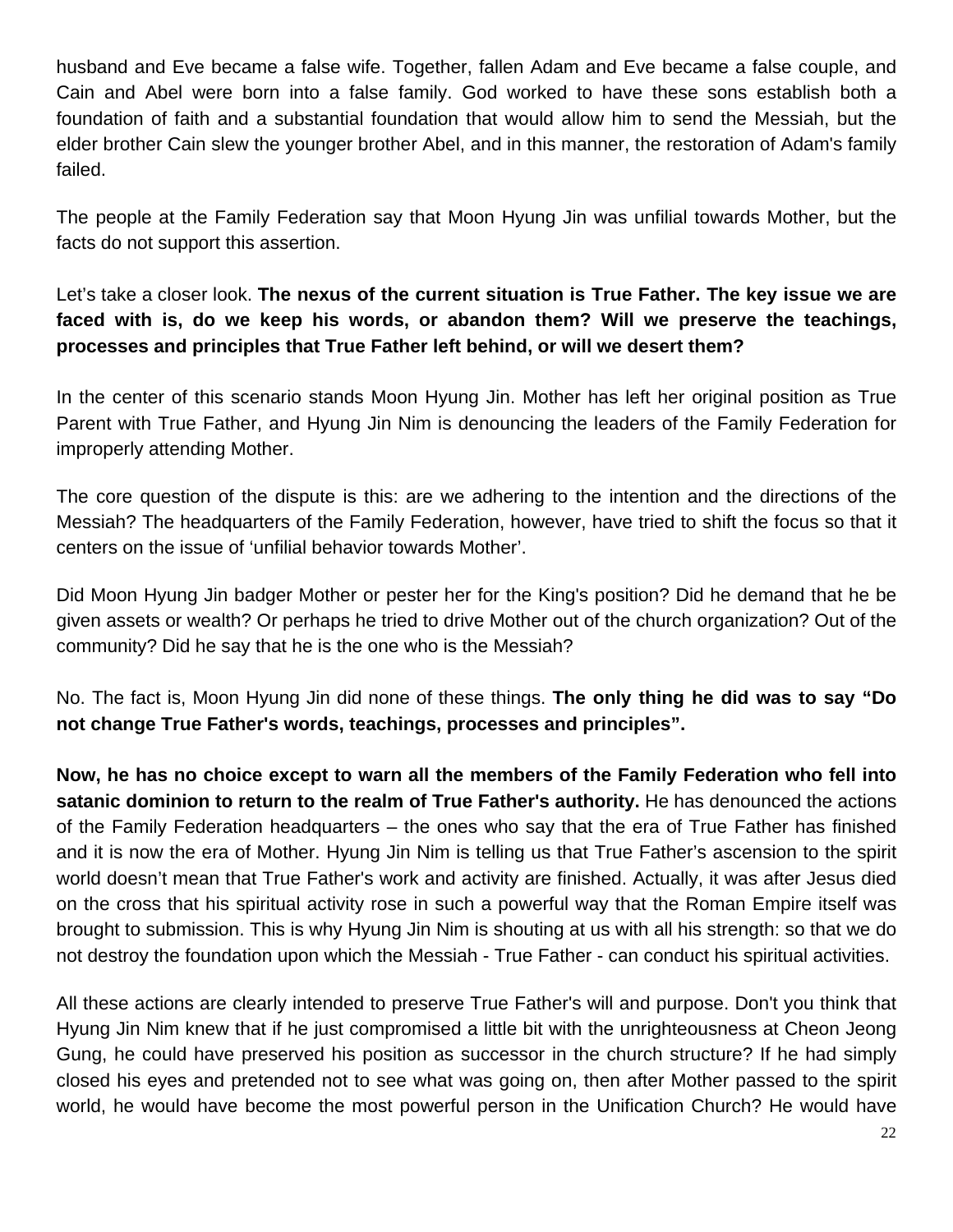been the master of Cheon Jeong Gung and the one with authority over all the Unification family and the one in control of all the Unification assets.

Nonetheless, Hyung Jin Nim chose to uphold the principle that the words, teachings, processes and order established by True Father, the King of Kings, cannot be interefered with. With a profound sense of responsibility, he fearlessly stood his ground to preserve the traditions that the Messiah, Savior and King of Kings had established, even if it meant he lost all power, riches and worldy honor. Is this what you call unfilial behavior? Not in my book. Instead, we should be recognizing it for what it truly is: the very model and essence of filial piety. Hyung Jin Nim is a truly filial son. And because of that, he is being persecuted.

After True Father's ascension, Hyung Jin Nim had no choice but to lay down all his public positions and depart for the United States. He left behind the Cheon Jeong Gung, and soon he was blocked from staying even at East Garden. Eventually, he had no where to turn except for a little, out-of-theway corner of Pennsylvania.

Have you ever truly thought about Hyung Jin Nim's situation? About how he had no choice but to go into the wilderness? Hyung Jin Nim is someone who abandoned all power and glory so that he could protect and preserve True Father. How can anyone label this course as a rebellion or as insubordination to True Parents? That's such a slanderous accusation. Having been blessed as the representative body and heir by the Messiah, the King of Kings, Hyung Jin Nim found himself in a situation where he was the only one who could preserve and protect True Father's providence. As the most filial of filial sons, he stepped out to safeguard True Father's will and traditions, even if meant he had to abandon everything else. Please! Don't believe all the slanderous libels being made against him. Rather, listen to him directly. Listen to his sermons!

Considering our current circumstances, will we be able to protect and preserve the teachings, organizational structures and cosmic order that True Father left behind? Will we be able to pass them down to thousands of future generations? Or will Father's words and legacy be modified? Redacted? Changed? Will they remain only as a distorted version of Father's final work? Will they be a momentary blip on the scale of history, such that True Father becomes someone who is gradually forgotten over time?

This is the question. We are now faced with a fork in the road: will we preserve Heaven's lineage and safeguard the will of the Messiah, passing them on to future generations, or will we not. There is a reasoning, a narrative being put forward that the issue is really some sort of power struggle between mother and son, but this is the work of spin doctors. It is nothing more than a stratagem to divert attention away from the true issue.

If you at the Family Federation headquarters are right, then you should confront Moon Hyung Jin's assertions and show how they are either right or wrong. It's cowardly to just avoid the issue by throwing out emotionally charged statements such 'Hyung Jin is being unfilial', 'Hyung Jin is too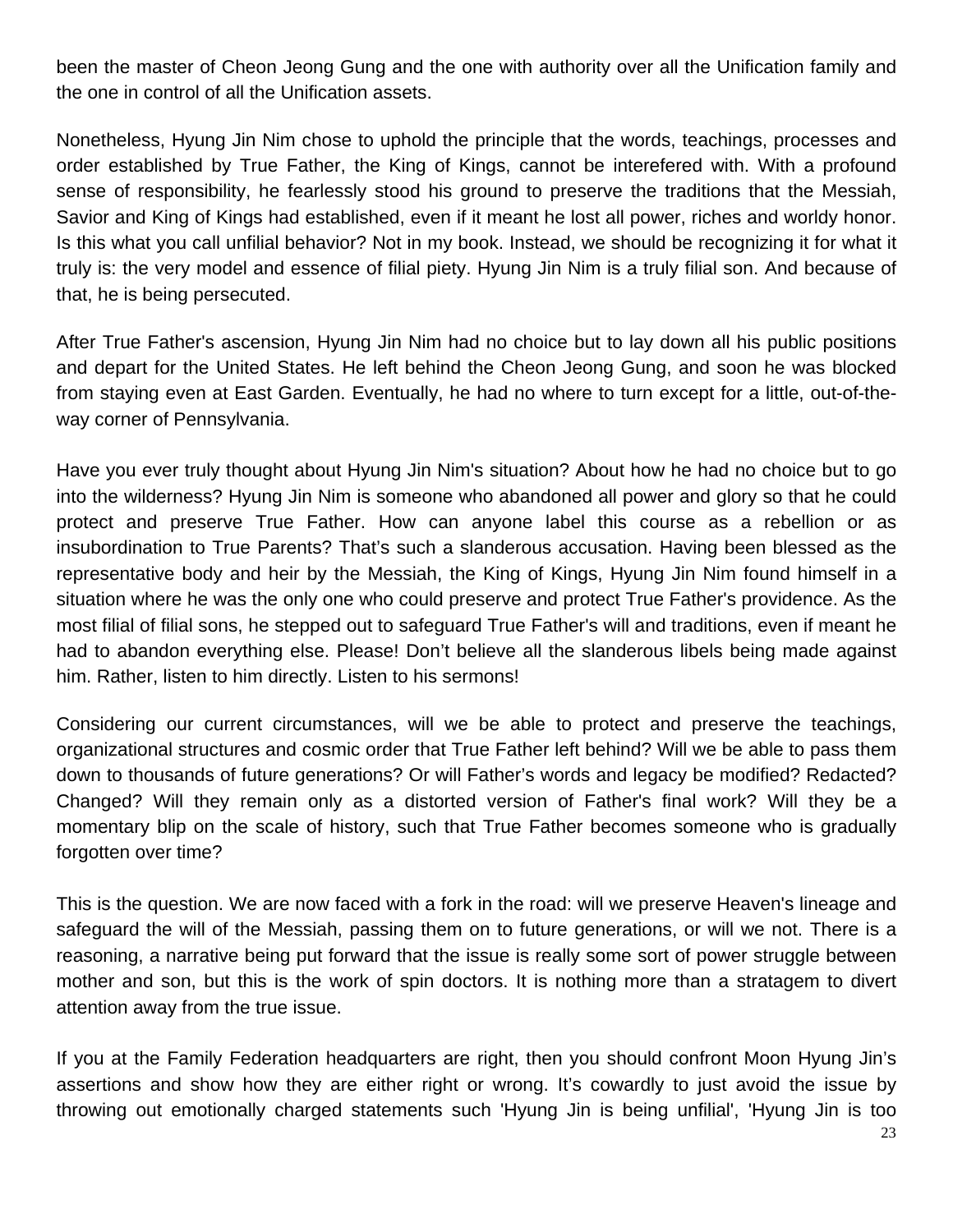angry....' etc. It is neither just nor righteous to side-step Moon Hyung Jin's assertions with a stony silence, all the while continuing to extort church members behind the scenes.

**The essence and core of the current situation revolves around the person of True Father himself:**

**Who tried to protect and preserve Father's life to the very end? Who tried to end Father's life for human-centered reasons?** 

**Who tried to preserve the blessing traditions that True Father left behind, and who in fact changed True Father's blessing traditions?** 

**Who tried to preserve True Father's Eight Great Textbooks, and who went ahead and modified, redacted and changed True Father's teachings?** 

**Who invested to preserve the lineage established by True Father, and who denied True Father's lineage?** 

**Who has protected and preserved the representative body and heir established by True Father, and who drove True Father's representative body and heir out and away? It's important to drill down to the true nature of the issue.**

Have you memorized the Family Pledge? Do you recite the third verse from memory?

Our family, the owner of Cheon Il Guk, **pledges to perfect the Four Great Realms of Heart, the Three Generation Kingships and the Realm of the Royal Family**, by centering on true love.

Are you keeping your pledge, your promise? Are you pledging to perfect the Three Generation Kingships? Do you keep that pledge, or are you not keeping it? Is it okay to just go ahead like you have been?

If you are not keeping this promise, it means you are traitors to the Messiah, the King of Kings.

If you continue in this direction, you'll have to change the words of the Family Pledge:

"Our family pledges to deny the Three Generationt Kingships and the Realm of the Royal Family." At least that will be honest.

#### **The Importance of Lineage (Pyeonghwa Hoon Gyeong p. 16-17, God's Ideal family and the Kingdom of the Peaceful Ideal World I)**

What is the most painful *han* that has affected God's heart throughout all of history, ever since the fall of Adam and Eve? God's most painful *han* was the loss of Heaven's lineage, the loss of the realm of brotherhood and the loss even of the realm of ownership.

Lineage is more precious than life, and it is more important than love. Lineage is created through the fusion of life and love together. Lineage cannot be created without life and cannot be created without love. Love, life and lineage exist, but the fruit of these is found within lineage.

The seed of true love exists within God's lineage and the body of true life is alive within God's lineage. Accordingly, when you are connected to this lineage, the ideal human envisioned by God - perfection of character - becomes possible. Moreover, the ideal family comes into being, and from there, God's homeland and ideal nation can emerge.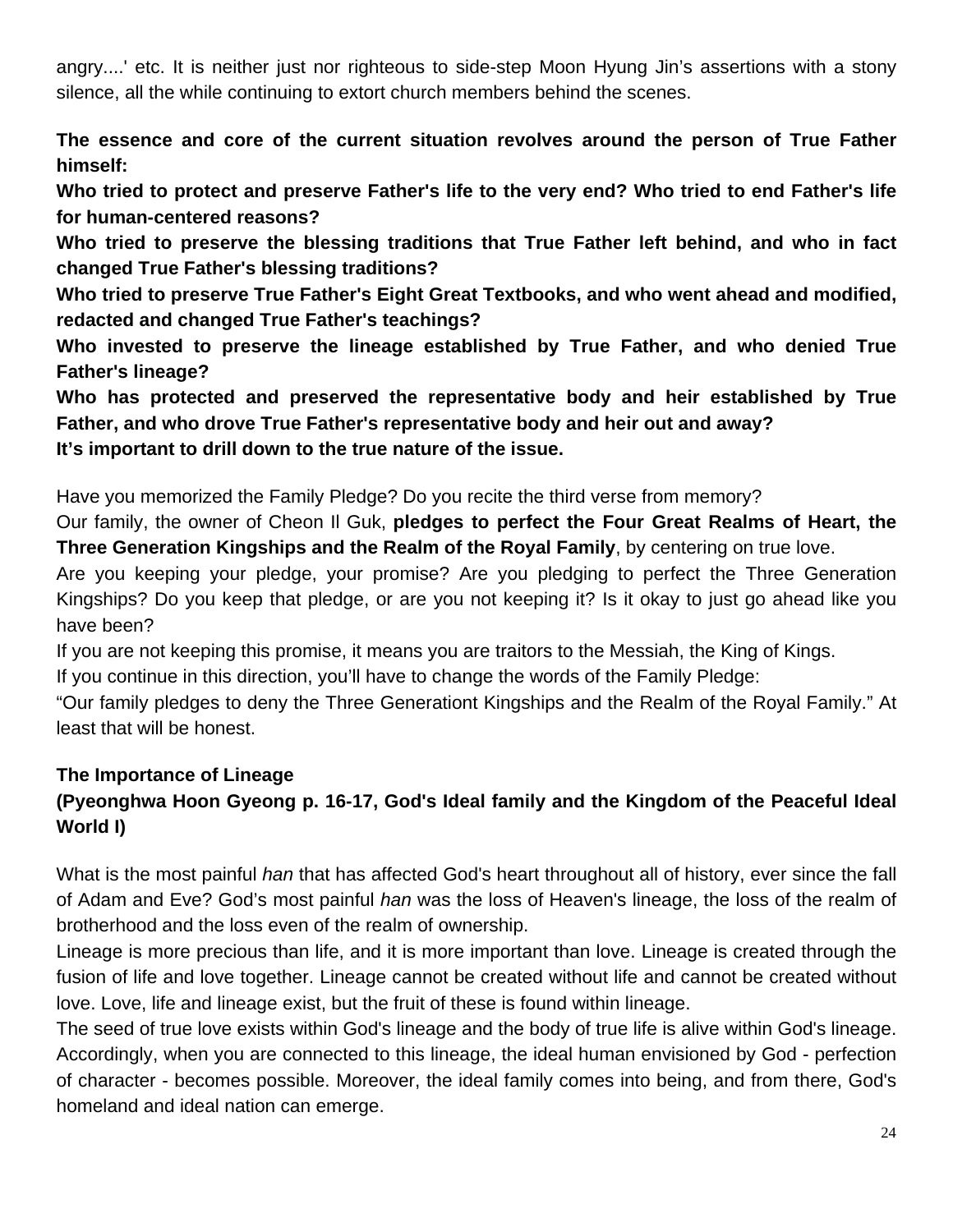This is how the kingdom of the peaceful ideal world comes to be established. You need to inscribe this on your hearts: how important lineage is. You can never overemphasize the importance of lineage.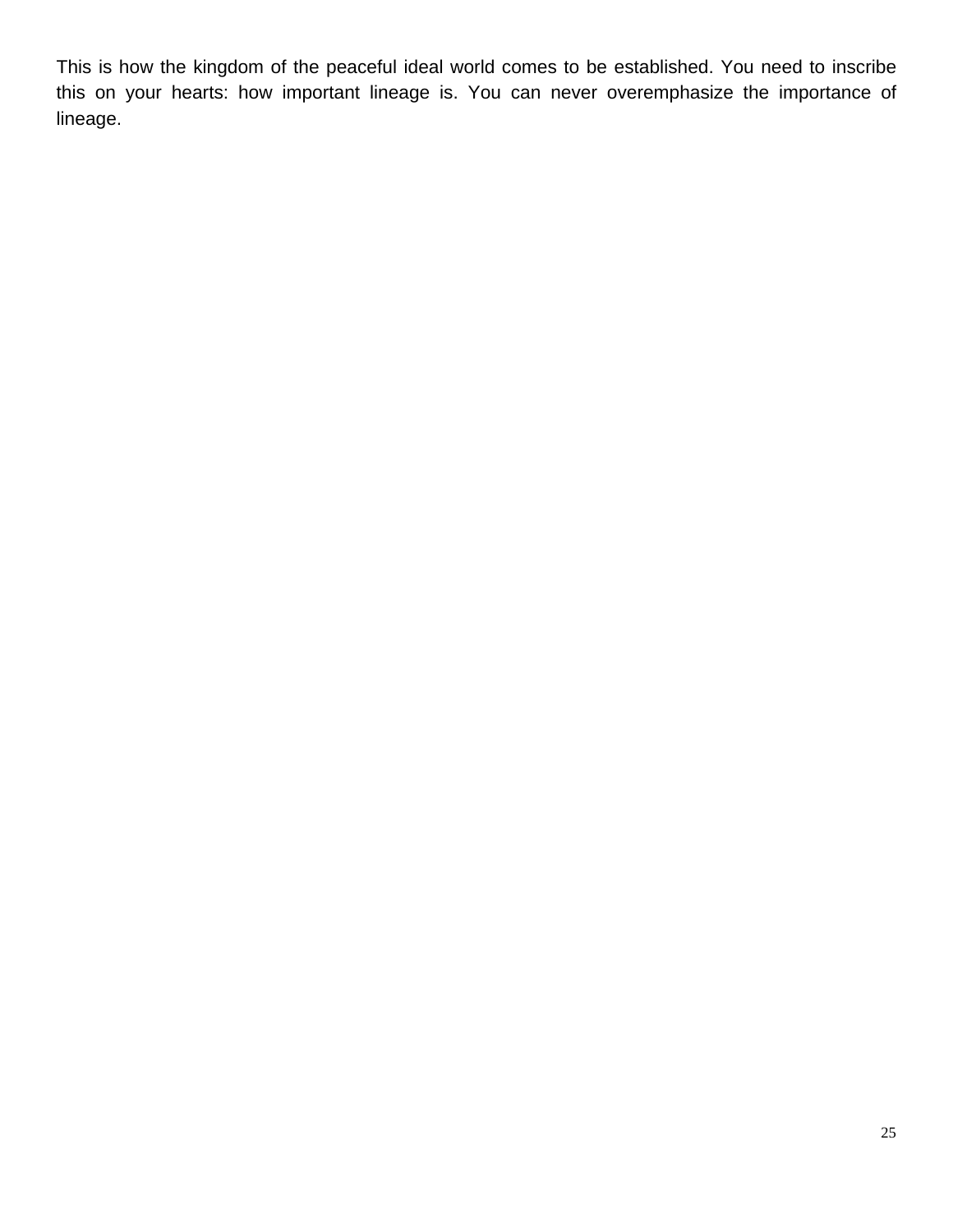# **5. Changes to True Father's final prayer**

On page 21 of the October 2012 issue of 'Tongil Segye', the text of True Father's final prayer was published. However, the content of the text of True Father's final prayer that was published in the Revised Cheon Seong Gyeong (Korean version, page 1646) is different. Moreover, the video released to members at the True Father's ascension ceremony also contains doctored contents.

**So you even went as far as to falsify the text of True Father's final prayer. True Father left behind many prayers, but the 'Final Prayer' is a treasure of treasures, and should be handed down eternally together with 'Crown of Glory',** so why are you hiding the text of this prayer from us, when we have followed True Parents all of our lives? You have to release the full unedited text of True Father's final prayer! Why have you only released doctored content on a made-up video that doesn't reflect the truth? What does Father's final prayer contain, such that you would want to cover it up?

So it turns out that the leadership of the Family Federation edited the full text of True Father's final prayer. Where on earth is the original text?

**This final prayer is part of True Father's last will and testament. It includes content where he puts his life in order, content that he is passing down to future generations.** It is our final opportunity to listen to True Father's words. Given this preciousness, the text should be accurately preserved for future generations with each syllable, each paused breath, left intact and untouched.

Unfortunately, as things now stand, the original can no longer be found anywhere, either in video form or in recorded text. I'd like to know who it is who is so arbitrarily messing around with and reworking the text of True Father's final prayer. What kind of heart do they have towards True Father, towards his directions and teachings? Moreover, who entrusted this person with responsibility for preserving True Father's words? For what reason?

At this point, I find it impossible to place my faith in the text in Tongil Segye or the text in the revised Cheon Seong Gyeong. Neither can I place my faith in the doctored video, either.

In the fabricated video, True Father and Hak Ja Han are shown holding hands and praying. Why was this image used? Actually, the answer is obvious. It's because in the actual situation, they were not holding hands and praying.

The video of final prayer that you are showing us uses images from the special proclamation ceremony conducted at Cheon Hwa Gung on April 14, 2012.

So what is this all about? Why are you lying to us? Why have you covered up the final prayer given on August 13 with an image from another time?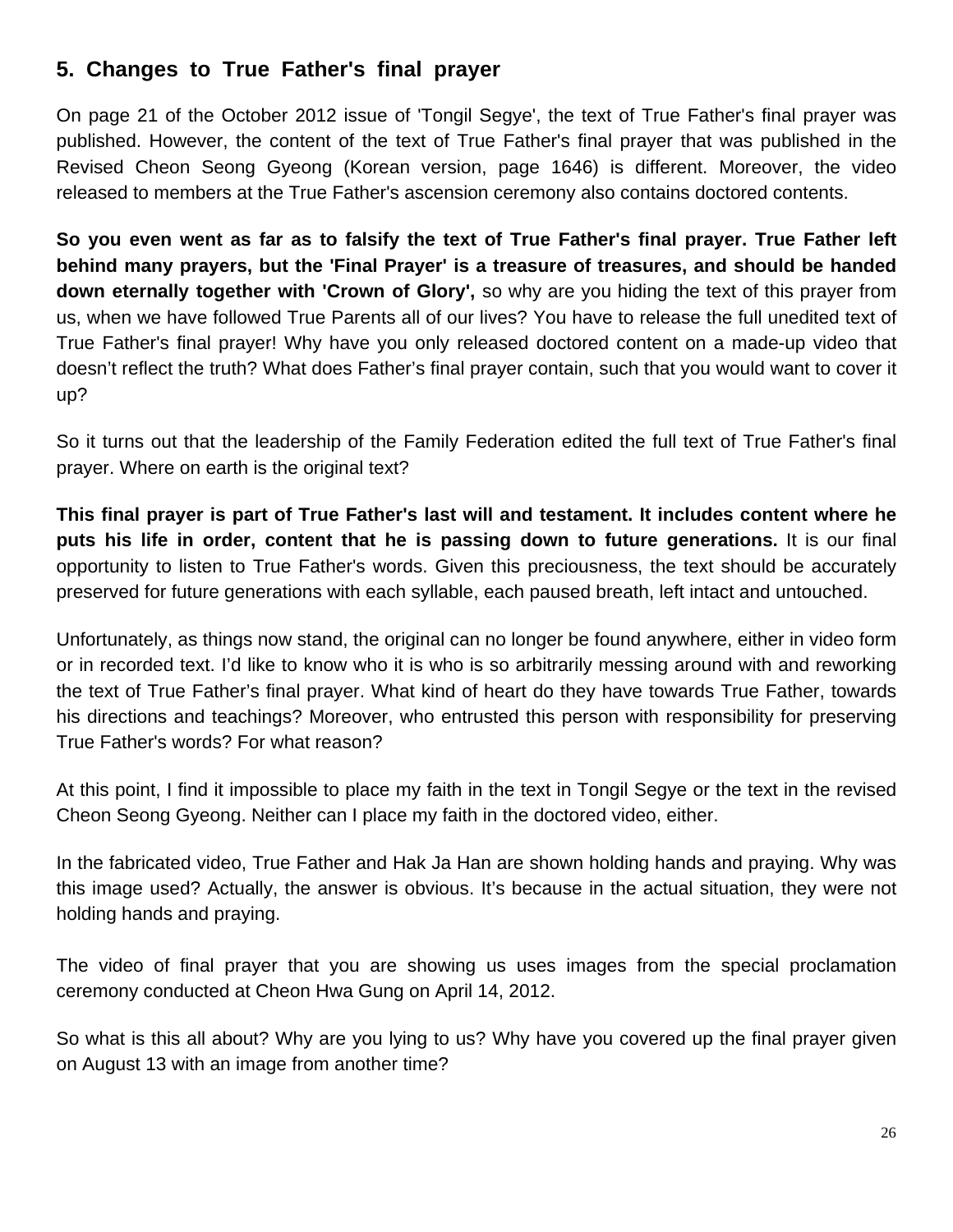An expert audio analysis conducted in Japan definitively shows that the recording of the final prayer has been tampered with. While it is clear that it is True Father speaking, the audio analysis shows that the video track and the audio track are totally out of synch, and the audio track has been manipulated in a number of places. This is seriously criminal behavior.

At this point, the leadership of the Family Federation has to stop playing with the members and make the entire video recording of True Father's final prayer available. Moreover, it's only natural for members to demand this.

Or perhaps you simply think that it's unnecessary for members to know about this? But I ask you: is it unprincipled to request the facts? Does it go against the path of absolute faith, absolute love and absolute obedience? If so, then to whom should this absolute faith, absolute love and absolute obedience be directed, and by who?

Absolute faith, absolute love and absolute obedience is something that we must offer to God and the King of Kings, right? It is not something we are supposed to offer to the leaders of the Family Federation. Should we have absolute faith, absolute love and absolute obedience towards someone who tells us lies? **Mother herself has to offer absolute faith, absolute love and absolute obedience to God and True Father.**

We have given our faith and attendance to True Father and, as his children, we have followed him all our lives.... Is it wrong for True Father's children to want to see the original, unedited recording of his prayer? Is this in some way an unprincipled request?

Brothers and sisters! You must wake up! The leaders for whom you so often stand up and applaud have stolen the truth about True Father from you.

They are altering, doctoring, fabricating True Father's image in pursuit of their own ends. They are not followers of True Father. They are his betrayers.

Apparently unafraid of Heaven, they laugh and sing and cheer as they like here in the physical world. And you... too many of you simply follow them, being led by the nose like slaves on a chain. In the meantime, Heaven's wrath is approaching.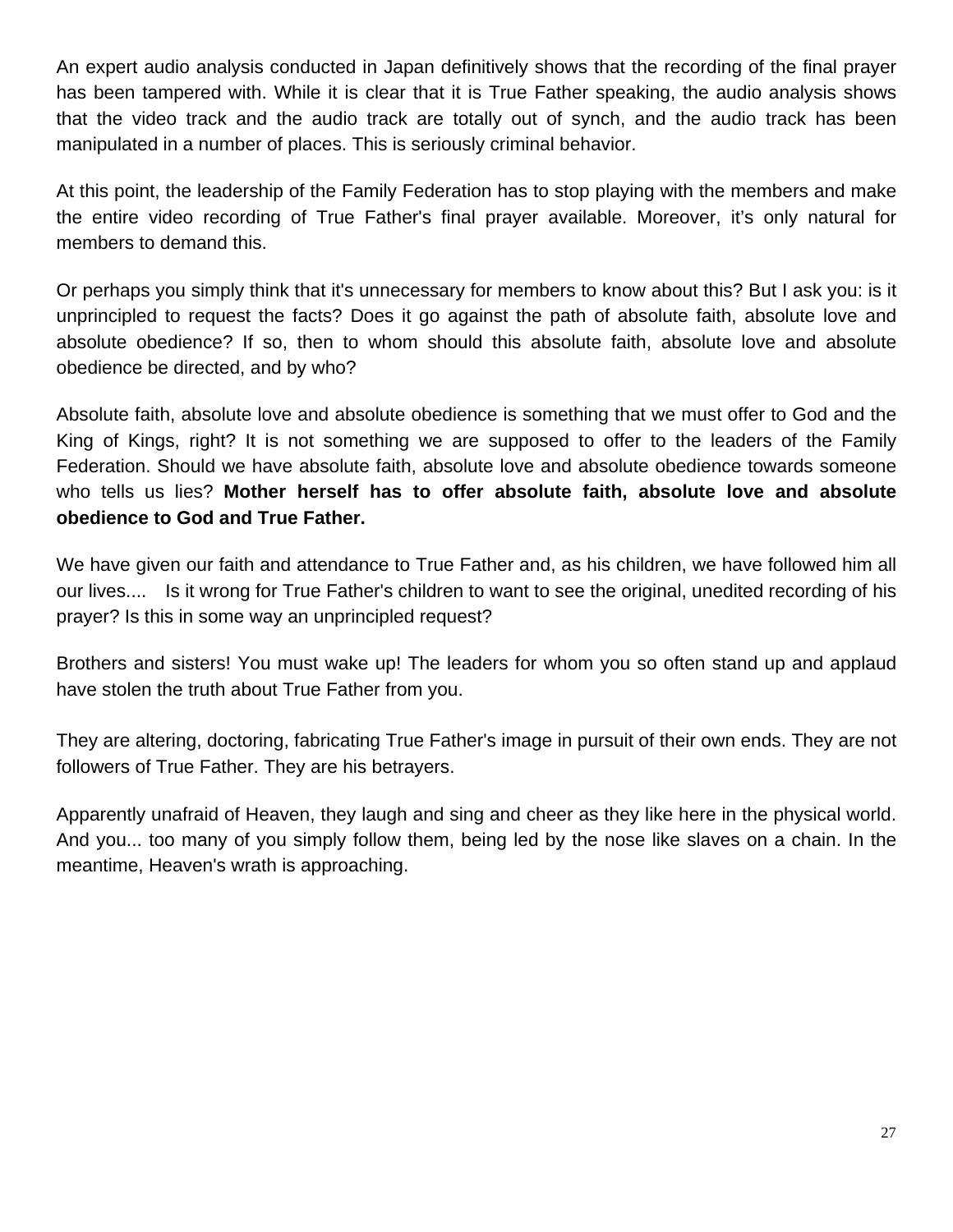# **6. The Meaning of 'True Parents'**

The expression 'True Parent' does not refer to a particular individual human being. **'True Parent' refers to a specific, original position within God's ideal of creation**, and that ideal could have been completed through the True Parent. However, due to the fall of the first human ancestors, the ideal of the True Parent was not realized, and the providence of restoration was begun in order to recover and establish that position.

Unfortunately, due to human faithlessness, when Jesus came on the foundation of 4000 years of providence, he was unable to find his bride and he departed, leaving behind the promise to return once again. He was unable to accomplish the ideal of the True Parent.

**After 2000 years passed, Sun Myung Moon came to Earth as the returning lord and as the True Parent. He chose the young Hak Ja Han and victoriously established the 'Marriage Supper of the Lamb', so that through the two of them, finally, for the first time in the fallen world, true children of God's lineage could be born. That marks the point that 'True Parents' first emerged on the Earth in all of human history.** 

Accordingly, it thus became possible for fallen people to receive salvation by believing in the True Parents, by being engrafted into them, and by participating in a ceremony for rebirth. This is why fallen human beings must attend the True Parents as their absolute subject. They must practice absolute faith, absolute love and absolute obedience towards the True Parents.

But there is more to it than this. Within True Parents themselves, there is a subject and object. The In front of True Father, True Mother is in the position of object. **True Mother must practice absolute faith, absolute love and absolute obedience towards True Father. Because she is the True Mother, she must model that position of absolute object for all members, and to an extent greater than all members.** 

**True Mother gave birth to 14 true children by receiving True Father's seed, which carries the lineage of God. This is Mother's first mission, and being victorious in this mission made it possible for her to rise to the position of True Parents.** 

**Her second mission is to attend and protect the lineage of God.** Although the true children are True Mother's children, from the viewpoint of lineage, they are True Father's lineage. That is clear. In other words, they were born carrying the lineage of Heaven. True Mother is the true children's mother, but from the viewpoint of lineage, her lineage is the Han lineage. This is an indisputable fact: that Hak Ja Han was in the position of True Mother, but from the viewpoint of lineage, she is not of Heaven's lineage. Putting 'True' before someone's name doesn't determine whether or not the person is from Heaven's direct lineage. That's why the lineage of the true children is the lineage of Heaven and is higher than True Mother's lineage.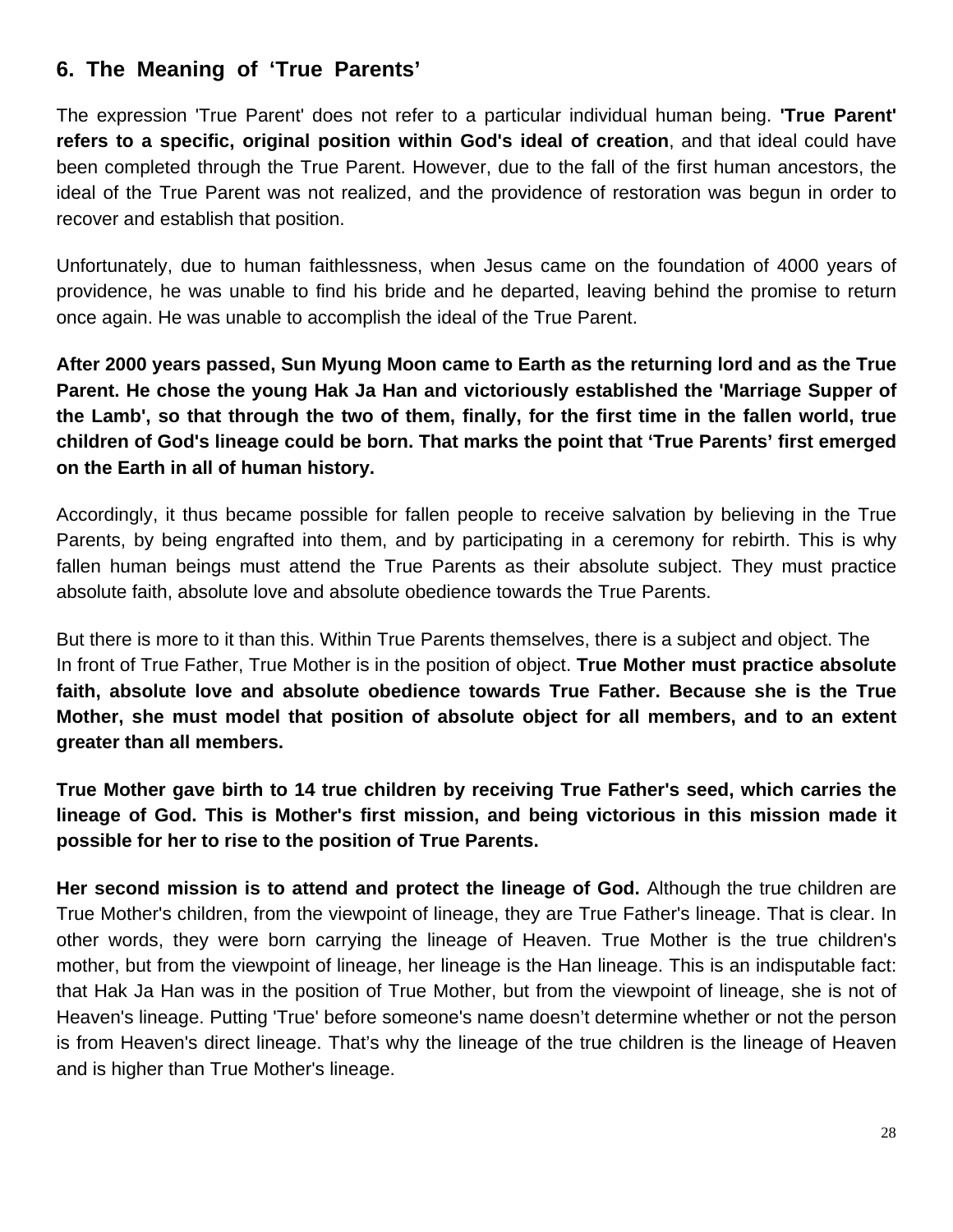We have to understand this point clearly.

Mother was not victorious in her second mission, to protect and uplift the two sons that True Father established as Cain and Abel. She cast out the son that True Father established as his representative body, heir and successor and, determined to become the representative body, heir and successor herself, raised herself to the position of Queen. Despite the fact that Mother was in the position where she must honor and protect True Father's lineage after he ascended to the spirit world, she actually oppressed and ignored True Father's lineage and asserted that she herself is the Messiah with the purified lineage.

In this way, she left the original position of True Mother. But the fact that Hak Ja Han left her position does not mean that the True Parents Providence itself has failed.

Why? Because Mother Hak Ja Han left the position of True Mother of her own accord, the position of True Mother is left vacant. Meanwhile, True Father completed his own mission and remains in the position of True Parent, and because True Father holds that position and stands as the absolute subject, the True Parents Providence has neither failed nor become invalid.

By denying her absolute subject and acting to raise herself to that subject position, the Han Mother, who is to be the absolute object, has taken herself out of the position of True Parent. Thus, even though Hak Ja Han left her position, the providence of True Parents has not failed.

True Father completed all aspects of his mission, but the mission of True Mother remains to be completed. True Father's words testify to this. By failing to attend True Father as her subject, Mother came to depart the position of True Parent and the path to salvation can no longer be open through her. It is a truly regrettable state of affairs.

**In all the cosmos, what more glorious position is there than the position of True Mother? Externally, the expression 'True Parents' refers to True Father and True Mother, but internally, in means that the two of them are not divided but are in fact one. It means that their words, their goals, their ideal, their purpose and their direction is absolutely united.** 

Thus, when we spoke about True Father's teachings and providential actions, we used the honorific expression 'True Parents' based on the belief that Father and Mother were completely one and acted in complete oneness. However, in reality, on the inside, True Father's teachings and activities are the central aspect, and Mother's words and activities have never been the central focus. Every member of the Unification family knows this.

But if indeed Hak Ja Han's purpose and ideal have become separate and independent of True Father following his ascension, then the situation is even more serious. Each and every one of us believed that Mother had become completely one with True Father. We believed that Mother had followed the path of absolute faith, absolute love and absolute obedience towards True Father and perfected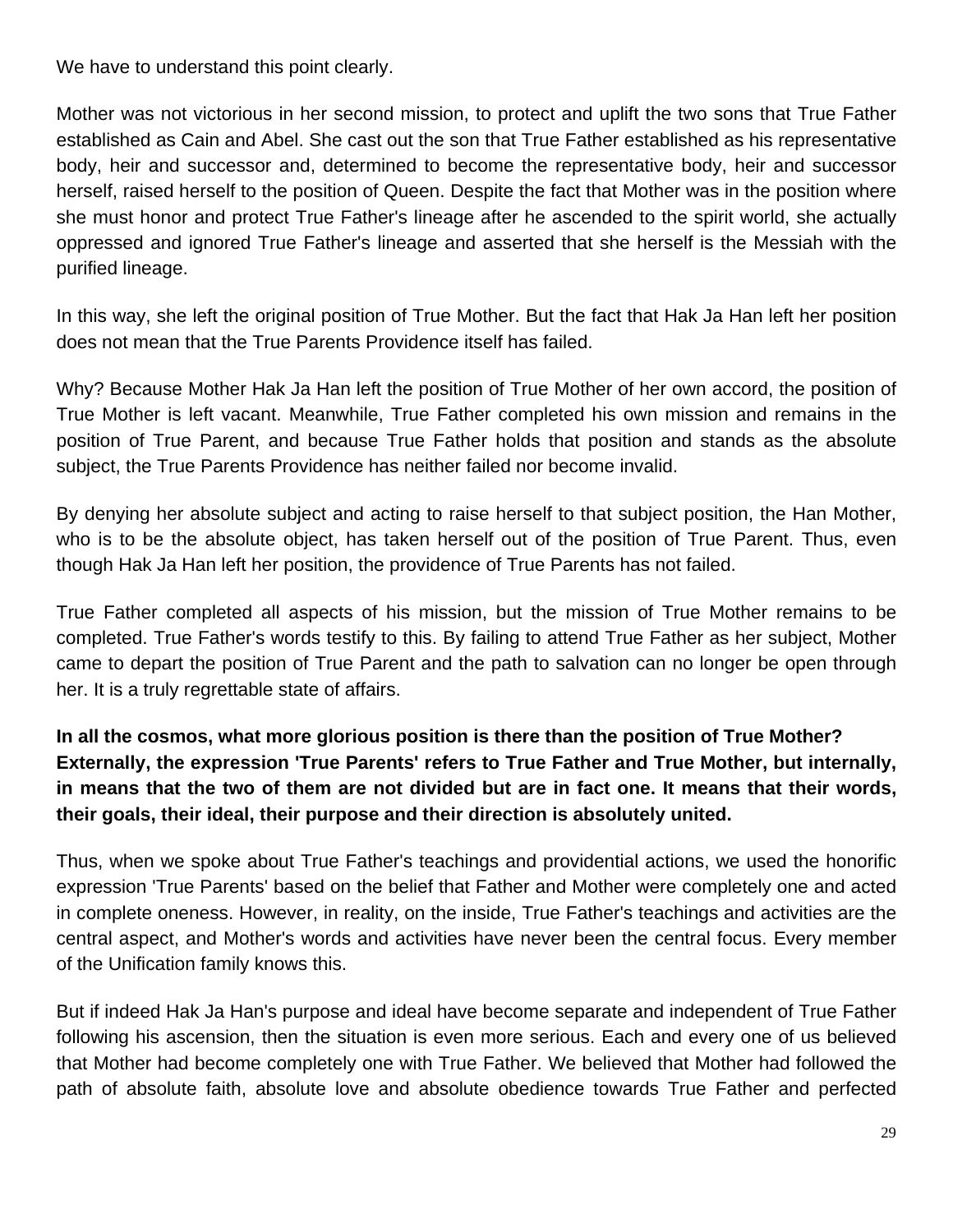herself as the completed Eve. On that basis, just as we offered respect, honor and glory to the True Father, we also offered these to the True Mother who was one with him.

However, after True Father's ascension to the spirit world, we see a situation where the principles, teachings and instructions that he left us are being erased step by step.

We see, before our very eyes, that True Father's will and Hak Ja Han's will are not one and the same. And if they are not one and the same, it means they are in fact separate and divided. If they are separated, sadly, then who we should follow? It goes without saying that we must follow True Father.

There can be no question about this. We don't need some sophisticated explanation about it either. This means that the people who cause chaos and confusion for the members using the name of 'True Parents', the people who promote the spin, the false propaganda that Mother is one mind, one body with Father even while she goes along a completely different path - these people are simply archangels who have betrayed True Father.

"From the very start, I came as the Messiah and the only begotten daughter."

"Father's lineage is a lineage with original sin, right?"

"I was born without original sin."

"I am Hananim."

Hak Ja Han has said all these things publicly, and the ideal of the True Mother that we attended all those years has now drifted away like a mist in the wind. The assertions from the Family Federation that "True Parents are one" are nothing more than a sleight of hand they use to exploit True Father's status and accomplishments.

Moon Hyung Jin gave the Han Mother many opportunities to repent and return to Father. He opened up a path for her to leave the position in which she betrayed True Father and to return to the two sons who were victorious as Cain and Abel. Then he gave her a deadline.

He made all this public through his sermons, which communicate God's will from from a deep place of spiritual exchange between Hyung Jin Nim and True Father in the realm under True Father's direct governance. These sermons were the final notice given by Father to Mother. Yet, as we all know, Mother ignored this communication.

Accordingly, on a particular day, with tears streaming from his eyes, Hyung Jin Nim offered to Heaven a ceremony that formally invested Shin Joon Nim as the prince and the next in line. Hyung Jin Nim had all his children gather on the platform at the front of the chapel and had them offer a *kyeong bae* bow to Shin Joon Nim. Moreover, he had Yeon Ah Nim offer *kyeong bae* to Shin Joon Nim as well. In that *kyeong bae*, Yeon Ah Nim pledged to attend Shin Joon Nim as King, even though she is the mother who gave him birth.

In this manner, Hyung Jin Nim had Yeon Ah Nim make a vow, publicly, that she would attend Shin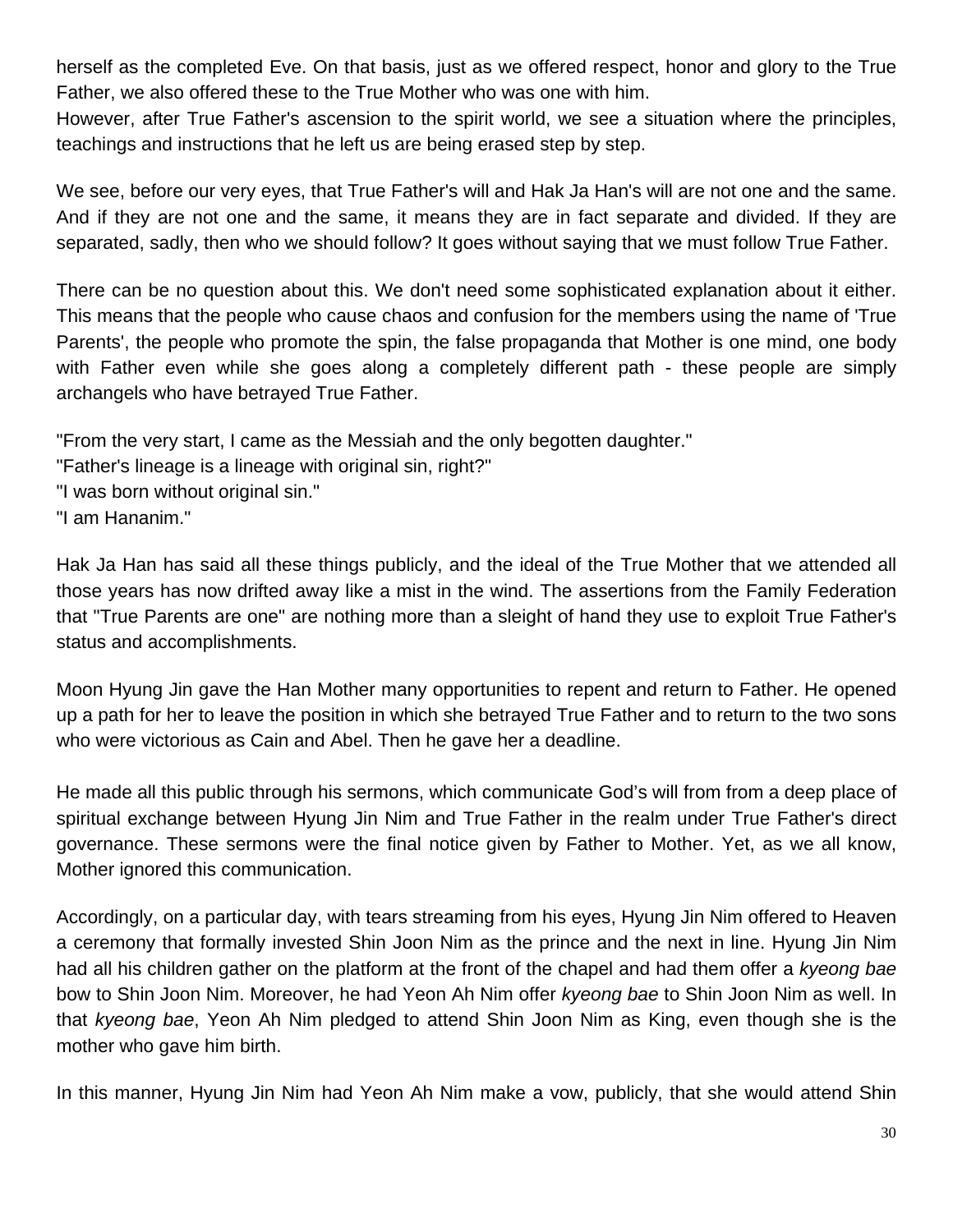Joon Nim as king and never usurp his rightful position when he rises to the position of the 3rd king, even if Hyung Jin Nim is not alive at that time. On that day, the chapel was deeply solemn, awash in a veritable sea of tears. Everyone shed tears: Hyung Jin Nim shed tears, Yeonah Nim shed tears, the children shed tears and the members shed tears. All Sanctuary brothers and sisters who watched this were moved in their hearts.

In this manner, by Yeonah Lee accepting and taking over this responsibility, the responsibility given to True Mother has moved on from her. Hak Ja Han has descended into a position of failure, so that even if she repents and returns to God's will, she will never be able to return to the position of the True Mother, even if she does return to her correct position as Moon Hyung Jin's mother on an individual level.

This is not the will of Moon Hyung Jin. This is the will of True Father. The mission of Eve has been passed on, and it has been passed on because the central figure who was given the responsibility failed. We know that when a central figure fails in the calling given by Heaven, Heaven does not choose that person again. Mother has quite simply become Hak Ja Han, someone who failed her responsibility.

There is no position more glorious than that of the True Mother, and yet Hak Ja Han threw it away. She threw away True Father in order to lift herself up. She left the position of True Mother, and stumbled into a place where she has no connection with True Father.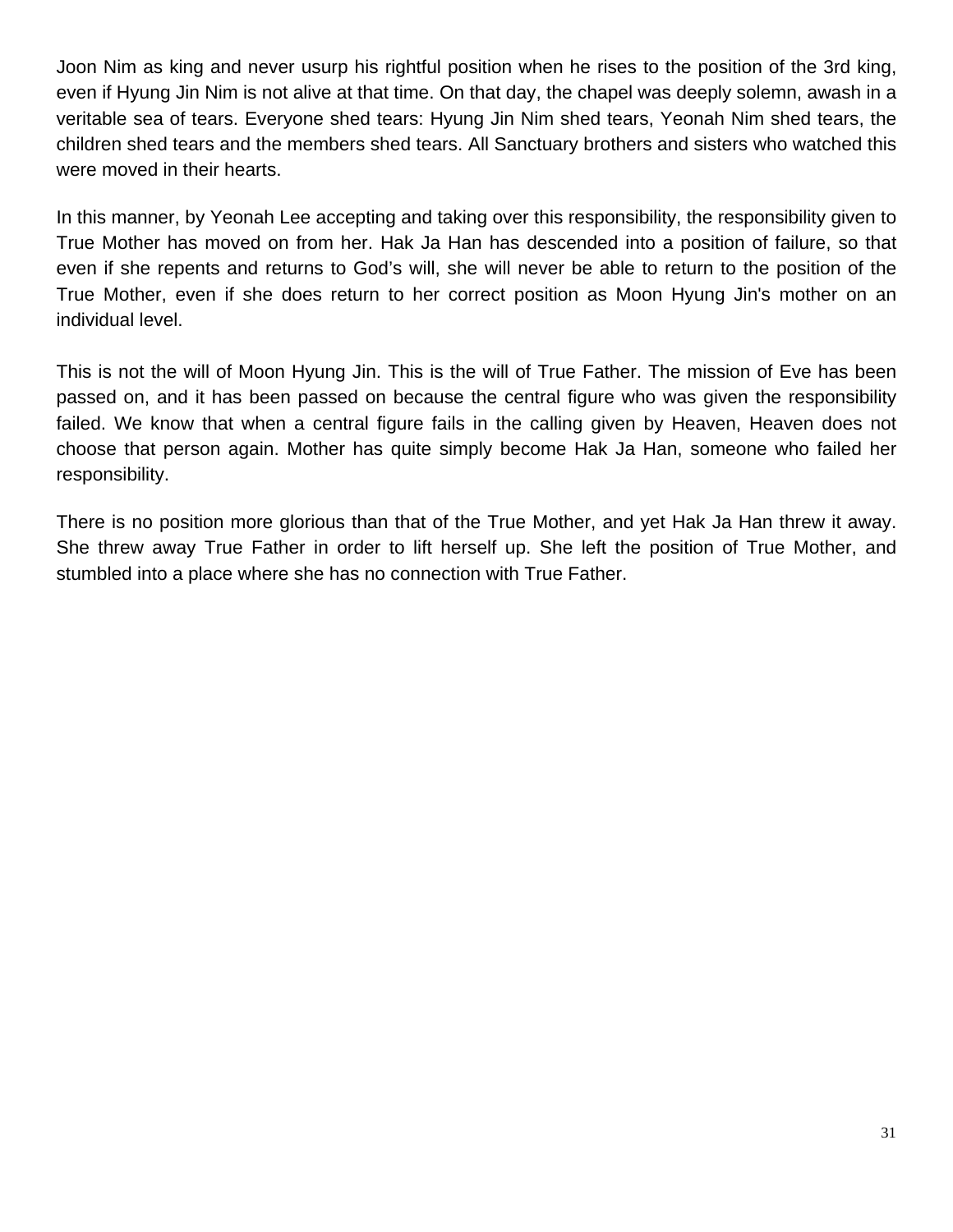# **7. Proclamation of the Perfect Completion of the Realm of True Parents' Final Oneness**

The Family Federation asserts that Mother cannot fail because True Parents were perfected. Accordingly, they assert, denying Mother is tantamount to denying True Parents and denying True Father's providence. Moreover, they say that because True Father prayed 'all is completed, all is completed' in his final prayer, when Sanctuary members deny that all is completed, they are in effect denying True Father.

The Family Federation says that Sanctuary brothers and sisters who make these claims are part of an unprincipled group and they (the Federation) condemn Hyung Jin Nim as an unfilial son and a failure who undermines True Mother's authority and dignity. Because of this, even though Family Federation members won't actually deny that the Family Federation is doing many problematic things, they conclude that it would not be of any help to follow a group that denies True Parents. Considering how critical all these issues are, it is important that we resolve them by zeroing in on True Father's Will and purpose.

**Let's take a look at True Father's teachings.**

**May the fifteenth, 2010, according to the Heavenly Calendar... this day is an important day. It concerns is a secret, final declaration signed by Mother and I together at 25 minutes past 3 o'clock in the morning, before breakfast. This is something even the God of Night and the God of Day don't know about. So what is this 35 minutes past 3 o'clock thing, made before breakfast on May the fifteenth, 2010? This is the time that, centering on every thing that has happened so far, Mother and I secretly made a promise concerning Korea and the direction of things to come; it is the time when Mother promised that she would unite with me without fail and go ahead on that basis.** Before this, Mother never said that she would go ahead becoming one with the Parent. She couldn't publicly proclaim that before God and the Earth and the world. This event, the one that took place at 25 minutes past three, at 25 minutes past 3 o'clock in the morning on May 15, 2010, Heavenly Calendar, is when Mother and Father promised this centering on God prior to the final end of the fallen world. "Aha. As we greet the era of the completion, conclusion and finalization of the Old Testament, New Testament and Completed Testament eras, I declare this by offering the era of the entire whole, the entire range, of the entire (complete) authority and entire ability (omnipotence) that perfects and completes the realm of final oneness between True Father and True Mother!"

## **(Printed in Tongil Segye 2010 July edition, July 1, 2010 (solar) 'God's ancestral homeland is Korea')**

If we look at the words of Father above, Father is explaining that Mother promised, at 3:25 (3:35) am on May 15, 2010, that she would absolutely become one with True Father, and he calls this the secret 'final declaration' document. **He is telling us that True Father and True Mother dedicated the era of the entire whole, the entire range, of the entire (complete) authority and entire ability**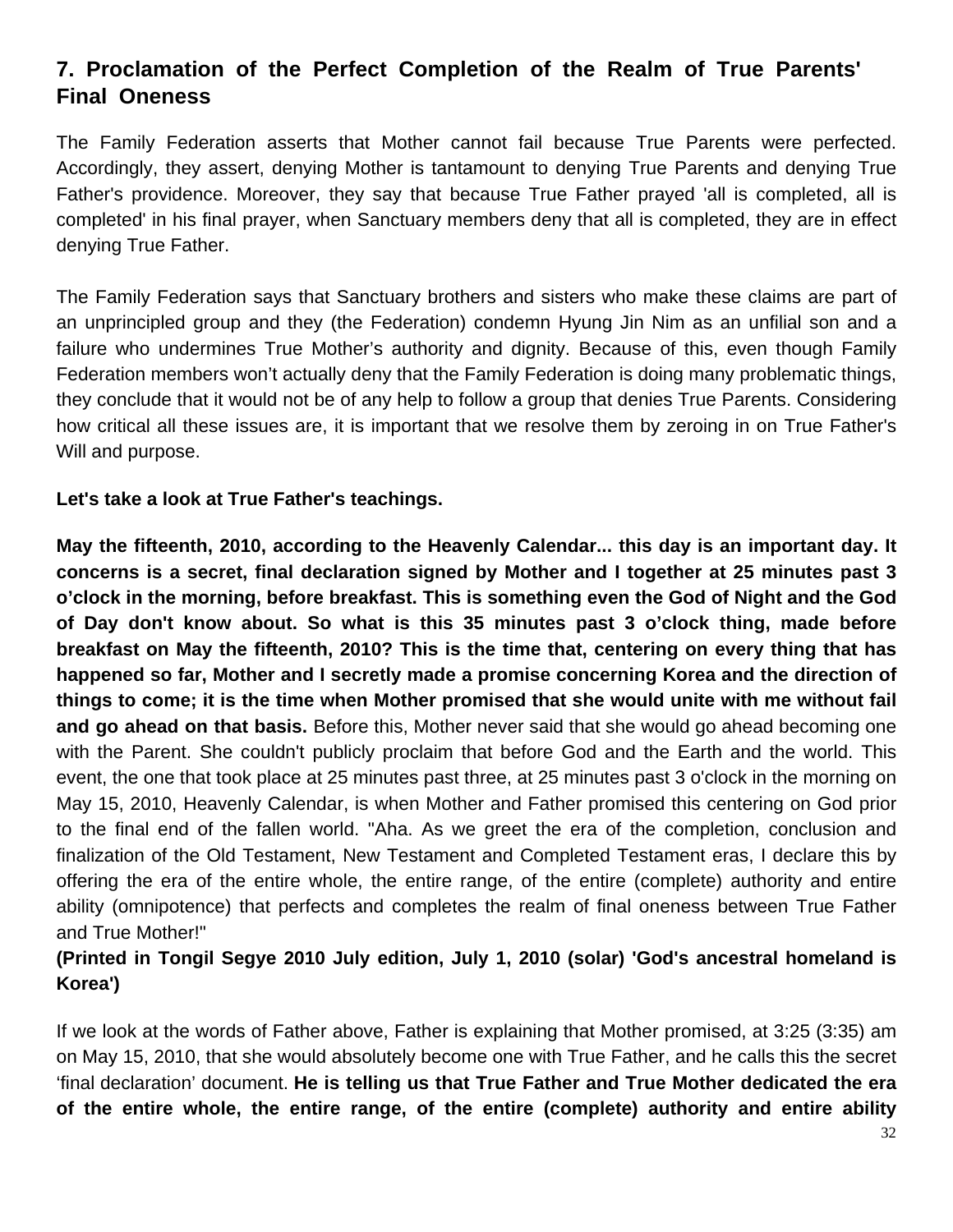**(omnipotence) that perfects, completes the realm of final oneness on the basis of Mother promising to be aligned with Father, to proceed united with Father without fail.** This is clear. However, if Mother does not keep her promise to be aligned with Father, in other words if she doesn't align herself with True Father going forward and takes the subject position herself and goes a different path, what would happen?

What would happen to True Father's offering of the Era of Full Transcendence, Full Imminence, Full Authority and Omnipotence in which the realm of final oneness with Mother has been perfectly completed and concluded?

It cannot be canceled or revoked. Even if, for some reason, Mother fails to keep her promise, **True Father cannot deny something that he has offered to Heaven**. **What happens, however, is that Mother would fail in her portion of responsibility.** In other words, the realm of the final oneness of True Parents has already been offered, but Mother is unable to stand in the position of True Parent. **This is because she left the position of True Mother by her own volition after the offering had been made.**

**What is the meaning of 'True Parents'? True Parents refers not to fallen parents but to the unfallen true parents, the original ancestors of humankind that God intended to establish from the beginning. Thus, True Parents only appear through the true children.** If no true children are born, then a person cannot become the True Parents. True children were born to the family of True Parents. Accordingly, the ideal of true parents that God envisioned for this earth in the beginning was realized in the physical world by the couple of Sun Myung Moon and Hak Ja Han. By giving birth to original true children of a pure lineage that is free from fallen nature, this is how True Parents come into being. The members of the Unification family attended Sun Myung Moon and Hak Ja Han as True Parents and were engrafted into their lineage. Even though we were born with fallen nature due to original sin, we were able to remove the original sin and become blessed families separated from Satan by denying our physical parents and devoting ourselves to attend Sun Myung Moon and Hak Ja Han as True Parents, then drinking the holy wine and receiving the Blessing.

Look at True Parents' family. Sun Myung Moon, who came to earth with Heaven's lineage and accomplished the perfection of personality, took the young Hak Ja Han, whom heaven had prepared, as his bride and accomplished the holy marriage. After a severe and harsh 7-year period for the perfection of Eve, finally a true couple were established on the earth. Moreover, by giving birth to children, they became true parents.

Unfortunately, not all of the true children were able to complete perfection of character in following with True Parents will, but **the 7th son, Moon Hyung Jin, preserved an absolute standard and was successful in his portion of responsibility to accomplish perfection of character, and after joining in holy marriage, was able to complete his family.** Moon Hyung Jin was appointed to the position of World President by True Father. He brought new hope to the Unification family and was an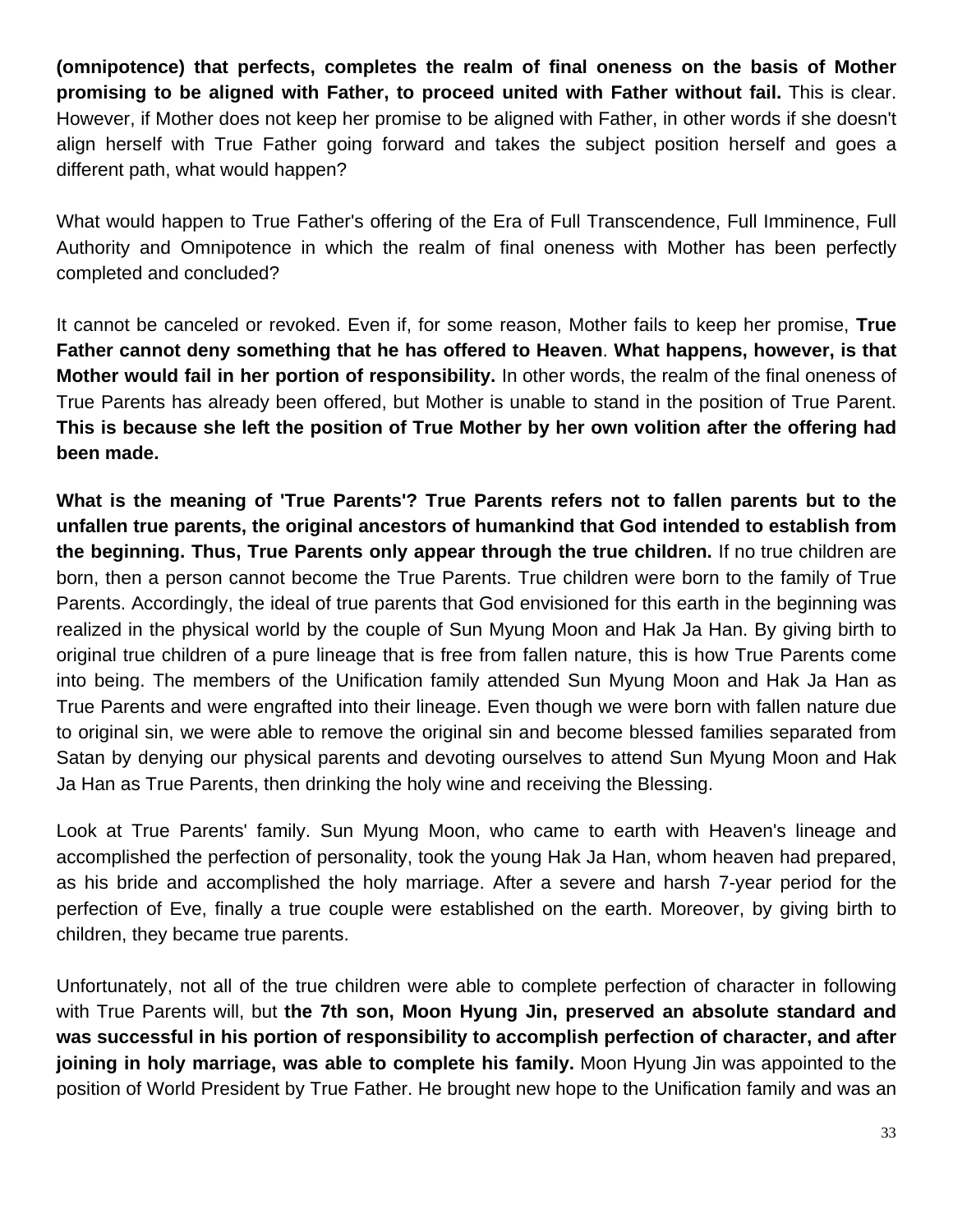object of respect and faith from the Unification community. Following this, he was blessed by True Parents as the representative body and heir.

Moon Kook Jin Nim was appointed to the role of the Tongil group CEO by True Father, after which he stamped out all the dysfunctional business practices of the Unification family and perfected the foundation for financial independence. In addition, Moon Kook Jin Nim and Moon Hyung Jin Nim received True Father's blessing as the victorious Cain and Abel, thereby completely restoring the failure of Adam's family within the True Family, with the result that the lineage of the King of Kings is connected to future generations through the representative body and heir.

**When True Father said 'it is all completed' in his final prayer, it does not mean that the providence was perfected and completed, but rather that the purpose of the second coming of the Messiah was fully completed because the foundation for Heaven's will to be accomplished through his lineage had been accomplished.**

One thing that we have to be aware of is that **even though True Parents offered the Realm of the Final Oneness of True Parents to God on May 15, 2010 on the basis of Mother's promise to Father, this was only possible because the providence that could not be accomplished through Adam's family had been achieved and perfected.**

**Firstly, establishment of the three kingships through three successive generations in his own lineage, through Moon Sun Myung, Moon Hyung Jin and Moon Shin Joon; Secondly, perfection of the foundation on which the Will will definitely be accomplished by establishing a victorious Cain and Abel;**

In this way, True Father completed the mission of the Messiah by restoring all the failures in Adam's family.

# **<Section from the text of True Father's final prayer>**

"Today, I performed the final completion and finalization and offered this to you, my Father. Now, we are able to return to the original Garden of Eden in which no Fall has taken place, where we are now able to transcend all the circumstances where Eve was corrupted and Adam became compromised by his portion of responsibility.

With the authority of the liberation and release of all things, everything will be complete as long as someone simply follows after the parents. Everything is completed". In my view, this is the final time that True Father made a prayer of victory.

In other words, by True Parents giving birth to 14 children in their family, the lineage of Heaven has been settled on the Earth. **In addition, the three kingships of Heaven's lineage has been**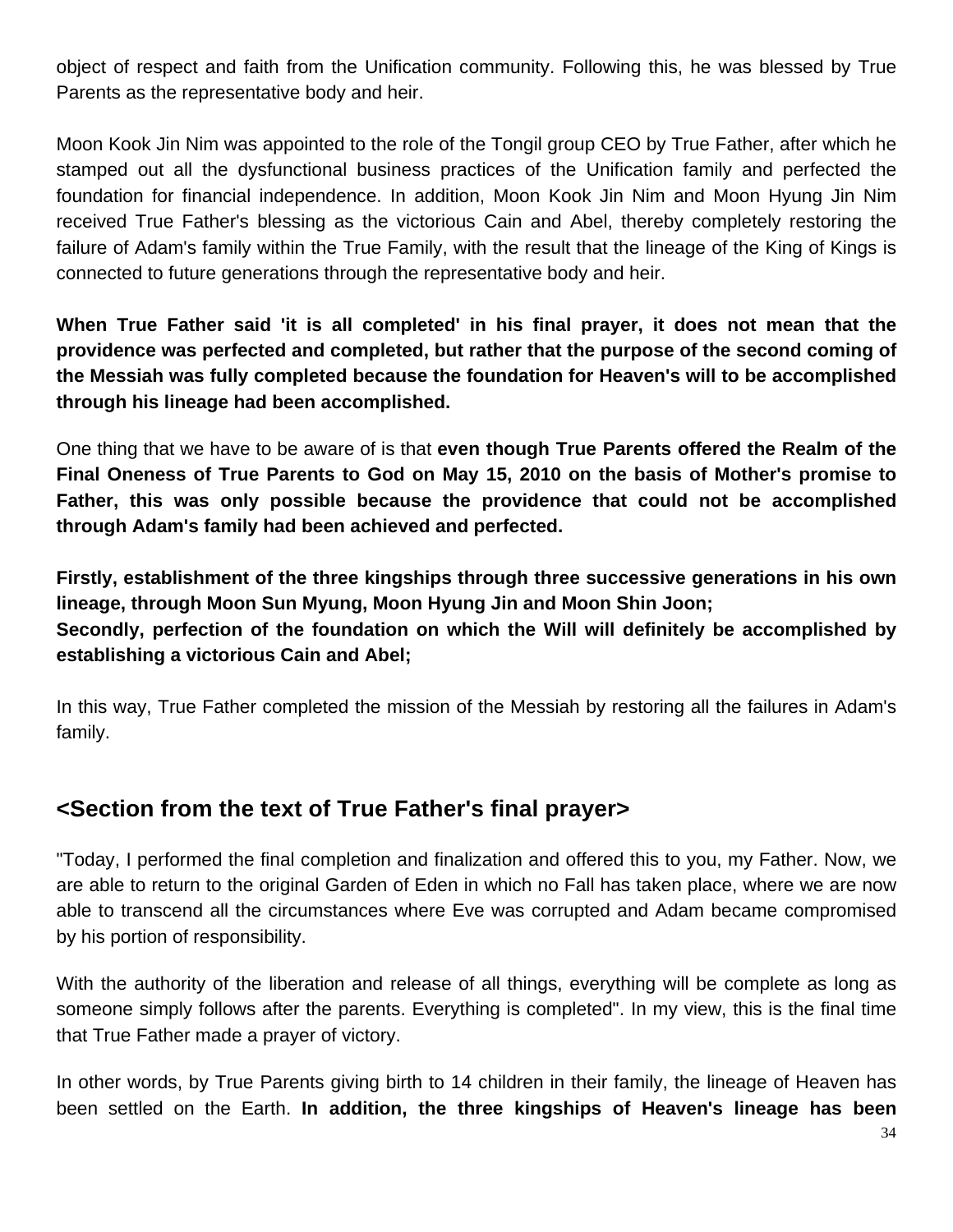**established through Moon Hyung Jin, who received True Parents lineage and accomplished perfection of character by maintaining the absolute standard, and Shin Joon Nim, chosen as the third king by True Father.** 

**In other words, the lineage of God has completely been settled and firmly established on the earth. Moreover, by Cain - Moon Kook Jin Nim - maintaining absolute love and obedience to Abel - Moon Hyung Jin - the two of them became the victorious Cain and Abel.** 

**The failure of Adam's family has been completely restored. The purpose and will of True Parents was completed.** 

**In this way, True Parents were victorious.**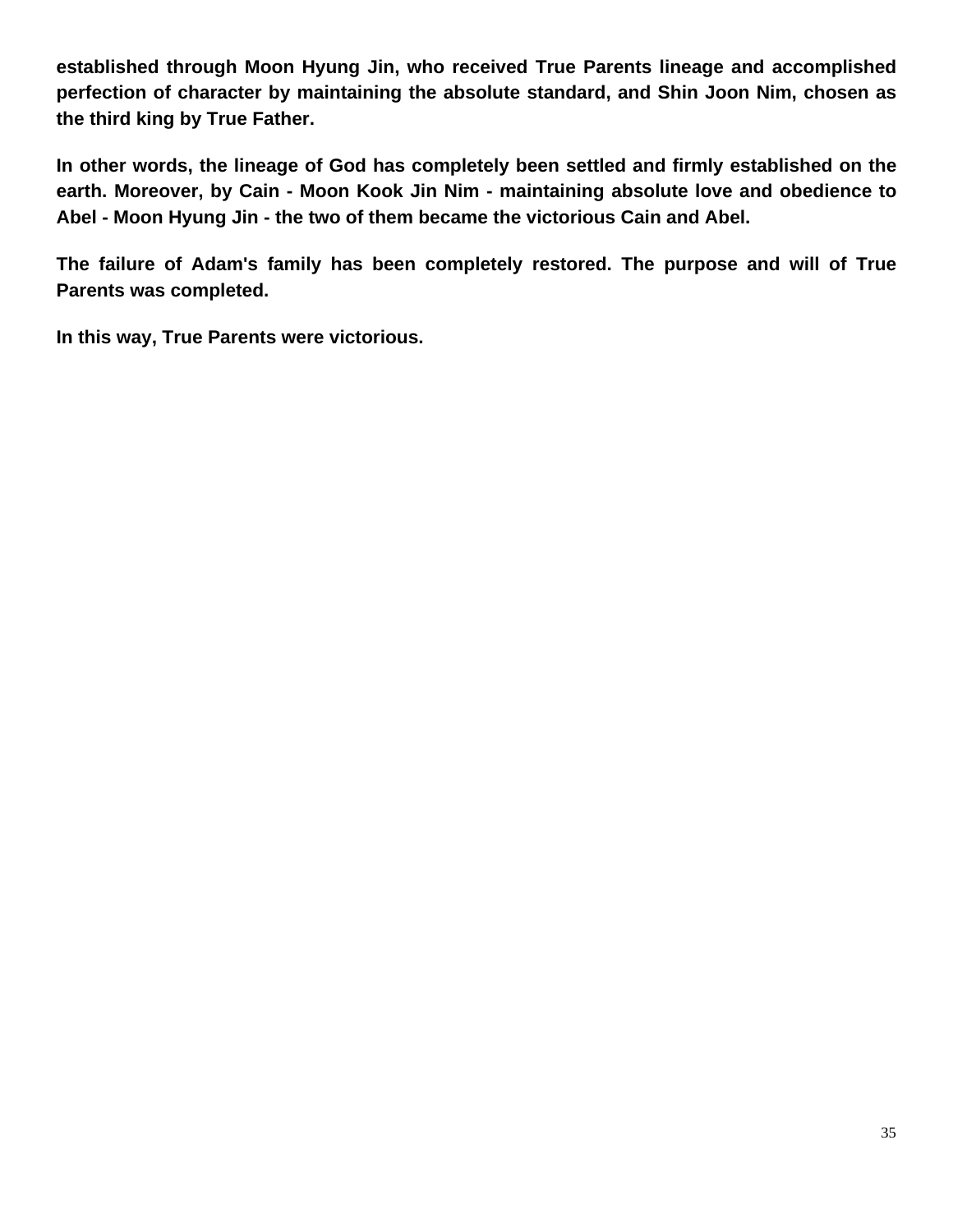# **8. Is Mother Hak Ja Han the perfected True Parent?**

In the Family Federation, they refer to Hak Ja Han as 'the True Parents'. Despite the fact that True Father has ascended and moved to the spirit world, they always use the title of 'True Parents' for President Han, rather than referring to her as True Mother. It seems that the Family Federation wants to tacitly say to members that 'even though President Han is alone, True Father is with her. Therefore, she is True Parents'. . . I suppose that they want to say that because President Han *is* the True Parents, there is no difference whatsoever between the things that President Han is doing and the providence conducted by True Father before he ascended. In other words, the things that Hak Ja Han is doing are one and the same as what the True Parents are doing.

'True Parents' refers to the True Father and the True Mother, but it is different than the expression that refers to parents in general. The expression 'True Parents' includes a necessary internal order. The positions of the True Father and the True Mother are different. Within True Parents, True Father is in the position of absolute subject and True Mother is in the position of absolute object. For this reason, **True Parents are only True Parents when the subject and object are absolutely one in will, ideal, purpose and direction.**

When leading the actions of providential history, or when teaching, True Father often used the expression True Parents. However, in reality, the center was always True Father's activities and True Father's teachings; it was not about True Mother's activites or teachings. If, for example, True Father had used the title of True Father instead of the title of True Parents when he made proclamations, shared his words or conducted public events, no one would have batted an eyelid, and any one of us would have accepted it as wholly appropriate. In fact, all the providential works were planned by True Father, decided on by True Father, promoted and advanced by True Father, and True Father himself took responsibility for the results and for establishing the victories.

So what did Mother do? Mother was the object. She assisted her husband; she supported her subject. She listened and was obedient, and she followed him.

The problem we have today is that Hak Ja Han is standing as a separate subject in relation to her own subject. She has changed the principled trinity structure and relegated True Father to the position of object, asserting herself as the subject instead. So if True Father's teaching of Principle and Mother Hak Ja Han's teaching of Principle are different, whose teaching of Principle is the right one? Is it True Father's, or is it Hak Ja Han's? If there are two subjects within True Parents then the providence becomes ineffective.

**Placing Mother Hak Ja Han in the subject position is not the Principle. Actually, it's unprincipled.** The Family Federation asserts that the World Peace and Unification Sanctuary that follows Hyung Jin Nim is an unprincipled group, but if you think about it, it's easy to recognize that the Family Federation is in fact the unprincipled group. Why? Because they are changing the Principle.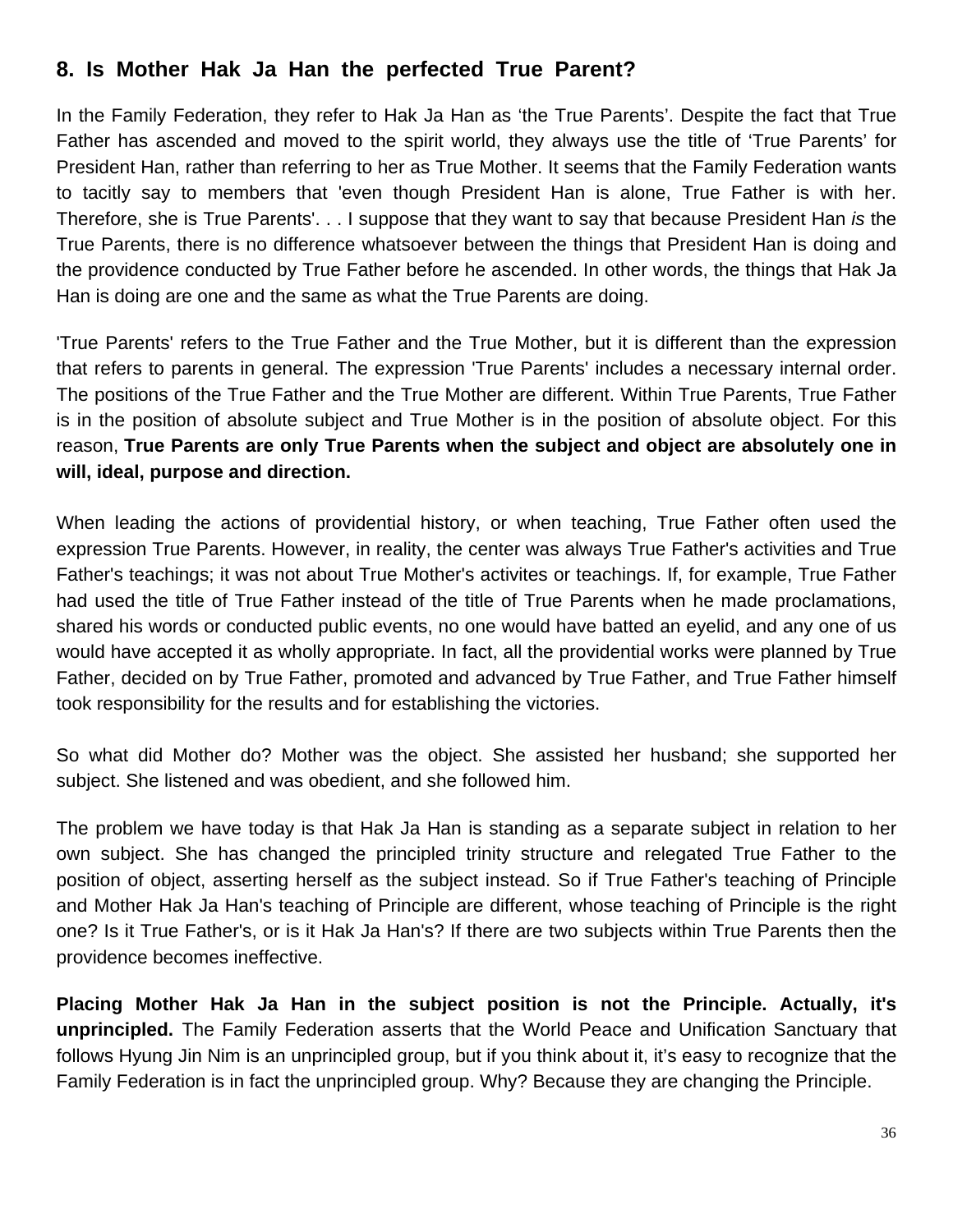Actually, the position of True Mother is the most glorious position there is. It is the position where the object becomes one with the subject centering on God. There is no more glorious position than this. **Why? Because the True Mother position is the place where God's ideal of creation is accomplished and fulfilled.** 

Nonetheless, **Hak Ja Han** left this position. Of her own volition, she aspired to claim a position higher than that of the True Mother position. **In the presence of the King of Kings, she determined to make herself the King.** She abandoned her true subject and put herself in her subject's position, then declared herself to be the Only Begotten Daughter, to be the Messiah and to be God.

Tragically, the people of the Family Federation believe her words and have chosen to follow her anyway. So at what point did God send Hak Ja Han as the messiah? When was it? At what point did fallen human beings begin to receive salvation through Hak Ja Han?

Hak Ja Han is not the messiah. **She did not reveal the Principle, nor did she lead the providence of restoration by conducting rallies or declarations, etc. She did not gather world religious leaders, global political leaders or academics to convey to them God's will. She was not persecuted by Christianity, and she did not receive opposition from her nation or the world. She did not suffer in prison 6 times for the sake of God's will, nor was she subjected to harassment or torture. She did not leave behind some 1200 volumes of speeches. The only thing she did was leave** *hoon dok hwe* **services earlier than the members, and she did not offer prayers in a public or formal position. On what foundation does the Family Federation suddenly assert that Hak Ja Han is the Messiah?** 

These days, the Family Federation frequently say **'True Parents are one, True Parents are united'** while in fact they are creating confusion about what 'being one, being united' really means. We all learned through the Principle that there is a subject and object within each existence. In True Parents' family, the subject is True Father and True Mother is the object. **'Are one, are united' does not mean 'the subject and the object are completely the same'. It means 'the object has become absolutely one with the subject's will, the object follows the subjects will and purpose 100%'.**  When the object has practiced absolute faith, absolute love and absolute obedience, that's when they 'are one'. That's when they 'are united.'

**For example, when we say that we are one with God's will, or united with God's will, it doesn't mean that we are equal to God's will. It means that we follow God's will 100%.** If you think about it, that's easily understood. When we say 'become one with True Parents', 'become one with the Word', we aren't saying that we become the same as True Parents or the same as the Word. **What we mean is that we follow True Parents absolutely and/or submit ourselves completely to God's Word.**

**The leaders of the Family Federation, however, say that 'True Parents are one, and are united' while setting up the logic that True Father and True Mother are the same person. Whether it's**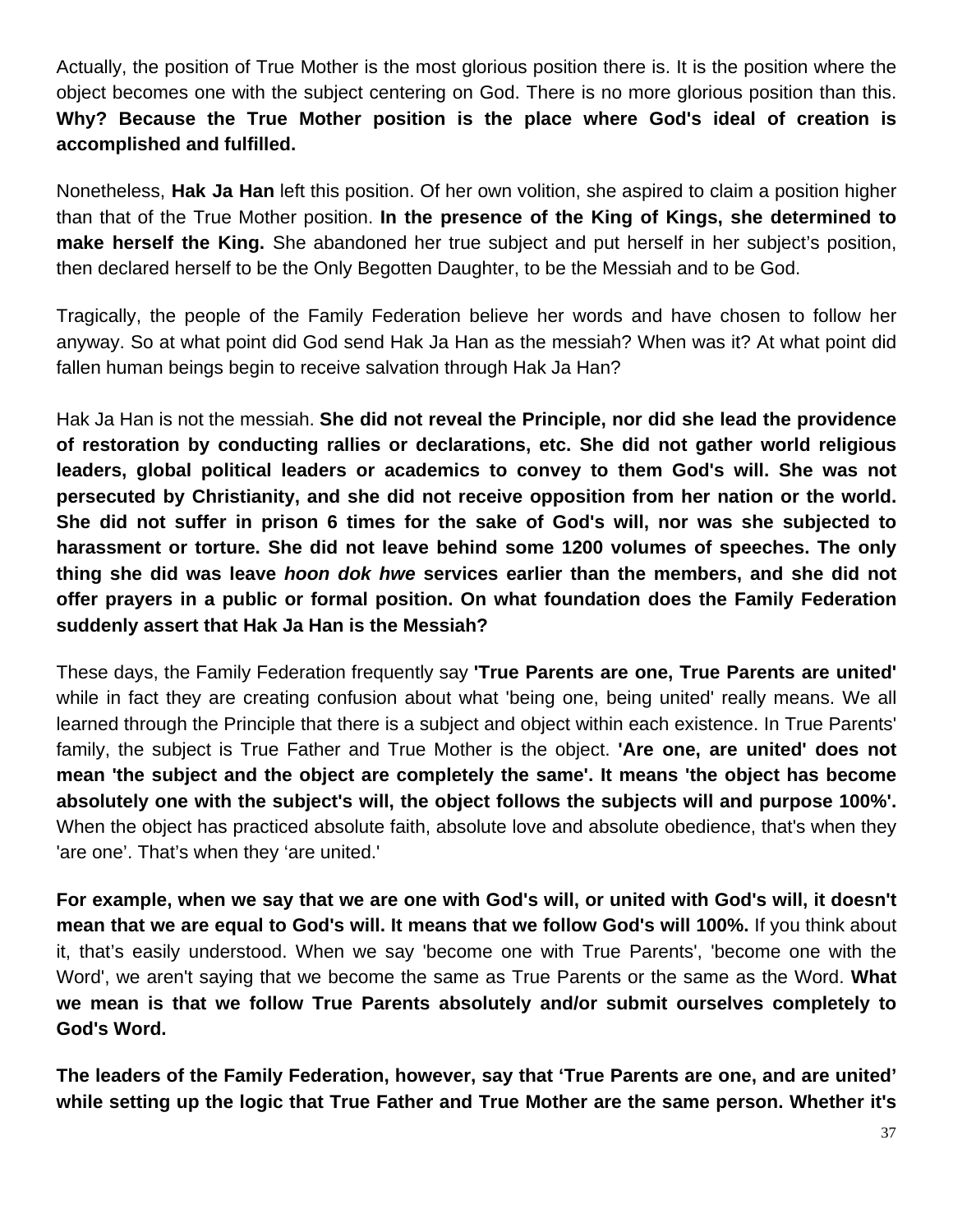**True Father or Mother, 'they are the same, they are equal in authority, and equal in ability and capacity'.** 

**'True Father is a True Parent, and Mother is a True Parent, so there is no difference between them. Whether it is something True Father did or something that True Mother did, in the end, they are all the same.'** This is what they are saying. Accordingly, it is then OK for Hak Ja Han to change what True Father established, to correct what True Father established, to abolish what True Father established, and to remake what True Father established. That's what they say. Why? Because both of them are a True Parent, that's why.... That's the logic that the Family Federation lays out. Blatantly. In fact, it's more than blatant. Anyone can see right through it.

# **Saying that True Parents are one, that they are united - this does not mean that they are equal in authority or equal in capacity. We have to correctly understand what 'are united' means: it means that they are united within the realm of love, and that's all.**

But the Family Federation misleads its members to think that '(True Parents) being united' means that they are the same in terms of authority and capacity. They then use this logic to drive through their agenda of abolishing and amending the accomplishments, the rulings and the teachings that True Father established.

They use this logic so that they can dispose of True Father's actual will and purpose. In doing so, they have become rebels and betrayers. So then how do they say that 'True Parents are one'? How can they say that they 'are united'? For example, is 'being one' simply a matter of decorating the church hall with a photograph of their couple affectionately holding hands? Is raising both arms and shouting 'True Parents Ok Mansei!' with Father all that is necessary to say there is 'oneness', 'unity'?

Mother is the object who has abandoned her subject, so how can you say that 'they are one'? They are not 'one'.

The ideal of True Mother that we have attended all our lives has already been smashed to pieces. When the leadership of the Family Federation says that 'True Parents are united', they are doing nothing more than trying to capitalize on True Father's accomplishments and status. Following True Father's ascension to the spirit world, these betrayals have become worse and worse, until finally the Federation is not content with merely changing and scrapping True Father's words and traditions. At this point, they are actively denying True Father's lineage.

Hak Ja Han calls herself the 'only begotten daughter', 'the wife of God' and even 'God' herself. In choosing a path that destroys the providence and eliminates the Messiah, she is merely building a tower of Babel that tries to make her equal to God, but actually, this only displays her ignorance and arrogance. Hak Ja Han's current actions are destroying True Father's lifelong providential foundation, and we can see with our own eyes that by doing this, she is in fact bringing destruction upon herself.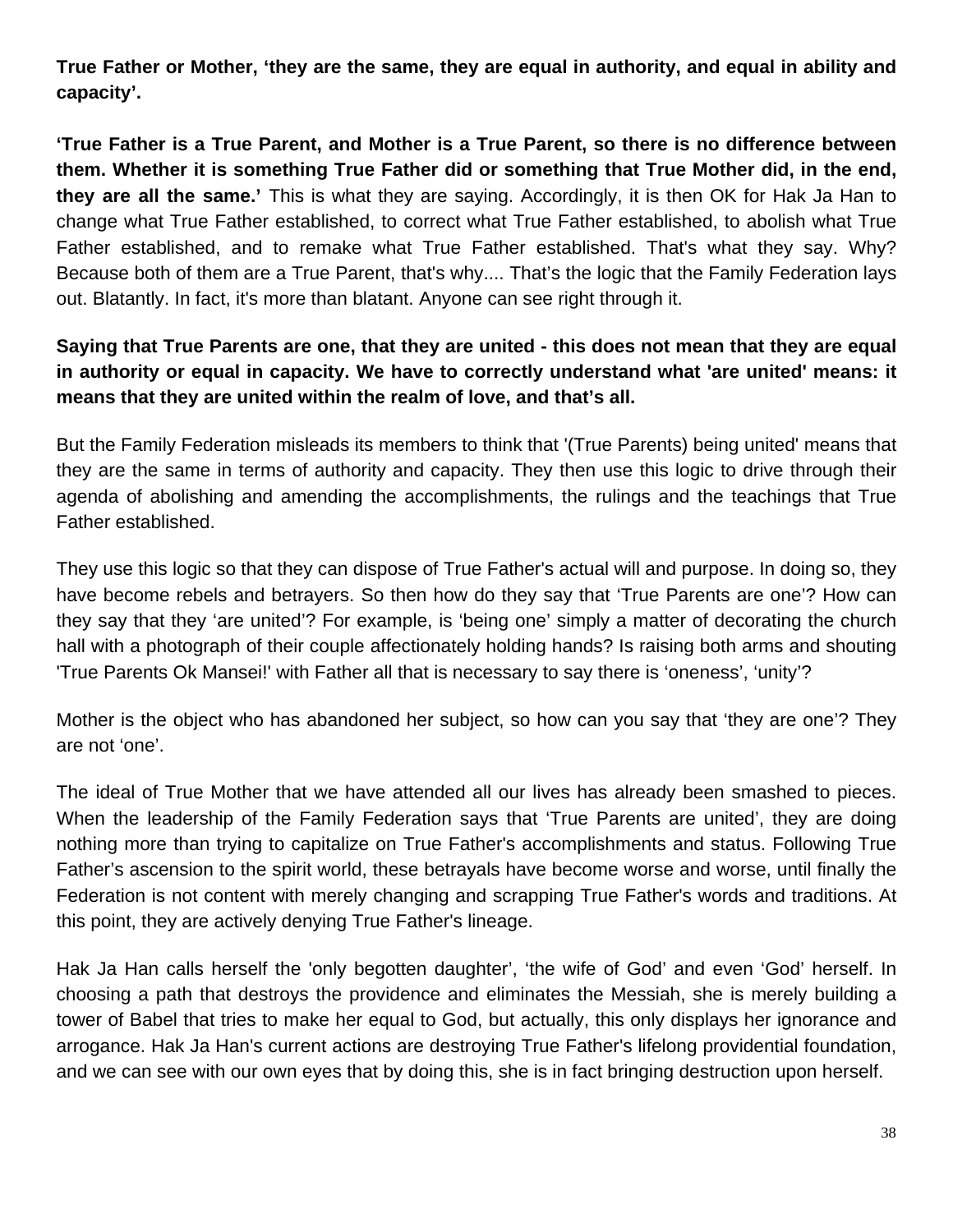Even though she previously stood in the position of True Mother, it will be hard for her to withstand Heavenly Father's wrath. She has no real option but to repent and beg forgiveness from both Hananim and True Father.

True Father established his two sons, Moon Kook Jin and Moon Hyung Jin, as Cain and Abel. Moon Kook Jin Nim was able to attend, love and submit to his younger brother Moon Hyung Jin as True Father's representative body and heir, and on this foundation, True Father blessed the two of them as the victorious Cain and Abel.

Thus, True Father's providence has already been succecssful, and the lineage of Adam on the Heavenly side has been victorious. Tragically, however, Hak Ja Han denied these two sons despite their Cain and Abel victory. Instead, she drove them out into the wilderness.

**After this, she stated that she would decide on the 'successor' through the Cheon Il Guk Supreme Council. This shows here determination to deny the lineage of the Messiah embodied in the victorious Cain and Abel - forever. How can we see this as anything but a complete betrayal of God's providence? Doesn't this show a clear intention to eternally scrap the providence of the victorious Cain and Abel?** 

Then on what basis do you say that Hak Ja Han is right? **Someone who denies lineage like this is clearly ignorant of the Bible and even more profoundly ignorant of the Principle.** 

I once saw someone boasting about being a Divine Principle lecturer, saying that he had read the Cheon Seong Gyeong 100 times. Yet, how little he realizes how his own ignorance. If you don't understand the meaning of lineage, then you know nothing about the Principle.

This 'lecturer' failed to grasp that the history of the providence of restoration is the history of recovering the lineage. I mean, why on Earth did God wait for 2000 years before sending the Second Coming of Christ? **Why didn't he just gather together church representatives like the Cheon Il Guk Supreme Council and select a smart person by democratic election?** 

**Why was it that the Marriage Supper of the Lamb is God's hope? This person I spoke to had no idea why Jesus had to come again. Jesus had to return in order to meet his bride. He had to return because he was unable to establish God's lineage on Earth the first time.** 

And the Family Federation believes they can deny God's lineage and choose a leader through the will of the Cheon Il Guk Supreme Council? How is this not a denial of Divine Principle?

Are you seriously trying to say that this is *not* the work of Satan?

The family of True Parents is the model for blessed families. So how are we supposed to act, those of us who have believed and followed the path, those of us who determined to emulate True Parents' family, who believed that we must become one as a couple and remove the fallen lineage, then give birth to children without original sin and form an ideal family?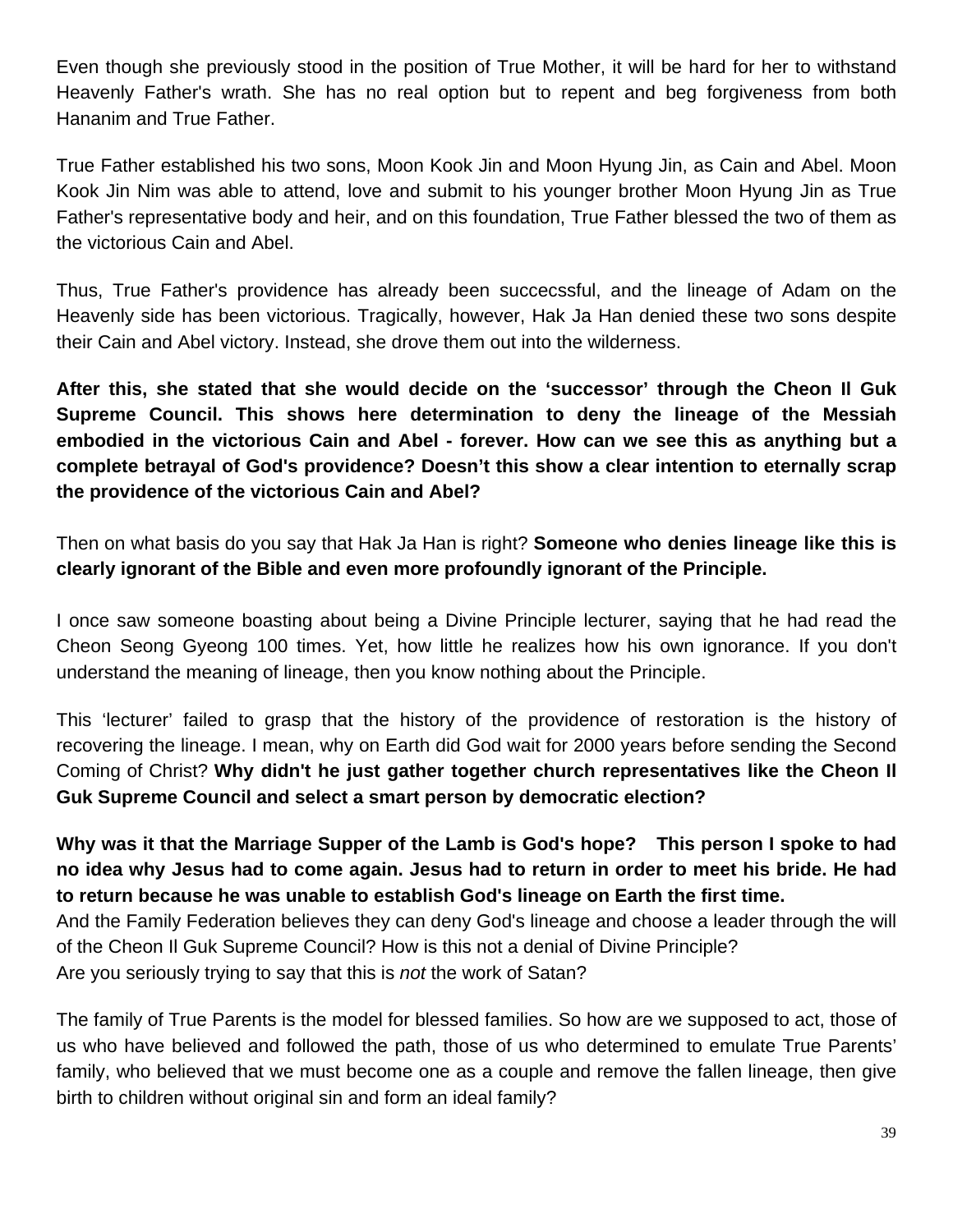If we do not become united, it means we are separated and divided. So who should we follow now?

It really goes without saying. We have to follow the lineage of True Father, the Messiah. Why? Because the purpose of the providence of restoration is to recover and establish God's lineage. The purpose of our life of faith is to follow and attend God's lineage on the earth.

#### **The Responsibility of Hak Ja Han**

**The mission of the True Mother is to receive the seed of the True Father and give birth to his children, because the True Father is the one who comes with God's lineage.** In addition, the True Mother attends the True Father and in obedience to him, fulfills the responsibility of the object. In this mission, Hak Ja Han clearly gained the victory.

But **the True Mother also has another critical mission. That mission is to protect and uphold the lineage of the True Father,** and unfortunately, this is where the problem occurs.

**After True Father ascended to the spirit world, when Foundation Day was celebrated, it should have been celebrated centering on Moon Hyung Jin's couple. Moon Hyung Jin is the person who was blessed by the Messiah as his representative body and heir. He is the person who was anointed as True Father's actual successor through no less than three separate coronation ceremonies.**

Mother had to put Moon Hyung Jin in the foreground. She had to help him and protect him, so that he could wear the crown. However, when Foundation Day took place, Mother pushed him aside. She expelled True Father's successor and instead she appeared before everyone wearing the crown herself. She raised herself up and made herself the central figure of Foundation Day.

On that day, she should have glorified and praised the King of Kings, but instead she proclaimed herself as the Queen and Hak Ja Han became the queen of Cheon Il Guk. She denied, then kicked out True Father's successor, the actual successor to God's lineage, and from that point on, she began to assert that the Han lineage was the lineage of purity, that she herself is the Only Begotten Daughter, that she is in fact the Messiah and even God. Tragically, then, Hak Ja Han failed in her mission to lift up and firmly establish True Father's representative body and heir, who is the successor to his lineage.

Nonetheless, unable to accept the reality of her actions, many members ask: "Sure. Maybe. But how is it possible for the True Mother to fail?"

But think about it. How did Eve, created by God, come to fall? How was it possible for an original, created human without any fallen nature, to fall? Hananim told her and Adam not to fall. Nonetheless, she herself chose that path. She left God's will and God's word of her own accord. This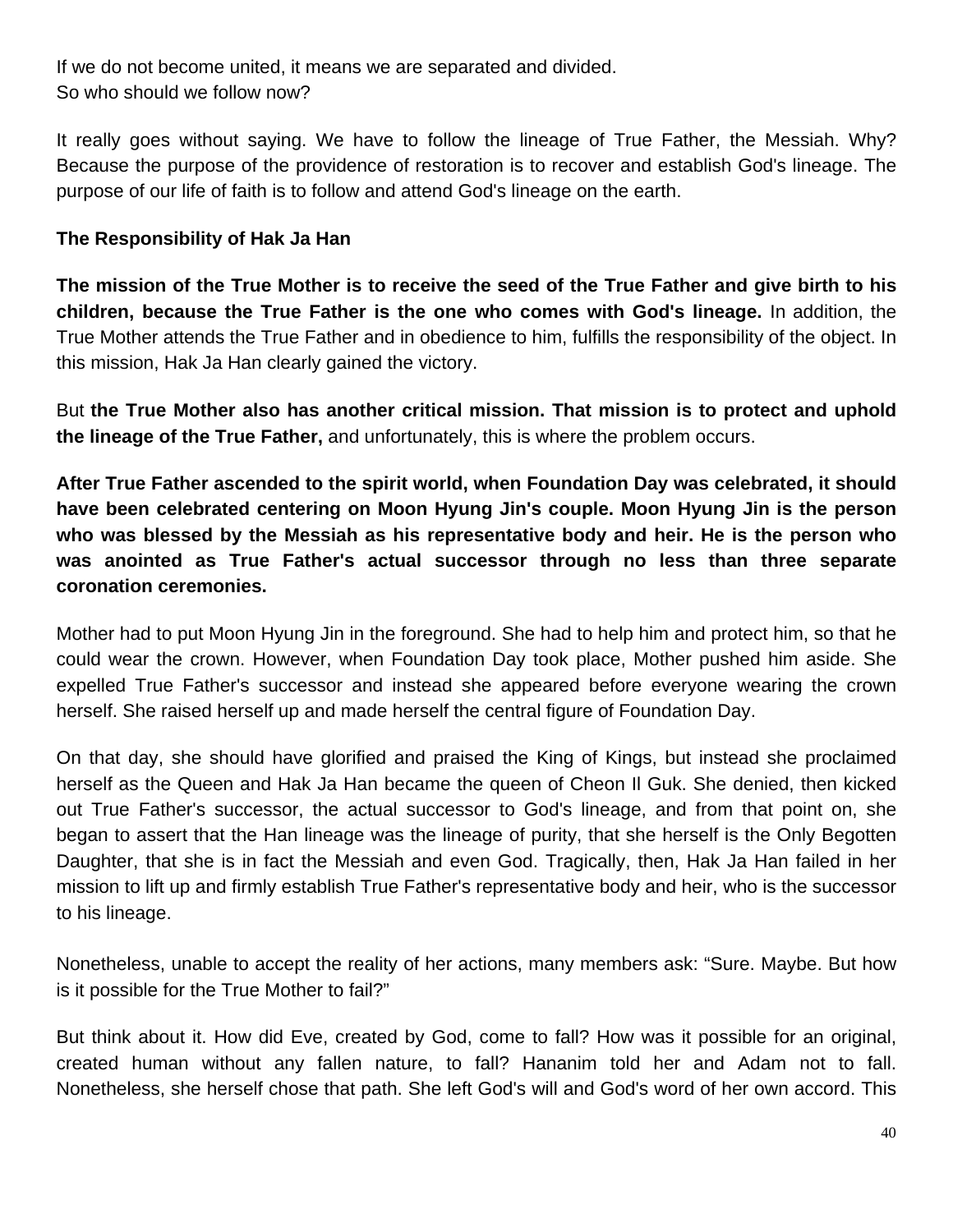is because of the human portion of responsibility, something even God cannot interfere with. Through her own volition, Eve left the position of God's daughter and chose the path of the Fall. Because of an ambition to rise up and be like God, she chose the path that led to the Fall. Likewise, out of a desire to become the 'Only begotten daughter', the Messiah and God, the Han Mother cast aside God's word and will, True Father's word and will, and stepped away from her portion of responsibility.

Brothers and sisters bring up many doubts about these facts. **They respond by saying that if Mother failed, it means that True Father, who is the True Parent, also failed. But that is not so. Not at all. Her failure is not True Father's. Moreover, Mother's failure is not the failure of True Parents.** It is simply Hak Ja Han choosing to step away from the position of the victorious True Parent and refusing the place of the perfected object.

**The cause of Mother's failure is that she refused to submit and surrender the lineage of Han, a fallen lineage, to the lineage of True Father, and instead sought to dominate his lineage.** No matter how much someone stands in the True Mother position, from the viewpoint of lineage, she has to serve the lineage of the True Father. While Mother was complete as the True Mother, her lineage is still not the lineage of True Father. Her lineage is the Han lineage. Moreover, the lineage of the children is not Mother's lineage but is, in fact, the lineage of God. Mother failed in her mission to uplift and protect True Father's lineage, that is, the lineage of God.

Let's take a look at True Father's teachings.

"Currently, when you receive the blessing, you offer your responses to the 4 blessing vows, don't you? We are established in our positions by Heaven, but when we do not fill our responsibility, who takes responsibility for that? You take that responsibility yourself. In that way, the position is maintained and left remaining. At that time, Satan cannot invade. This is why you have to offer your pledge. At those times, all the families raise their hands and swear an oath.

#### **Mother, too, had to raise her hands and swear an oath to Father when started out.**

When the forty day flood had finished in Noah's time and Noah came down from the ark, if he had had his wife and his children each individually vow when they started out, then even if Ham failed, it would simply have resulted in Ham failing, and the providence of Noah's ark itself would not have collapsed." (Guide for practical life principles in the era of Cheon Il Guk)

# **In the same way, as long as Mother starts out on the path of True Mother by offering a vow, if she fails in her responsibility, the responsibility for that failure goes back to her, and the providence itself does not fail.**

One thing we need to remember is that the expression 'True Parents' does not refer to the individuals Sun Myung Moon and Hak Ja Han themselves. **Rather, 'True Parents' refers to a position established within God's ideal of creation prior to the creation itself.** Adam was meant to rise to the position of True Parent, and Jesus likewise meant to rise to the position of True Parent. However, both the first Adam and the second Adam were unable to rise to the True Parent position and the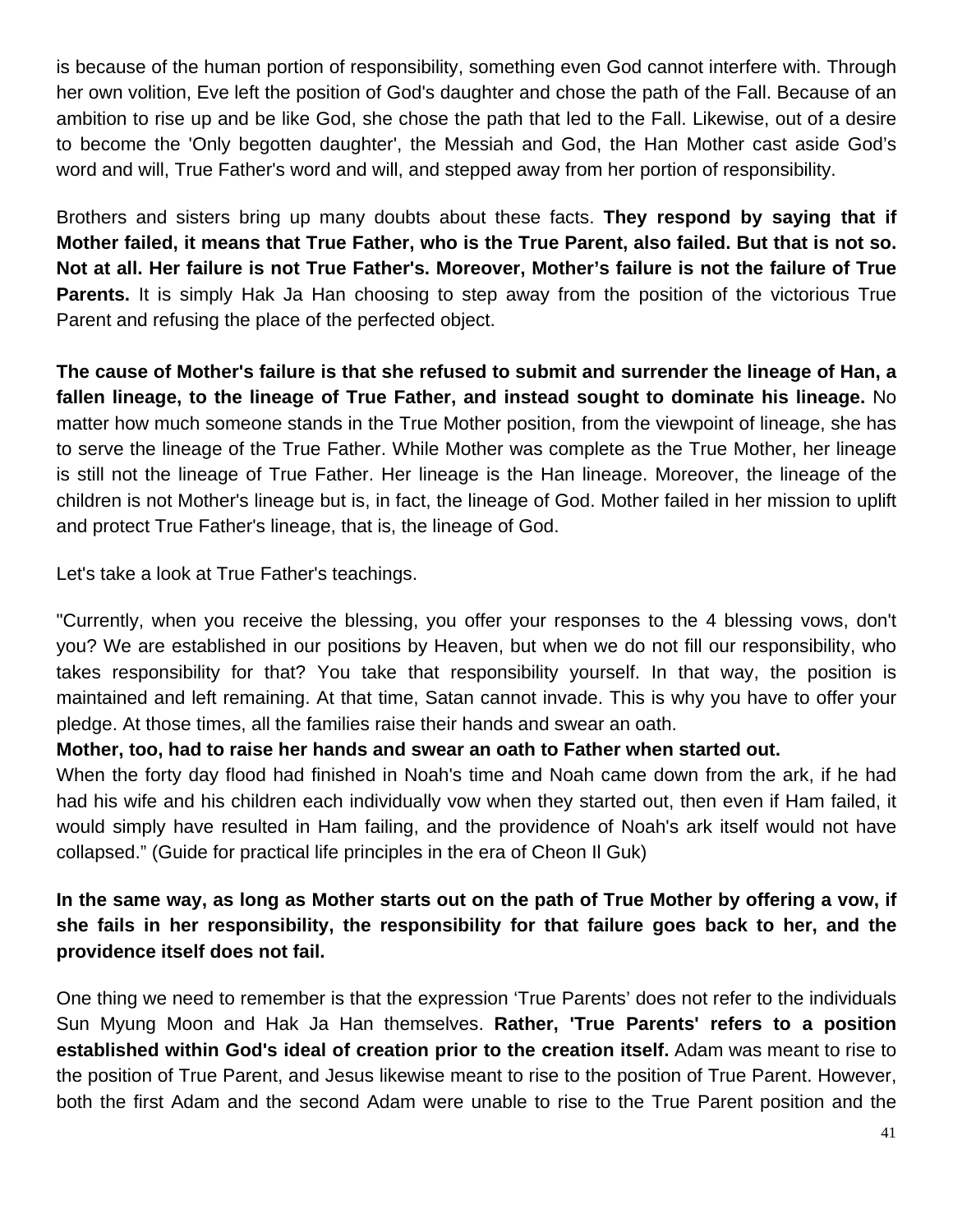providences were unsuccessful.

In contrast, Sun Myung Moon and Hak Ja Han were able to victoriously complete and offer the position of True Parents. Accordingly, even if Hak Ja Han leaves her place, the position of True Parents, which has already been completed and offered, does not disappear but remains.

Another example: after we ourselves receive the blessing, if one member of the couple fails to maintain the position of blessed family and goes his or her own way, the position of the blessed family does not disappear. If a couple receives the 6000 couple blessing and then the wife leaves the providence and divorces her husband, that 6000 couple family itself does not simply evaporate. If the husband who remains receives a re-blessing, then the person in the position of wife is merely changed, and the family itself continues to be recognized as a 6000 couple blessed family. This is how it is for Mother's position. Why? Because the blessing is a positional blessing.

True Father himself is in the position of True Parent. Currently, at this time, the position of True Mother is vacant. If Lee Yeon Ah restores Mother's mistake through indemnity, then the True Parents will have been completely victorious. But this is not to say that Lee Yeon Ah becomes the wife of True Father. Rather, it means that the position of True Parent is victoriously established. In this manner, the providence of the True Parents will be completely and perfectly completed. Likewise, the way for Cheon Il Guk to be accomplished is open.

Due to True Mother's failure, however, the world will have to pay indemnity. Because True Mother is not simply a personal, individual position but is in fact a position representing the cosmos, the failure of True Mother is a failure on the cosmic level. For this reason, there is no way to avoid world-level indemnity. **Nonetheless, because Cain and Abel were united and the substantial foundation was successfully established, Cheon Il Guk will be realized without fail.** 

It has been reported that while True Father was still on the earth, Hak Ja Han offered a ceremony under the guidance and direction of Kim Hyo Nam in which she was married to a being referred to as 'God'. If Hak Ja Han was married to this being 'God' without True Father's knowledge, could that being truly be God, Hananim? The fact is, it was the Archangel, the same one who tempted human beings in an effort to raise himself to the position of God.

Following this event, Hak Ja Han reportedly began referring to herself as 'the wife of God'. Moreover, the Foundation Day conducted in 2013 was held under the authority and dominion of this being, this new 'heavenly parents'. Brothers and sisters drank the foundation day holy wine consecrated by this being, and received a new blessing. But that 'holy wine' was not holy wine sanctioned by True Father. The fact is that this blessing ceremony and holy wine were administered under the authority of a twogod system, the being referred to as the 'heavenly parents'. Tragically, as a result of this Foundation Day blessing, all the members of the Unification family separated from True Father and came once again to rest under the realm of the dominion of the Archangel. This is the unfortunate truth: that something that absolutely never ever should have happened actually happened. The blessed families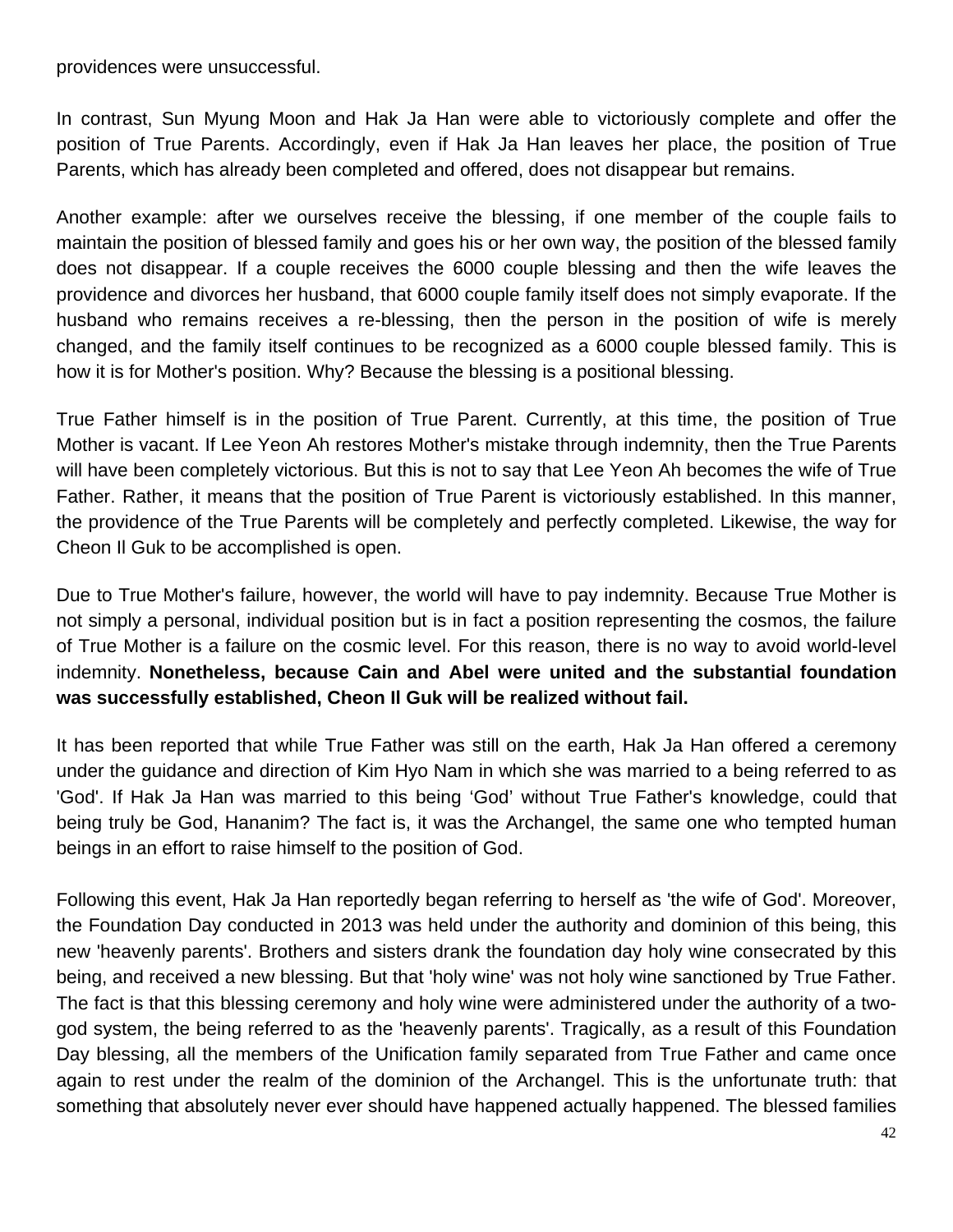fell under the dominion of the fallen Archangel once again.

**This is the reason that Moon Hyung Jin has been talking about the "Blessing to return to the realm of True Father's authority".** He is carrying out a providence to rescue and recover the members of the unification family who were stolen from God's side through this false holy wine. This is done by having them drink, once again, True Father's holy wine and re-receiving his blessing. And regardless of how much members of the Unification family say they believe in True Father, as long as they have drunk this false holy wine, received the false blessing and pray and bow to 'heavenly parents', any and all of them remain under the dominion of the Archangel and stand in a position of having betrayed True Father. That position is one which unavoidably will receive God's judgment. You are free not to believe me, but the responsibility is something you cannot avoid.

If Hak Ja Han is, in fact, the Messiah and God, and if True Father's lineage is, in fact, the fallen lineage, then don't just force us to believe it; you have to explain it according to the Principle. Saying that one has to believe unconditionally because she is the perfected True Mother – this is nothing more than misconceived blind faith.

I heard that recently the Family Federation churches have been holding Only Begotten Daughter lectures. The teaching of the Only Begotten Daughter Messiah is false. You don't even need to listen to the lectures to know that it's false. How can you know? Because it reverses the cause-effect relationship.

The 'Messianic Only Begotten Daughter' is something that Hak Ja Han began promoting directly after True Father passed to the spirit world. Once 'President' Hak Ja Han first declared herself as the only begotten daughter, fallen theologians stepped in and undertook the task of developing a theory to support that assertion. The conclusion was stated first, then a theory proving the conclusion was developed afterwards. This is the wrong kind of approach, plain and simple.

In other words, it's not as if a theory or perspective was developed that led naturally to the conclusion of 'the Messianic Only Begotten Daughter'. Instead, after the presumption of the Messianic Only Begotten Daughter was first established, these pseudo theologians were brought together to concoct a theory that could upheld or support the conclusion. The order of the process has been flipped on its head.

Why is Communist theory incorrect and false? Because first of all violent proletariat revolution is postulated and then the theory was developed in order to justify that violent revolution. In other words, the theory was developed with an objective already in mind. That's a reverse of sequence. It's back before front. That's why it is false.

Going over and above True Father to violate the Principle – this is not acceptable behavior, even if it's Hak Ja Han doing it.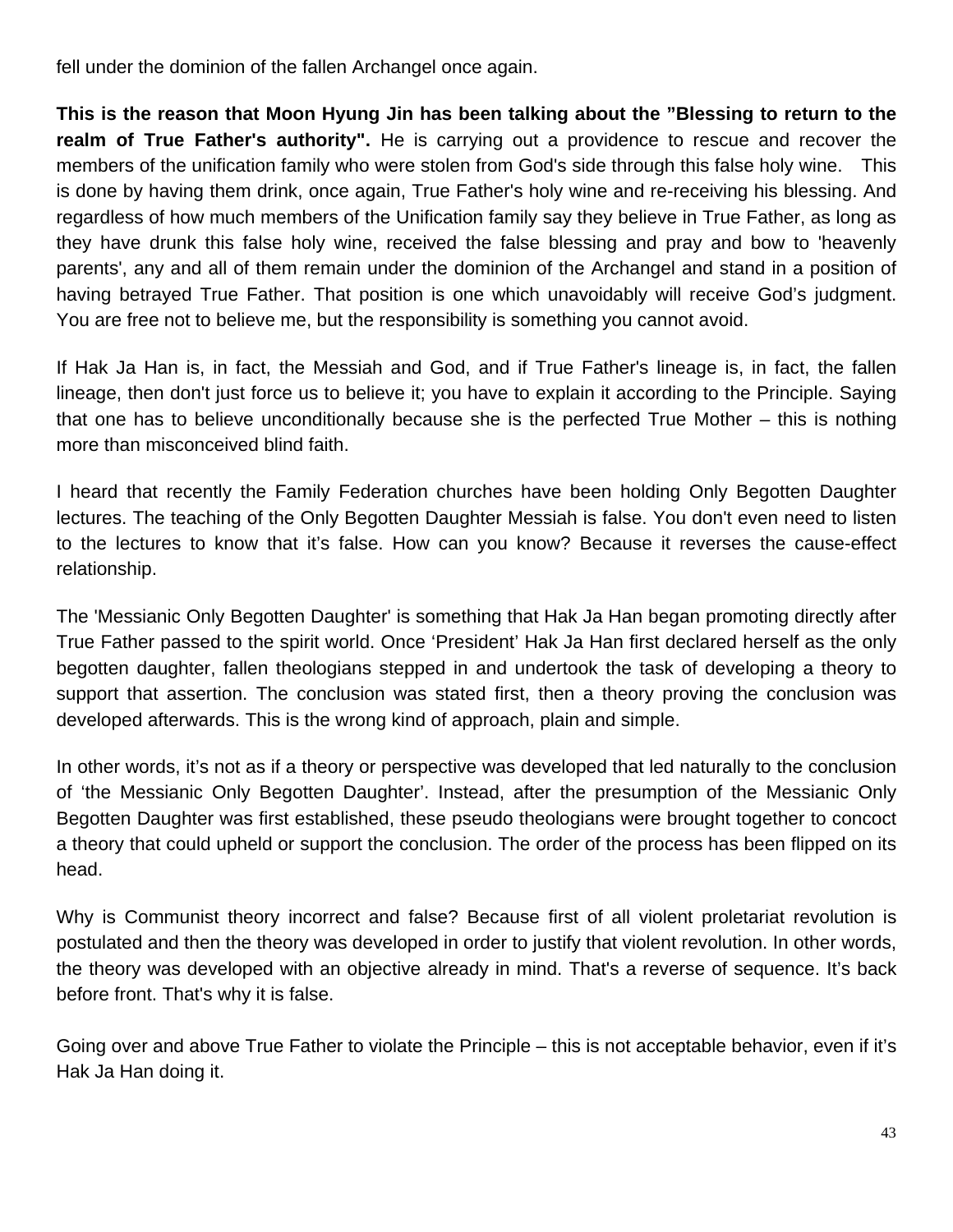**Do not forget the Principle. The master and owner of the Principle is True Father.**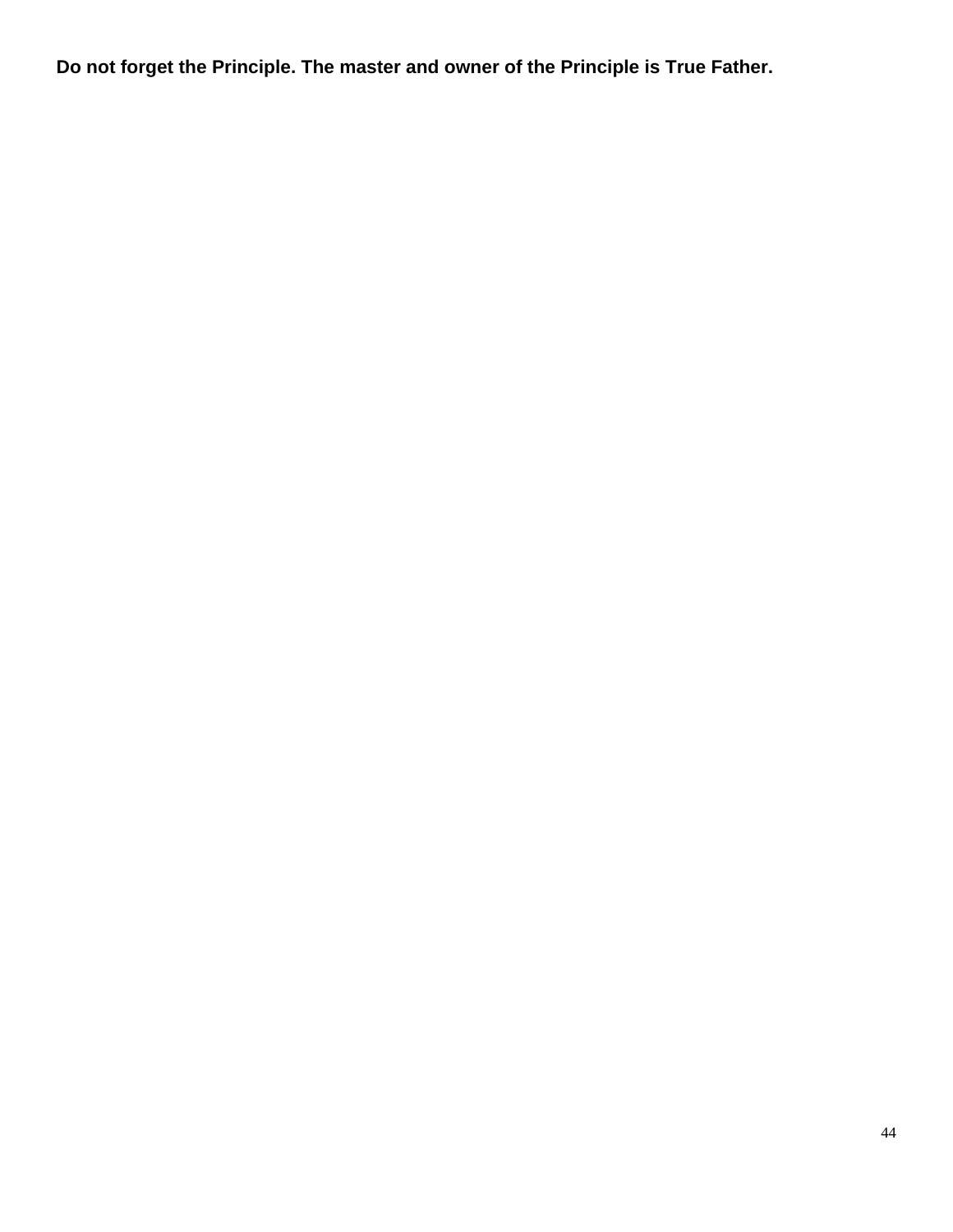# **9. The Meaning of 'Only Begotten Daughter'**

**Conversation between Mother and Moon Hyung Jin in the second half of 2012, after True Father's ascension to the spirit world**

**Mother, to Hyung Jin Nim: "Who do you think that I am?" "You are True Mother." "No! I am the female Messiah, I am Mother God. If you recognize this, I will pass everything on to you."**  When Mother said this to him, Hyung Jin Nim replied "Mother, you mustn't do this. You have to follow what True Father said" as he clasped on to Mother's legs pleading. Mother did not listen.

After that, the Han Mother elevated herself as Queen through the events of Foundation Day, and asserted that, because her family had three generations of only daughters, her family was more righteous and had progressed further in God's will than True Father had at the time he began his course (when he received Heaven's calling at age 16). According to reports, Mother said "as God's wife, I do not need to bow before God, and my position as Only Begotten Daughter is not because I am True Father's wife, but because I am God's wife."

Declaring herself as the only begotten daughter, she went on to proclaim herself as the woman messiah and eventually as Mother God. Finally, she declared that there is no need for her to bow before God. **The Han Mother proclaimed that she would not offer any bows to God.** 

Who is it that recognizes God's existence but nonetheless refuses to bow before God? There is only one being in the whole world who refuses to bow before the Creator, God. All created beings should rightly bow before the Creator.

Take a look at what has happened in the Family Federation that serves and attends the Only Begotten Daughter since True Father's ascension.

The representative body and heir has been expelled, The victorious Cain and Abel have been rejected, the Eight Great Textbooks that True Father designated as his final will and testament have been set aside and in their place the 3 Great Scriptures that include quotations from Hak Ja Han have been published. Father's words have been deleted and changed, the holy marriage vows have been changed, the Family Pledge has been changed and the Cheon Il Guk Anthem has been replaced. True Father's lineage has been denied and selection of leadership is to be legislated through the Cheon Il Guk Supreme Council. The three generation kingships of Father's family have been denied, the positions of subject and object in the 4-position foundation have been reversed and the video footage of True Father's final prayer has been faked. True Father's throne has been usurped,church assets and holy grounds have been sold off, and the global providential works accomplished by True Father have been terminated, etc....

Brothers and sisters, do you think that there are no problems, just because a portrait of True Parents standing close to each other is still hung in the church hall? Are things OK like this? Has nothing changed?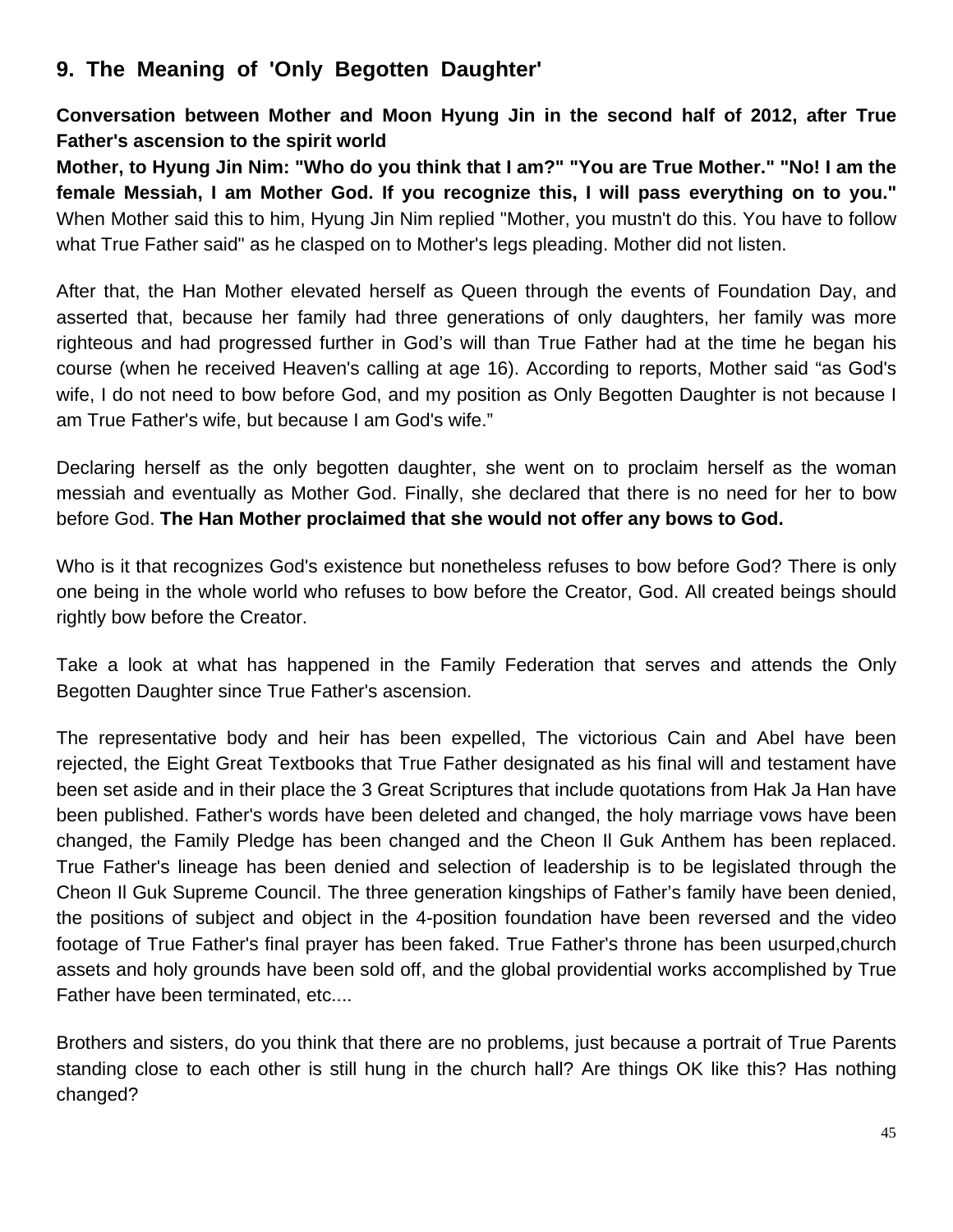# **Do you think that because the Realm of the Final Oneness of True Parents was completed and concluded they are eternally and forever one?** It's a foolish way of thinking.

Don't you understand what 'eternally one' means? It means that some things or some people are eternally undivided. It means that their will and purpose are one, forever, until the end. If they do not go all the way to the end together, then they are not one.

You say that Hak Ja Han is the perfected Eve? She is not perfected. What is perfection? **Perfection means complete and without flaw. If something changes, then it's not perfection. Even if it is perfection, if something later changes, then from that point on, it's not perfection. It's a failure.**  Only someone who doesn't understand how our language (Korean) works can make the assertion that Hak Ja Han is perfected. It distorts the meaning.

You say she cannot fall because she is the perfected Eve? Seriously, you have got to be kidding! The wrongdoing, the problems, have become evident, backed up with all the evidence, and yet for some reason you still cannot distinguish between your own personal beliefs and the facts that have come to light? Should belief take priority over facts? Belief is nothing more than a subjective foundation directed towards as-yet unknown facts. But facts themselves are the objective, substantial reality. And reality is just one thing, not two.

The Family Federation asserts that True Father himself used the expression 'only begotten daughter'. That's true. True Father did refer to True Mother with the expression 'only begotten daughter', but the meaning Father gives to the expression is completely different to Hak Ja Han's. That's just a plain fact.

**The 'only begotten daughter' spoken of by True Father refers to the person who is wedded to the only begotten son – the one who comes with Heaven's lineage - and who receives the only begotten son's lineage to give birth to true children.** In other words, the only begotten daughter is a sanctified woman who has been chosen by the Messiah. She stands in the position of bride, representing all humankind. When True Father spoke of the only begotten daughter, he was referring to True Mother standing in *that* position.

**However, the 'only begotten daughter' concept being pushed by the Han Mother is 'woman messiah'.** Not only that, she goes one step further. She asserts that, as a messiah superior to True Father, this OBD woman is the woman messiah longed for and waited for by God for 6000 years, and at the same time is God herself. But this assertion stands in direct opposition to True Father's teaching.

The only person who comes as God's substantial body is the True Father himself. That is, a male who comes with the lineage of Heaven. 'True Mother' refers to a vessel, the instrument which receives the lineage of Heaven to produce Heaven's children. This is why Father said that the Messiah is the bridegroom and humanity is the bride. True Father's ascension to the spirit world does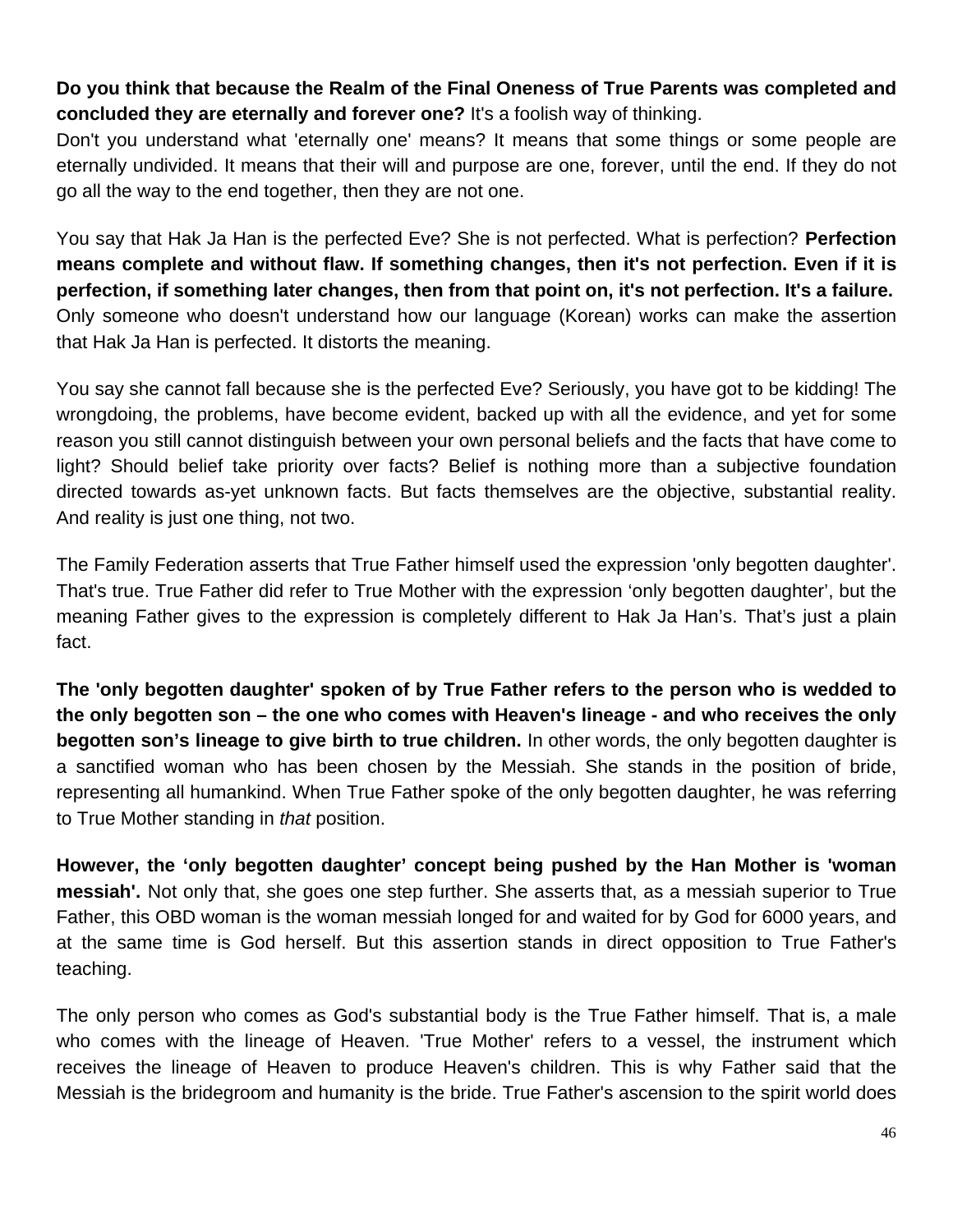not mean that all of a sudden Mother came to have the lineage of God and became the Messiah. Her lineage doesn't change. The person who inherits the mission of the Messiah is his child, who is connected directly to the Messiah's lineage.

Mother is of the Han lineage, not of the Heavenly lineage. She is someone who was chosen by True Father to represent the Earth and go through purification.

Where, then, is the foundation for Mother Hak Ja Han to be the 'Messianic Only Begotten Daughter'? Is the only begotten daughter decided by having three generations of only daughters and then having some unknown monk show up and impart a blessing? Is there any basis in the Bible or the Divine Principle to suggest that Hak Ja Han was anointed as the Messiah? What did Hak Ja Han do all those years she spent with True Father?

Who is the one who always left *hoon dok hwe* first? Was it the members? No, I'm afraid not. It was always Mother.. She didn't study the Bible or the Divine Principle. She didn't attend any of the church trainings. I personally have never seen her offer a prayer representing the congregation.

Did she pour out years of prayer life to uncover the Truth? Did she discover the Truth herself? Was she ever the object of oppression by the Satanic world like True Father was, such that she ended up in prison? Did she ever receive world-level persecution and opposition from the Satanic world? Was she ever victorious over it? I mean, I would really like to ask someone what she actually did all those years.

If you are the Messiah's wife, does that mean that you yourself are the Messiah? No. That's a preposterous kind of logic. When a man is the President, is his wife also the President? If the husband is a CEO, does that make the wife the CEO as well? Of course, when she accompanies her husband, she receives the same treatment as her husband. But that's only because she is his wife. As the wife of the Messiah, Hak Ja Han was likewise loved and revered. Because of her husband....

But is it reasonable in any way to then say that when the Messiah passes to the spirit world, his wife should then go ahead and behave as if she were the Messiah? On top of all this, she reportedly says that she herself is God, and that God and True Father are all included and somehow contained inside the Han Mother. To be honest, it's a joke.

Where does it say in the *Wolli Kangnon* that Hak Ja Han came as the only begotten daughter and the messiah? Where can we find the Principle that says that True Father's lineage is a fallen lineage and that the Han lineage is a purified, sanctified lineage?

Where does the Principle say that when Hak Ja Han marries God, she actually becomes God?

Where in the *Wolli Kangnon* can we find the principle that proclaims God's (Hananim's) title as 'Heavenly Parents'?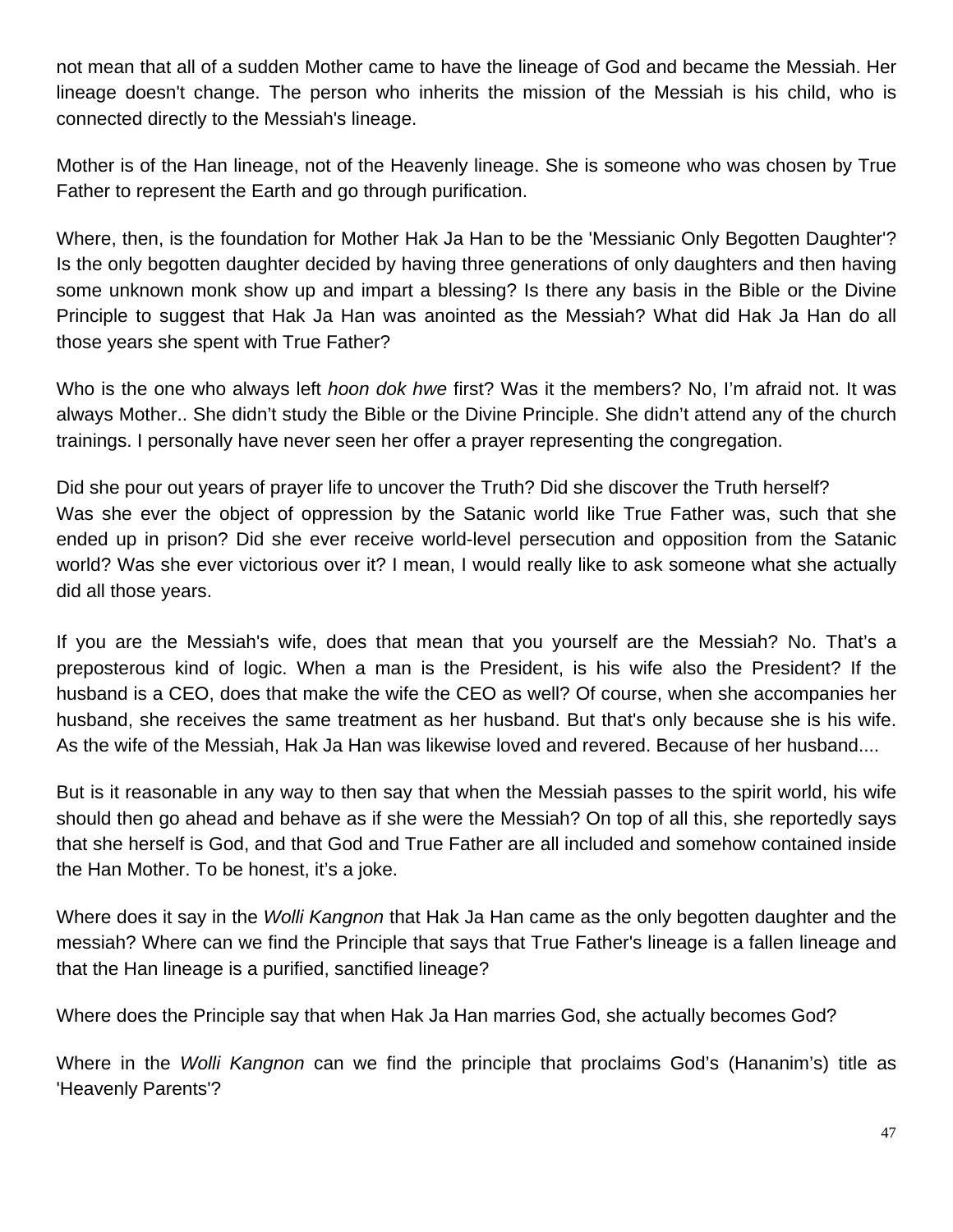Where on earth in the teaching of the Trinity can we find the Principle that Adam stands in the object position and Eve stands in the subject position?

**The Family Federation says that if Hyung Jin Nim simply continued to attend Mother, he would automatically become the successor, and that because he couldn't wait, he jumped ship and became unfilial to Mother.** This is truly foolish reasoning.

Then what would have happened if Moon Hyung Jin did as the Family Federation leaders said he should have and simply kept his mouth shut and offered 'absolute obedience' to Mother, even if he didn't like the things that she was doing after True Father's ascension? Let's think about this seriously for a moment.

Mother would have become the 'Only Begotten Daughter', the woman messiah, God, without any opposition, right? Because Moon Hyung Jin was the World President, he naturally would have to lead the way in announcing this theory, offering unlimited glory to Mother. He would have had to educate brothers and sisters that True Father's lineage started out as a fallen lineage and that although Father was later chosen as the Messiah, Mother herself was born from a pure, unfallen lineage and that the 6000 years of the restoration providence was, in fact, the history of searching for Mother.

Moreover, he would have had to take the lead in the work of changing the Eight Great Textbooks left by True Father as his final will and testament and, by his own hand, he would have had to destroy all the traditions and practices established by True Father (Cheon Il Guk Anthem, Family Pledge, the underlying principles of the Blessing, the Holy Marriage vows, the Cheon Il Guk constitution, etc.).

And then there's one other thing. Attending Mother, he would have had to maintain a good cooperative relationship with the church officials who surrounded her. He would have had to distribute to those officials, fully and plentifully, massive amounts of money taken from the donations and funds offered through the tears, sweat and blood of Japanese members. Why? He would have had to display a lot more 'big-player' power than Mother, just to keep them on his side, so that they wouldn't start thinking about 'other things'.

For what purpose? For what reason? Why would he have to do all this? At some point, three years later, or maybe when Mother went to the spirit world, or if she just became incapacitated with age, he would have to be ready. As long as he just shut his eyes for a while, he would have eventually emerged as 'the Successor', holding all the power, wielding all control over all the authority, riches and organization of the Unification family. He would have stood in front of the Unification believers as the absolute ruler.

But then, after Mother passed to the spirit world, do you think he could simply abolish Mother's theology and republish the Cheon Seong Gyeong? Republish the Eight GreatTextbooks? Could he then recover and restore the Cheon Il Guk Anthem, the Family Pledge and the qualifications for the Blessing, including the Holy Marriage vows? Could he announce that he was revising the Cheon Il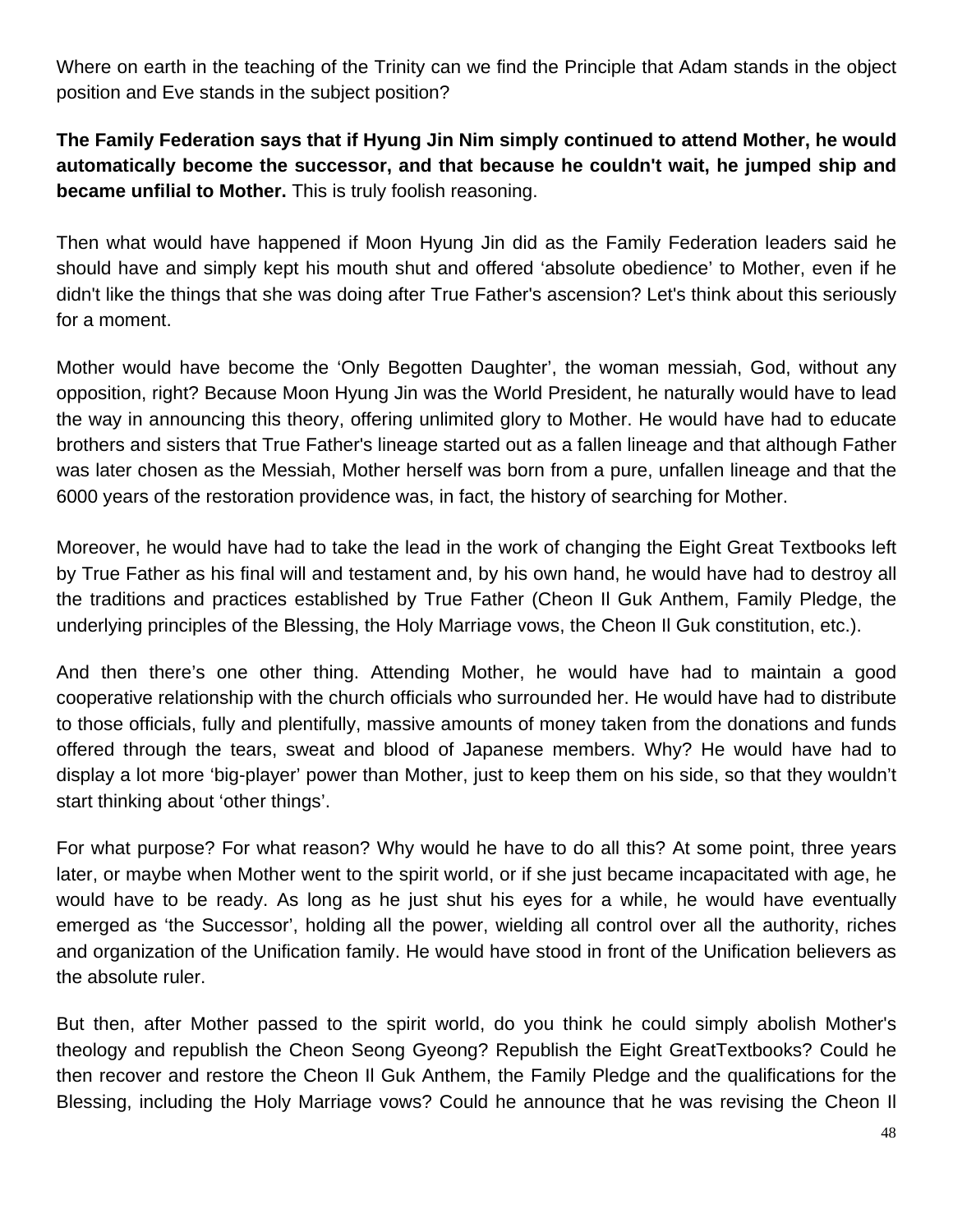#### Guk constitution?

Brothers and sisters of the Family Federation, is this what you wanted him to do? Are you suggesting that he first betrays True Father, who went to the spirit world first, and then after Mother goes to the spirit world, he then betrays her? Is that the reason why you are condemning Hyung Jin Nim for not standing by Mother and leaving her side?

Should he have simply embraced Mother's heart and mind and taken the lead in carrying out euthanasia on True Father? Mother was furious with Kook Jin Nim and Hyung Jin Nim when they opposed euthanasia for True Father. The church executives, however, supported euthanasia and when True Father was on his sickbed, they told the representative body and heir that he must euthanize Father in accordance with Mother's desire.

How do you think that Kook Jin Nim and Hyung Jin Nim should have acted at that time? If you are going to blame Moon Hyung Jin for the current struggle facing us, then you have to answer this question.

True Father never ever took a path that was not in alignment with strict dictates of the Principle. Even when faced with prison, if he had chosen to deny himself or compromise even the tiniest bit with the Satanic forces, he could have avoided that suffering path. Nonetheless, he refused absolutely to say even one word that contradicted the Principle, and because of this, he was tortured in prison. He vomited up blood and drifted back and forth across the border between life and death, but overcame in dignity and honor and was victorious over prison six times.

# **This is the way of the truth. This is the way where it is impossible to deny one's own mission even when faced with death, regardless of the sacrifice involved. The providence cannot be sacrificed or desecrated simply in order to extend the term of one's own life.**

Moon Hyung Jin is walking the path of the representative body and heir in accordance with the proclamation of the True Parent. He went into the wilderness in order to preserve the providence and the three generations of kingship, even though it meant leaving Cheon Jeong Gung and becoming destitute. Even though it meant losing all power, money and the position of receiving glory.

The crown that he wears in the icy cold wilderness is different to the crown that worn in Cheon Jeong Gung amidst the applause of church officials and courtiers. It is a crown of thorns, worn with suffering and *han* (wretched, rejected heart), amidst ridicule and sneering from the world.

Do you seriously think he chose this path out of a desire to receive honor and worldly glory? Do you think he didn't realize that wearing this crown meant he would receive crossfire and persecution from the Family Federation?

The thing is, he had no real choice. No matter how bitter the cup, even though it be a cup filled with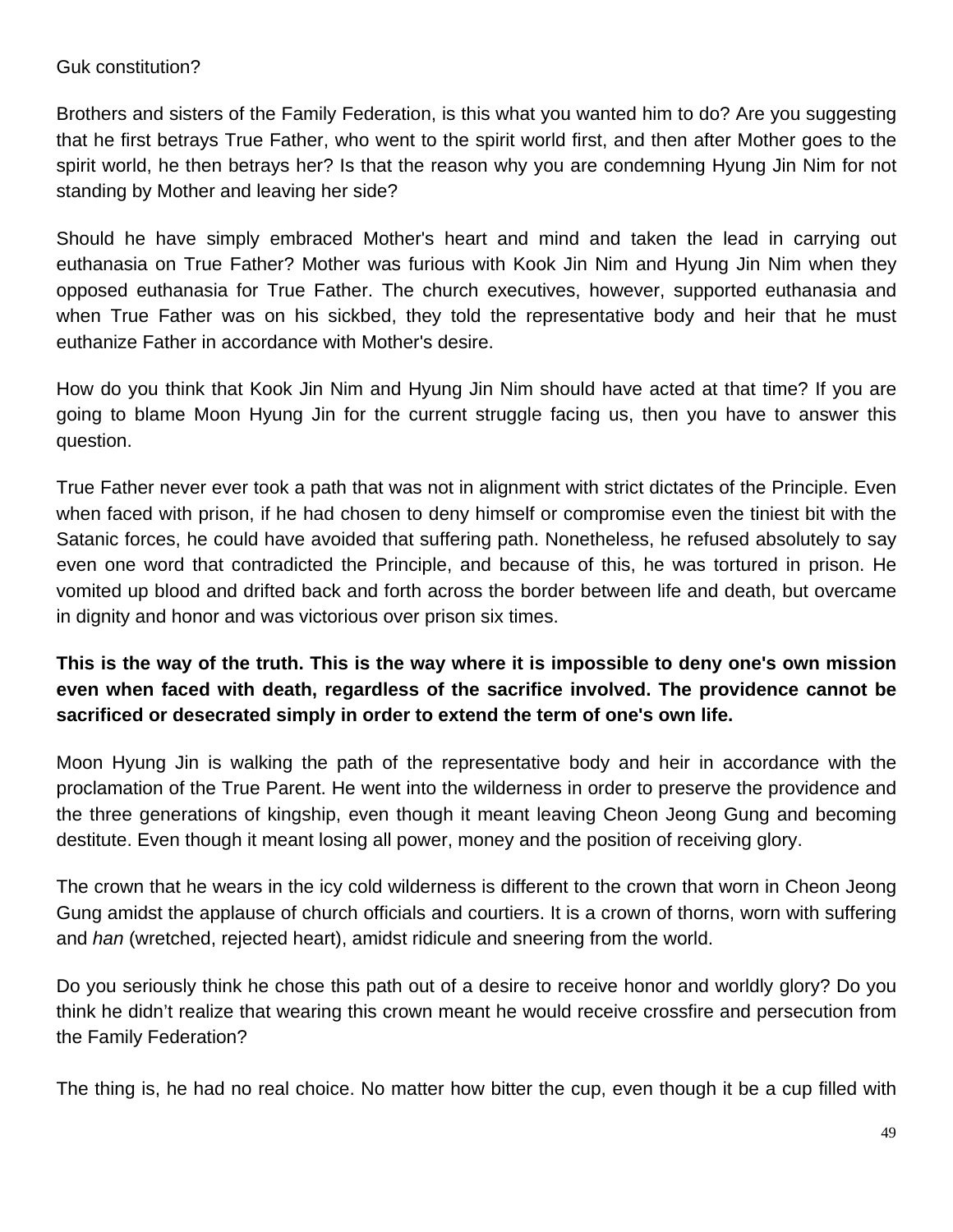poison, he could not avoid drinking it. Why? For the sake of his own glory? No. He had to accept his path because he is responsible to preserve the will of the King of Kings. He had to accept the path of the providence. He could not avoid the path of the providence merely in order to to preserve his own well-being.

Because True Father bequeathed the Eight Great Textbooks to Hyung Jin Nim, Hyung Jin Nim has the mission to preserve and protect those words. He cannot allow the amendment, deletion or addition of even one single word.

Do you think that Hyung Jin Nim would enjoy criticizing his own mother, the woman who gave birth to him? Would he feel happy about chastising her as a fallen Eve? Do you think he does this simply because he wants to release the pent-up anger he feels? No, he has to put the path of God's Will ahead of his personal feelings and any sense of emotional connection he feels between mother and son. That's what it means to be the representative body and heir. He has to do that even just to qualify.

When Jesus himself was confronted with his mother, Mary, who had forgotten God's will and approached him in that way, he rebuked her, saying "Woman, what have I to do with thee?"

Hyung Jin Nim actually loves his mother more than anyone else. He is the youngest son, and he always received a more generous amount of love from his mother. But now he is in a providential position; he cannot frustrate or go against providence simply because of his personal feelings. One wonders if, when you criticize him, you understand the heartistic burden he has been forced to carry.

Do you think he doesn't love Mother? No, it's because he loves her that he has to do this. Because his mother left her original position, and because he is responsible for to save her, this is why he is raising such a ruckus. This is why he is calling her back to True Father.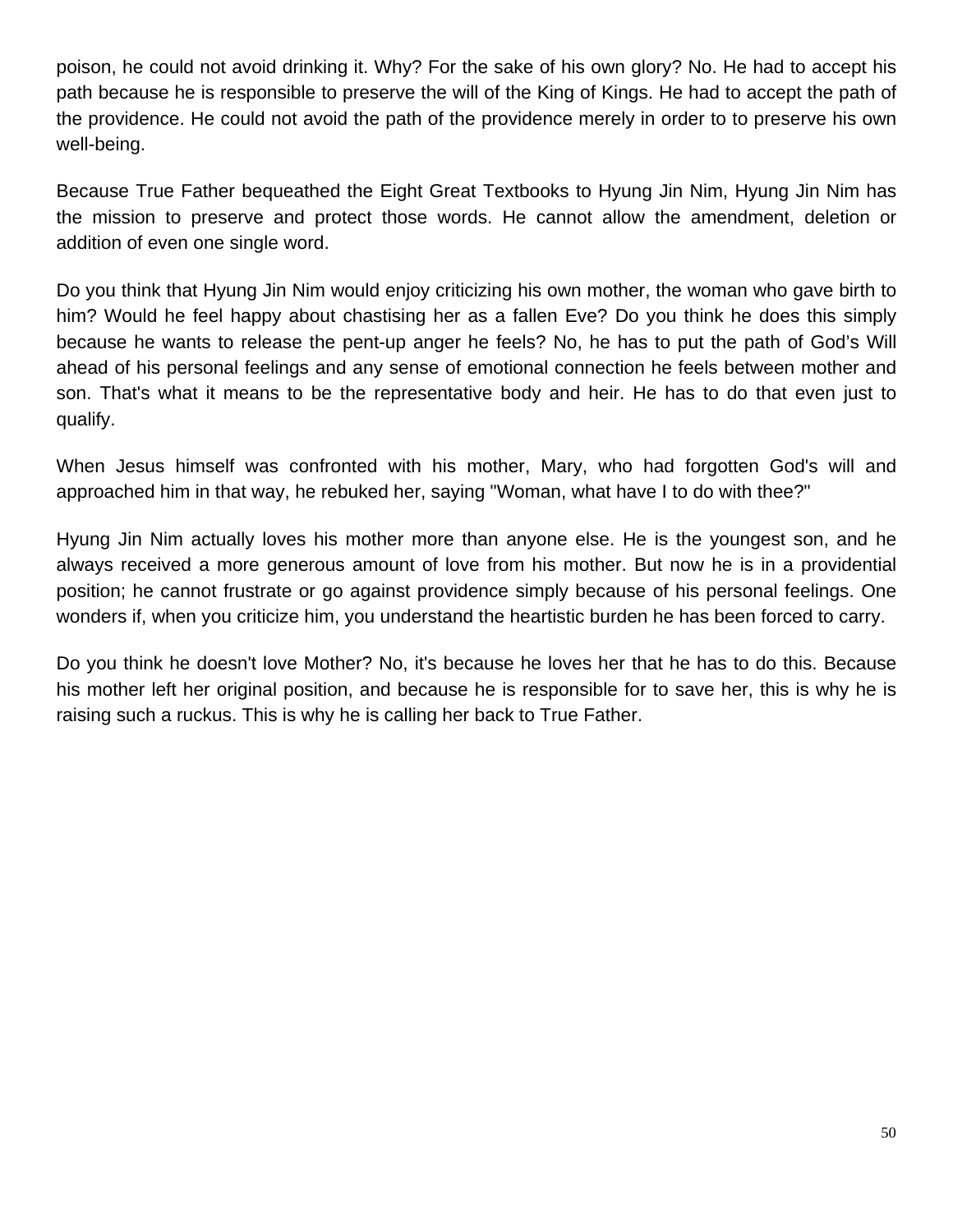# **10. The true identity of the 'Heavenly Parents'**

Since True Father ascended to the spirit world, the Family Federation has been using a new expression: 'Heavenly Parents'. When I asked them about why they were using this expression 'heavenly parents' to refer to the one and only God, they said that True Father used the expression 'heavenly parents' a long time in the past. They say that they have video footage of it, as well.

Sure. That's true. True Father himself use the expression heavenly parents on a few occasions. However, while the words 'heavenly parents' as used by True Father are externally the same as the expression used for the 'heavenly parents' attended by the Family Federation, the contents of the two expressions are completely different.

True Father did not split Hananim (God) into Father God and Mother God. The expression 'heavenly parents' as used by the Family Federation means that both a heavenly father and heavenly mother exist. In other words, there is a male god and a female god, that is, two gods.

**The 'heavenly parents' that True Father speaks of does not refer to a dual-god system. Rather, it means that when True Parents go to the spirit world and attend the invisible Creator God there, they will manifest the invisible God through their visible external form, and that's why they are the heavenly parents.** God, being invisible, is also invisible in the spirit world. Father himself explained that God appears as light in the spirit world.

The Creator Hananim exists as the subject being comprised of harmonized masculine and feminine dual attributes. God is only one, one being. When manifested as substantial objects, God's dual attributes appear as visible men and women. That's how **True Parents come to exist as the visible form of God.** 

**Accordingly, True Father explained that when True Parents go to spirit world, they will be the representative bodies of God. As his external form, they will reign over Heaven and Earth and this is why he referred to them as the** *heavenly parents***. In other words, True Parents exist as the external representative bodies that manifest the masculine and feminine attributes of the one and only God, Hananim. It doesn't mean that the creator God exists as a male God and a female God.** 

You cannot split Hananim up into two gods. We see that kind of logic appear in pagan religions. **And when the Family Federation talk about the 'heavenly parents', they are excluding the one and only Creator God Hananim, who exists as the center of the Universe. They are saying that there is both a male God and a female God.** 

Personally, I think that Mother Hak Ja Han's corrupted desire to become God herself is what lies behind that claim. **However, when God is excluded, Satan automatically comes to invade that place.** In this sense, we can see that the Family Federation has chased out the one true God. By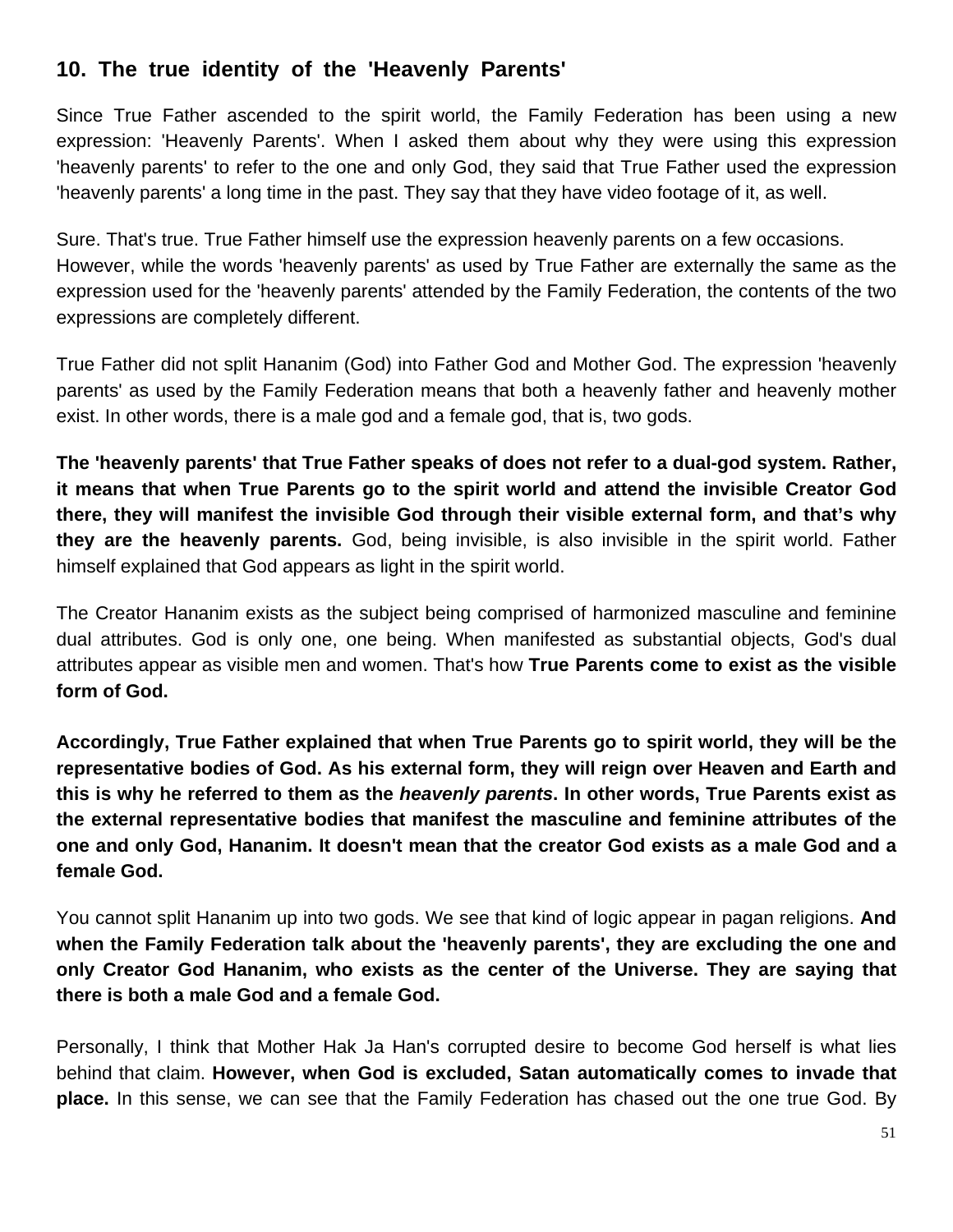establishing this dual god system in his place, they have become a religion that serves a pagan god.

But let's imagine for a moment that the Creator Hananim exists as the heavenly father and heavenly mother, just as the Family Federation says. This whole idea creates a very serious problem.

**If God existed as a male God and a female God, the two of them would be able to become one through loving each other. If the male God and female God were to love each other, they could achieve complete love together.** Such an idea establishes the logic that God could be intoxicated by complete love all by his/herself. That love would be an eternal, unchanging absolute, unique love. **In that case, why would God, who already enjoyed the perfect love, create human beings?**

**In the Principle it explains the motivation for the creation. It shows that God, Hanamim, created human beings as his object of love because he needed to experience love himself.** No matter how omnipotent, all-knowing or perfect God is, he cannot experience love alone. Love itself is not something that can be experienced alone. Accordingly, the Principle explains, God created human beings as an object of his love. Over and over again, True Father explained to us how love is something that is experienced through one's object.

However, if God exists as a male God and a female God, as per the Family Federation logic, **then there would be no need for God to go ahead and create humanity because God could already experience the perfect love by him/herself. Moreover, there would be no need for God to go to such pains to rescue fallen humankind. It would be possible for God to not love humankind at all. There would be no need for God to become one with humankind in love.**

**Hananim is the one and only God, and is a masculine subjective being. Humanity is God's object. In the beginning, God created human beings from the heart of experiencing love. In the Bible, it explains that the Lord is love and that you are his Bride. This is why the Messiah comes as a male. There is no such thing as a female messiah.** 

A female messiah can probably be found in Hollywood movies. They don't know the Bible and they don't know the Principle, so even though it is a lie, they think "Maybe? Possibly?" In ancient times, the Israelites who followed Moses into the wilderness also separated themselves from God and worshiped the golden calf. They fell in the wilderness and became food for the vultures. Not knowing is not an excuse.

In Sanctuary, we say that True Father is the True Parent of Heaven, Earth and Humankind. True Father is the one who comes as the absolute subject of True Parents. Accordingly, an absolute subject can choose his object. Accordingly, when we say 'True Parents', we say it in the context that True Father is the center.

Moreover, when we talk about the 'object role' as a part of True Parents, we are talking about the role of absolute faith, absolute love and absolute obedience. When True Father was conducting the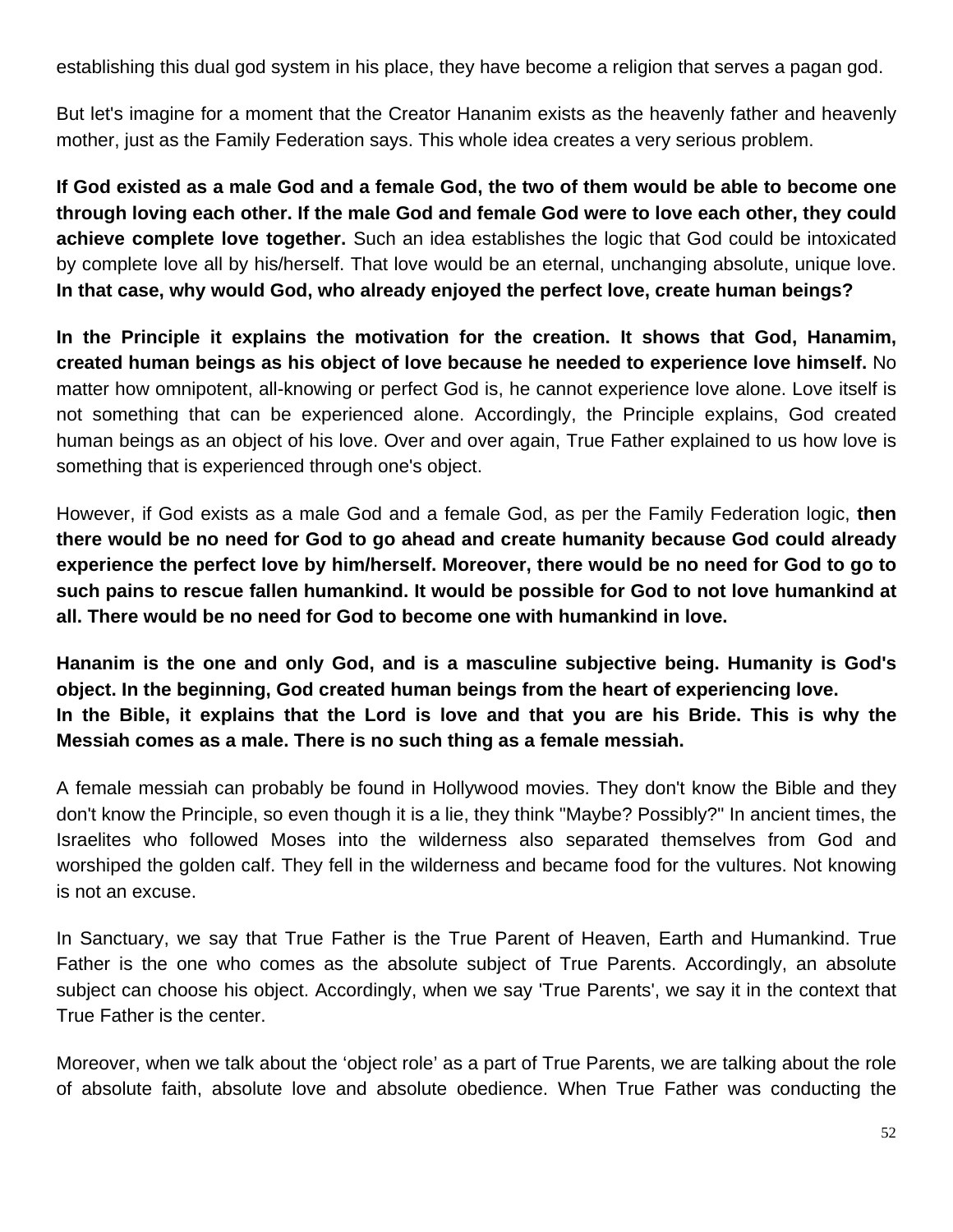providence, the reality is that he did not consult with True Mother, nor did he seek her cooperation. All things were decided by and carried out by True Father himself in accordance with God's will. True Mother's task and role was simply to follow True Father by practicing absolute obedience. Accordingly, **even by himself, True Father stands as the True Parent of Heaven, Earth and Humankind.** 

In the 'True Parent's Declaration' as well, he signed as **Sun Myung Moon (seal)**.

Mother's signature was not required. By True Father's single signature, everything was complete.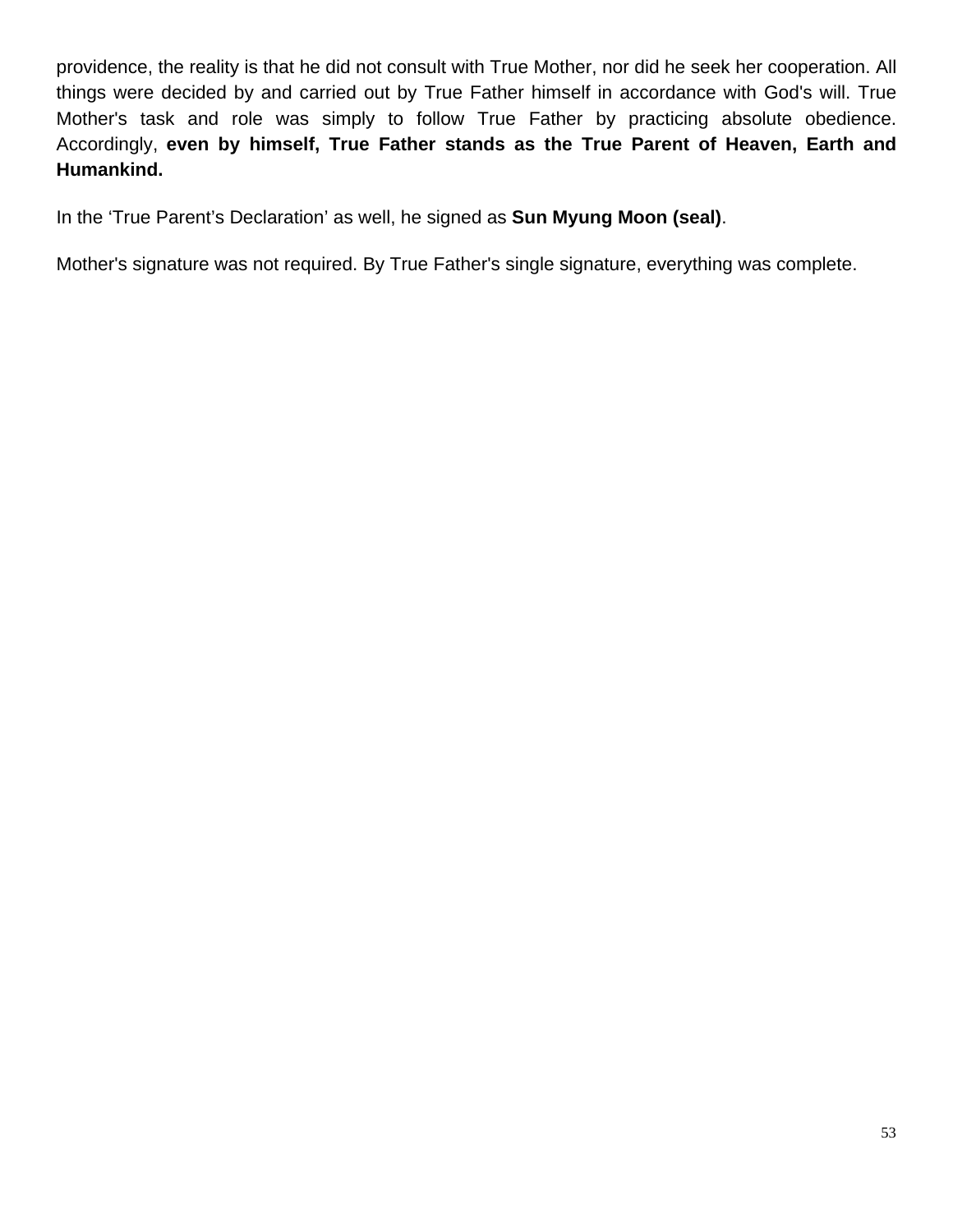# **11. Comparison of True Father's words and the Han Mother's Claims**

## **1) The claims of President Han following True Father's ascension**

#### **October 27, 2014**

There is no one who educated me. The only begotten son and the only begotten daughter are equal. No one can say that the only begotten son educated the only begotten daughter.

### **September 12, 2014 Mother Hak Ja Han's claims directly following the holy marriage ceremony of Moon Yeon Jin Nim and Moon Jeong Jin Nim**

"I don't know if you have heard this or not, but I am someone who grew up in the realm protected by the heavenly parents. **I was separate from fallen human beings from the time I was in my mother's womb.** You need to know that, all of you. That's why, even if no one teaches me anything about Principle, I myself know which way I should go. I felt this powerful sense of compulsion that through me and only through me the heavenly parents would be liberated and humankind would be liberated."

**"This (removing the fallen lineage) cannot be done by just anybody. No one can do it except the only begotten daughter. The one confirmed as the only begotten daughter... When Jesus appeared to Father and asked Father to take on the mission he could not fulfill, that is when Father's lineage was switched.** Do you understand? The start and the end of Heaven's work is the same. There can only be one only begotten son, right? One, only one. But then, there's no only begotten daughter, is there? **That's why, it has to be me; it cannot be anyone else. No one can do this apart from me. You need to know this, all of you. You all received the Blessing, didn't you?"** 

Analysis: I (the only begotten daughter) was separate from fallen humankind from my mother's womb. That is, my lineage was changed within the womb. Change of lineage can only be accomplished by the only begotten daughter. Only the only begotten daughter can give salvation.

The statement that True Father was switched - that his lineage was changed - after he met Jesus, means that up until before he met Jesus, True Father's lineage was a fallen lineage. This is a denial that True Father is the Messiah, that she herself is the messianic Only Begotten Daughter, and that only through her can salvation be given.

**After that date, Hak Ja Han continued to says things that contradict True Father's words. "I am also a Messiah."**

**"Father's lineage is a lineage with original sin."**

- **"I was born without original sin."**
- **"I am the only begotten daughter."**
- **"I am Hananim."**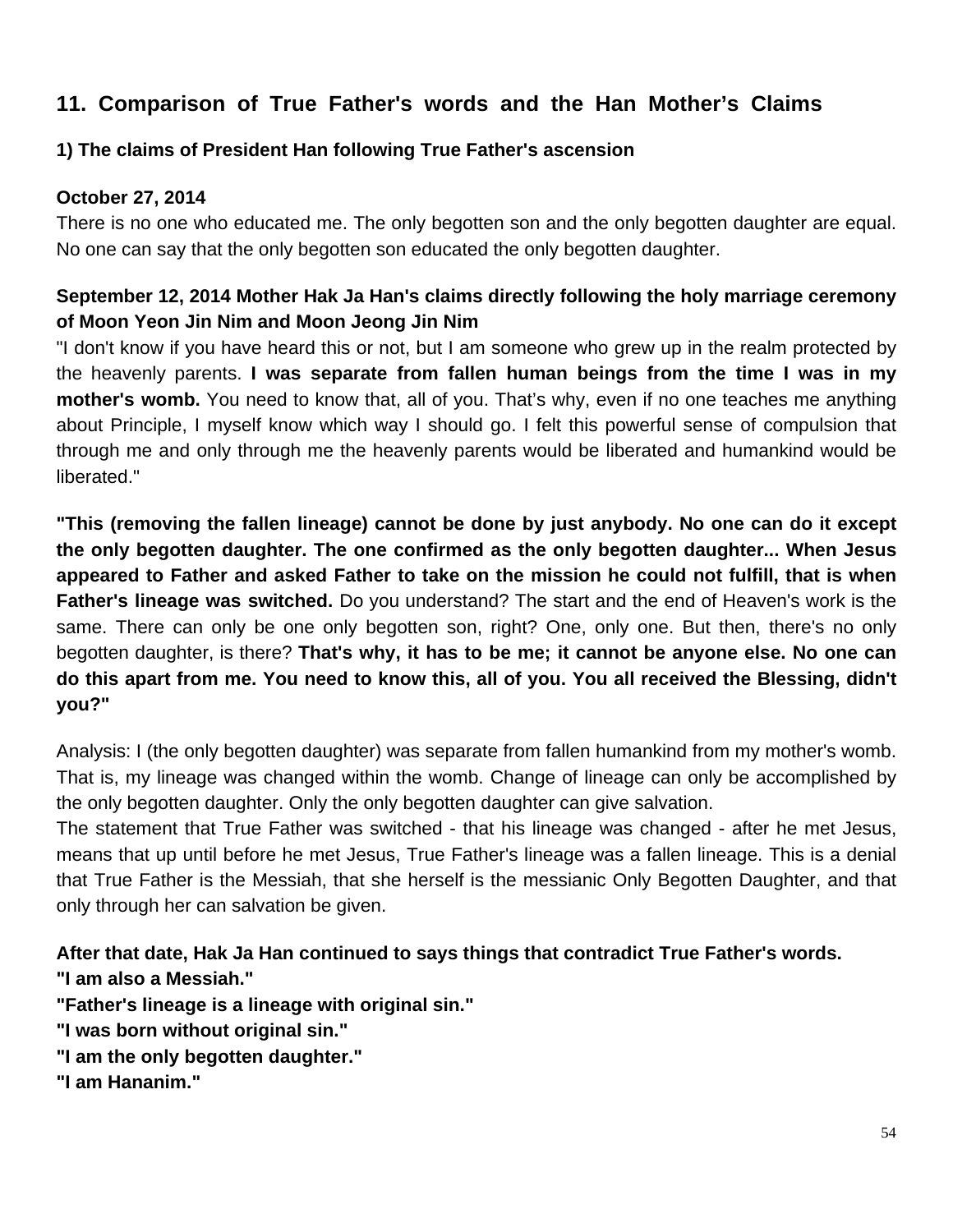After this, the Han Mother's attitude and demeanor changed even more. She began to ignore True Father and even brazenly take steps to sweep him away. She took down True Father's portrait from public locations, started sitting in True Father's chair, and even now has removed True Father's chair altogether. This is tantamount to an out-and-out declaration that she has separated from Father, that she now has nothing to do with True Father. It shows clearly that all yearning, longing and respect for Father has cleanly been erased.

### **2) True Father's words regarding Hak Ja Han**

#### **(1) At the start of the 1990s**

#### **Selected Speeches Vol. 233, p87 (Korean version), July 30, 1992**

Mother is the holy spirit. Anyone who betrays the holy spirit cannot be forgiven. There is no way for that person to be reborn. Even if Heaven wants to forgive, there is no 'seed money', no foundation to start from. Mother is the one who brings resurrection to life. She gives rebirth and blesses.

# **Selected Speeches Vol. 250, p340 (Korean version), July 30, 1992, Jeju International Training Centre**

If I were to die, what would happen? Mother would carry out the will. She's the mother, right? Even if I go to the spirit world, as long as Mother is in the physical world, a realm of unification embracing both the spirit world and physical world is created, so I would be able to come to the earth where Mother is and live there together anytime.

#### **Selected Speeches Vol. 258, p138 (Korean version), March 17, 1994**

In South Korea or in the United States, people are worried, saying 'Reverend Moon is an 80-year old grandpa, so who is going to his successor, the 2nd spiritual leader? If he doesn't get ready, the Unification Church will collapse and disappear.' I'm saying now, don't worry about such things. I am carefully preparing Mother so that she can be a woman who can easily take on the role of 2<sup>nd</sup> spiritual leader.

At that time, Father's children (Kook Jin, Hyung Jin Nim) were still quite young, and in those days, Hak Ja Han was maintaining her position as an absolute object to Father. However, as the latter half of the 1990s approached, True Father began to worry about Hak Ja Han's short-comings and difficulties, and warned her about maintaining her absolute love, absolute faith and absolute obedience.

#### **(2) In the latter half of the 1990's**

True Father sometimes reproached Hak Ja Han and often warned her, saying that she had to fulfill her responsibility. He also stated that if she failed her responsibility, she too could be replaced.

# **Selected Speeches Vol. 312, p177 (Korean version), October 15, 1999: 'The Providence through Blessing' (Uruguay)**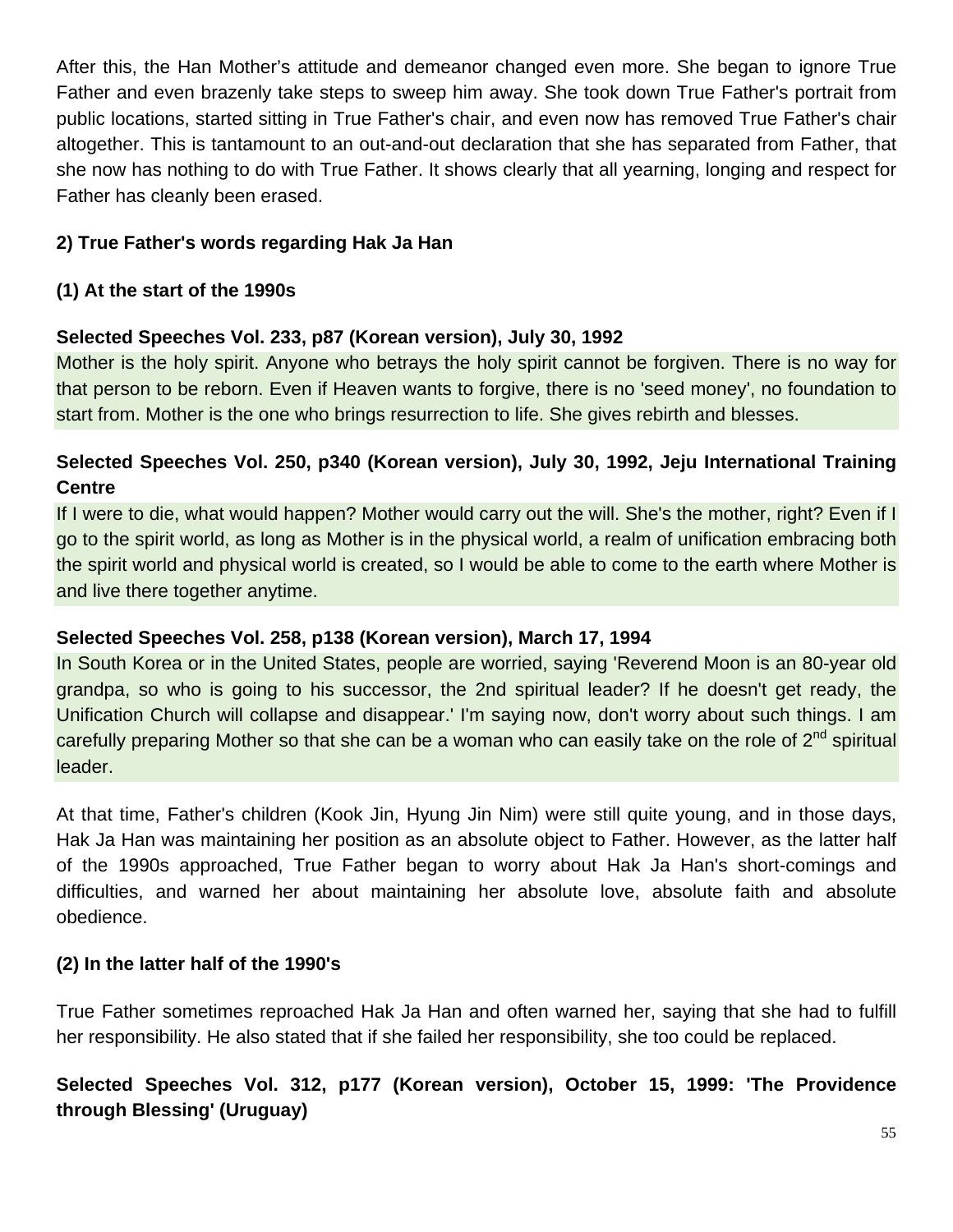**Mother, too, has to have absolute faith, absolute love and absolute obedience.** That doesn't mean absolute faith, absolute love and absolute obedience towards Father centering on herself. Until that time, Mother absolutely has to follow in order to accomplish the Will. .... That's why if Mother, who we have here, thinks about things in her own way and starts building her own nest, it's a really big problem. But I myself won't get caught on such problems. If it's feelings, I rise above them and go over the problem. I rebuild the mountain. **Now that we have entered into the completion era, if Mother does not fulfill her responsibility, I have plenty of successors lined up who can take her place.**

(Explanation) Here, Father is explaining that if Mother doesn't follow True Father but instead goes her own way based on her own thinking, then Father can replace her and set up a new Mother in her place.

# **Selected Speeches Vol. 456, p465 (Korean version), November 11, 2000: 'Key ceremonies and proclamations of the Family Federation era'**

Father and son are connected by a direct link. The mother is not required here.

The era of mother-son cooperation and the era of father-son cooperation are different. Absolute obedience is required. What I'm saying here is directed to Mother.

# **Selected Speeches Vol. 393, p318 (Korean version), October 8, 2002: 'Rally for Determination and the Path of Completing the 8 Stages'**

Mother, too, doesn't know this. If Mother knows this, can she restore it? She has to learn this from Father. **Mother has to practice absolute faith, absolute love and absolute obedience.** These days, Mother is being welcomed all around the world, wherever she goes, but she must not forget True Father. The more she does, then if I say 'I will rise to the highest position and I will establish Mother in the highest place', **then Mother has to go down to the very bottom of hell.** Do you see? (Yes.)

(Explanation) **Here, True Father is saying that Mother does not understand how the providence of restoration works.** That is why he is saying that Mother has to absolutely follow True Father. He is saying that if she doesn't do that, and instead **tries to lift herself up, she will drop down into the bottom of hell.**

After True Father's *seonghwa*, Hak Ja Han stated that she knew everything from the start and didn't need to learn anything. She said that she didn't learn anything from True Father. Hak Ja Han's claims and True Father's words are diametrically opposed. This means that one of them is lying. This is why True Father said that Mother would have to go down to the bottom of hell. These words by Father are seem incomprehensible to most of you, but True Father clearly stated that if Mother was unable to become an absolute object, she would end up going to hell. It is not because of a lack of filial value that Moon Hyung Jin says things reproaching and chastising his mother. These are actually True Father's words.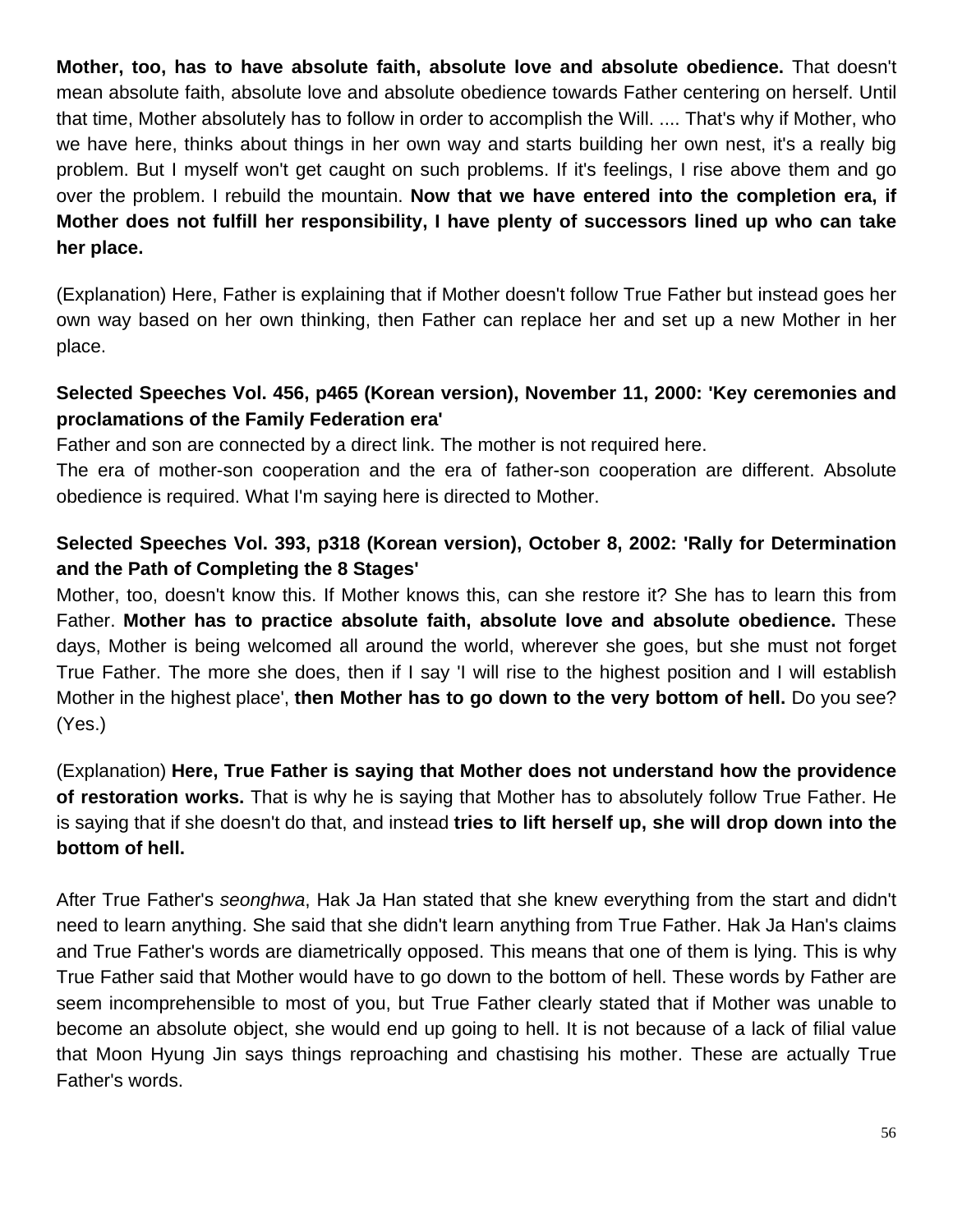# **Selected Speeches Vol. 607, p11-12 (Korean version), January 24, 2009: 'How to be proficient in the ways of the Heavenly Kingdom of Natural Law'**

For that reason, I do not own anything. I don't have anything, not even a single coin in my wallet. I entrusted everything to Mother, but Mother is tightly gripping on to it and thinking about how to use it according to her own whims (as she wants). She is doing things as she likes, going her own way. **"You go the way you want, and I'll go the way I want." That's what she's saying.** You cannot imagine how deadly serious I was this morning. In that black, black world without any sun, before the sun came up, I set out at dawn, determined, just as if electric lights were shining on a sandy beach. I'm going to bring about a massive revolution today, this day, that's what I'm telling you. I'm telling Mother, alright then, go ahead and ignore what I say. I'm washing my hands of it.

(Explanation) **True Father here is expressing his worry and concern about Mother going in a direction opposite to the will of True Father. He is laying bare his miserable situation and the heart behind it.**

#### **March 6, 2000, Hannam Dong International Training Center**

**In the final days, the mother is the nexus of the problem. Because the mother fell, she is lost. That's why we are now entering the father-son era. The son can call the mother over and establish her, or the father can call the mother over and establish her.** As of the present time, this still has not been restored. The son wasn't able to accomplish this with the mother, and the father wasn't able to accomplish this with the mother, and so at this time, we have to resolve this and escape the problem centering on fallen Eve. The era of mother-son cooperation has passed and now we are come to these times... In the era of mother-son cooperation, there has never been a nation. **If we want to establish a nation, we must enter into the era of father-son cooperation.**

# **If you look at the mother, her lineage is different. What remains of the lineage is the father-son relationship. Do you understand? Do you see? (Yes.) The mother is the field, the field. As long as there is some field to plant it in, the seed can bear as much fruit as it wants. That's why lineage is connected through the father-son relationship.**

The lineage was twisted and became wrong because of the fall. That fallen lineage is what must be negated. The era of mother-son cooperation that centered on the mother until now must now transition into the era of father-son cooperation. As a result of that transition, once the orthodox standard of the heavenly nation, the individual standard, the family standard, the clan, ethnic group and national standards are established, then everything will be completed.

This is now that time. And in this time, there is no such thing as your own ownership, or your own anything. Prior to establishing the father-son relationship, there is no such thing as ownership. What do you own?

#### **You have to deny all the ownership that formed the fallen satanic realm through the mother in**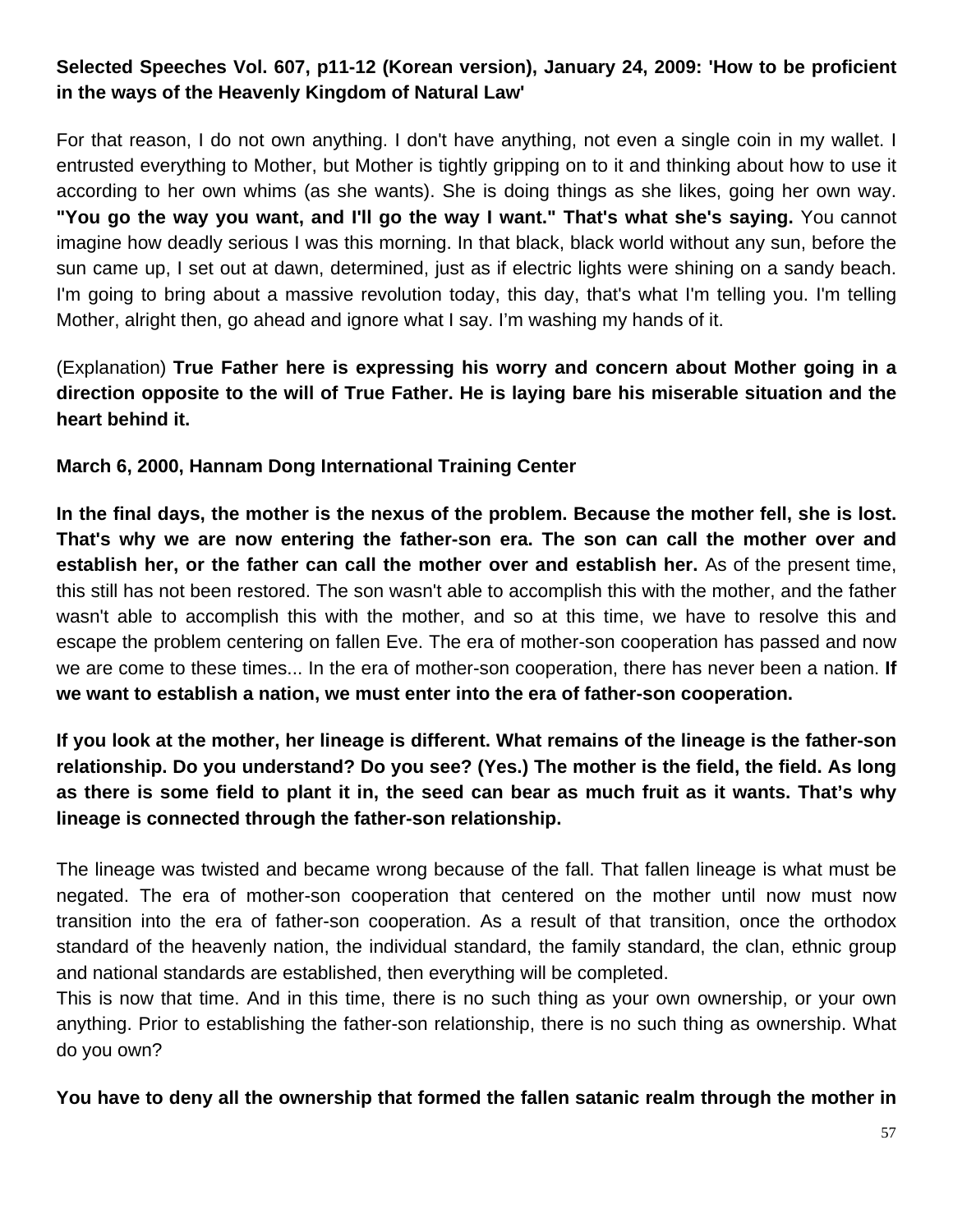**each of the fallen eras. For this reason, even if Mother is not here, I can always find and recover another mother.** Do you understand what I am saying?

**If the mother fails in her responsibility, as long as the son and the father are one, together, then there are plenty of mothers waiting in line, as many as they need. As long as Adam exists, then the mother Eve can be created, right? As long as Adam's son maintains the pure unfallen lineage, then the women can be recreated, however many is necessary. They can be recovered, and established, without any limit.**

(Explanation) Father is telling us that in the final time, the mother will fall. He is explaining that as long as True Father and his son become one, then if Mother makes a mistake, they can chastise and scold her, and if she fails in her responsibility, a new mother can be found, recovered and established.

#### **Selected Speeches Vol. 613, p178 (Korean version)**

What is the path that Mother must go? Mother cannot simply say "You go your way and I will go mine." She can't. **Mother is in a position where she has to grab hold and tightly hold onto the tailcoats of her sons and daughters. She has to tightly hold on to Father.** 

(Explanation) The path for Mother to go is the path of following True Father and his son. Father is explaining that she has to follow the lineage.

#### **Selected Speeches Vol. 613, p50 (Korean version)**

**Who can give forgiveness to the people that drive nails into me, the people who have hurt and wound my heart? Even Mother I cannot forgive for that. I cannot take that kind of Mother with me into Heaven, and I cannot take those kinds of sons and daughters into Heaven.** What are they hesitating for? When I began my mission, it was already decided whether 6.5 billion human beings, in fact hundreds of billions of human beings, would listen to me or not.

(Explanation) Here, True Father is explaining that if someone betrays his will and purpose, then they have no relationship with True Father, even if that someone is True Mother or the true children.

## **Selected Speeches Vol. 613, p149 (Korean version), June 5, 2009 'The Path True Parents must go and the Organizational Structure that will Save History'**

My family is a very, very complex family. My family has no place it can stand. I have to cover over all of those flaws and lay the foundation stone in the ancestral ground in such a way that the father seed (sperm) of love and absolute sex of the cosmic Sabbath is fimly settled and established, but I could not lay this foundation stone yet ..... **If Mother does not secure her position before the date of January 13, 2013 passes, the problem will be massive.** For this reason, I have released Mother from her tasks. I have asked her to stop fasting, too.

(Explanation) What does it mean when Father says that Mother must secure her position? It refers to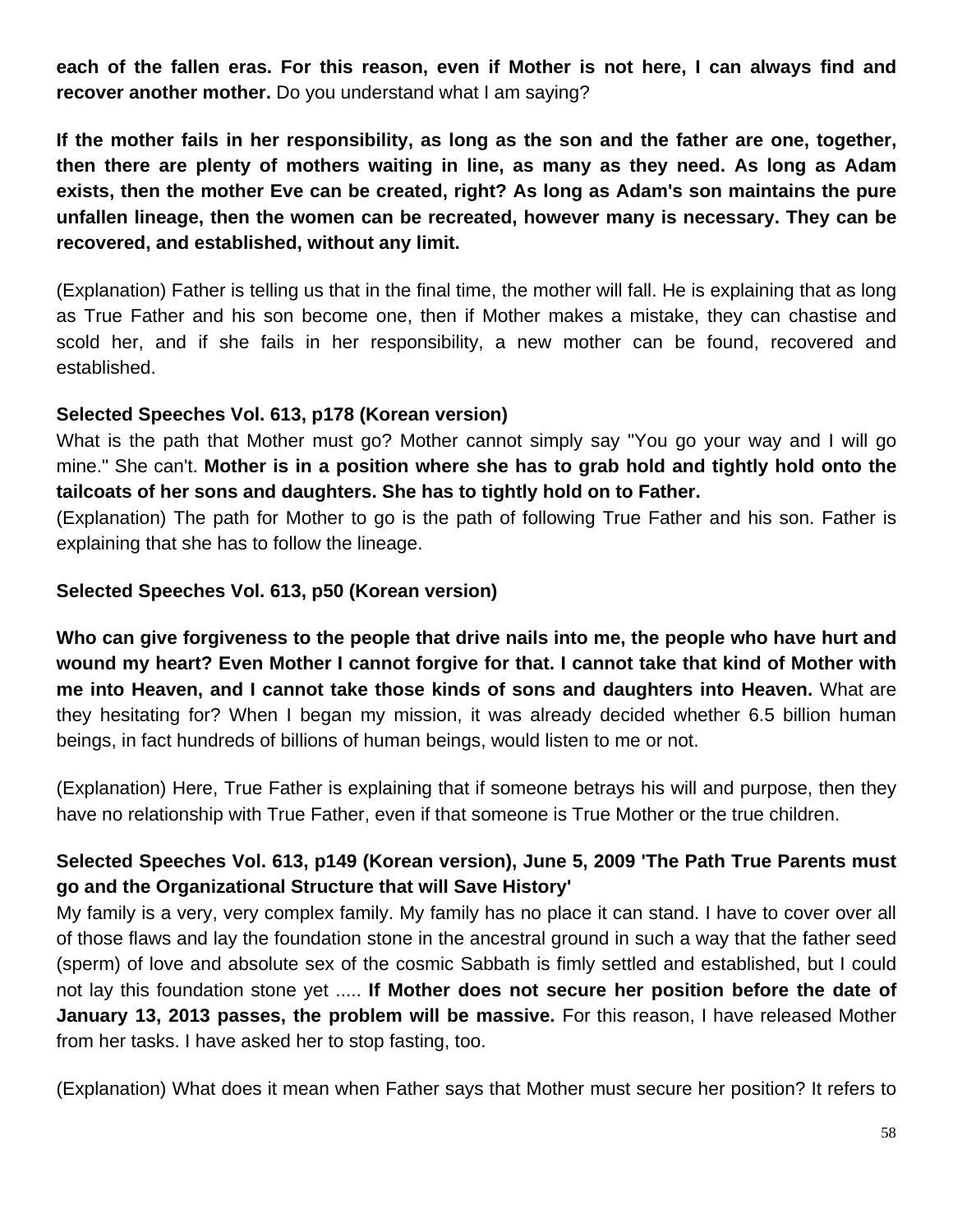maintaining her position, that is, the position of absolute object, until the very end. What else can this mean except that she must absolutely maintain and keep the words, declarations and will of True Father, who is both the Messiah and the King of Kings?

## **Selected Speeches Vol. 614, pp95-96 (Korean version), July 13, 2009**

You have to realize that there are not many members who know that **the era of father-son cooperation has been declared.** The providence is going in reverse, retreating into the era of the realm of motherhood. **I have to make mother all over again.** I have to make her again, I'm telling you! I've been raising her until now, up until I am 90 years of age. **There is now 3% of the way left to go.**

(Explanation) **Father is explaining that Mother is not perfect and that she still has responsibility to fulfill.**

**Selected Speeches Vol. 461, p26 (Korean version), July 19, 2004 'Completion of the Family Pledge and Life of Attending the True Parent'**

**All of you, do you think that when Mother was born, she was born already as a princess, or that she was born already as the wife of the returning Lord? Let me tell you how it is. Mother was born with a fallen lineage, within the fallen bloodline. And if you ask 'did she became a woman of great capacity, like a spring water that softly bubbles out from the crevice between the rocks in the midst of a garden filled with filthy dishwater, well, that's a hard question to answer.** 

**(Explanation) True Father states very clearly that True Mother came from a fallen lineage.**

**Printed in Tongil Segye 2010, July edition, July 1, 2010 (solar) 'God's ancestral homeland is Korea' (Yeosu)**

**May the fifteenth, 2010, according to the Heavenly Calendar... this day is an important day. It concerns a secret, final declaration signed by Mother and I together at 25 minutes past 3 o'clock in the morning, before breakfast. This is something even the God of Night and the God of Day don't know about. So what is this 35 minutes past 3 o'clock thing, made before breakfast on May the fifteenth, 2010? This is the time that, centering on every thing that has happened so far, Mother and I secretly made a promise concerning Korea and the direction of things to come; it is the time when Mother promised that she would unite with me without fail and go ahead on that basis.** Before this, Mother never said that she would go ahead becoming one with the Parent. She couldn't publicly proclaim that before God and the Earth and the world.

This event, the one that took place at 25 minutes past three, at 25 minutes past 3 o'clock in the morning on May 15, 2010, Heavenly Calendar, is when Mother and Father promised this centering on God prior to the final end of the fallen world. "Aha. As we greet the era of the completion, conclusion and finalization of the old testament, new testament and completed testament eras, I declare this by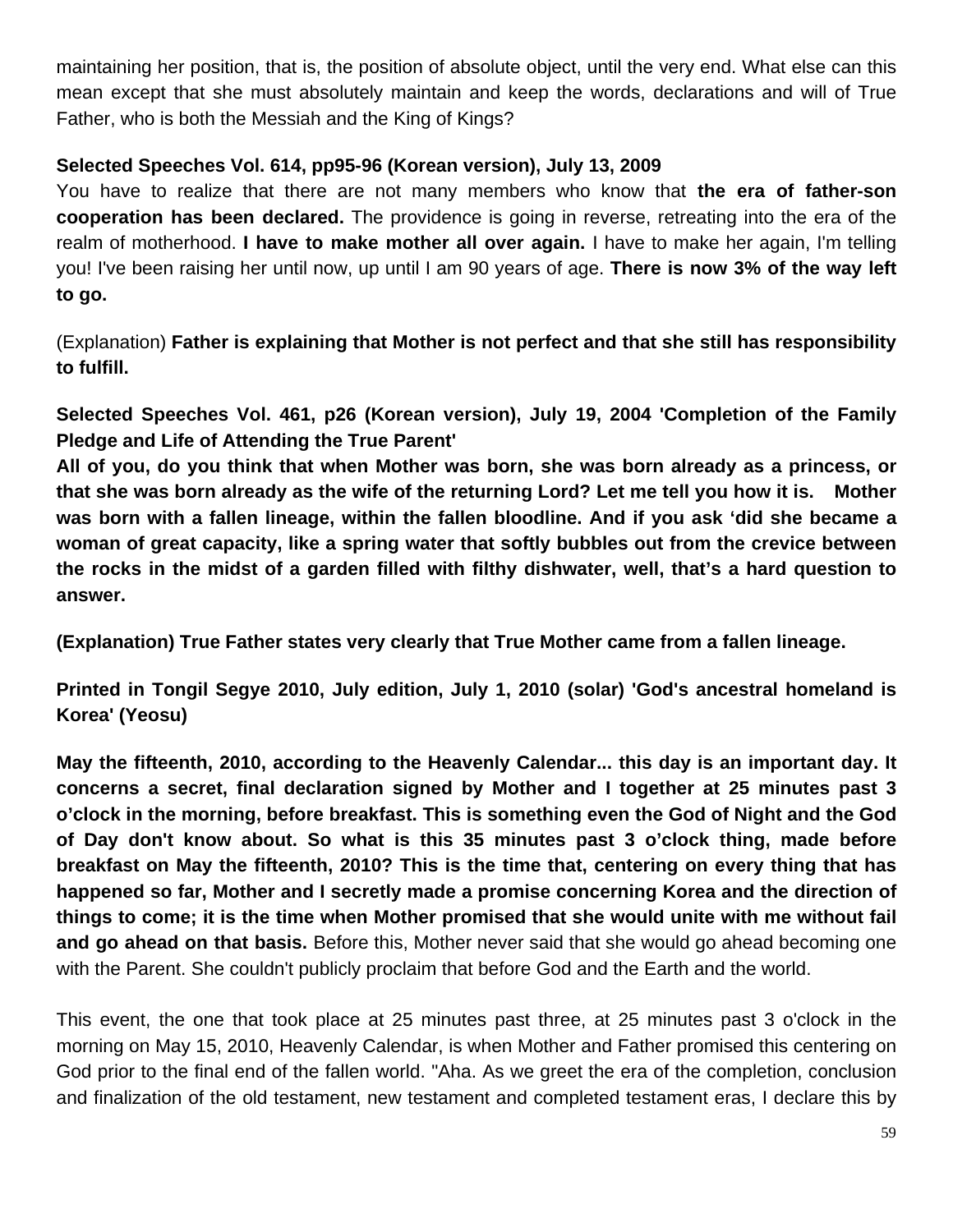offering the era of the entire whole, the entire range, of the entire (complete) authority and entire ability (omnipotence) that perfects and completes the realm of final oneness between True Father and True Mother!"

(Explanation) These are very significant words from Father. **Father is explaining that Mother promised, at 3:25 (3:35) am on May 15, 2010, that she would absolutely become one with True Father, and he calls this the 'secret final declaration' statement. He is telling us that it was on the basis of Mother's promise to be aligned with Father, and to proceed united with Father, that he could offer the Era of Full Transcendence, Full Imminence, Full Authority and Omnipotence in which the Realm of Final Oneness between True Father and True Mother is perfectly completed and concluded.** This is clear.

If, however, Mother does not keep her promise, in other words if she doesn't align herself with True Father going forward and instead takes the subject position herself and goes a different path, what would happen? What would happen to True Father's offering of the Era of Full Transcendence, Full Imminence, Full Authority and Omnipotence that completes and concludes the realm of final oneness with Mother? **That which is offered to God in the name of the True Parents cannot fail. However, Mother, who abandoned that promise, would automatically have to leave that position.**

# **Printed in Tongil Segye, October 2010 edition, September 3, 2010 'Meaning of the words of the True Parents of Heaven, Earth and Humankind making the Proclamation of the True Parent's Substantial Word' (Cheon Jeong Gung)**

During my entire life, I have been directly subject to all sorts of contempt and disdain and suffered it patiently, holding myself in place, but **I do not have enough strength to last until 2013**. As Chairman Moon, there is no path open to me in which I can go down underneath. **Even if I wanted to, there is no path for me to turn around and go in the opposite direction, so I had to depart (start out) making a proclamation ceremony (NB: the Proclamation of Final Oneness made with Mother) that I had no choice but to depart from the path that I must go.**

At this time, too, Hyung Jin is holding tightly on to his parent. Even if I tell him to let go of my hand, he holds tightly onto my hand and says "Aigo! Abba! Don't tell me to let go of your hand when I grab onto it. If I let go of this hand, I will die."it's all over for me." That's what he says, and that's the right way. I grab tightly on to his hand. "Hold on to me, and let's go!" That's what I tell him. We have to pass over 50 different hills. That's it, he's really humble. He doesn't try to put himself up, no matter where he goes.

So what is this 'Moon True Family that opens up Heaven', and 'The owner of lineage is the owner of peace'? It's the family, isn't it? **Whose family is it then? The parents' family! On the foundation of the realm of Final Oneness in which Mother and I completely became one, under the declaration that (she) would sumbit herself, under that declaration everything now begins....**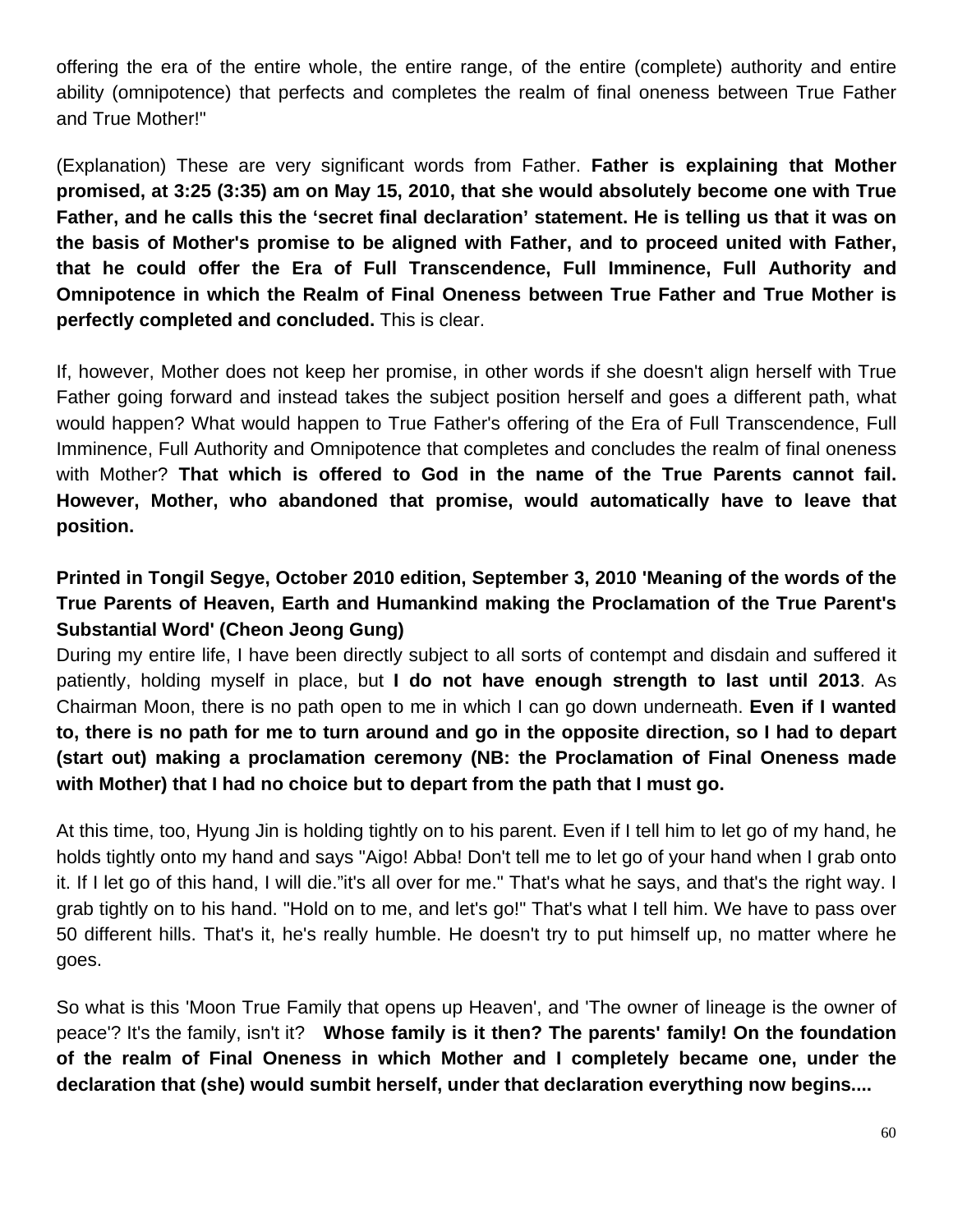You too, when all of you are sitting down, you need to grab on to me and stand up. That's true for Mother, too. I am holding tight to help Mother by not letting go of her. She has to hold on tight to me. I'm telling her to hold on tight to me. I will not fall or stumble. If she holds on to me and believes in me until the end, then we can go together. The instant, the moment when that matter is decided, is the historical moment of destiny when everything will be decided, and this is the day of proclamation that God too has been waiting for. I proclaimed that day this morning.

### (Explanation)

(1) True Father is already explaining that, tragically, he would ascend to the spirit world before Foundation Day. He is explaining that he cannot last until 2013. He is explaining that he made the proclamation ceremony (the proclamation of True Parents). That is why he proclaimed the Final Oneness on the basis of Mother's promise. Mother had the responsibility to remain as True Father's absolute object until the very end. Accordingly, True Father is not responsible. Mother's responsibility remained to be fulfilled.

(2) True Father is explaining that he and Hyung Jin Nim would become one. **He would be grabbing Hyung Jin Nim's hand and holding on to it. It is a promise that he would take charge and be the subject. He told Hyung Jin Nim to hold on to True Father until the very end. He said that Hyung Jin Nim resembled True Father.** 

(3) True Father emphasized this once again: that everything would begin on the foundation of the Realm of Final Oneness wherein Mother fulfills complete oneness with True Father. **In other words, Mother would have to keep her promise with True Father without fail.** He is explaining that Mother has to believe in True Father and hold tightly on to True Father until the very end. Why would he say such things? To my mind, he only said these things because there was some potential for Mother to not hold on to him and to leave him. What would happen if she failed to keep the proclamation that she would obey and unite with him? - They could not become one.

If you look at what Moon Hyung Jin has been saying in the United States, he is warning Mother not to leave True Father.

**Printed in Tongil Segye, December 2011 edition, p. 5. October 10, 2011 (Heavenly Calendar) 'Day of Blessing, Day of Glory'**

**At that time, in particular Heavenly Father - before the God of Night and the God of Day are married, Chairman Moon has to have the third Marriage Ceremony of the True Parent. We couldn't yet have the marriage ceremony of the True Parent.** 

D-Day is the day when the third marriage ceremony for the True Parent takes place. The first one, the second one - we did up until the second one, and the third one is the final one. Because the king Hananim becomes the True Parent at that time, the God of Night and the God of Day.... From the perspective of standing independently and alone, the day of blessing which allows God to reign over all heaven and earth, that day is the D-Day which follows, the day of the wedding ceremony conducted in the name of the True Parent.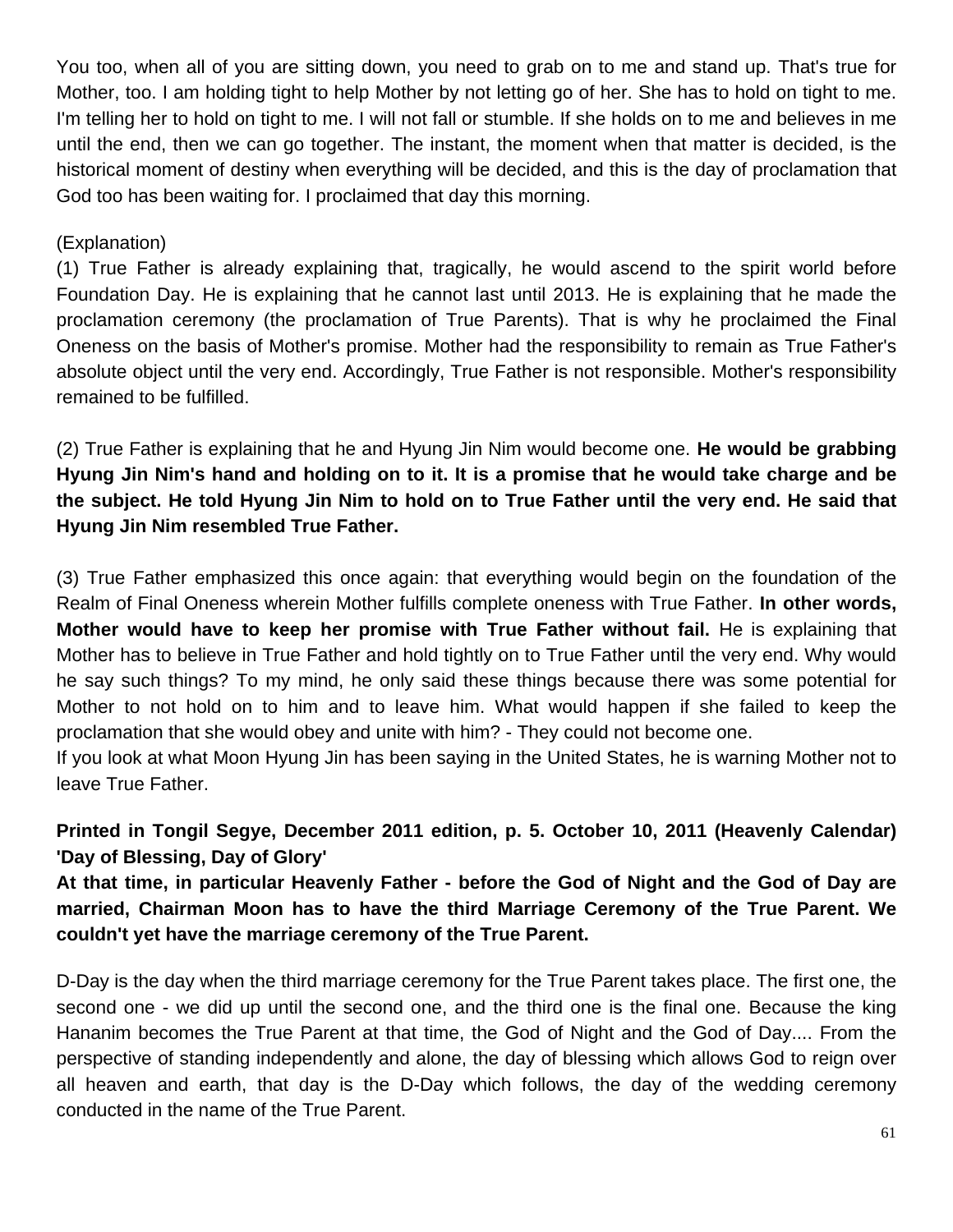(Explanation) True Father is explaining that the third and final wedding of the True Parent remains to be completed. He said that the marriage ceremony of the True Parent had not been accomplished. That event would be the completion event that brings everything to accomplishment, wouldn't it? And if you flip that over, it means that completion/perfection has not yet taken place. On Foundation Day, did any such third marriage ceremony of True Parents take place? No, it didn't. The only thing that took place was the ascendancy of Chairwoman Han to the throne as Queen.

## **Selected Speeches Vol. 38, pp. 257-258 (Korean version), Speech at the Ui Jeong Bu District Tour Rally, 'The Path of Human Life'**

Of all religions, which form of religion is the highest? Which one is better: a religion that calls God 'Lord' or a religion that calls God 'Father'? (A religion that calls God 'Father' is better.) There are many religions in the world, but we have to search for a religion that calls God 'Father' instead of one that calls God 'Lord'.

The question then is, of all the spiritual leaders in the world, is there anyone who is calling out to the world saying 'I am God's son. And of all God's sons, I am the only begotten son.' If there are lots of different sons, then that's not very desirable. **But if there is one spiritual leader who asserts 'I am the one standing before God alone. There is no need for any only begotten daughter. I am the only begotten son, and I am the one who exclusively possesses all the love of God'**, then that spiritual leader would be the king of spiritual leaders.

(Explanation) True Father here is explaining that before God, there is only the only begotten son. He is saying that the only begotten son is the one who exclusively possess all of God's love. He is also saying that an only begotten daughter is unnecessary.

True Father did use the expression 'only begotten daughter' on some occasions, but when he did, it was in a sense that is completely different to the only begotten daughter theology now being pushed by the leadership of the Family Federation. **The only begotten daughter that True Father refers to is the daughter who has the responsibility and role to give birth to sinless children by receiving the sperm of the only begotten son, who comes as the instrument and representative of Heaven.** This shows clearly that the the person who fulfills the position of True Mother – the one who must receive the Messiah's lineage – must pass through a process of purification and sanctification, but in the end, the only lineage without original sin is the lineage of the Messiah, the True Father.

The 'only begotten daughter' currently being preached by the Han Mother is an only begotten daughter who is the central figure of the providence and who has a position that is higher than the only begotten son. In other words, she is a female Messiah. This only begotten daughter clouds up and obscures the subject position of the True Father. This concept of the OBD contravenes the Principle. It is not the 'only begotten daughter' recognized by True Father. Mother is clearly someone from a fallen lineage who was chosen to pass through a severe and stringent purification process.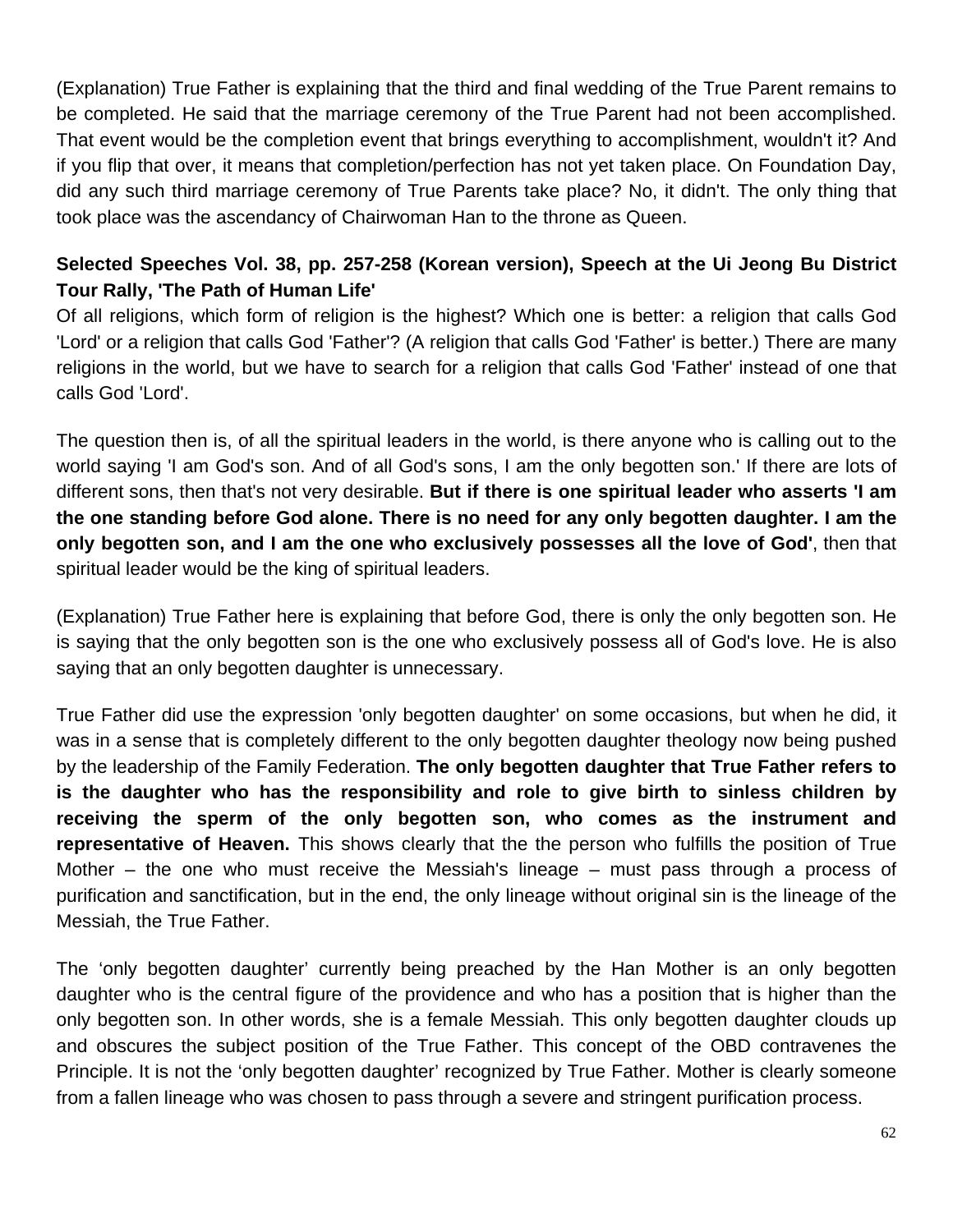Accordingly, Mother Hak Ja Han's position is one where she has to lift up and fully embrace the lineage of True Father. **The actions of Mother Han - denying True Father's lineage, saying it is a lineage of original sin; promoting the Han lineage, asserting that the Han lineage is the actual purified lineage; negating True Father's lineage by chasing out his son and heir - these acts stand in direct opposition to True Father's will. They are acts that destroy the work of Principle.**

**March 6, 2000, True Father's Words recorded at the Hannam Dong International Training Center**

**"In the final days, the mother is the nexus of the problem. Because the mother fell, she is lost. That's why we are now entering the father-son era. The son can call the mother over and establish her, or the father can call the mother over and establish her.** As of the present time, this still has not been restored. The son wasn't able to accomplish this with the mother, and the father wasn't able to accomplish this with the mother, and so at this time, we have to resolve this and escape the problem centering on fallen Eve. The era of mother-son cooperation has passed and now we are come to these times... In the era of mother-son cooperation, there has never been a nation. **If we want to establish a nation, we must enter into the era of father-son cooperation.**

**If you look at the mother, her lineage is different. What remains of the lineage is the father-son relationship. Do you understand? Do you see? (Yes.) The mother is the field, the field. As long as there is some field to plant it in, the seed can bear as much fruit as it wants. That's why lineage is connected through the father-son relationship.**

The lineage was twisted and became wrong because of the fall. That fallen lineage is what must be negated. The era of mother-son cooperation that centered on the mother until now must now transition into the era of father-son cooperation. As a result of that transition, once the orthodox standard of the heavenly nation, the individual standard, the family standard, the clan, ethnic group and national standards are established, then everything will be completed....

**For this reason, even if Mother is not here, I can always find and recover another mother.** Do you understand what I am saying?

**If the mother fails in her responsibility, as long as the son and the father are one, together, then there are plenty of mothers waiting in line, as many as they need. As long as Adam exists, then the mother Eve can be created, right? As long as Adam's son maintains the pure unfallen lineage, then the women can be recreated, however many is necessary. They can be recovered, and established, without any limit..** Do you understand what I'm saying, Kwak Cheong Hwan? (Yes.)"

(Explanation) **True Father referred to Mother as fallen Eve.** He explains here that in the final time, either the father or the son can give instructions and commands to the mother. These are words that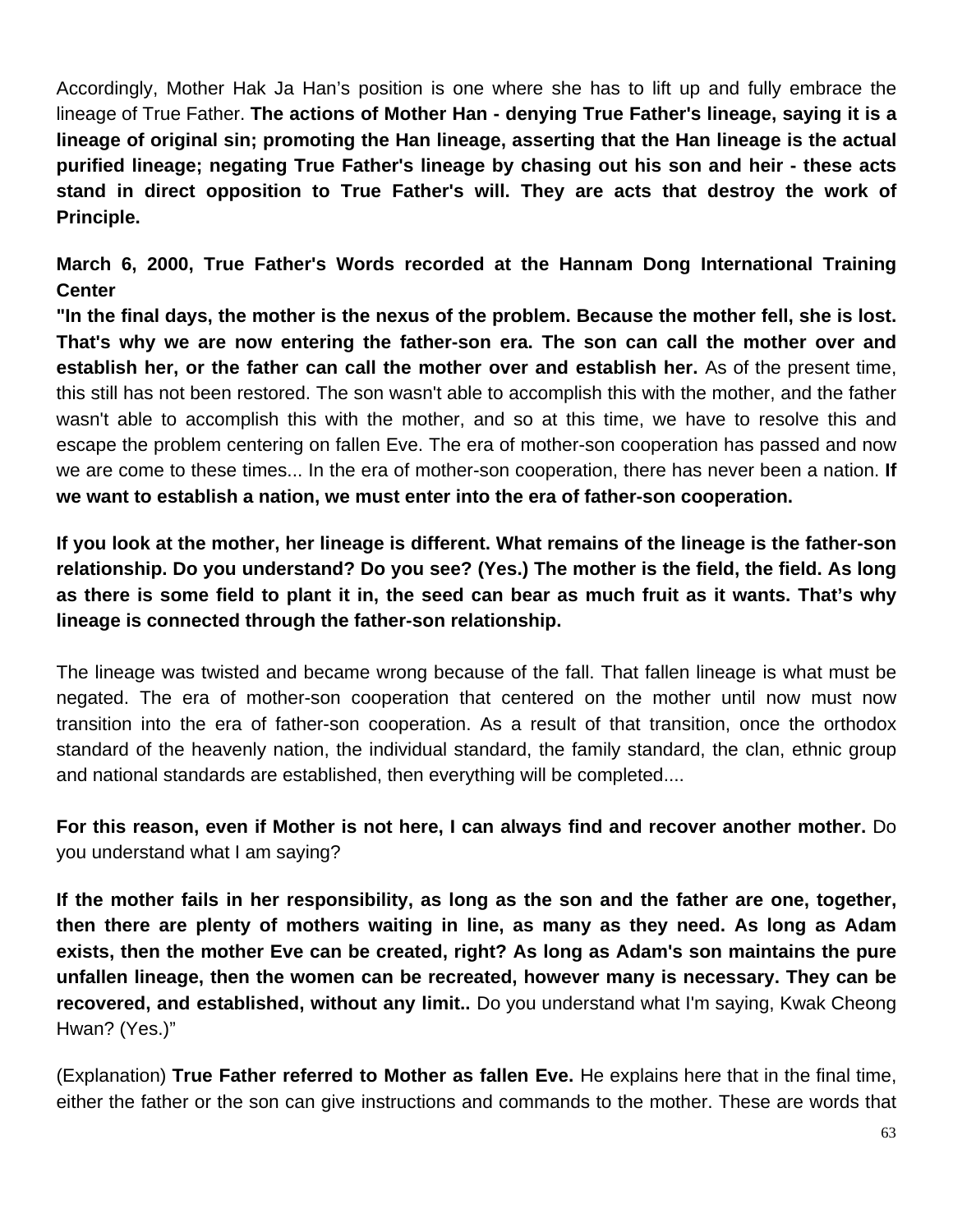the people of the Family Federation have completely failed to grasp and understand. So what will you do? Will you continue to deny Father's words?

Father warned us that in the final stage, Mother herself may become the problem. He is explaining that if Mother fails, he will create a new mother. Each of us needs to clearly understand what he is saying.

True Father is explaining that as long as Adam's son does not fall and maintains the pure lineage, the mother herself is unimportant. Father is explaining everything, as if he could look forward and clearly see the circumstances in which we currently find ourselves. Brothers and sisters of the Family Federation, you can no longer make excuses.

Thinking of Foundation Day, True Father gave a strong warning to Mother on January 19, 2012.

**"Mother is going along a path with a destination different to Father's. When Mother does not listen to me and instead says 'Listen and obey my words', she becomes a being more fearful than Lucifer. Anyone who follows this kind of Mother is a goblin, a demon."** This is what True Father said. After saying this, Father then conducted a ceremony in which he had Mother stand before him and lined up 4 individuals behind her - Seok Jun Ho, Yoon Jeong No, Hwang Seon Jo, and Kim Hyo Yuel - and then had all of them pledge absolute obedience to Father.

(Explanation) **True Father told Mother that she could potentially become a being more fearful than Lucifer.** So who is Lucifer? Lucifer is the one who became Satan, who caused the fall of the first human ancestors and brought Heaven's providence to ruin. How could True Father say such serious and severe words to Mother? Adam and Eve committed the fall in the pre-perfection stage, but if Mother falls from her position, she could possibly bring ruin to the providence of the True Parent. This is why his words are so severe. Isn't that exactly what he means when he says that she would become a bigger problem than Lucifer?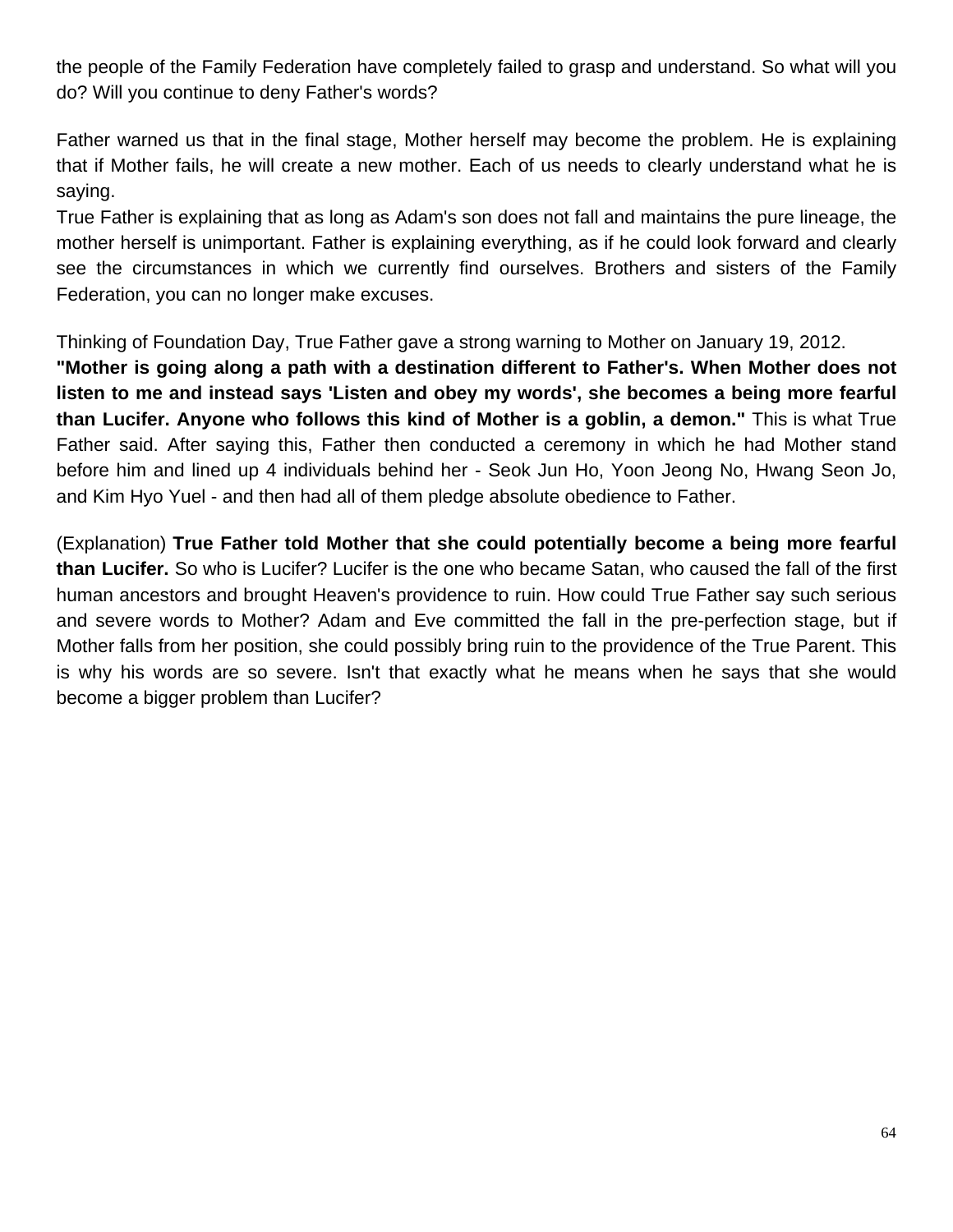# **12. True Father's words regarding his successor**

## **True Parents' Proclamation (April 23, 2010 Heavenly Calender)**

The headquarters of cosmic peace is also the one unique headquarters. Its representative body and heir is Moon Hyung Jin. Any other person is a heretic and destroyer. The contents written here are a proclamation of the True Parent(s). Sun Myung Moon (seal)

(Explanation) As the King of Kings, True Father clearly states that his representative body and heir is Moon Hyung Jin and that any person denying this and putting themselves in this position is a heretic and destroyer. He established Moon Hyung Jin as his successor.

## **Selected Speeches Vol. 496, p 37 (Korean version), May 13, 2005. 'Hyung Jin Nim, the son on who our hopes are hung' Hannam Dong International Training Center**

Because I was unable to love my sons and daughters, I am now giving love to my grandchildren. This is my youngest son. There is only one child left. **Apart from Hyung Jin, none of my children are left. All the rest are in a position where they can be caught on their violations of Principle.** With Hyung Jin, his mother in law went (to the spirit world) early. Even confronted with circumstances where there was no mother, there was no mother. **Currently, the mother isn't in position where she can fulfill her responsibility in the Unification Church so as a result, there are heaps and heaps of things he himself has to do.**

He was enrolled in the history department at Harvard Graduate School, but then gave it up. Now, if he wants to complete a PhD degree, it would take a long time, 8 years, a long time, 7 years, more than 5 years. I told him not to pursue a doctorate. If he wanted to complete a doctorate, it would be 5 years from now, 5 years. I had told him to finish it up 8 years ago. **In the 3rd era, I gave him a command. I told him that he must learn everything there is to know about religion, then from the very top grab hold of everything and turn it upside down.**

Kwak Jeong Hwan! (Yes.) 어느 누구 아들한테 못 했더라도 그런 명령을 할 수 있는 사람을 길러 가고 있다는 것을 알아야 돼**.** (Yes.) Do you get it? (Yes.) All the kids in the middle have flaws in them. They have flaws, cracks. Even I myself was divorced, right? So I have flaws too, don't I? Seong Jin also has flaws, doesn't he? Hyo Jin also has flaws, and Heung Jin with to the spirit world, and Hyun Jin too, he also has flaws. He just does whatever he wants, doesn't he, according to his own thinking? Is that true, or not true? Kook Jin too, he did what he wanted, also.

But the son who didn't just do as he wanted... These days, when I am giving a speech, when he experiences spiritual phenomena, Hyung Jin-i comes jumping out to me before anyone else and grabs hold of me and embraces me, and sacrificing himself for me, keep his eye on me until I've finished my speech. As he was growing up, Hyung Jin-i is the one wanted to crawl into bed under the covers where mom and dad were sleeping.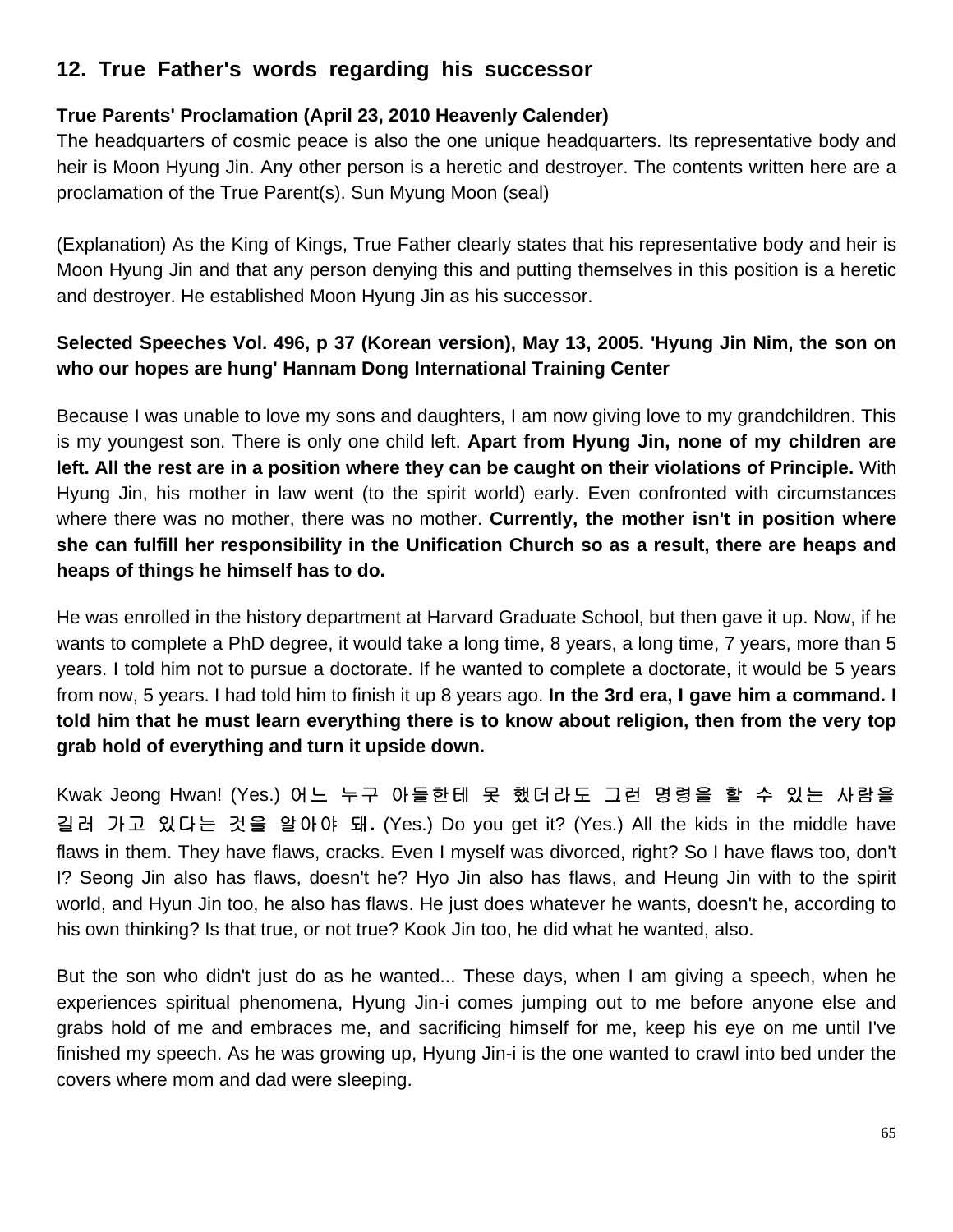**In circumstances when I cannot believe in any of my sons and daughters, nonetheless he stands as the son that gives me hope. On top of that, in all things, he is fastest with regards to spirit world matters. He's met with Heung Jin, he's met with Yeong Jin, etc. When he calls them, they come, and he discusses matters with them.** 어릴 때부터 자기 하버드 선생이 자기를 관리했는데, 잘못하는 날에는 틀림없이 주일 될 때에 오게 된다면 문 닫아 버리고 못 들어가게 해요. He's bright spiritually. 뭘 잘못했다면 반드시 '너 이 자식, 이렇게 잘못했는데 어디 여기 들어오느냐?'고 아는 거예요.

Father's sons and daughters have a different seed. Yeong Jin-i too, he went to the spirit world because of that woman. That blasted Kanna, she mislead everyone about right and wrong, even going to the spirit world in Cheong Pyeong and tricking them, so I was in a position where I could not do anything but completely place my faith in her, but for Yeong Jin-i, this was the reality and it became a problem. 'What on earth does 'right' mean for you?' and then Heaven's sharp command came down and I divided them, but Yeong Jin-i was tormented internally and he went. Unbelievable! Who taught her to behave like this?

I believed in Hong Song Pyo, for 30 years entrusting this organization, this Unification Church, but then Hong Song Pyo, this guy listened to what his wife told him and was destroyed, and left. If someone isn't aligned with the Principle standard, it all comes out and they leave. I'm the only one who puts this final anchor down in all four directions... **Twelve sons and daughters, thirteen of them all just snapped, disconnected. Only one is left, and that is Hyung Jin-i. The only one.**

## **From a number of different angles, Hyung Jin-i doesn't get caught out, unlike Hyun Jin-i. He has the capacity to do greater things than Father has done. 2009 10. 8. (Thurs) USA**

Our Hyung Jin-i too, he's taken up being a pastor! He's an amazing person. In the area of the most extreme martial arts in the world, he completely clobbered his teacher, not after 3 years and 8 months of training, but after less than even three months. He used a technique showed to him by the spirit world before he began to learn under the teacher, and he used that technique to completely clobber the teacher... So now the teacher treats him not as a student, but as his own master! Seriously! 그러니 말이야, 네가 마피아의 대장이 된다고. 너는 내 아들이 이기면 하나님을 따라가야 돼. 용서할 줄 알아야 돼.

So this is how I taught him, and now Hyung Jin-i cannot be pinned down by older brothers. Whether in terms of strength, in terms of knowledge, or in terms of spiritual experiences, Hyung Jin-i supercedes his older brothers, even Hyun Jin-i, who is his elder several times over. **The most truly awesome thing is that after coming over here to take up responsibility for the church, Hyung Jin-i then went on a national tour, following after my footsteps, and he can do things even greater than what I have done.** 

**Our Hyung Jin-i mastered the Chinese language, all in 4 months.**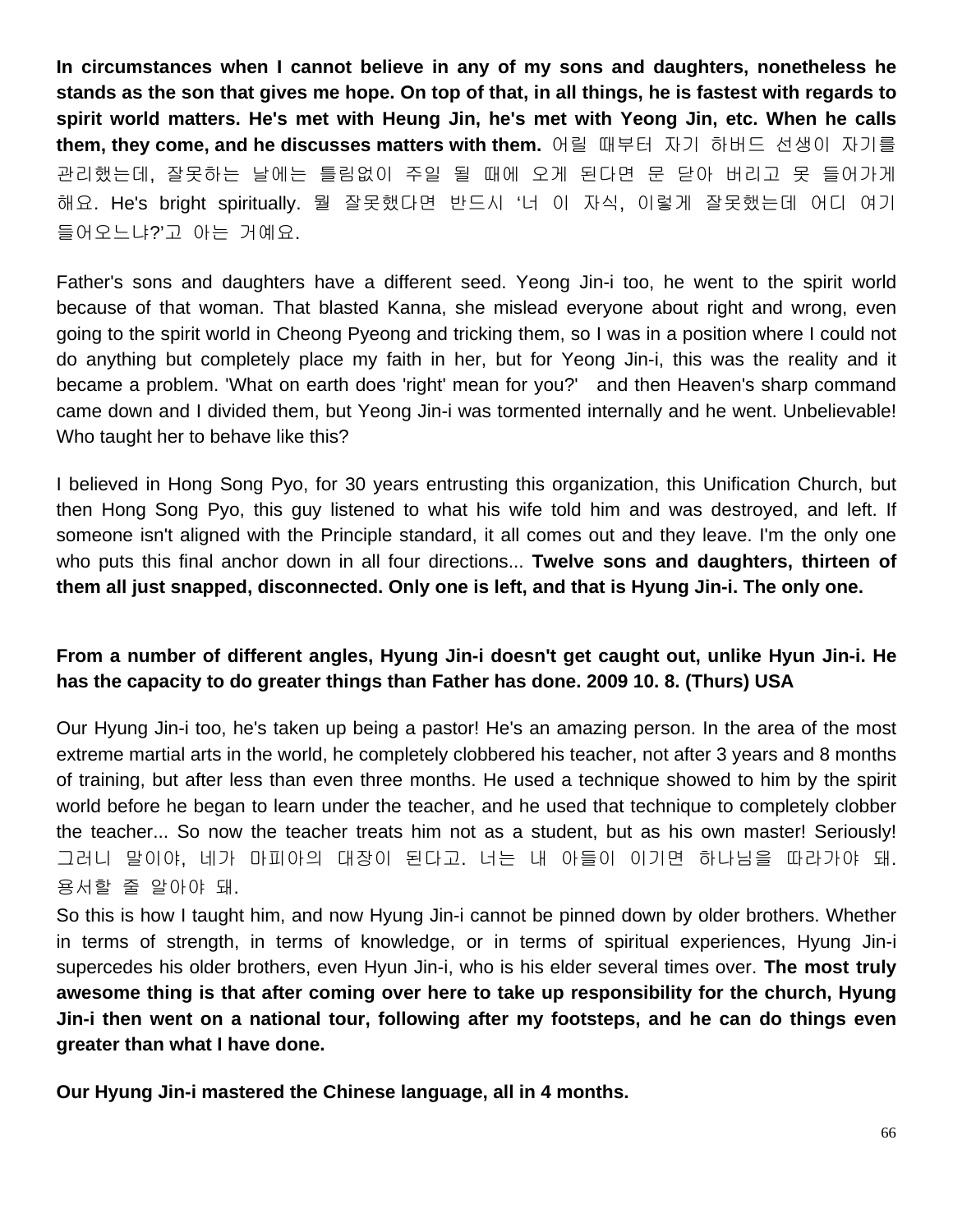## **November 3, 2009, Soo Taek Li Central Training Facility**

Yeong Jin-i went, but our Yeong Jin-i was a genius with language, and our Hyung Jin-i inherited that, and it took him only 4 months to learn Chinese. And then connecting this with 3 thousand 7 hundred, with 7 thousand Chinese characters! Is Hyung Jin-i here? Without learning the languages to be able to read the ancient texts of seven, eight different nations, he would not be able to enter in to his PhD course. If I count off what he already knows.... **Korean, Japanese, English, French, German... It all adds up to 8 nations.** 

Our Hyung Jin-i isn't dumb. He is capable of examining Buddhist texts, Confucian texts, Islamic texts. He is capable of examining and reviewing texts and scriptures of some 13 different religious orders. Because of that, Jesus - Christianity's Jesus - has to believe in Hyung Jin. Islam's Mohammed has to believe in him, too. $2^2$ 

## **Gathering of Church Officials, April 16, 2008**

True Father's words: "**Who do you think I need to entrust the church to? Kwak Jeong Hwan! (Hyung Jin Nim. You already decided this, Father.) That's right. Because of that, he studied a lot of things. The chain of command must be a single chain, and I'll entrust him with doing the work that I did."**

(Explanation) True Father said that he would entrust the work that he did to Hyung Jin Nim. What is the work that True Father did? Namely, the liberation of God and the work of salvation for humankind in the form of the Messianic salvation providence. True Father explained to church leaders that after his time, he would entrust these things to Moon Hyung Jin.

## **Cheon Jeong Gung, April 18, 2008**

True Father appointed Moon Hyung Jin as both the World President and the Korean President of the Family Federation, and offered a benediction in which he assigned to Moon Hyung Jin God's authority and the right of inheritance.

Extract of Prayer April 18, 2008, Appointment of Moon Hyung Jin as the World President and the Korean President of the Family Federation

Moon Hyung Jin and Lee Yeonah who are standing here, these two - this son and daughter - who have become a couple, now, as they stand before True Parents, at this time of the turning point, the transition time, in the position of attending the True Parent, where they can represent everything and attend the True Parent with the authority of the representative body which they now inherit. Because they are now in this position, may they connect to the realm of heart....

## **Pyeong Hwa Shin Gyeong Haeseol, p1577 (Korean version)**

The relationship between you and God is originally a parent-child relationship. In the New Testament

 $2$  The word "belief" is being used by Father to mean trust in, give recognition and support.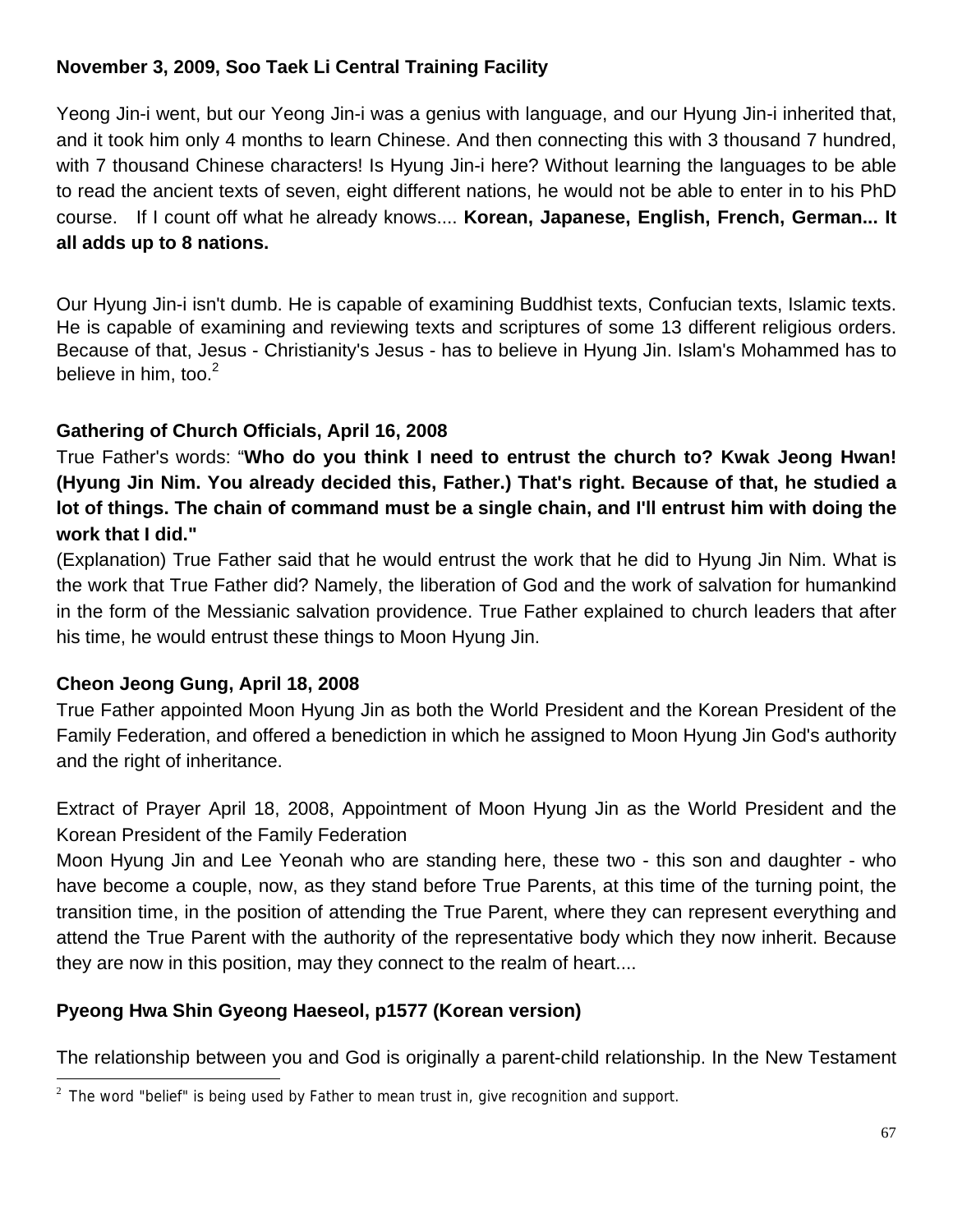age, human beings were God's adopted children. **But now because the relationship is a fatherson relationship, when the son does something, the father is doing it, and when the father does something, the son is doing it. Whatever they do is done together.** What belongs to the father belongs to the son. What belongs to the son belongs to the father. What makes the Unification family so formidable is that we are teaching this kind of father-son connection. This is the most powerful, most formidable thing.

#### **Pyeong Hwa Shin Gyeong Haeseol, Page 181 (Korean version)**

**The mother must respect and value her son more than her own life, respect and value her husband more than her own life, respect and value her husband's father more than her own life, respect and value her husband's grandfather more than her own life in order to fulfill her responsibility as a field.**

(Explanation) At this time, Hak Ja Han is not fulfilling her responsibility. Rather, she is behaving counter to and destroying her responsibility. Whereas Father tells her to give up her own life and fulfill her responsibility as a 'field', the field has actually pulled up and thrown away all the grains. She has uprooted and chased away the successor, and is destroying all the foundation built up by her husband.

## **Selected Speeches Vol. 255, p 25 (Korean version)**

## **"The standard on which the True Parent can stand is created by Cain and Abel becoming one. Cain and Abel becoming one brings things back to the situation before the Fall occurred. Do you get it?"**

The Family Federation is denying the representative body and heir, but Cain and Abel have already become one. By Cain being obedient and submitting to Abel in Adam's family, Adam and the Archangel are restored to their correct positions and Adam's family is restored to the condition it was in prior to the Fall. This becomes the foundation where the True Parent can reside together with Cain and Abel. So where does True Father reside? Is it in the Cheon Jeong Gung? There is no Cain and Abel at the Cheon Jeong Gung. Cain and Abel are together at Sanctuary.

### **Selected Speeches Vol. 253, p. 30 (Korean version), January 1, 1994, International Training Center, 'The Ideal of the Oneness of God and Humankind in Love' Only men carry the true seed of true love.**

Between men and women, who is the subject? Is the man the subject, or the woman?

"The man is the subject." **In the fallen world, there is no path and no way for a woman to come into the world bringing God's true love. This is true for eternity.** You have to know this point. In the fallen world, there is no way for the seed of true life that centers on true love to be brought into the world through a woman. This is because it cannot contain the standard of Adam, who is male, in perfection.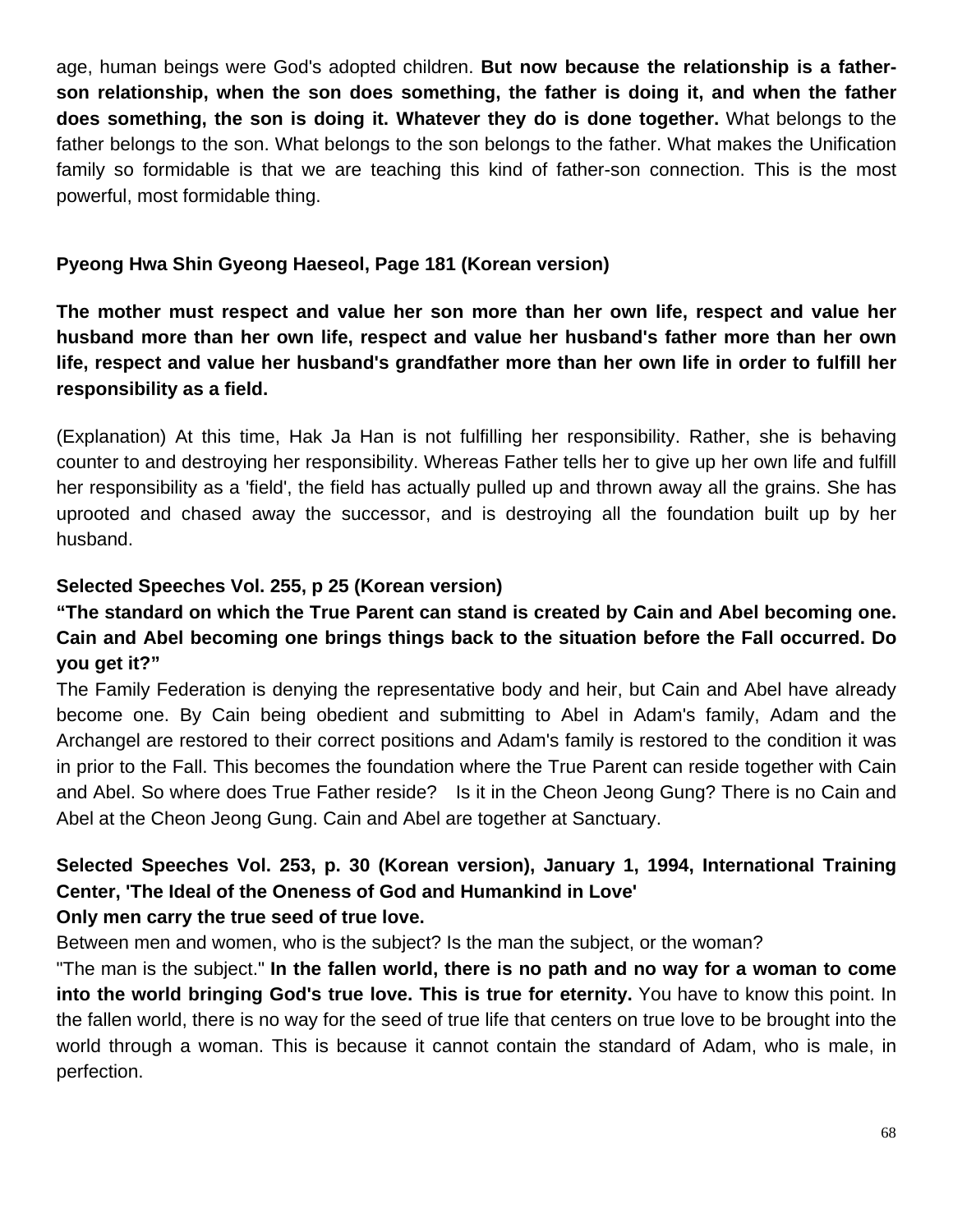Aside from God and perfected Adam, no one can receive and inherit the seed from within God by becoming one with God and with God's love. Adam is the only one who can inherit and succeed to that seed. No woman has the seed. Does a woman have the seed, or not? "No woman has the seed." A woman is an empty nest. An empty nest, you hear? An empty nest. For this reason, no matter how great or magnificent a woman is, she cannot assert herself as having the subject nature.

(Explanation) Women do not carry the seed of Heaven. Accordingly, no woman can give the blessing all by herself.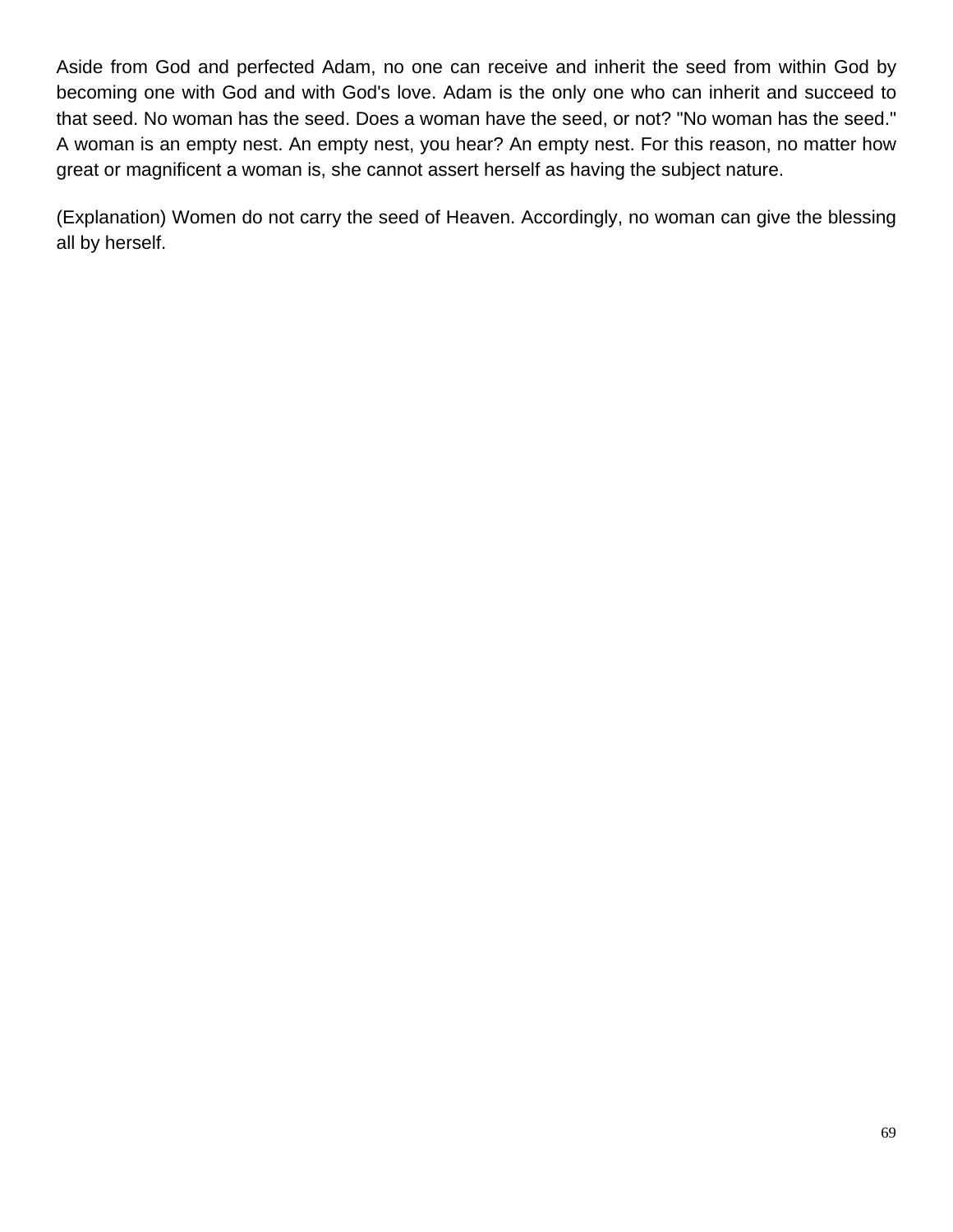## **13. The Euthanasia problem**

The Family Federation is keeping their mouth shut with regards to the matter of the attempted euthanasia of True Father. They say that, at that time, True Father was conscious. They say that there were times when he would open his eyes, too. However, Hak Ja Han very strongly advocated euthanizing True Father.

The medium Kim Hyo Nam added her voice saying that the spirit world was waiting to receive True Father, so he should be sent there quickly. Where in the world do people perform euthanasia on a living person who is conscious? At the Family Federation, they put forward the excuse that the Han Mother wanted to send True Father to the spirit world because she was too heartbroken at the sight of him lying there in difficulty. The reasoning here is that there was only a low possibility of True Father recovering from his condition, and that extending his life by the means of life-support equipment would be meaningless. Thus, wouldn't it be better to send him to the spirit world comfortably? Gently?

They defend the actions of the Han Mother by saying that this was the logic behind her advocating for the euthanasia of Father. But it isn't true.

In reality, who insisted on euthanasia despite the vehement opposition of the two sons? When Hyung Jin Nim strongly opposed euthanasing Father, who flew into a rage and violently struck him across the face? Given the situation, wouldn't the appropriate response be to say **"I feel the same way, but Father's situation is so difficult, shouldn't we do something?" and then embrace her two sons and weep together?** Even people in the secular world have that level of heart, don't you think?

The fact that Hak Ja Han got angry and slapped the face of her son simply because he was opposed to her action reveals **her strong desire to pursue the euthanasia itself.** When Moon Hyung Jin opposed this course of action and expressed disgust at the proposal, Mother felt a hatred for him and in reaction, violently struck out at her son. This action alone gives us good cause to doubt Hak Ja Han's integrity.

Anyone who has learned the Principle needs to be clear about this point: **when the Messiah is sent and when the Messiah returns to God are matters that belong exclusively to God and God's program for his providence of salvation. God chooses and prepares the time, the place and the people to receive the Messiah. When the time is right, he sends the Messiah and accomplishes the Will. How and when God calls the Messiah back to him is something that is determined solely by God's providential program. How can humans even think to decide this for themselves?** 

Do human beings have the right or the authority to decide the fate of the messiah based on their own evaluations? Who on earth has received this right and authority? The whole notion is clearly a satanic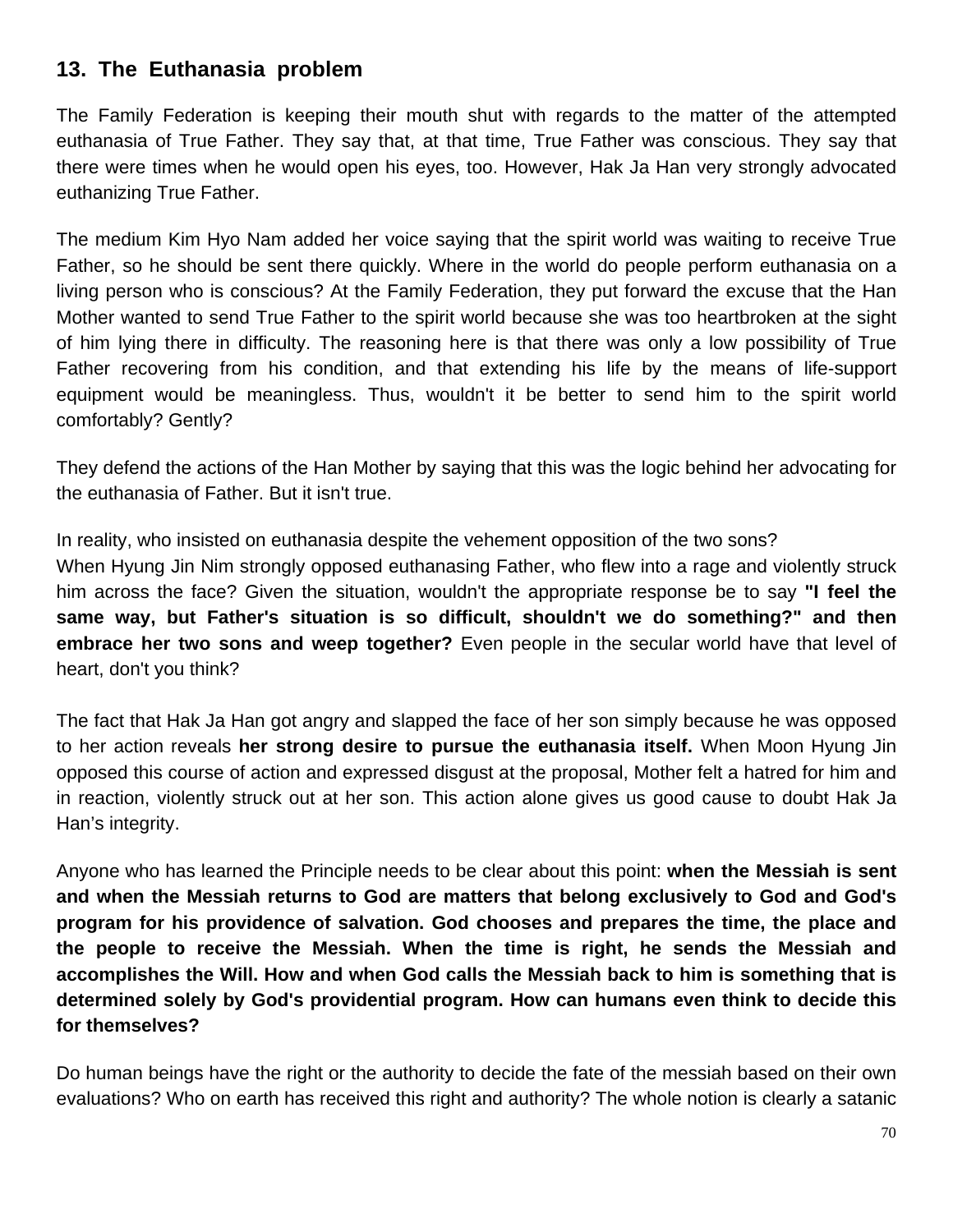design and the work of Satan. **The only one who wants to violate the life of the Messiah is Satan. No one else.** 

This is the reason why True Father's representative body, Moon Hyung Jin, censured his mother so strongly, warning "History will remember you as a murderer." Truly unacceptable, unforgivable things took place. $3$ 

Fortunately, most fortunately, thanks to the opposition of Moon Kook Jin Nim and Moon Hyung Jin, True Father passed to the spirit world at the time decided by God, not man. Hyung Jin Nim and Kook Jin Nim protected and preserved True Father's life.

 $3$  Editor's Note: The author is referring to an incident that took place when Rev. Moon was in the hospital linked up to a respirator. As Hyung Jin Moon explained, Hak Ja Han and the medium Kim Hyo Nam wanted to take True Father off the respirator, which would have resulted in instant death. Hyung Jin and Kook Jin vehemently dissuaded them from this course of action, warning her that if she (Hak Ja Han) took that step, she would be remembered in history as the one who murdered the Messiah. Thanks to the intercession of the two sons, Rev. Moon passed naturally at 1:54 am on September 3, 2012.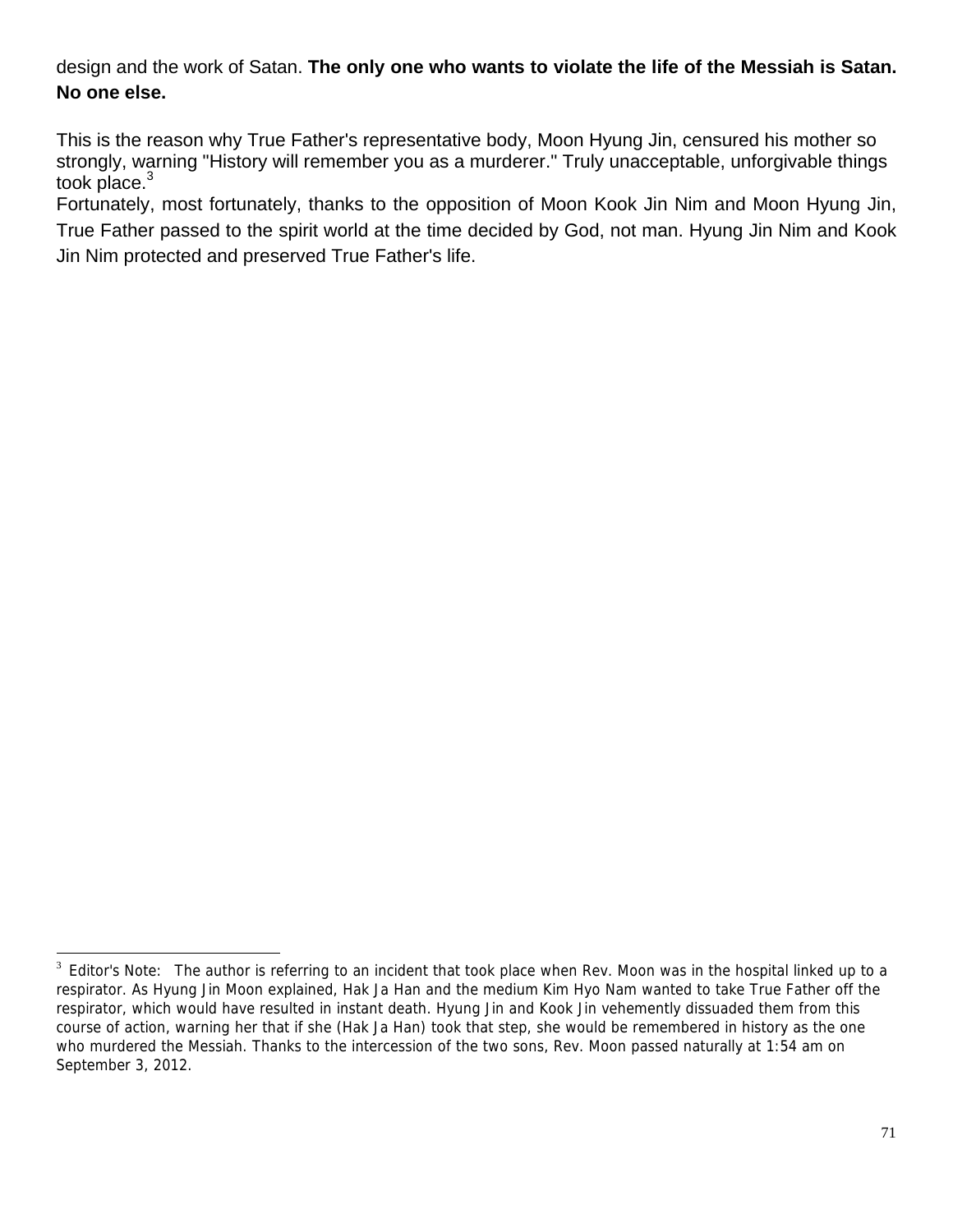# **14. What I want to say to the brothers and sisters of the Family Federation**

#### **1) We must have a faith that maintains its life force.**

As people of faith, what kind of religion do we need to practice? In order to grapple with this question, let's consider religion as being divided into two categories. One category is 'closed religion' and the other category is 'open religion'.

The primary feature of a closed religion is that it teaches all adherents to submit unconditionally to a self-defined absolute authority. A closed religion teaches the following formula: all answers, every aspect of the code of conduct, all actions and doctrines are absolute and unchanging, and have already been given. Consequently, as long as an adherent accepts these literally and obeys them by believing them without question, then the adherent will be blessed and rewarded. If the adherent does not obey them, however, he or she will receive anger and punishment.

In contrast, an open religion teaches us not to treat the world we take for granted, the world of everyday life, as an absolute. It teaches us not the be satisfied with this world. Instead, an open religion teaches us to treat the transcendental world as the true real world, and to confront that true world as is. To help us do this, an open religion guides us to humbly recognize that, as human beings, our current thinking and appreciation of the world is inherently limited. Such a religion requires us to make the effort to continually investigate with an open mind so that we discover and perceive deeper and broader dimensions of the truth. In other words, in a nutshell, a closed religion is one that clings to the 'surface structure' of reality, while an open religion is interested in the 'deep structure' of reality.

So then, which religions are closed religions and which ones are open religions? Actually, if we try to divide all religions down-the-middle in a manner that says this religion is an open one and this religion is a closed one, this does not help. Trying to divide religions into sheep and goats like this is not an applicable approach. Why? Because most religions can be both closed and open. In other words, closed religion aspects and open religion aspects can both exist together within a single religion.

Whatever the religion is, if the people following that religion do not deeply grasp the true purpose of the religion but instead continue a suffocating religious lifesyle forever, fixated on the superficial words, then that religion will become a closed religion. On the other hand, if the adherents of the religion invest themselves to ever more deeply realize the true meaning of the religion and strive to live a life in which they experience the freedom and liberation that the religion is intended to foster, then that religion will become an open religion.

If we take stock of our own approach to the life of faith, we will probably realize that it is not a good thing to either unconditionally accepting or unconditionally rejecting anything that others may say to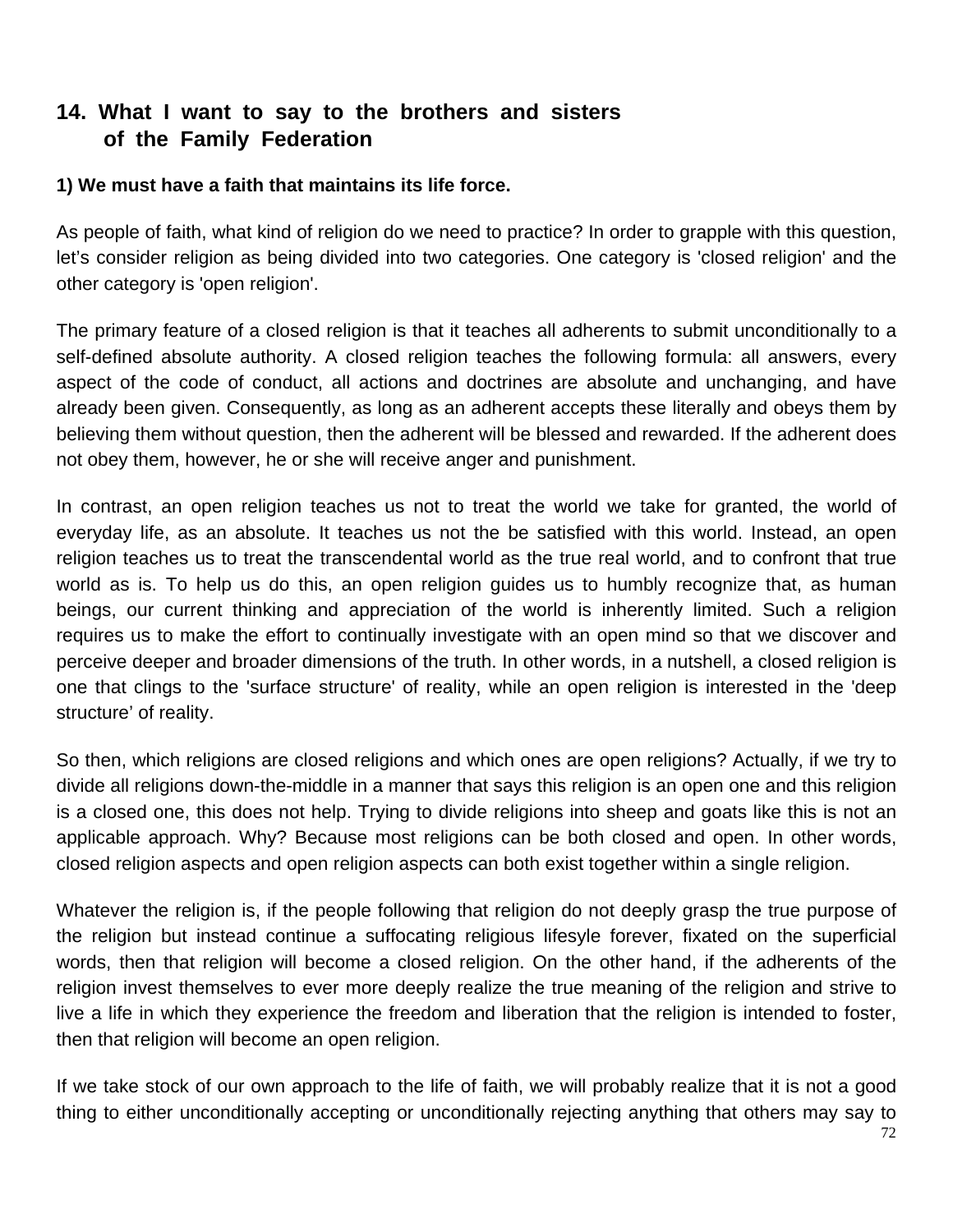us. Unconditionally believing everything that someone else says to us is a foolish 'blind faith'. At the same time, while it seems different, the approach of rejecting everything in fact comes from the same 'blind faith' attitude.

In his famous work "On Liberty", the English philosopher John Stuart Mill discusses a variety of reasons why it is critical to guarantee freedom of speech. According to Mill, it is beneficial for people who have brilliant ideas to share those ideas with others on the basis of freedom of speech, but even more importantly, and fundamentally, it is in the process of freely presenting and discussing those views that the strengths and defects of those ideas come more clearly to light.

In a society where everyone thinks the same and says the same things, or a society where people are forced to behave like this, only stagnation will occur. It doesn't matter what is said, even if it seems preposterous or ridiculous. As long as free speech is allowed, then what is said can undergo an animated discussion process. If the content is excellent, it will be accepted and developed even further. If the content is truly useless or bad, then it will naturally die out because of the rejection it experiences.

\_\_\_\_\_\_\_\_\_\_\_\_\_\_\_\_\_\_\_\_\_\_\_\_\_\_\_\_\_\_\_\_\_\_\_\_\_\_\_\_\_\_\_\_\_\_\_\_\_\_\_\_\_\_\_\_\_\_\_\_\_\_\_\_\_\_\_\_\_\_\_\_\_\_\_\_\_\_

According to Mill, a society can only free itself from a state of mediocrity and achieve continuous development through this kind of free discussion process, where people are allowed to listen to other's ideas and then organize and express their own. For this reason, freedom of speech must be guaranteed. Even more than being a matter of human rights, free speech is indispensable for the development of human society. (From 'The one question that Jesus ignored', Prof. Oh Kang Nam)

A little while back, I had the opportunity to have a very candid one-on-one talk with a brother from the Family Federation. I got the impression that he was experiencing a lot of worry and was struggling internally. Having dedicated both his youth and his future to the providence, he had overcome opposition from his family and ridicule from those around him. And although he had followed the movement up until this time with conviction and hope, all of a sudden he found himself in a dead end and he spent a lot of time questioning his own choices.

"As it is today, can the Family Federation achieve the ideal of Cheon Il Guk?"

"In the midst of all the confusion that exists today, am I going in the right direction?"

Considering where our movement now stands, we need to take a step back, calm ourselves down and take some time to reflect quietly and ask ourselves:

1. Is the series of changes that the leadership of the Family Federation have adopted since True Father ascended truly in alignment with True Father's will?

2. Considering that the True Parent proclaimed Moon Hyung Jin as his representative body and heir, why did Moon Hyung Jin leave the church? Why is he criticizing his Mother and reprimanding the leadership of the Family Federation with such intense indignation and anger?

3. We see the church splitting up into two, into three, before our very eyes, yet why is the leadership of the Family Federation so disinterested in actively resolving the situation?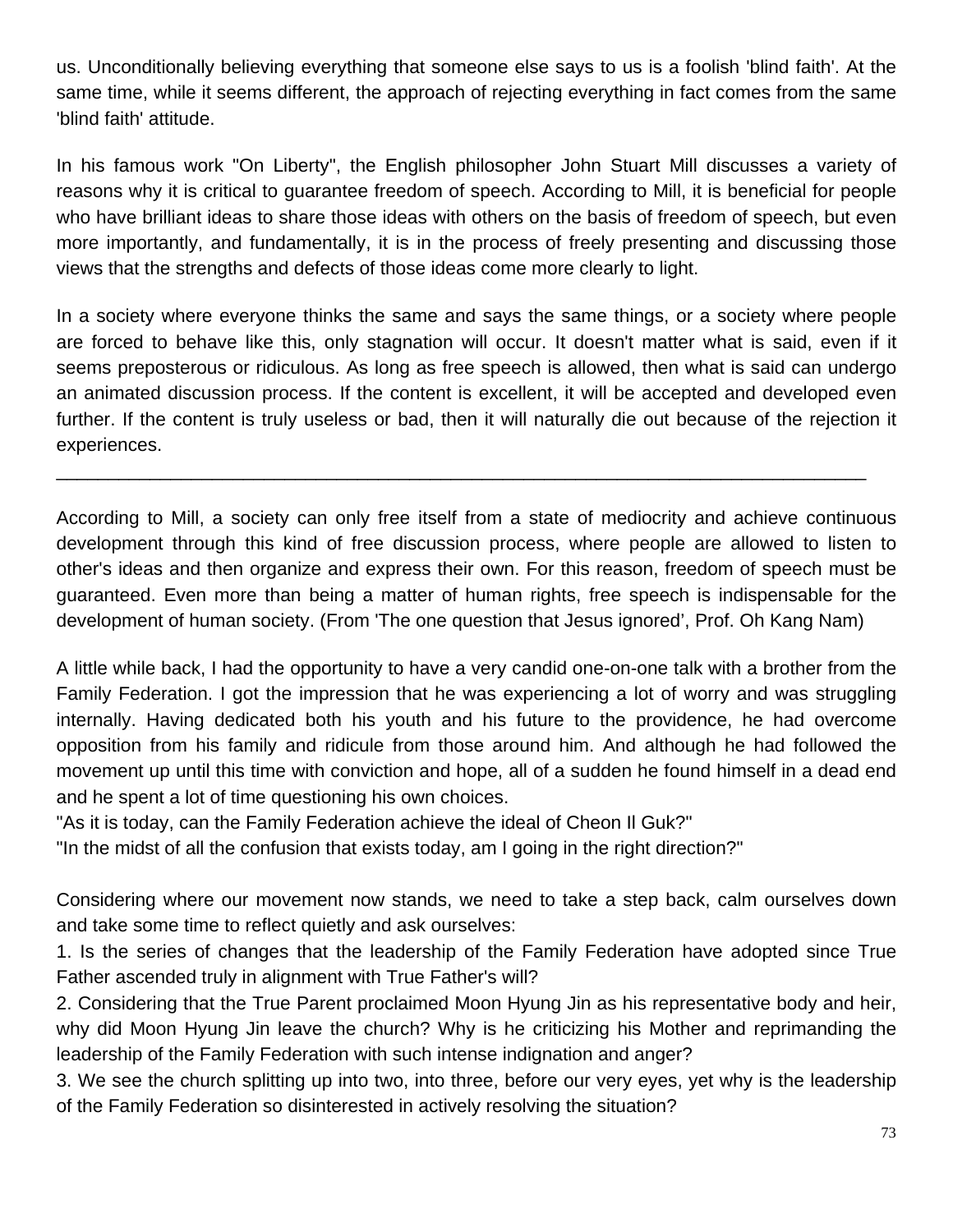4. Is it True Father's will that we should have no idea what is going on inside the church, or that we remain completely uninvolved in what is going on inside the church? Should we simply follow the directions of the headquarters of the Family Federation without knowing or hearing anything? 5. We were told by Father that God would directly rule after Foundation Day, so what is God actually doing? Is the '*Cheon Il Guk*'' that has been established the correct and true Cheon Il Guk? Are we destined to continue to live like this until we die? Is this the destiny of our children's generation too? 6. Is the path that I am walking now one with the Will of God? Or am I somehow deluding myself?

Many brothers and sisters experience confusion about all these things. I mean, what is right? What is wrong? Who should I be following, the leadership of the Family Federation or the Sanctuary Church? These kinds of complicated feelings have created a dilemma that most of the blessed families of the Unification path are confronted with today. Considering that fact, doesn't it stand to reason that it is now more important than ever to take the necessary time to examine and reflect on one's own course of faith?

Accordingly, rather than focusing on the assertions I am putting to you here today, I think it's more necessary to pause and take an objective look at the state we, as a whole, are in. Let's take some time to be silent, to step back from who I am today, to put aside all the shouts and all the whispers, and quietly take a look at myself.

Personally, I think we need to experience a new awakening, a new perspective, in our life of faith. For example, what is the thing that we have to do in order to correctly lead a life of faith? What is it that we must avoid at all costs? Also, what is the purpose of the practice of faith?

Today, I need nothing more than the smartphone in my hand to access all of the world's data. Almost instantaneously, I can obtain a quatity of information that is far greater than the knowledge of 100 different experts. This is the era in which we live, the era of transparent information, when all the secrets of the world are coming out and when nothing can be covered up.

Yet despite this era, the leadership of the Family Federation has created a no-go zone around the issues taking place inside *Cheon Jeong Gung*. We only get what information they decide to give us, and everything else is covered up. Today's Family Federation is caught up in a whirlwind of struggle and stands on the precipice and yet we, the membership, have become outsiders, kept in ignorance of what the reality is. Instead, members of society who are not part of the Unification Movement are the ones who inform us about the inner workings taking place inside the Family Federation!

An organization that runs only on instructions and obedience while shutting off any approach to its inner workings has lost its life force. A group that only allows top-down obedience and rejects any bottom-up communication is a group that has no life force. When there is no communication, the nerves become paralyzed and decay begins to set in. Even if an illness exists, the ability to feel or sense that illness has been lost. Such an organization or group has only two ways it can continue its existence: Resistance and rebellion or apathy and indifference. What else is possible? Doesn't this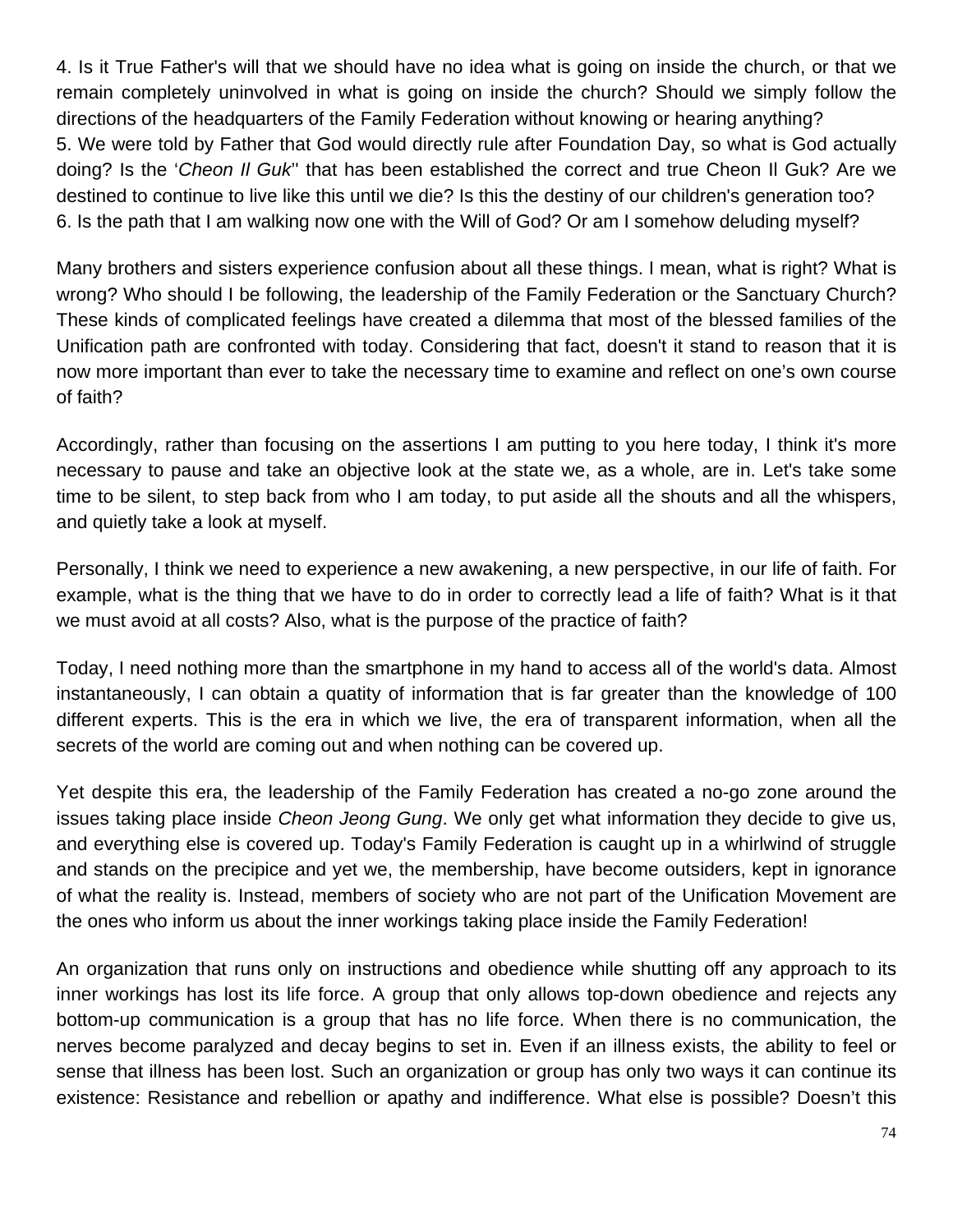#### describe the state of affairs in the Family Federation today?

All of us were revolutionaries in our time. Led by Heaven to meet the Messiah, we shook off the shackles of the world and declared our determination to accomplish an ideal world of freedom, peace and happiness by following him. Attending True Father, the Messiah, we punched our way through the wilderness era and overcame numerous persecutions and bone-breaking situations to gain victory and together establish the kingly authority of God. Following the ascension of the Messiah to the spirit world, however, the Family Federation has been caught up in massive confusion and the Unification Church has been split in two.

Noticing that the Messiah's will was evaporating from the Family Federation, there are those who went once again into the cold wilderness, following True Father's representative body and heir Moon Hyung Jin, who stood alone in the wilderness defending God's will. Why? To keep their promise to the Messiah and revive God's will again. These are the brothers and sisters of the Peace and Unification Sanctuary, who stand in protection of the three generational kingships.

But the brothers and sisters who remain in the Family Federation have other ideas. They fear to go once again and walk the wilderness course. They don't want to sacrifice any more. These are the people who prefer to live quietly, comfortably, obediently in 'Cheon Il Guk', regardless of whether they have to attend True Father or attend Hak Ja Han, regardless of whether the leadership of the Family Federation are doing the right thing or the wrong thing. They tell themselves that now that they have finally become the central blessed families of Cheon Il Guk, they'd rather now just go along and enter into Heaven believing that everything is fine. They have been tamed. Domesticated, actually. But before we even begin to think about finding out which path is the one that leads to Cheon Il Guk, we need to think about **how we should practice our life of faith.** Only a correct view of the life of faith will guide us to the right path.

An incorrect practice of faith can be extremely damaging. Of all the problems it can create, I think that forfeiting '**one's right to think autonomously and rationally**' is by far the worst.

A distorted perspective on faith often leads the practitioner to immerse themselves in a rigid or fixed view of doctrine and salvation, and we can already see a lot of this within the Family Federation. It's easy to find numerous structural barriers within the Federation preventing any kind of criticism, and these barriers make it impossible to investigate the facts. Moreover, everyone and anyone can see that this is happening. In that kind of environment, faith naturally becomes conceptual and the 'faithful' fall into a spiritual rut where the only thing that expands is the theory of salvation. It becomes impossible for outsiders to find any active breathing signs of life. Me? I call this 'programmed robotic faith'.

People whose thinking and discernment have run dry, people whose sense of awareness is dead; such people have lost their freedom and their ability to decide. They are nothing more than robots or slaves.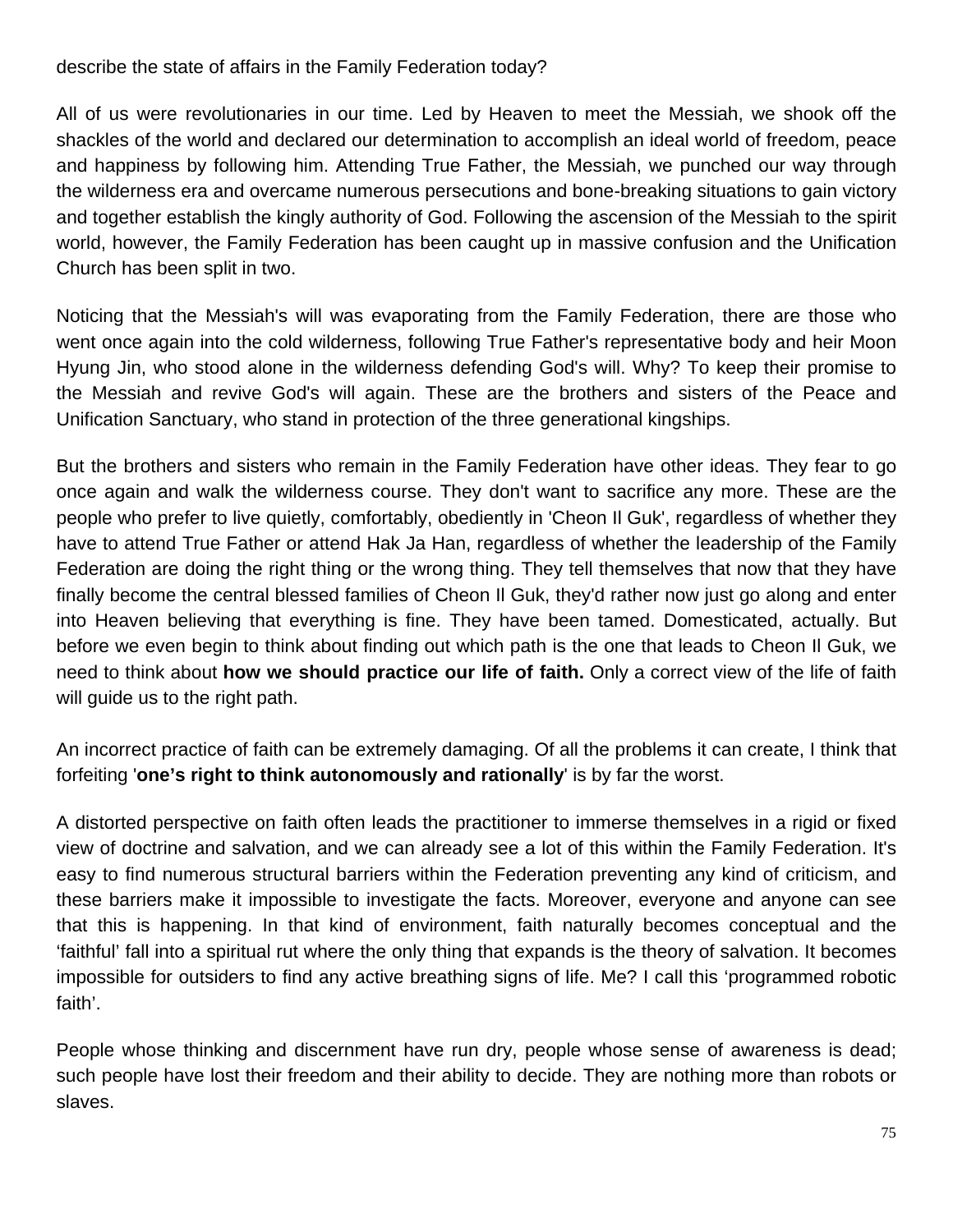**This is the type of faith that puts rigid doctrine in the center place. It obliterates our ability to think autonomously and destroys our ability to experience the freedom that makes life worth living. Such a system of faith traps our thinking inside a hard, frozen fence and treats us like livestock, sapping our life force. This kind of religious institution is something we have to resolutely reject.** 

The true life of faith is a path in which we renew ourselves again and again, each and every day. Regardless of any position I find myself in, I have to examine myself in the light of the truth and build my awareness, always directing myself towards freedom and liberation in that truth. Faith in which free thought and action are fettered by the shackles of doctrine and ritual is neither correct nor is it true faith.

You need to experience a new realization and awaken from illusion. If you do, you will find that your vista is broadened; a bright light will shine on the road to building Cheon Il Guk, and you'll be able to accurately evaluate all the changes taking place today in the leadership of the Family Federation.

All of you are free to criticize me. Discussion is what teaches us to distinguish right and wrong. Just don't practice a dead life of faith. In the whole world, no one in more miserable than the person whose soul and free spirit have become parched like a desert, and who lives out a meaningless life devoid of thought. **As True Father taught us: "there is no perfection in ignorance".** 

### **2) A free people growing in faith**

Brothers and sisters of the Family Federation: in your families, are husband and wife one in true love? Are your children being raised properly in accordance with the desires of God and True Parents? Are you moving ahead to perfect the four realms of heart, the three great kingships and the realm of the royal family? Of course, if you ask me 'How about you? You are the one asking the question', then of course the same goes for me .

But then, is the headquarters of the Family Federation helping you to achieve a true family? Many of you came from Japan, crossing the Genkai Sea to follow True Parents will, receive the Blessing and establish true families. You pulled yourselves away from your parents while they were wailing and crying and holding on to your sleeves. You put aside the warnings that your families would cut you off and you came to South Korea. You put aside all ties, determined to attend the True Parent and build a four position foundation that would embody a true couple and give birth to true children.

You freely abandoned everything you had in Japan and came over here. You took this path with the determination that at some point, once the Will was accomplished and you had built a true family, you would go as a couple, together with your children, and proudly show yourselves to your brothers and sisters and parents at home. But where are you today? How have your families turned out?

Are you a proud couple? Have your children grown up as principled young people, as models for the secular world? Are your children proud of their parents? Are they grateful to their parents?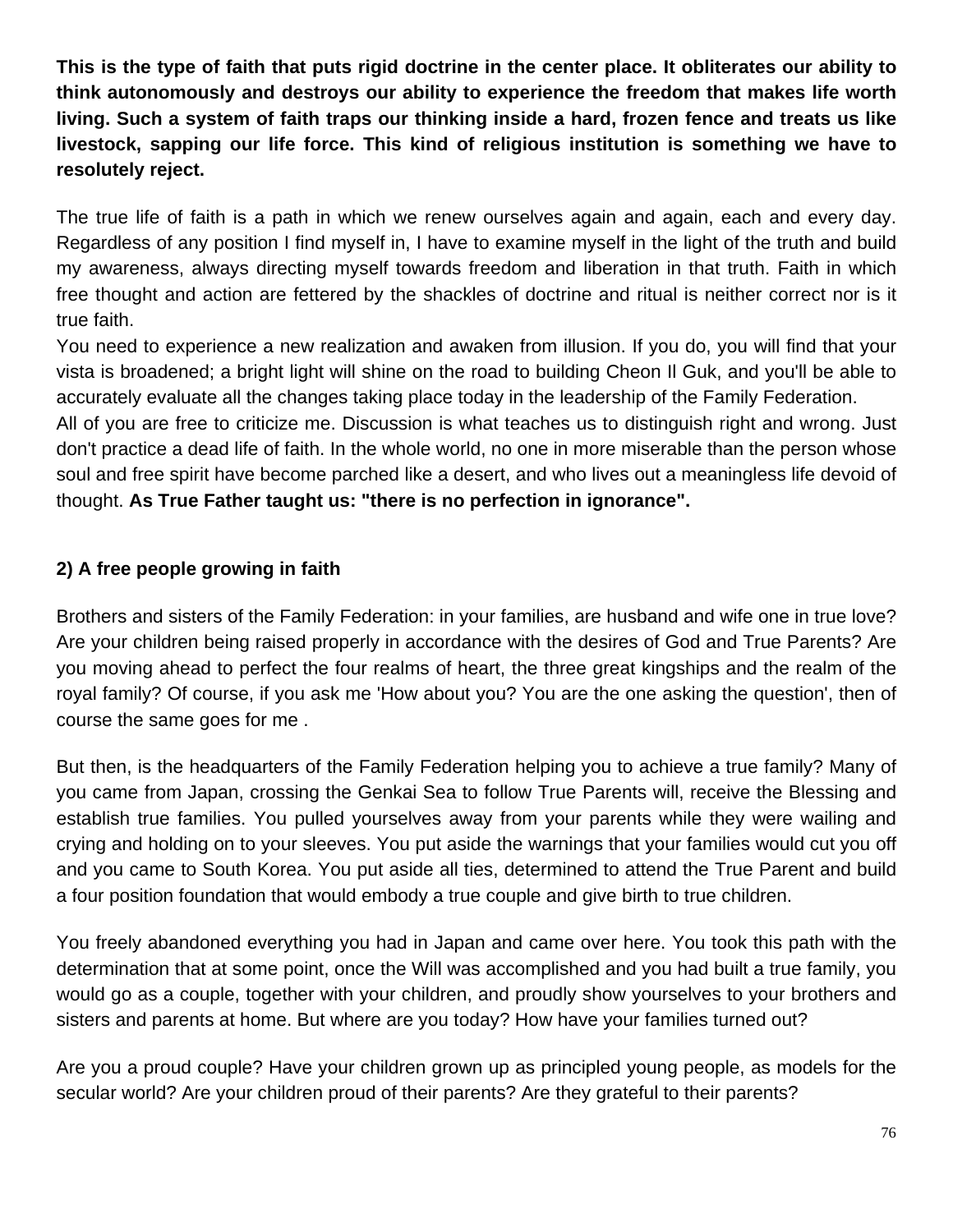Up to this day, you have sacrificed and given your obedience to the path of God's Will, so why have things turned out this way? It is your fault?

I'm sorry if these words hurt your feelings. That is not my intention - to damage your pride or your selfesteem. And I'm not trying to say that you made the wrong choices in life, in the direction you chose. You didn't make the wrong choice; it was the right direction to take. But the leadership of the Family Federation have made serious mistakes. The Family Federation should exist for the sake of true families, but they led you to live like you exist for the sake of the church, and that is a mistake.

They told you to serve the church, even if it meant sacrificing your families. That's no small matter. In fact, this instruction caused us to diverge from the true direction of God's will. We all received the Blessing from the True Parents. None of you chose your own subject or object partner. True Father matched you together and told you to make a true family. But the Family Federation today has no interest in your family. All they are interested in are 'the results' aka your performance. For them, you are nothing more than a number on their performance balance sheet.

Moreover, they have no interest in the quality of life you live after you received the Blessing. When you were suffering in your Blessing, struggling with language and culture and communication breakdown, did they ever provide genuine care? Counseling? All they did was give you the title of 'Missionary' and then take you away from your family for witnessing every chance they could get. And service, as well. Service projects. They drew up a roster and got you to clean the church and cook the meals. At times, they would invite visitors and get you to wear 'hanbok' (traditional Korean dresses) and have you sing before their guests. And you followed their instructions like puppets, without any pride or sense of self-respect. They told you this is what it meant to practice a good life of faith – 'obey the church leaders'.

When your children were treated as outcasts at school for being 'multi-racial children', labeled as 'Unification Church students', and when they found it impossible to adjust to school life and suffered as a result, the church provided no counseling whatsoever, nor did it try to help them adjust to school life in any way. Most blessed children have no sense of confidence in their own identity. Instead of feeling proud of being a second generation, they had to hide their identity and live life embarrassed about who they are. The children came to feel depressed about their mothers who spent each day, every day, living at the church, and in the end, they came to mistrust their own parents and feel envious of normal, regular families. Eventually, they rejected the hopes and purposes of their parents and became distant from the church.

It has often been said 'let's follow the way of the Will so that we can realize the goals of True Parents'. Today, however, we have to be careful not to treat the 'Family Federation' as if the organization itself represents the highest value of all values. If we misconstrue things, and think that way - that we must give all our effort and all our time purely for the sake of the Family Federation - this will only create more problems.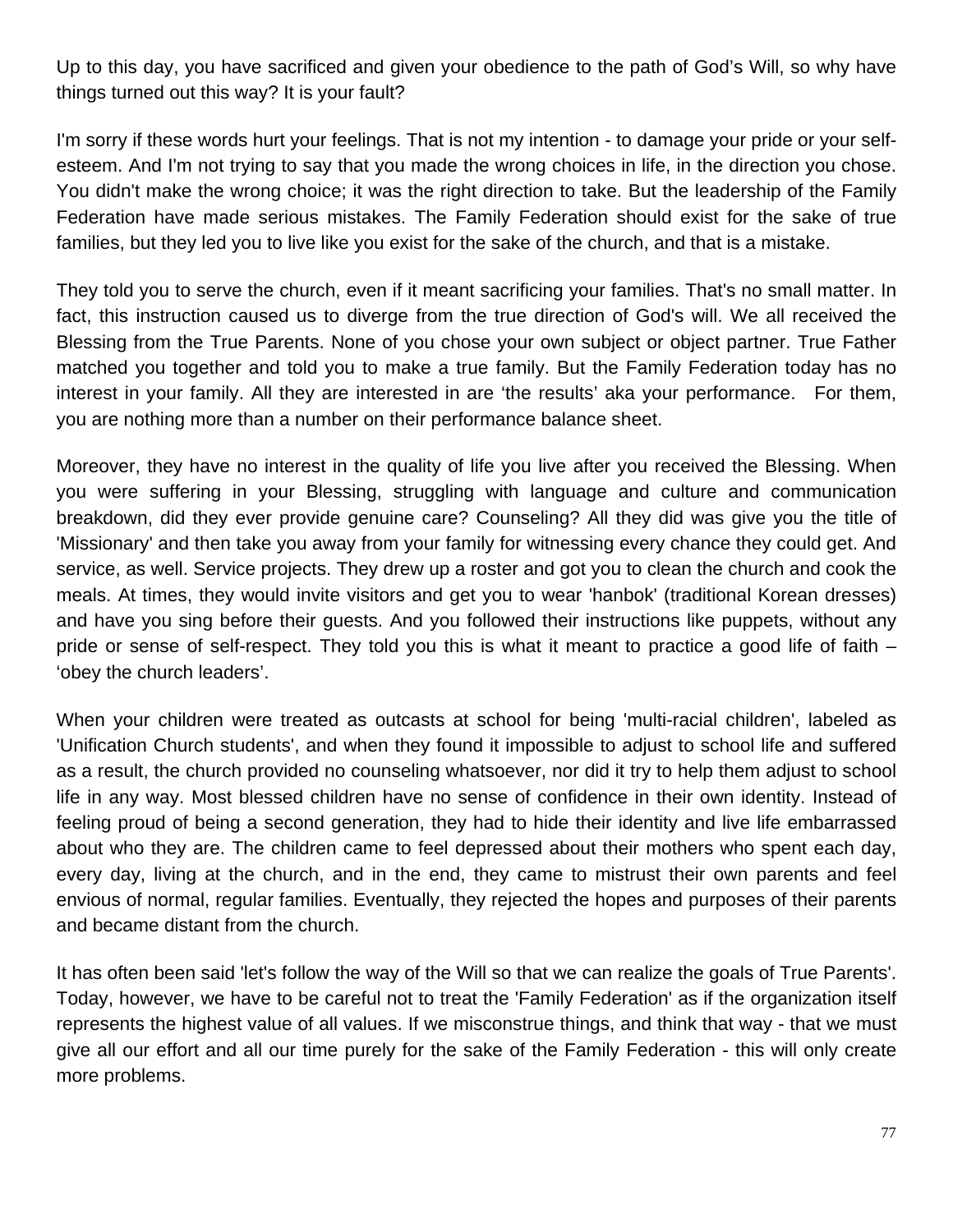True Father came to this world as 'the one to accomplish the will of God'. He lived his entire life with the heart of a parent who searches for his children, with no other goal than to establish true people and true families and a true ideal world here in this false and fallen world. For that goal, he shed his sweat, tears and blood. So that is why the Family Federation exists: for the sake of true families. The federation does not and cannot exist only for itself. Ultimately, the purpose of the existence of the Family Federation is to realize true families.

Historically speaking, most churches were first established as places for serving the world, but after a time they became a purpose unto themselves, so that the church itself eventually became 'sacred'. This is just like what happened in communist nations, where the communist party was first established to usher in a workers' paradise, but once it was in power, the party itself became the highest good and the most important value.

I want to emphasize this once again: the Family Federation is meant to exist for the sake of the blessed families; blessed families do not exist for the sake of the Family Federation. Moreover, blessed families should not be sacrificed for the sake of the 'donation providence' or for the expansion of ecclesiastical power. These things themselves have little if not nothing to do with a 'true family movement'.

Actually, in the completed testament era, witnessing is not something we should do by going outside and talking to people in the street. Rather, we should be building true families and showing people what they are like. Instead of grabbing a handful of fliers and tracking down people to preach to them, we should be witnessing by our actions, and beyond that, by showing people model families who embody and realize true love in practice.

In order to realize *Cheon Il Guk*, the Family Federation should be more concerned with "what kind of people we are becoming" and "what kind of families we should be" than with worrying about "what members should be doing for the church". Regardless of what we offer, unless our lives experience some fundamental and essential change, then all our efforts will fail to bring any substantial result.

If first of all, we ourselves become true beings and we live changed lives, then witnessing in the true sense will take place naturally and automatically. Even in the secular world, there are many people who know about True Father's amazing and noble life. There are many Ambassadors for Peace who deeply respect True Father. Many of those Ambassadors for Peace have also received the Blessing. They know well about the sacrifices made by our Japanese brothers and sisters. So why then do they not become members of the Family Federation? My personal view is that they do not join the Family Federation because they have seen our lives and how we practice our faith; they have seen our families.

I wonder if, when they encountered us, what they actually found was a blind faith and massive donations. I think they probably saw our tired, drooping faces. Perhaps the reason they don't join is that, even though they can see how great True Parents are, when they look at us they think "is this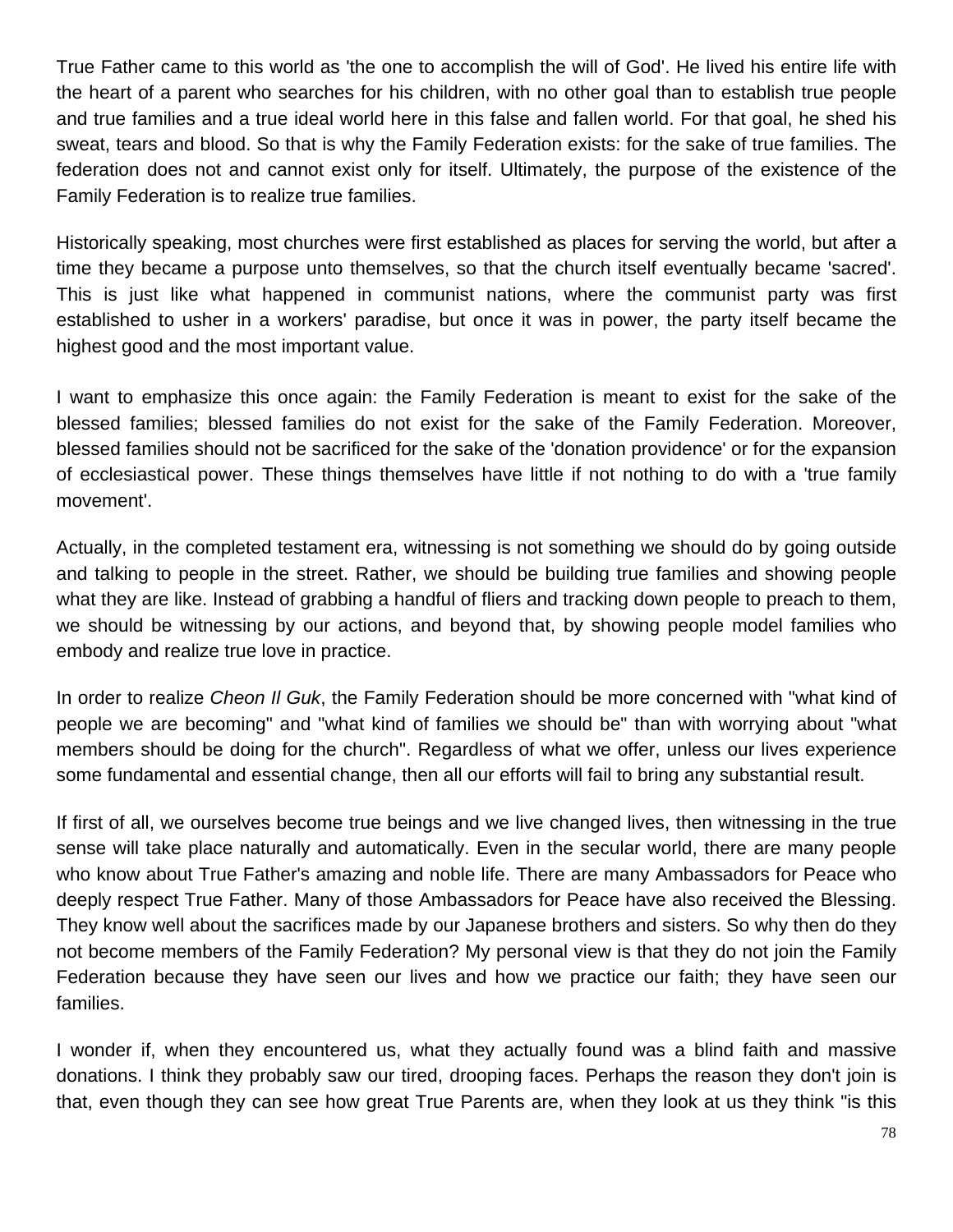#### the result of following True Parents?"

In this sense, I think that being true witnessing is not a matter of being busy and doing activity by running here and there, but rather our continuous and unceasing efforts at internal growth and change - that itself is the true witness.

Rather than acting in accordance with my own free judgment and my own free decisions, when the leadership of the Family Federation thinks for me and decides things for me, then that is nothing more than moving thoughtlessly, like a slave. Moon Hyung Jin says that this is like being under a spell. He is shouting, calling for you to wake up. He is waking everyone up, telling you that you have to be liberated from this slave-like state. When he shouts 'Stupid!', he's trying to wake us up.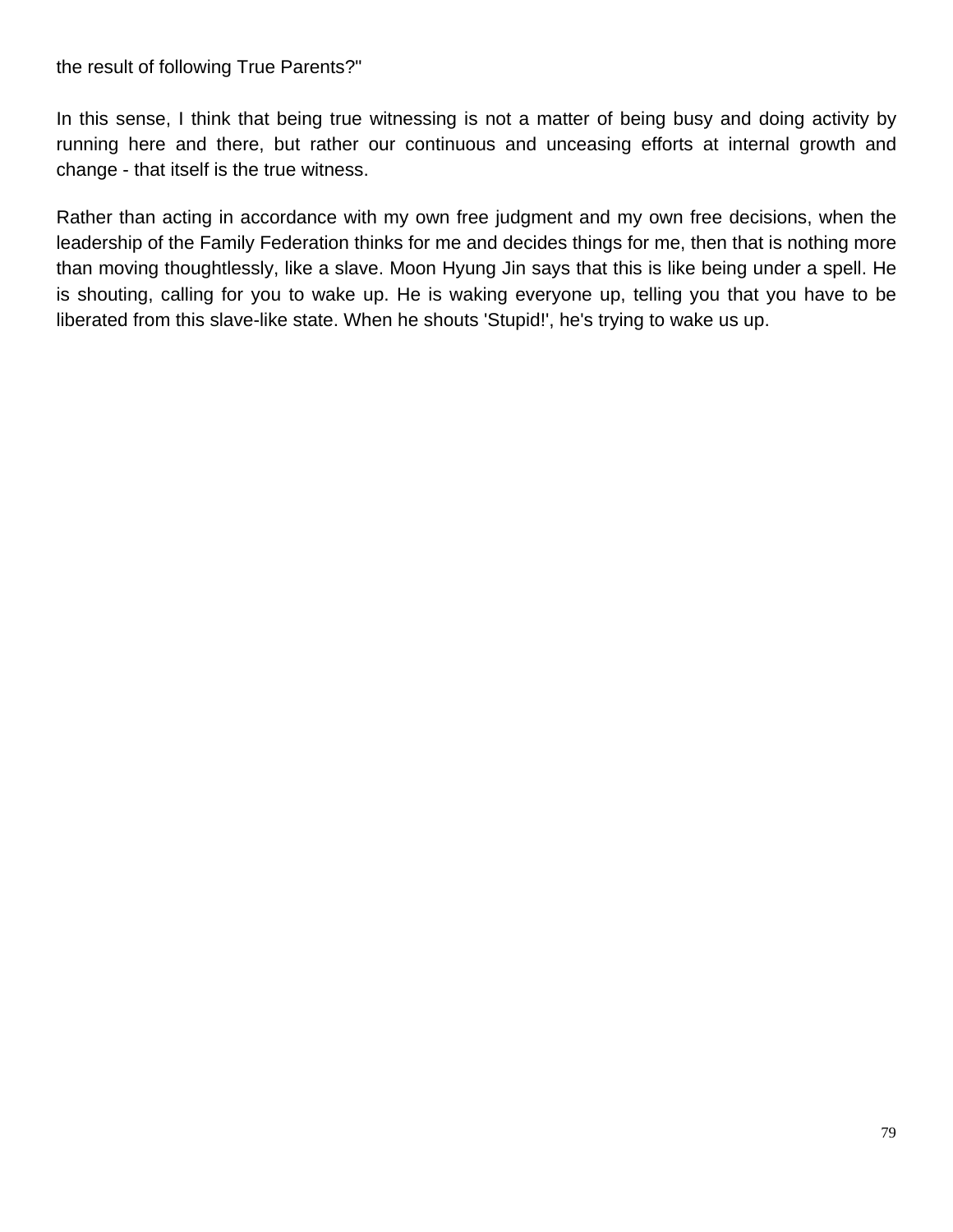# **15. The election of the President in the United States reveals the work of God**

Starting from 2 years before to the 2016 election, Moon Hyung Jin was waiting for a candidate to emerge who could rescue America and the world. Moon Hyung Jin made it very clear that Candidate Trump was a person put there by Heaven. He foresaw that Trump would achieve a definitive victory thanks to the work of God and True Father, so he made poured out all his effort and made conditions so that Trump would be elected.

Actually, this United States presidential election was not a fight about who could make the best promises or who was better at running a campaign. Rather, it was a spiritual battle between the three generational kingship and massive satanic forces. Even though we were unaware of it, the 2nd King, Moon Hyung Jin, unfolded a spiritual battle to ensure that Trump would be successful.

#### **1) The United States presidential election was the providence to preserve Cheon Il Guk**

Through his entire life, True Father, who came as the Messiah, worked to establish a foundation for the Kingdom of Heaven on Earth. Christians and his opponents criticized Reverend Moon, asking why he didn't stick to the job of a 'religious leader'. Why did he became involved in politics, finances, culture, media, philosophy, science, construction, the arts, sports, etc?

Well, that's accurate. True Father Sun Myung Moon is not simply a religious leader. True Father came to this world to establish God's kingdom in this world. His vision and dream was 'One world under God'.

He came to create a new civilization centered on God. He came to declare the end of Satan's culture and build a new ideal world centered on God. In other words, the world of 'Godism'.

Over the course of his whole life, True Father prepared the foundation in all dimensions necessary for the Kingdom of Heaven on Earth. However, due to the cosmic-level fall of the Han Mother, who stood in the position to represent all of humankind, Father's ideal could not be accomplished during his lifetime, and he ascended to the spirit world leaving the Will to be accomplished through the three generation kingships.

The Satanic world, now confronted with crisis and having been put on the defensive by the providence of the Messiah, used the cosmic-level fall of the Han Mother as a condition to concentrate their forces and conduct an all-out attack.

They devised a plot and conspired to achieve eternal dominion over humankind. They assembled all the satanic forces behind politics, finances, media, religion, society, culture, etc. and moved to drive God out by establishing a world government centering on the super-elite groups, thereby ushering in Satan's worldwide kingship what would control humankind forever.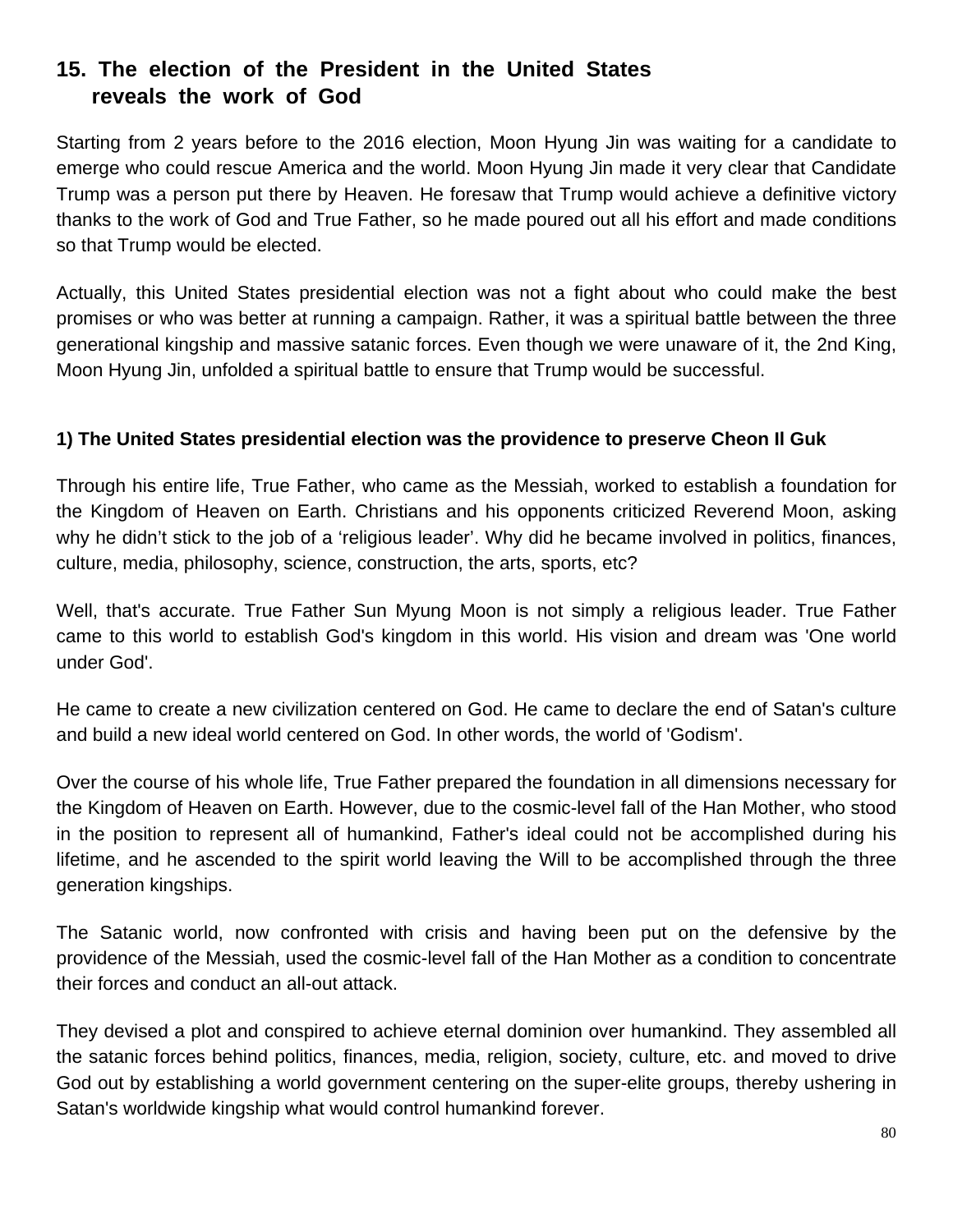In other words, they planned a 'One world under Satan'.

In this way, as always, Satan took the initiative to build an unprincipled world before the emergence of a principled world.

The recent United States presidential election was not a competition between Trump, the male candidate from the Republican Party versus Clinton, the female candidate from the Democratic Party. Rather, it was a war by proxy between God and Satan.

That war, that fight, was fought out between Trump, supported by Christians on the one hand, and Clinton, who was supported by the super-rich and world banks, who are a satanic force exercising control and influence over the USA.

Accordingly, Moon Hyung Jin, who stands in the position of the King of Kings of Cheon Il Guk, declared himself to the world via "Breaking the Silence" and went forth in search of Trump.

While Kim Young Soon of the Family Federation was busy with the spirit world report, Moon Hyung Jin and Moon Kook Jin were conducting a fight-to-the-death spiritual battle with the Satanic forces, forces that intend to dominate and control humankind forever by setting up a satanic world government.

#### **2) How did Donald Trump succeed?**

Almost all of the super-elite groups dominating the United States were mobilized to support Hillary Clinton. Clinton was their puppet and pawn. Former presidents, the current president, and a large majority of politicians were all taken in by the machinations of the super-elite and were mobilized, en mass, to make Hillary Clinton president. Not only was Clinton recipient to their massive political and financial support, but she was also in league with Islamicists, was homosexual, and was a woman chosen to promote abortion and the establishment of a global communist government.

On the other hand, Donald Trump advocated a USA-first approach, and stood as an anti-Islamicist, an anti-homosexual, and made clear his opposition to abortion and the globalist conspiracy. Accordingly, the super-elite groups were fearful of Trump and concentrated all their efforts on preventing his election as president of the USA. Donald Trump was consistenly denounced as the most ill-bred, phony human being in the world, not only by the 6 major news networks comprising 90% of America's mainstream media, but also by a large majority of establishment politicians, and government institutions like the FBI and CIA, etc. They branded him, saying he did not possess the qualities necessary for a presidential candidate. They disparaged him and clamored for him to resign his candidacy.

They denounced him. They said it was clear he had no chance of winning. They said that he only besmirched and sullied the political scene by pointlessly competing. Even within the Republican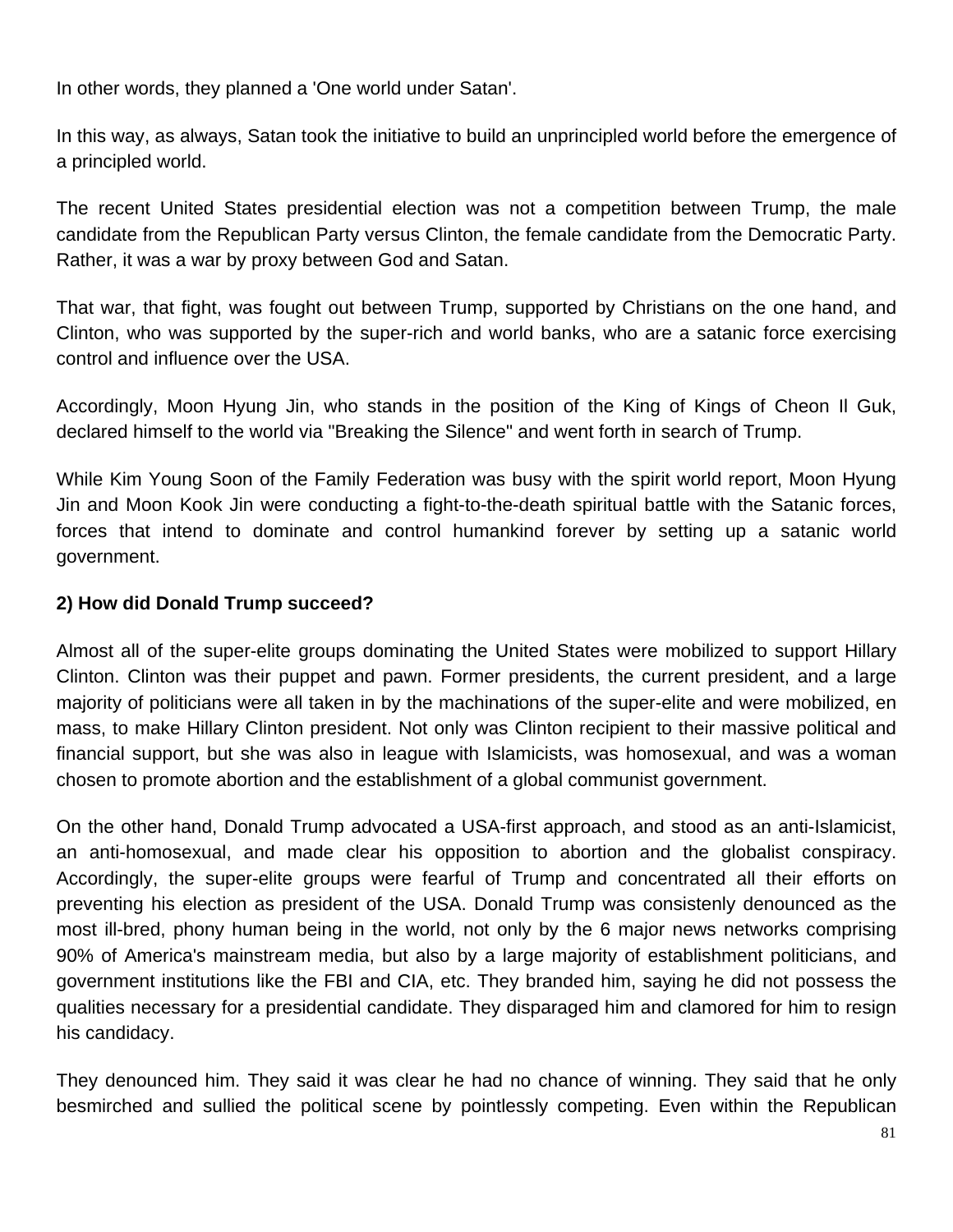party, party members took issue with his supposed lack of qualification and announced that they would refuse to support his campaign. The United States mainstream media claimed that Trump did not have even a 1 in 10 chance of winning the presidency and continued to report his defeat as a fait accompli right up until the day of the election. Actually, it seems that Donald Trump would be hard pressed to avoid humiliation, let alone win.

However, one day in September, just as the election campaign was reaching its climax, Donald Trump sent his son Eric Trump to meet with Moon Hyung Jin and Moon Kook Jin Nim. At the busiest time of the campaign, Eric Trump came to visit a young Asian pastor who shaves his head and leads a tiny church in Newfoundland, a quiet and secluded village in rural Pennsylvania.

### **There, Trump asked Moon Hyung Jin for his help.**

Moon Hyung Jin and Moon Kook Jin discussed the direction of the election with Eric Trump and promised their support. Who was it that drew Eric Trump here to Sanctuary in the backwoods of Pennsylvania? Externally speaking, what possible aid could Moon Hyung Jin bring to the Trump campaign?

Nonetheless, it was Moon Hyung Jin whom he came to see. This was something no one could have predicted. God led him to the three generation kingships in order to receive his blessing. How else way could we explain this? The second King blessed him, and told him that God would be with him and that he would be victorious, without fail.

No matter how strong and big Satan's world is, it is no match for ability of the absolute, omniscient and omnipotent God. Donald Trump was wise. He understood the authority of God and submitted himself to it.

Equipped with the full armor of the Holy Spirit, Donald Trump plowed his way through the difficulties, resolutely and with confidence.

#### **The result: Trump won the victory - a massive victory - in the end.**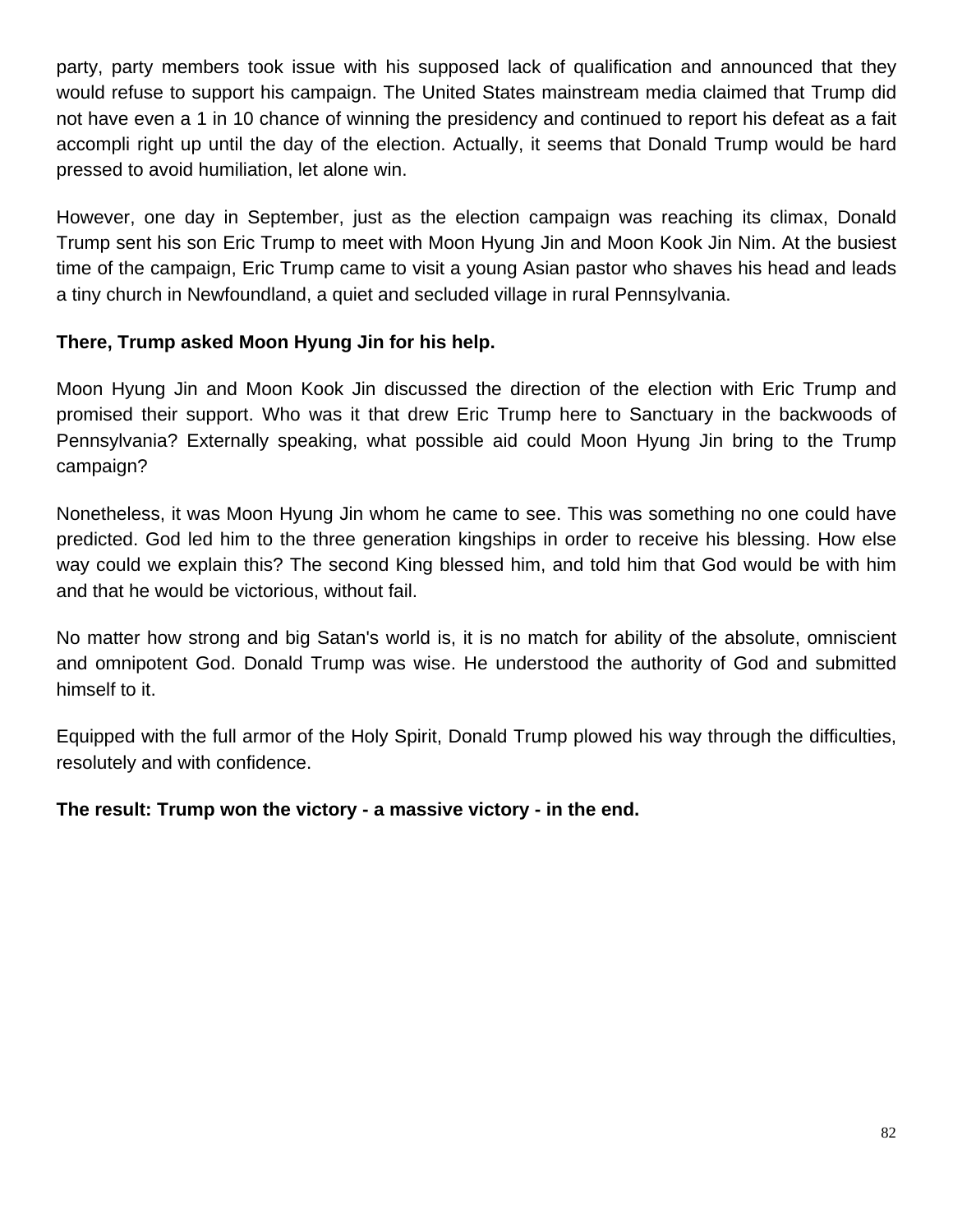

**The Second King, Mr. and Mrs. Hyung Jin Moon, Mr. and Mrs. Kook Jin Moon, with Mr. and Mrs. Eric Trump in the center.**

Much of the media predicted that Pennsylvania would be a hard-fought battle, a battle that might decide the election. "The one who wins in Pennsylvania will be the one who gains the White House."

So Candidate Trump visited Pennsylvania once again on the very last day of the election campaign. Externally speaking, the purpose was to focus the final campaign hours on Pennsylvania, which is traditionally a Democratic Party stronghold. However, the final step was hard to understand and seemed to defy common sense. Instead of traveling to Pittsburgh, Pennsylvania's second largest city, he visited Scranton, a small city of some 70,000 people.

Why would Trump have chosen that tiny city of Scranton for that all-important final campaign event? Amazingly, it turns out that Moon Hyung Jin lives less than 30 minutes drive from Scranton. Even more amazingly, the venue for that final campaign event was Lackawanna College, where Moon Kook Jin just happens to be a member of the college advisory committee.

Why on earth did Donald Trump visit such a place? More importantly, what happened there? Internally speaking, Donald Trump came to Scranton to receive the blessing of the Second King. Yes, God called Trump once again to come and connect with the three generation kingships. Even without his direct knowledge, Heaven was leading him and guiding him to do this. **And this is how he came to receive the victory blessing from the Second King.** In addition to members of True Father's family, Moon Hyung Jin and Moon Kook Jin brought world leaders from South Korea, Japan and the USA, etc., to participate in that rally.

As an individual, Donald Trump was subject to all sorts of indignities during the election campaign. He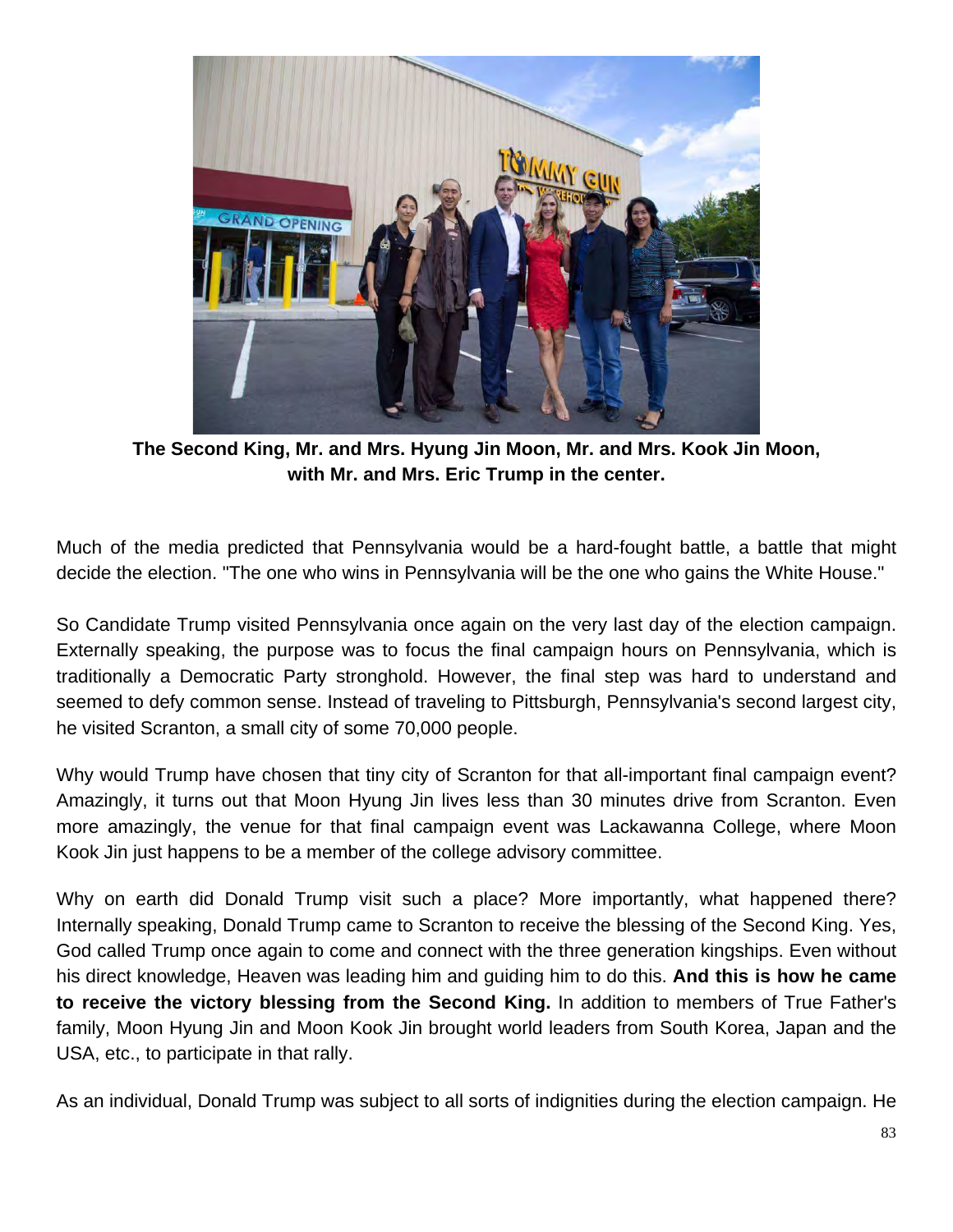was criticized as crude and ineloquent, unqualified to run for the Presidency. He was labeled a misogynist and accused of sexually harassing women. He was attacked as someone who made all his money through gambling. In short, he was ridiculed and criticized all around the world as the most ill-bred of all human beings. On top of all this, although he rightfully should have been supported by the Republican Party, the party actually abandoned him, which forced him to go it alone for the entire campaign.

All alone, by himself, he traveled throughout the territories of the United States, resolute, unwavering, carrying out a hopeless struggle against truly terrifying opponents. Finally, after he had poured out all that was humanly possibly, Heaven called him to Scranton, Pennsylvania on the final day of his campaign to impart to him Heaven's blessing. What led him to Scranton, if not his original mind that lead him to rely and lean on God?

The truth is, God sent Donald Trump to the Second King of Cheon Il Guk one final time before the day of the election and there poured out on him the holy spirit and His blessing.

Through his success in Pennsylvania, traditionally a stronghold of the Democratic Party, Trump won the day and eventually clinched victory in election.

As for the Pennsylvania election, the disadvantage Trump expeireinced in the first half of the election was turned upside down and a dramatic turnaround was claimed. This was indeed God's victory through the spiritual conditions laid by the Second King Moon Hyung Jin. Is there any other way to interpret the results?



**2nd King Moon Hyung Jin and Moon Kook Jin Nim, the True Cain**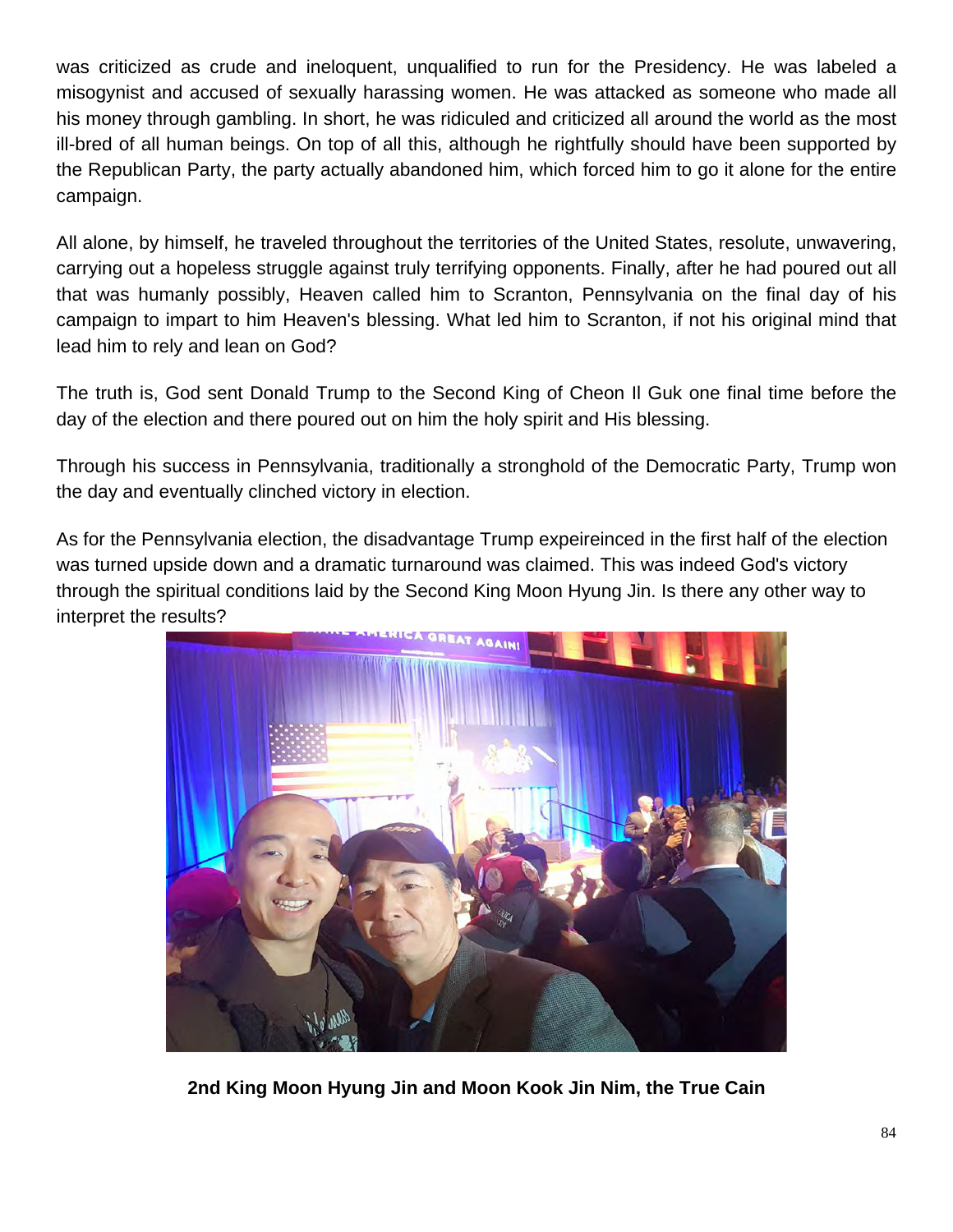### **3) Victory of the Three Generation Kingships**

In the lead up to the election, virtually no one predicted Donald Trump's victory. If anybody did, it was only Trump himself and the Second King, Pastor Moon Hyung Jin of Sanctuary Church, plus the victorious Cain Moon Kook Jin. In fact, despite recognizing the providential necessity of Trump being elected as President as per the words of Moon Hyung Jin, even Sanctuary brothers and sisters felt anxious about the outcome.

All mainstream media and political pundits were predicting an overwhelming win by Hillary Clinton. If someone floated the notion that Trump would win the election, that person was treated like a mindless idiot or a fool. Until the last day of the campaign, the key media in the United States confidently stated that Clinton had a 90% probability of winning. For us, all we could do was to lean pitifully on Heaven nursing wretched, painful hearts. And so we prayed, and we prayed, and we prayed that once again, in 2016, we would see the sort of miracle that happened in 1976, when Ronald Reagan was elected thanks to True Father's support.

Do you know how we felt? Do you know our hearts? We felt anxious, knowing that if Trump was defeated in the election, the Satanic forces would attack, ridicule and condemn the dignity and capacity of the Second King. Why? Because the Second King was clearly supporting Trump in the name of God while exposing and attacking Clinton for what she is. I take this opportunity to confess that my faith was weak, and all I can do is to offer repentance and ask for forgiveness.

As the election day passed and the votes were counted, we saw heaven and earth turned upside down before our eyes.

An undeniable great victory for Trump!

Once again, that miracle we were earnestly praying for, the miracle we barely dared to believe in, took place and America was shaken. The world was astonished, staggered.

The result was in fact even more amazing and astounding than the success of the Reagan landslide accomplished by True Father. While people all over the world were astounded and struggling to believe the outcome, Sanctuary supporters around the world shed tears and offered prayers of thanks and glory to God, together with Moon Hyung Jin.

However, this victory was not Donald Trump's personal victory. It was a victory for God, who had set Donald Trump as his champion. It was a victory for True Father in the spirit world. It was a victory for the united Cain and Abel, the Second King of Cheon Il Guk and the three generation kingships.

God blessed Donald Trump in order to save the world, and internally, to establish Cheon Il Guk. The Christians of America became one and supported him.

Oek Mansei for the establishment of God's kingly authority!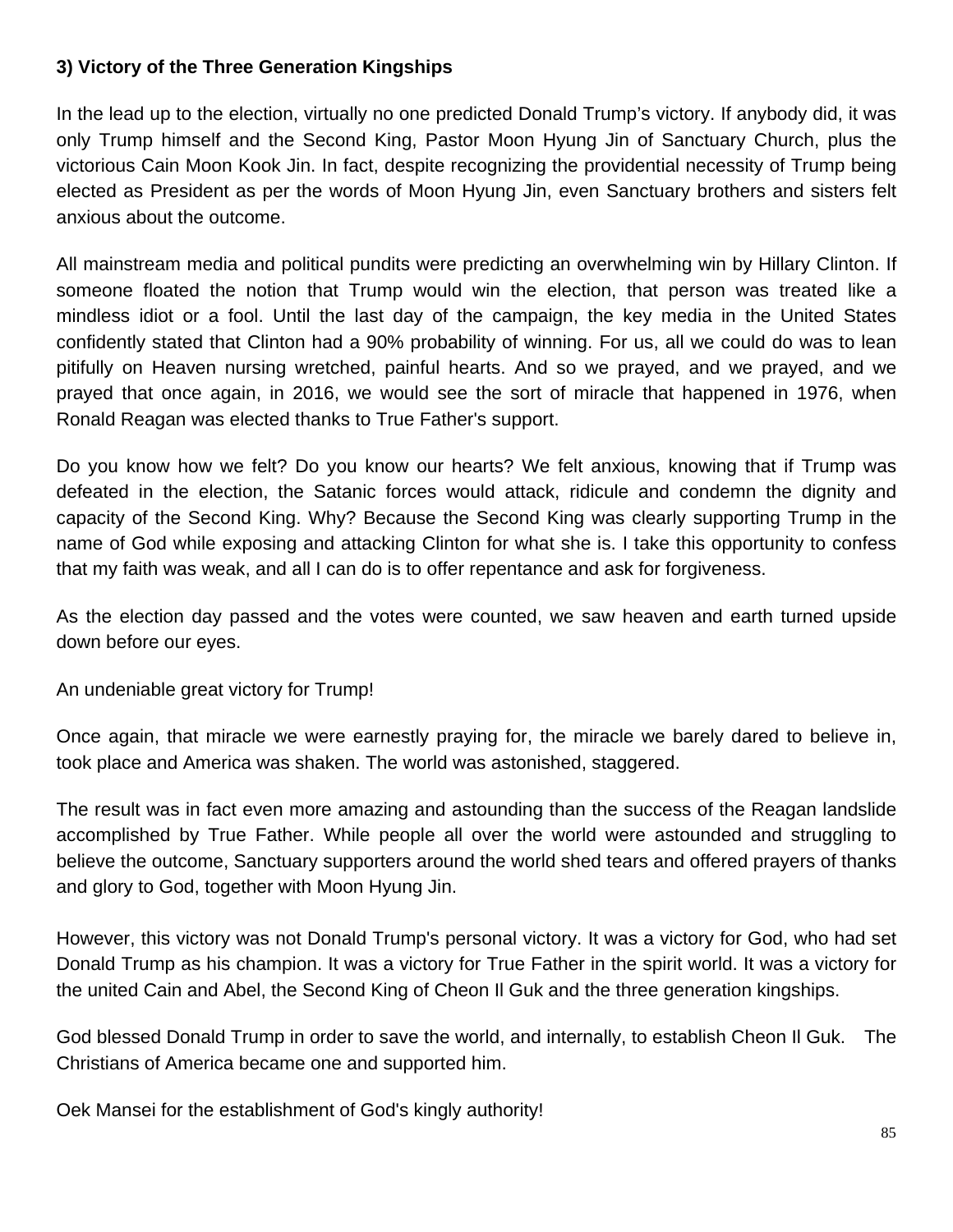Oek Mansei for the True Parent of Heaven, Earth and Humankind! Oek Mansei for the establishment of Cheon Il Guk!

### **4) The fight between good and evil starts now.**

However, the fight begins from this point.

A final war remains to be fought against the Satanic forces, who, centering on the super-elite, aim to build a world government and single global economic system where human beings can be farmed and bred like slaves.

Hidden from the visible world of external phenomena, there are the archangelic forces that want to manipulate the world's politics, economics, media, religions, societies and cultures from behind, like some poisonous cloud over the globe. A final fight to the finish remains and it is against Archangelic forces that want to rule humankind for eternity.

These are the forces that oppose God; they are the anti-Christ powers.

They must be judged in the name of God, in the name of the Messiah, and in the name of the three generation kingships. We have to fight it out, to decide once and for all. We have to banish them forever and complete the building of the substantial Cheon Il Guk.

With Trump externally in the lead, and internally through the providence of the Second King, embracing Christianity, we have to put an end to Satan on this earth forever. This is an unavoidable fight, a fight that has to be won so that we can establish Cheon Il Guk in substance.

During the next 7 years of judgment, we must conduct a holy war, one in which we judge the satanic forces and restore God's ideal of creation. The Bible prophecies such a final war. This is what it calls 'Armageddon'.

Christianity will come to attend the Second Coming by working with the Second King, who will lead the campaign of this holy war.

Think about it!

**Why did Cain and Abel come to the wilderness of Pennsylvania under the guidance of True Father?**

**Why did True Father invest so much effort in the Las Vegas providence prior to his ascension to the spirit world?** 

**Who would have guessed that Trump would emerge from Las Vegas as a candidate for the presidency of the United States?** 

**Trump was an entrepreneur who built his businesses in the hotel and gambling industries in Las Vegas.** 

**It was True Father's investment, True Father's** *cheongseong* **that found Trump and set him up**